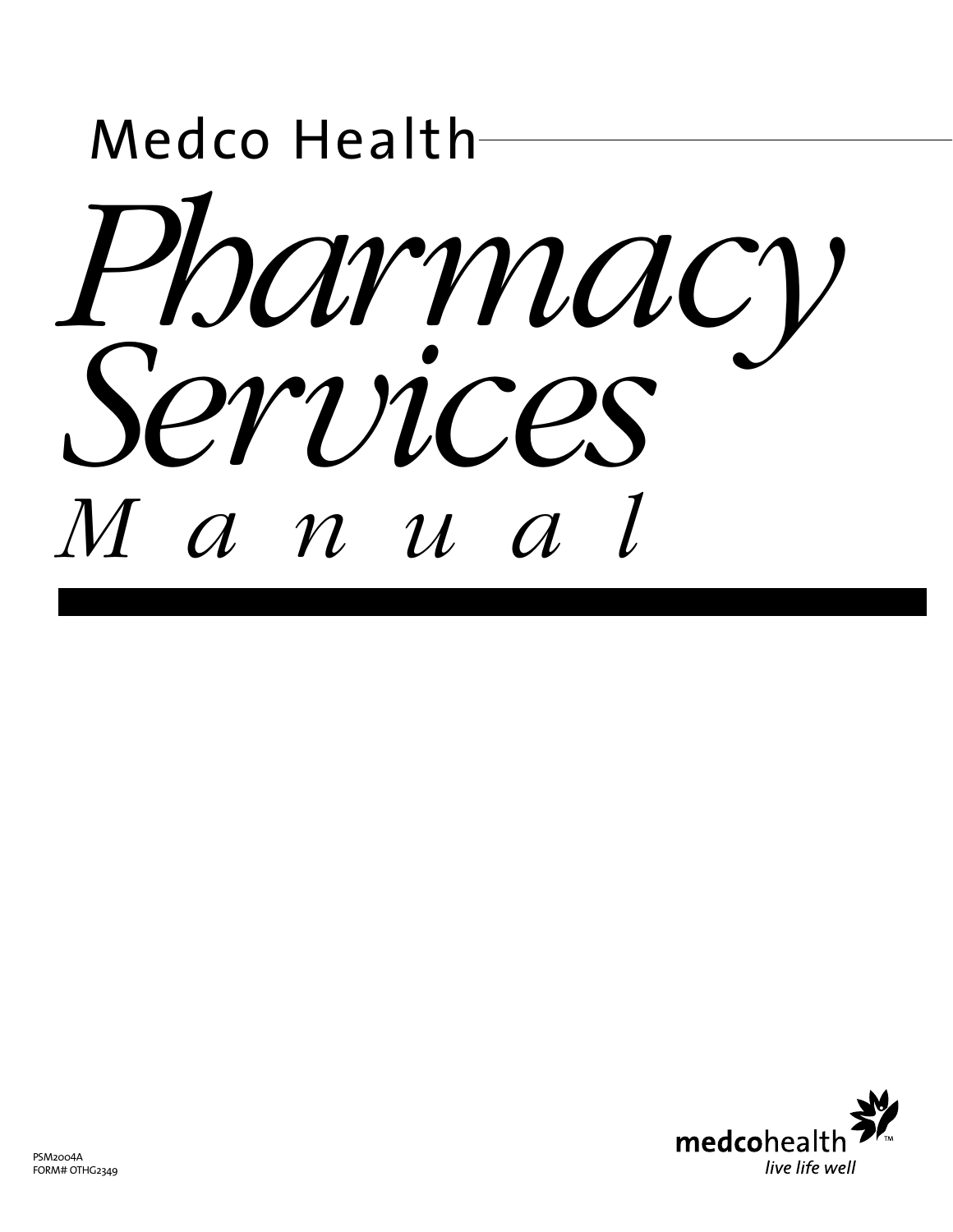**The payment rates contained in this Agreement are confidential between the parties.**

**Prescription claims must be submitted through the TelePAID® System only for the Eligible Person for whom the prescription is written by the Prescriber.**

| Any requests for an interpretation of<br>the Pharmacy Services Manual should<br>be submitted in writing.<br>Inquiries regarding this Manual,<br>claims processing, claims adjustments,<br>nonpayment of claims, or professional<br>questions should be directed to: | Medco<br><b>Pharmacy Services Department</b><br>$(E1-MS1)$<br><b>100 Parsons Pond Drive</b><br>Franklin Lakes, NJ 07417<br><b>or</b><br>www.medcohealth.com/rph<br>or<br><b>Medco Health Pharmacy Services</b><br>Help Desk at 1800 922-1557 |
|---------------------------------------------------------------------------------------------------------------------------------------------------------------------------------------------------------------------------------------------------------------------|----------------------------------------------------------------------------------------------------------------------------------------------------------------------------------------------------------------------------------------------|
| For special financial issues only,<br>such as: A lost check, the need to<br>recreate the tape or print version of<br>the Remittance Advice, or the need to<br>reconcile the Remittance Advice<br>with the check you received:                                       | 1800 208-4842<br><b>or</b><br>www.medcohealth.com/rph                                                                                                                                                                                        |
| For MAC inquiries and eligibility<br>issues, contact the Pharmacist<br><b>Resource Center:</b>                                                                                                                                                                      | www.medcohealth.com/rph                                                                                                                                                                                                                      |
| Hours of Operation:                                                                                                                                                                                                                                                 | <b>Medco Health's Pharmacy Services Call</b><br>Center is available 7 days a week,<br>24 hours a day, including holidays.                                                                                                                    |
| For Pharmacies in Puerto Rico,                                                                                                                                                                                                                                      | 1800 528-2671                                                                                                                                                                                                                                |
| use Medco Health's Spanish-Info Line:                                                                                                                                                                                                                               | <b>Monday through Saturday</b><br>8:30 a.m. to 8:30 p.m., eastern time                                                                                                                                                                       |
|                                                                                                                                                                                                                                                                     | <b>Sunday</b><br><b>Closed</b>                                                                                                                                                                                                               |
|                                                                                                                                                                                                                                                                     | <b>Holidays</b><br>8:30 a.m. to 4:30 p.m., eastern time<br><b>Closed Thanksgiving and</b><br><b>Christmas Day</b>                                                                                                                            |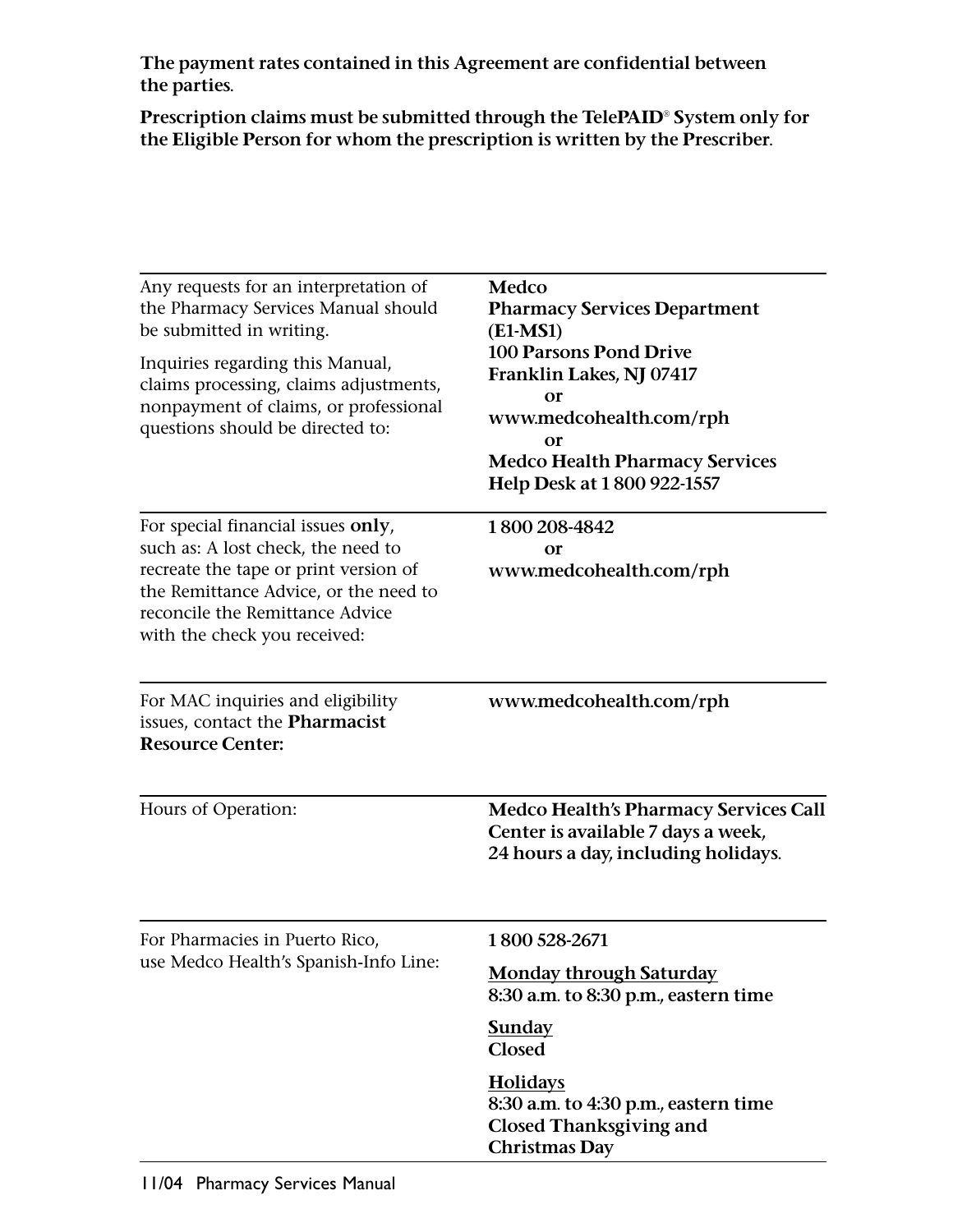# **TABLE OF CONTENTS**

## **STANDARDS OF PRACTICE**

# **CLAIMS SUBMISSION PROTOCOLS**

| Procedures for Submitting Compounded Prescription Claims. 1.4               |
|-----------------------------------------------------------------------------|
|                                                                             |
|                                                                             |
|                                                                             |
|                                                                             |
| Claims That Require an Override Through the Pharmacy Services Help Desk 1.6 |
|                                                                             |
|                                                                             |

# **MANAGING CLINICAL MESSAGES & OPPORTUNITIES**

# **PRESCRIPTION SUBSTITUTION STANDARDS**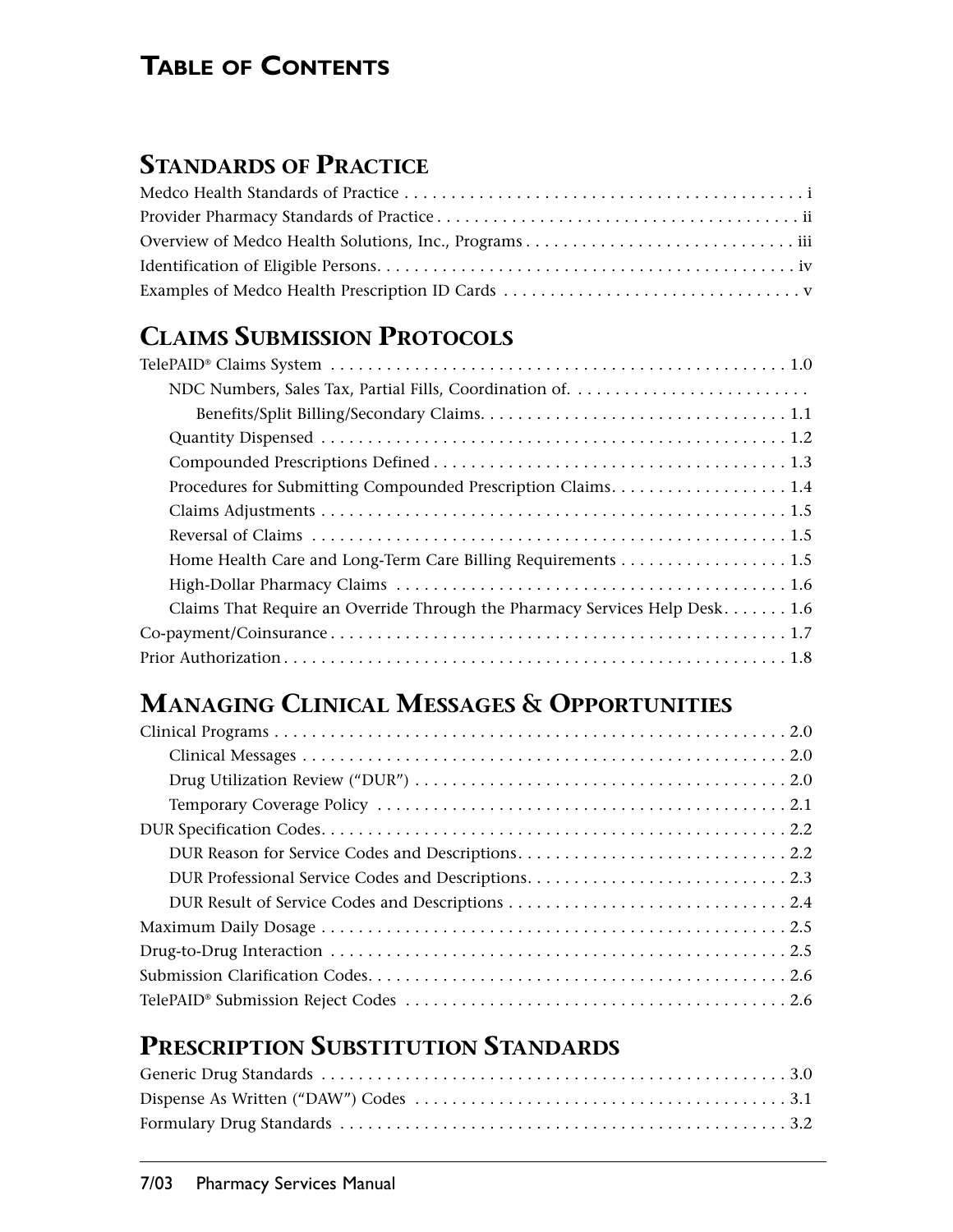# **TABLE OF CONTENTS**

*continued*

## **PHARMACY CREDENTIALING**

# **INFORMATION MANAGEMENT**

# **PROFESSIONAL AUDITS**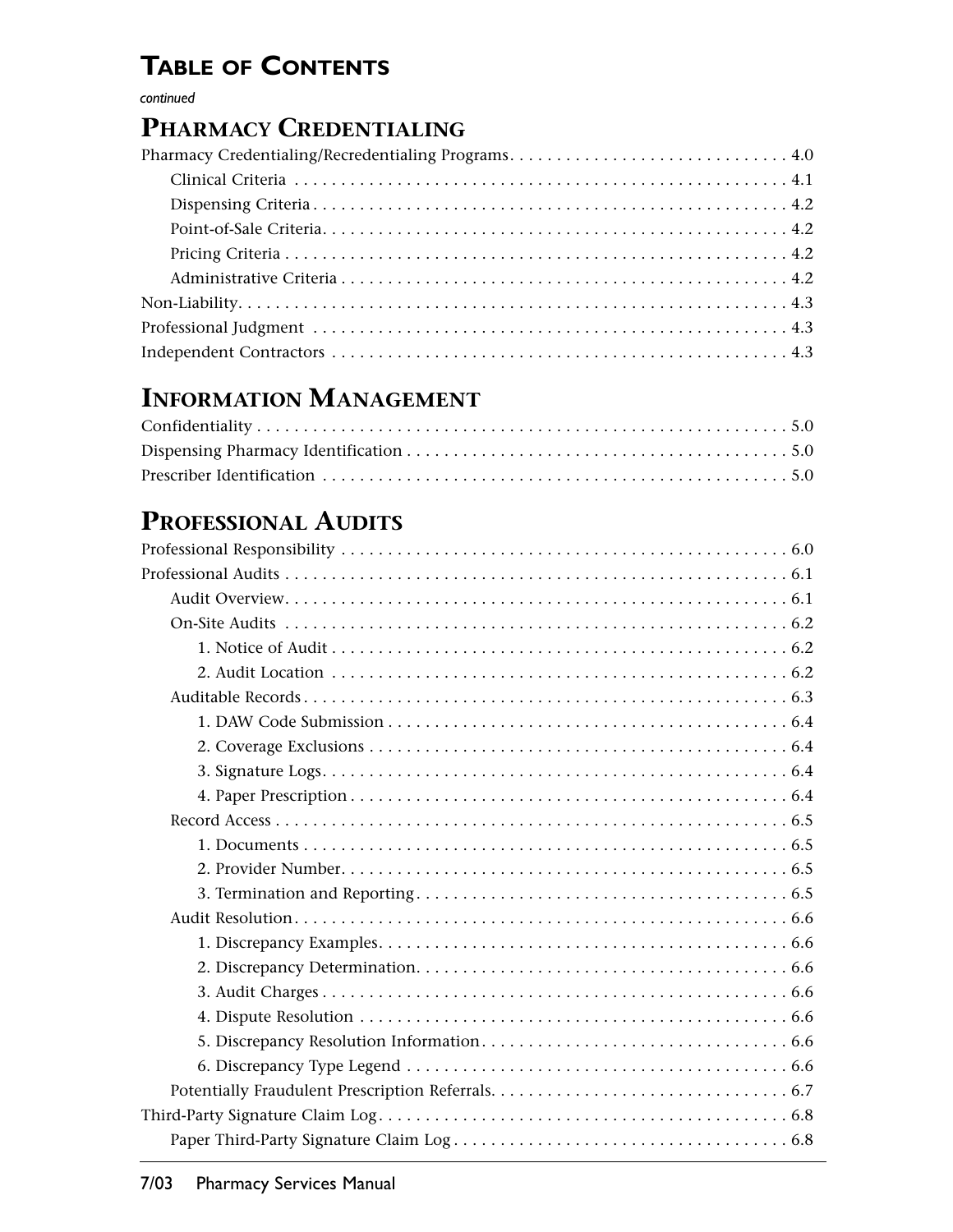# **TABLE OF CONTENTS**

#### *continued*

# **MISCELLANEOUS PROVIDER ISSUES**

# **REGULATORY APPENDIX**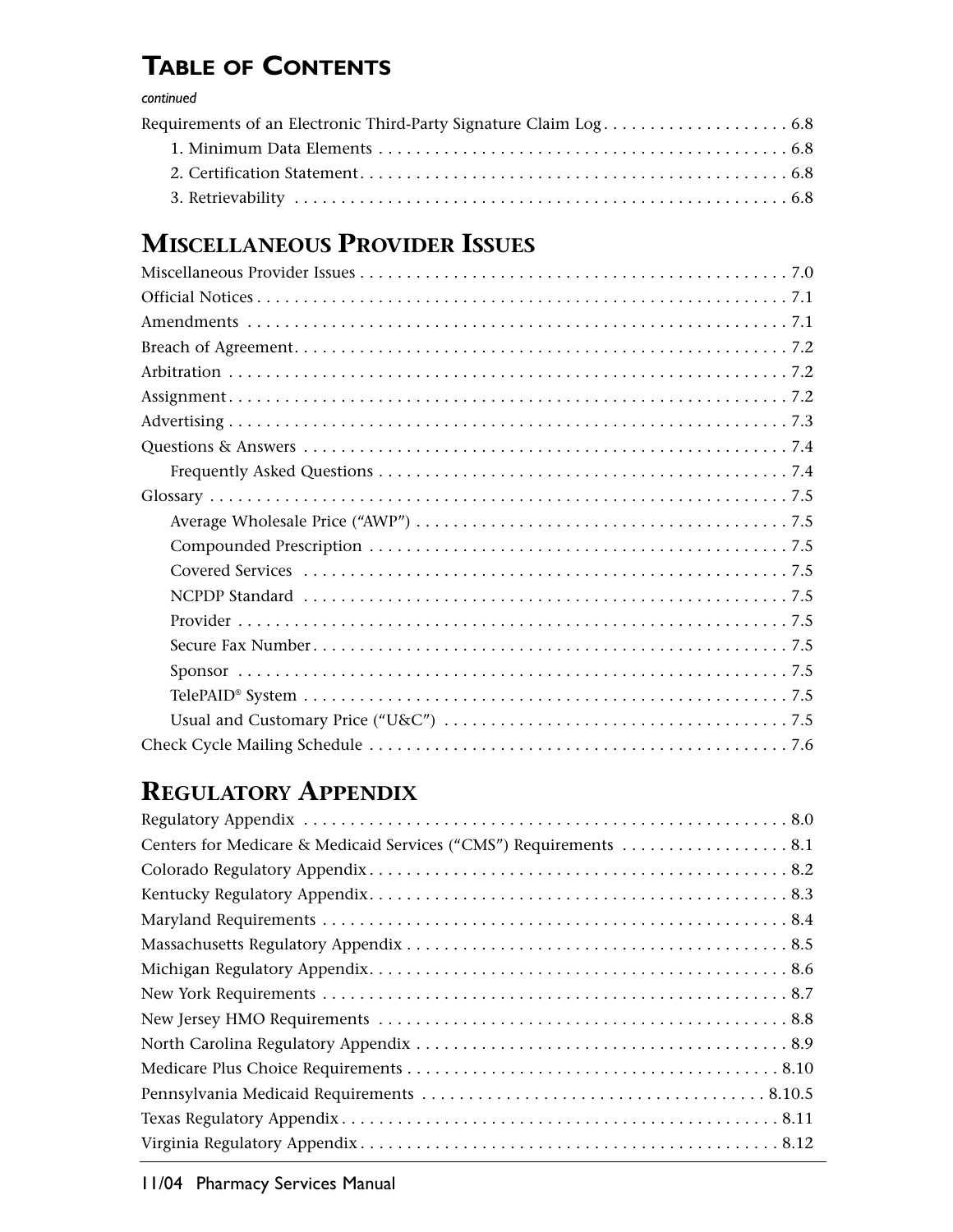## **MEDCO HEALTH STANDARDS OF PRACTICE**

- □ Telephone calls from Provider Pharmacies into Medco Health's Pharmacy Services Help Desk are answered with an average speed of answer ("ASA") of 30 seconds.
- $\hfill \square$  Medco Health's Pharmacy Services Call Center successfully responds to 95% of Medco Health Provider Pharmacy inquiries at the initial point of contact.
- □ Medco Health's Pharmacy Services Call Center Representatives are available 24 hours a day, 7 days a week to service Medco Health Provider Pharmacies via our toll-free phone number.
- □ Medco Health utilizes multiple call centers to service and support our retail pharmacists. In the event of natural or technological disaster, Medco Health's Pharmacy Services Help Desk is capable of providing uninterrupted service to our Provider network.
- □ Each Medco Health Pharmacy Services Call Center Representative receives two weeks of classroom and on-the-phone training when hired. In addition, recurrent training is conducted throughout the year as industry practices and client plans change. This training is intended to provide Medco Health Provider Pharmacies with professional, accurate, and courteous answers to all incoming calls from Pharmacists.
- $\hfill \square$  Medco Health reimburses Provider Pharmacies every two weeks according to the payment schedule included with this Manual.
- □ National Drug Code ("NDC") and Average Wholesale Price ("AWP") files are updated on a daily basis.
- □ Eligible Pharmacies will be enrolled as Medco Health Providers within 5 business days of receipt of their completed application.
- □ Eligible Medco Health Provider Pharmacies will be enrolled in Medco Health networks within 30 days of receipt of their signed contract.
- □ The TelePAID® System will be available 99.5% of the time, excluding routine scheduled maintenance.
- □ TelePAID® claims will be adjudicated, on average, within 3 seconds.
- □ TelePAID® claims can be reversed during the cycle in which the specific transaction adjudicated and up to 30 days after that cycle's claims cut-off date. Medco Health's Check Cycle Mailing Schedule and POS Cut-off dates are detailed in this Manual.
- $\Box$  - Medco Health will highlight pharmacies with the highest performance ranking to Medco Health cost and quality standards in directories, proposals, and client reports.
- $\Box$  Substitute generic drug products for multisource brand drug products according to prevailing pharmacy laws and regulations.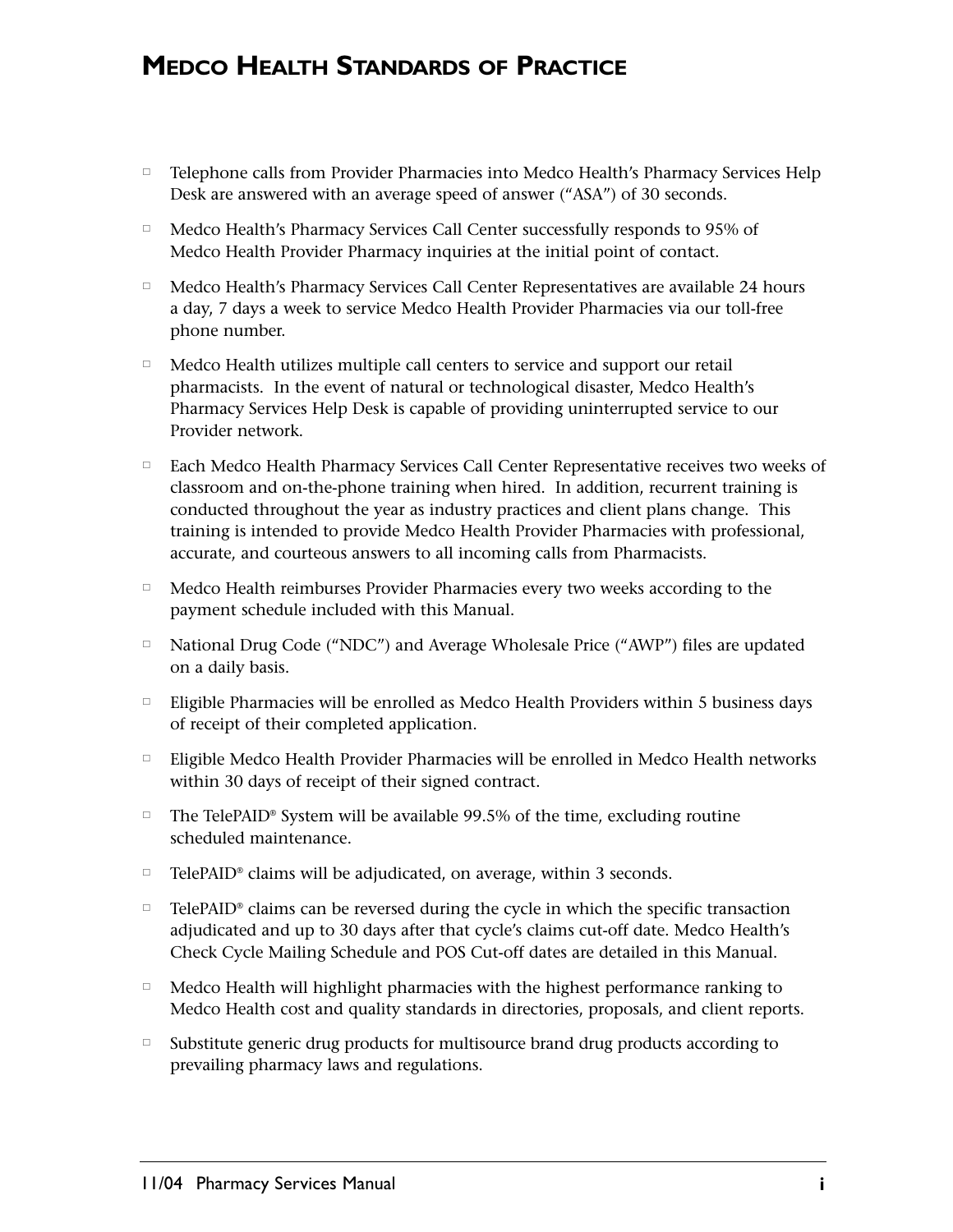## **PROVIDER PHARMACY STANDARDS OF PRACTICE**

- □ When a multisource brand drug product is dispensed, process the claim with the appropriate Dispense as Written ("DAW") Code according to the DAW Code Standards Section of this Manual.
- Dispense preferred co-branded drug products for nonpreferred co-branded drug products where applicable, in accordance with prevailing pharmacy laws and regulations.
- <sup>n</sup> Reinforce the use of generic and preferred brand products with Medco Health cardholders and prescribers.
- Display all Drug Utilization Review ("DUR") alerts to the dispensing pharmacist.
- Inform Medco Health cardholders as to the proper storage, dosing, side effects, potential interactions, and use of the medication dispensed within professional practice guidelines.
- □ Submit accurate Drug Enforcement Administration ("DEA"), State Medical Board License Number, or other prescriber identifier on all claims in the correct NCPDP data field.
- □ Notify Medco Health within 7 days of any change in the status of Pharmacy's or Pharmacist's license.
- □ Submit claims via the TelePAID® System only for the patient for whom the prescription was written by the prescriber.
- Maintain at least the level of professional liability insurance required, currently \$1,000,000/\$3,000,000.
- <sup>o</sup> Collect from each Eligible Person the applicable co-payment/coinsurance.
- □ Use an approved "Signature Log" for all Medco Health prescriptions dispensed.
- □ Submit Pharmacy's Usual and Customary ("U&C") price, which represents the amount the patient would have paid were they paying cash.
- Dispense medications from the largest package size on hand and submit the corresponding NDC number.
- <sup>n</sup> Reverse claims for any drug product returned to stock within 14 days of the date the claim was originally billed.
- □ Pharmacy shall not undermine U&C or compound pricing as a component of the compensation contemplated in this Agreement in any way, including but not limited to: (1) owning, operating, or affiliating with a nonparticipating Pharmacy; or, (2) separating cash and third party prescription business. Pharmacy shall not participate in the Medco Health Participating Pharmacy Network if Medco Health determines in its sole discretion that Pharmacy has taken actions to undermine U&C or compound pricing.
- $\Box$  Pharmacy is required to submit a completed and signed Pharmacy Verification Form on an annual basis within 30 days of receipt.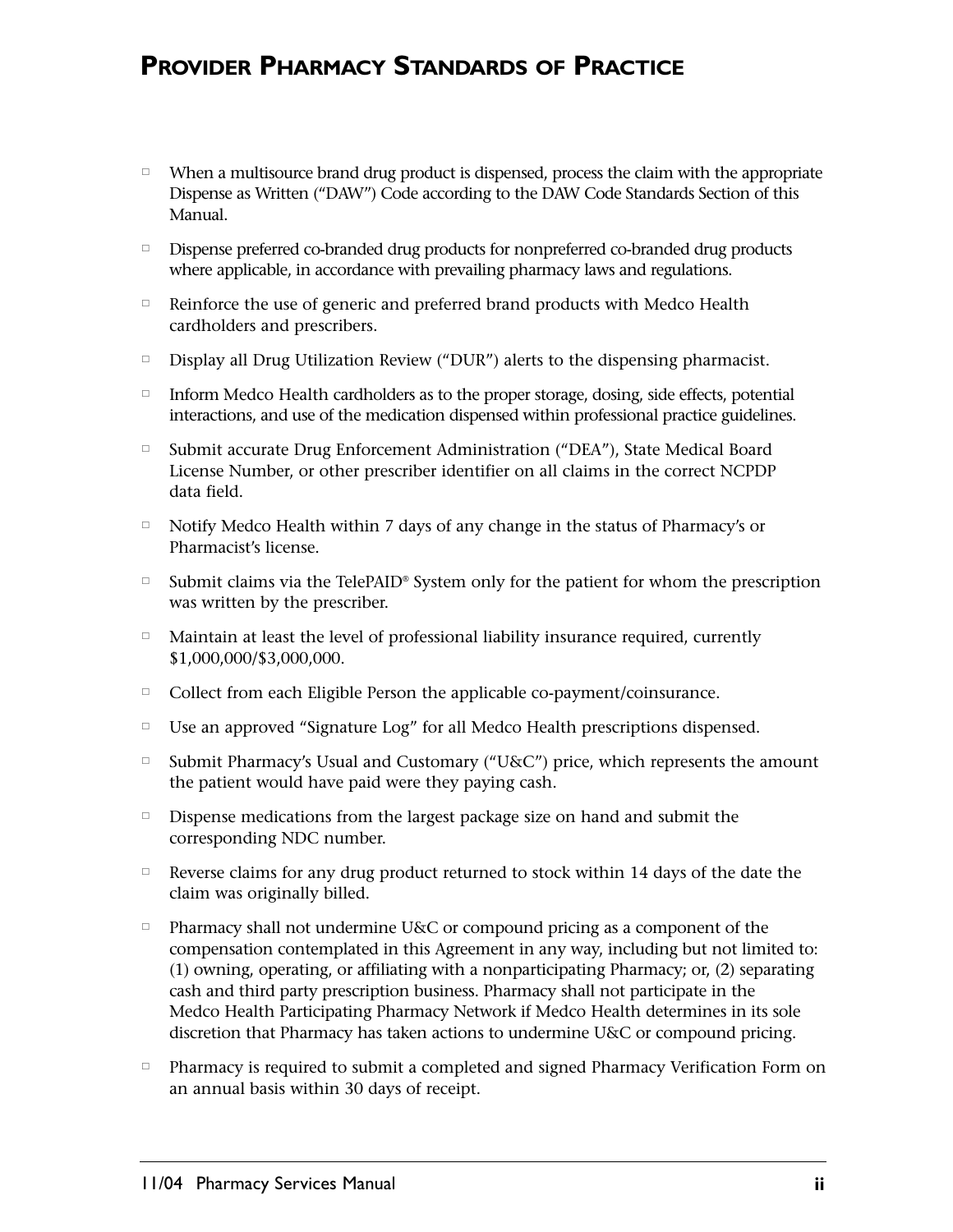## **OVERVIEW OF THE MEDCO HEALTH SOLUTIONS, INC., PROGRAMS**

Medco Health Solutions, Inc., provides each Eligible Person with a prescription ID card that contains the Medco Health logo or some other indication that the program is administered by Medco Health (see section on "Samples of the Medco Health prescription ID cards"). Pharmacy is required to honor this card regardless of the State in which the member lives. The cards contain information such as the Eligible Person's identification number and group number that enables the claim to be processed through the TelePAID® System.

Medco Health has many plans. Each has its own guidelines as to such things as days supply, ingredient cost pricing, co-payment/coinsurance, drug coverage, as well as, informational drug utilization messaging. Therefore, rely on the

TelePAID® System to receive accurate information regarding the specific patient, group, prescription drug, co-payment/coinsurance, and pricing pertaining to the claim submitted. Answers to most questions about Medco Health can be obtained by reading this Pharmacy Services Manual. For questions not covered in this Manual, please contact Medco Health at:

#### **The Pharmacy Services Help Desk 1 800 922-1557**

or write to:

Medco Pharmacy Services Help Desk (E1-MS1) 100 Parsons Pond Drive Franklin Lakes, NJ 07417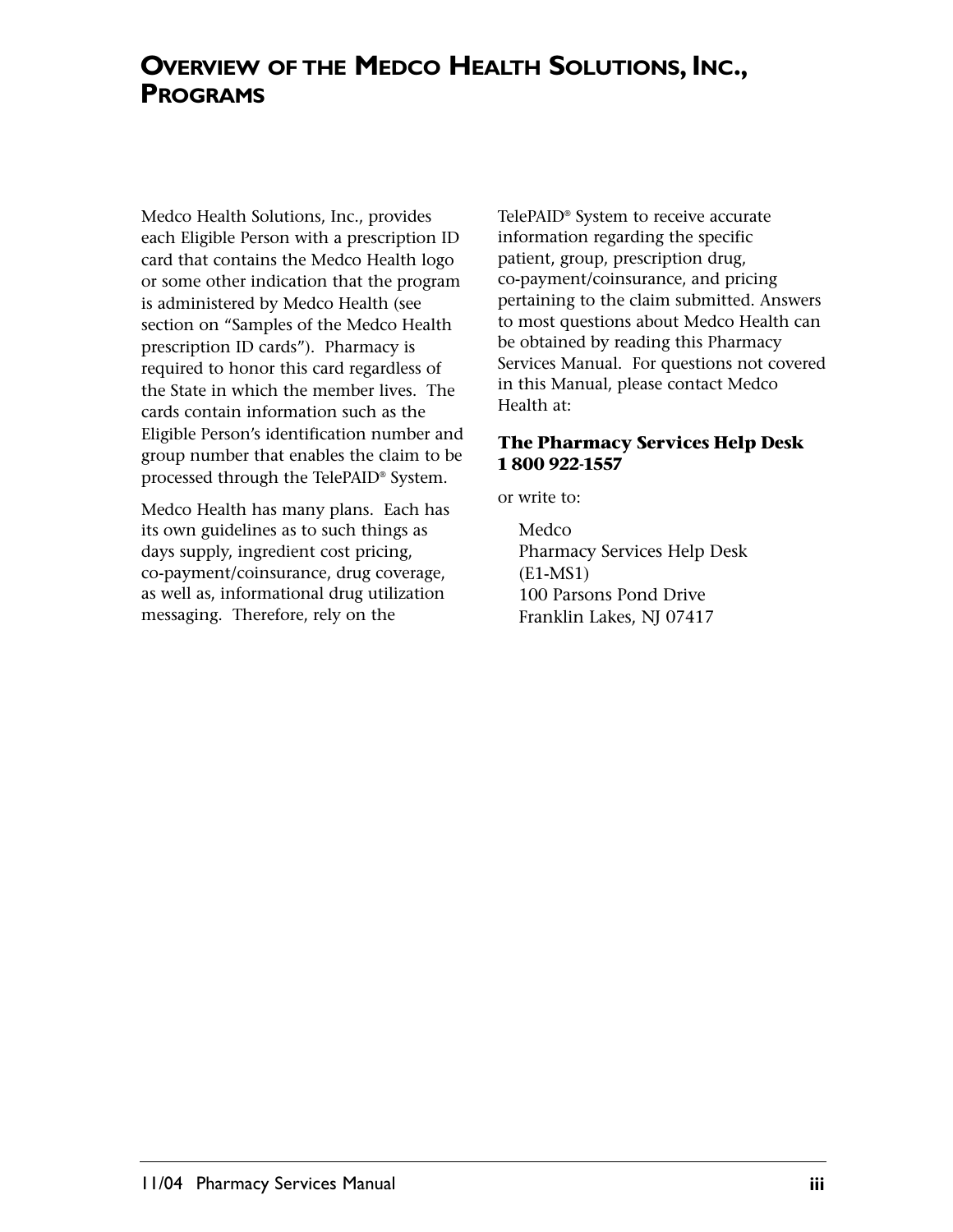## **IDENTIFICATION OF ELIGIBLE PERSONS**

Medco Health or Medco Health's designee may furnish Eligible Persons with prescription ID card to be presented at Pharmacy or may implement alternative eligibility verification methods. Pharmacy may submit prescription drug claims only for the Eligible Person for whom the prescription is written by the prescriber. Pharmacy will not be paid for Covered Services provided to persons whose eligibility to participate in a Medco Health program has not been verified and communicated to Pharmacy by the TelePAID® System or other applicable eligibility verification methods used by Medco Health or, if the claim was

submitted for an Eligible Person other than the person for whom the prescription is written by the prescriber. Signature logs must conform on an ongoing basis to the requirements set forth under the Professional Audits section of this Manual for Third Party Signature Claim Logs. Pharmacy will obtain the signature of the Eligible Person or his/her authorized agent in Pharmacy's Third Party Signature Claim Log Book confirming receipt of the prescription and the required certification statement for all claims submitted through the TelePAID® System. Pharmacy will not be entitled to payment for any claims not supported by a log book signature.

#### **Eligible Person information necessary to file a claim is contained on the prescription ID card and described as follows:**

- **1. Cardholder ID –** Usually nine numeric characters that often reflect the Social Security number of the primary cardholder. The National Council for Prescription Drug Programs ("NCPDP") standard for this field allows up to 20 alphanumeric characters.
- **2. Group Number** Usually a 7-character field assigned by Medco Health. This field may, however, contain up to 15 alphanumeric characters.
- **3. Dependent coverage** may include spouse and/or children. The card may be coded to indicate which family members are covered. Covered family members are identified by the following:

#### *Relationship Codes:*

- "1" Cardholder Eligible Primary Person or Subscriber
- "2" Spouse of the Cardholder
- "3" Dependent Child
- "4" Other (requires "Clarification Eligibility Exception Code")
	- *Clarification Eligibility Exception Codes:*
	- "3" Full-time Student
	- "4" Disabled Dependent
	- "5" Dependent Parent
	- "6" Significant Other/Dependent Adult/Domestic Partner

**IMPORTANT NOTE:** Use of the correct Relationship Code is important. Prescription claims must be submitted to Medco Health only for the Eligible Person for whom the prescription is written by the prescriber. This requirement has taken on added significance in that (1) DUR reviews are based on the claims submitted for the correct individual; (2) the change from Social Security Number (SSN) to nonunique, non-SSNs and the preponderance of many of the same cardholder ID numbers belonging to multiple persons. Claims submitted for any other Eligible Person, except for the person for whom the prescription was written, are subject to audit and recovery of paid-out funds.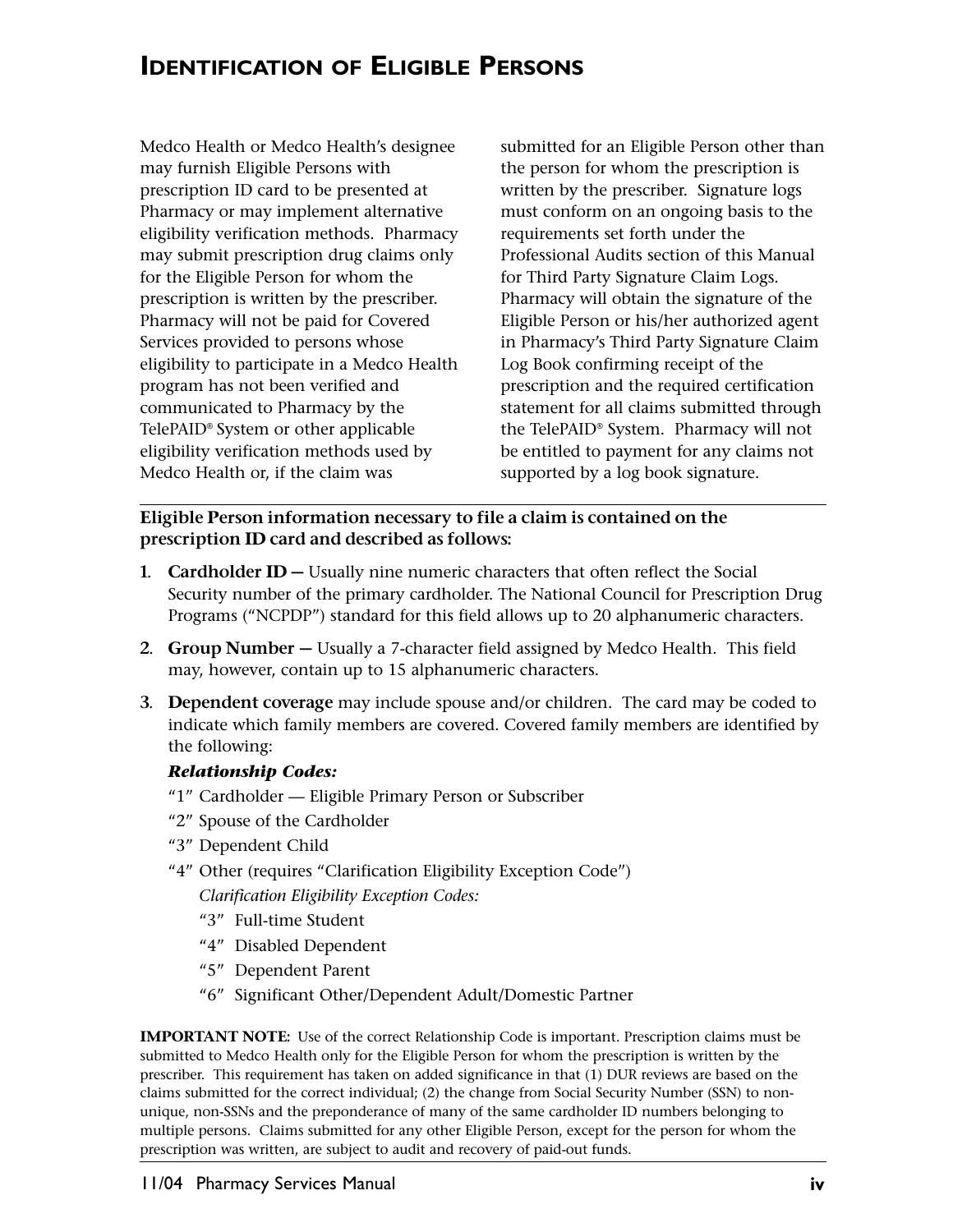# **EXAMPLES OF MEDCO HEALTH PRESCRIPTION ID CARDS**

Eligibility of the individual patient for whom the prescription is prescribed is confirmed via the TelePAID® System. Some cards are valid for only the cardholder whose name is embossed on the prescription ID card; some cover only the member or spouse, while others cover the entire family.

| <b>RxGrp</b>              |       |
|---------------------------|-------|
| <b>Issuer</b>             |       |
| ID No.                    |       |
| <b>Name</b>               |       |
| www.medco.com             |       |
| Prescription Benefit Card | medco |

| ₩<br>medcohealth<br>live life well<br>www.medcohealth.com                   | $\bigoplus_{\text{Lire life well}}\text{Mer}$                                                                           | PAID Prescriptions, L.L.C.<br><b>CA</b> MELEK MEDEQ<br>Live life well"<br>www.medcohealth.com |
|-----------------------------------------------------------------------------|-------------------------------------------------------------------------------------------------------------------------|-----------------------------------------------------------------------------------------------|
| RxBin: 610014                                                               | RxBin: 610014                                                                                                           | RxBin: 610014                                                                                 |
| RxGrp:<br>Issuer:                                                           | RxGrp:                                                                                                                  | RxGrp:                                                                                        |
| ID No.:<br>Name:                                                            | Issuer:<br>ID No.:                                                                                                      | Issuer:<br>ID No.:                                                                            |
|                                                                             | Name:                                                                                                                   | Name:                                                                                         |
|                                                                             | Prescription Drug Identification Card<br>PAID Prescriptions, L.L.C.<br>120603                                           | PAID Prescriptions, L.L.C. 8003<br>www.merckmedco.com                                         |
| <b>PRESCRIPTIONS</b><br>PAID R<br>NOTESED<br>DROSP'+<br><b>NOMBOR &amp;</b> | ЧĒ<br>ЧF<br>ЧP<br>SIT<br>ПF<br>ЧF<br>ЧI<br>Ŧ<br>ЧP<br>ЧF<br>ЧĒ<br>ा!<br>ЧIJ<br><b>STE</b><br>पारि<br>亚<br>Th<br>W<br>ЧĒ | RxBin: 610014<br>RxGrp:<br>Issuer:<br>ID No.:<br>Name:                                        |

Certain clients may have a custom prescription ID card containing the Medco, Medco Health, Merck-Medco and/or PAID logos shown below. Process these cards using the TelePAID® System.

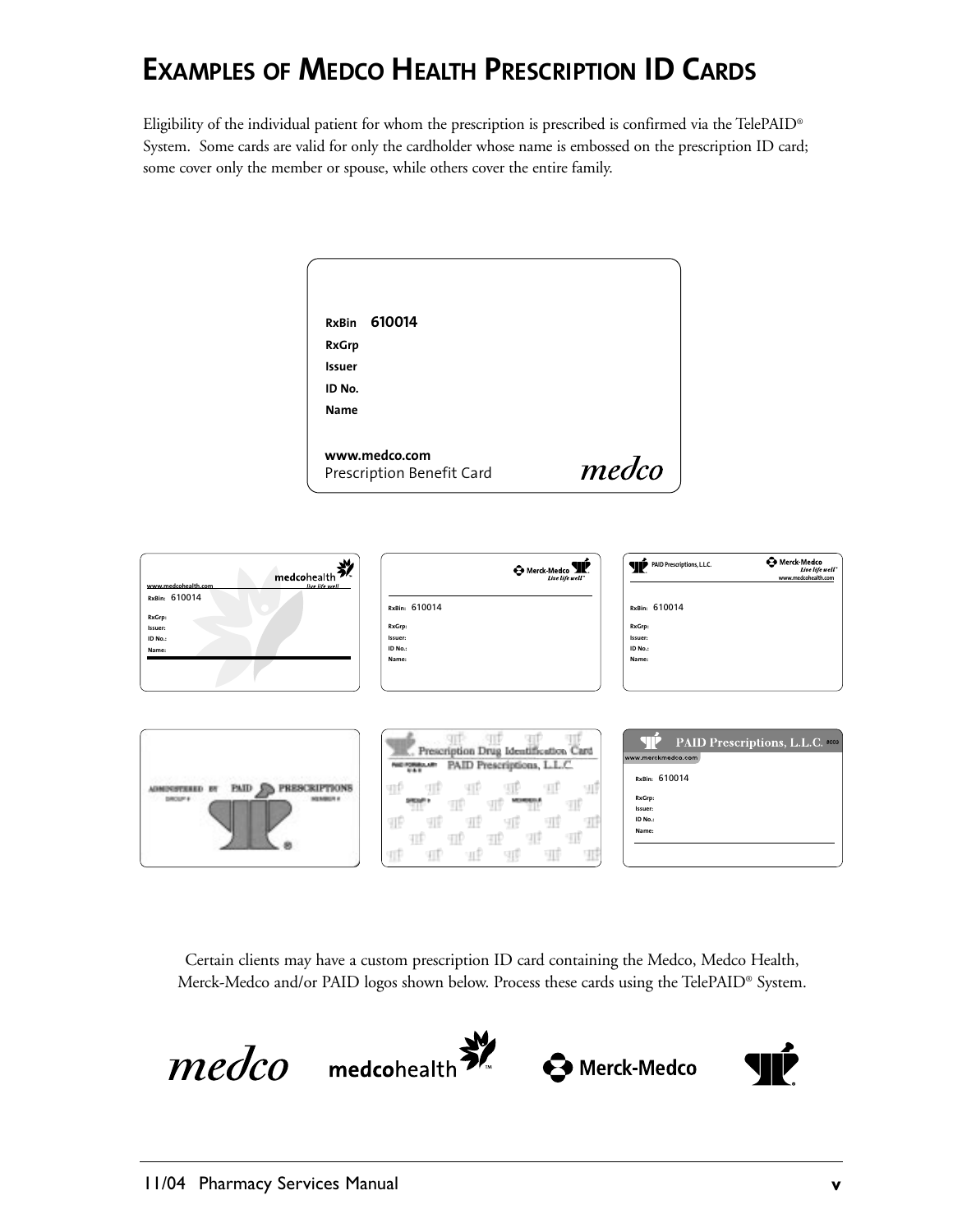**SUBMISSION CLAIMS PROTOCOLS** ROTOCOLS

# **CLAIMS SUBMISSION PROTOCOLS**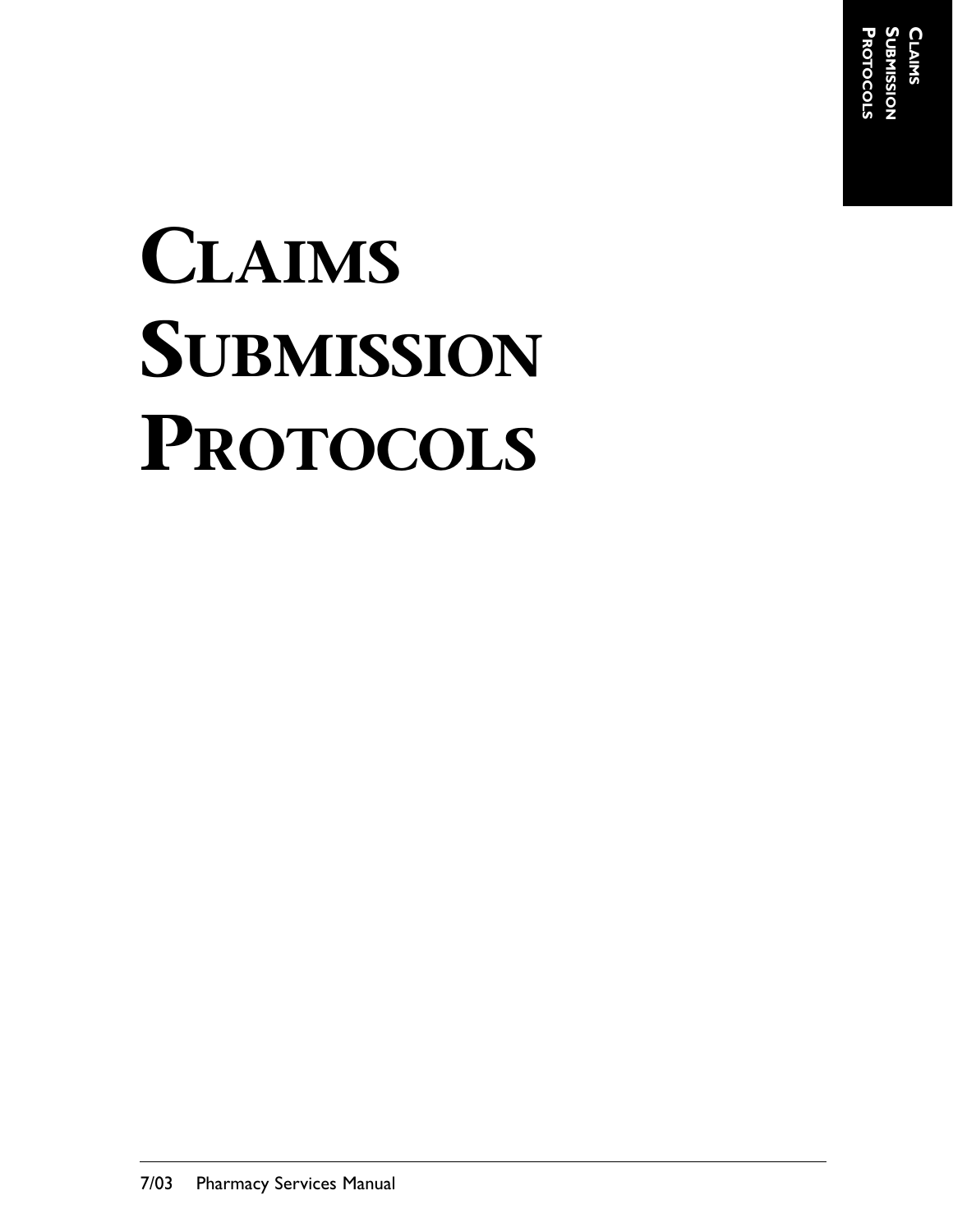The TelePAID® System sets forth pricing, eligibility, and other information that governs participation in the Network applicable to each Plan Sponsor and Eligible Person. The TelePAID® System also provides information necessary to effectively implement Medco Health's clinical and benefit management initiatives such as drug utilization review, prior authorization, and formulary management programs on behalf of Plan Sponsors. Pharmacy will submit all claims through the TelePAID® System and will comply with all information communicated via the TelePAID® System or otherwise by Medco Health.

All claims must contain complete and accurate information for each prescription dispensed. Claims must be submitted only for the Eligible Person for whom the prescription is written by the prescriber. Pharmacy will transmit claims to Medco Health with all required fields as defined by Medco Health using the most current NCPDP standard defined by the Medco Health Version 5.1 Payer Sheet. The Medco Health (formerly PAID and Merck-Medco) Version 5.1 Payer Sheet was initially communicated on March 1, 2002. The most current Payer Sheet can be obtained through any of the following channels:

- Pharmacist Resource Center website, **www.medcohealth.com/rph**: From the Tools menu, select "Contact the Help Desk."
- Pharmacy Services Help Desk: 1 800 922-1557
- Write to: Medco

File Management (B3 MS1) 100 Parsons Pond Drive Franklin Lakes, NJ 07417

All authorized refills of any prescription must bear the original prescription number. An on-site registered and licensed pharmacist experienced in third party procedures will supervise the claims submitted by Pharmacy. All claims submitted by Pharmacy will be in accordance with the metric decimal quantity guidelines established by NCPDP from time to time.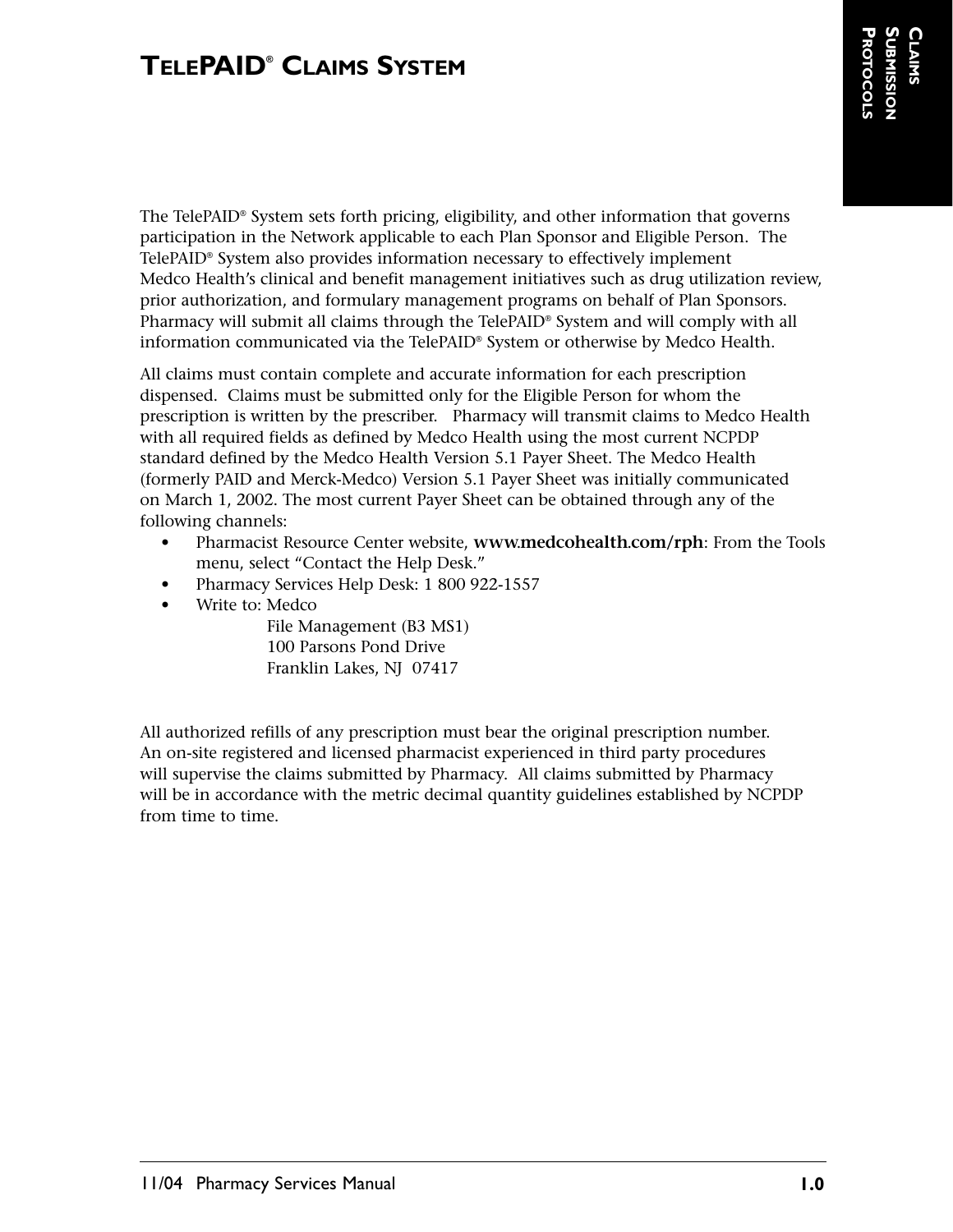*continued*

**CLAIMS SUBMISSION PROTOCOLS**

Pharmacy will submit all TelePAID® System claims simultaneously with dispensing unless unusual circumstances require otherwise, in which event Pharmacy will submit TelePAID® System claims within 30 days of the date of service. Claims submitted to Medco Health after the applicable claims cut-off date will not be eligible for payment. Medco Health will endeavor to pay all valid claims payable by Medco Health in accordance with the payment rate established for the applicable plan within Medco Health's next regular billing cycle less the applicable copayment/coinsurance, deductible or other payments, such as administrative fees for certain programs, to be paid directly by the Eligible Person. Medco Health will provide Pharmacy with a payment record of all claims paid. Medco Health may deduct from claim payments to Pharmacy, for Pharmacy's use of the TelePAID® System, a minimum of \$0.10 per transaction transmitted in the most current NCPDP standard and a minimum of \$0.99 for transactions in any other version. This amount will constitute a fee to Medco Health for the TelePAID® System service. This fee may be modified by Medco Health, from time to time, upon prior notice to the Pharmacy. For non-standard processing of Universal Claim Forms ("UCF") a \$1.00 administration fee will be applied per payable claim.

#### **NDC Number & Package Size**

NDC number must appear on submitted claims as defined in the current Medco Health Payer Sheet.

Pharmacy must submit the complete NDC

number of the package size dispensed. For example, whenever 10 or more Pergonal® vials (or similar drug products) are dispensed at one time, the NDC number of the 10 Pack, or larger, must be submitted.

Unbreakable packages such as liquid fluoride vitamins, oral contraceptives, and Accutane 10 Packs are defined as "unbreakable" by the FDA. These, and drug products similarly defined by the FDA, must be dispensed in the original packaging for all Medco Health plans covering such drug products. All other packages, including nitroglycerin patches are considered "breakable" and as such must be dispensed in the quantity prescribed.

#### **Sales Tax**

The amount of any allowable taxes will be specifically identified on each claim submitted by pharmacy as a condition of payment by Medco Health. Medco Health supports all state sales tax fields in accordance to the standards of NCPDP v5.1. For those states that require sales tax on prescriptions, Pharmacy should identify the percentage sales tax rate and tax basis amount used to determine the sales tax amount.

#### **Partial Fills**

Medco Health supports all partial fill fields in accordance to the standards of NCPDP v5.1. Dispensing fees are paid on the initial fill only. Collect only the amount transmitted through the TelePAID® System from the cardholder as co-payment/coinsurance amounts differ from plan to plan. Sales tax, if any, is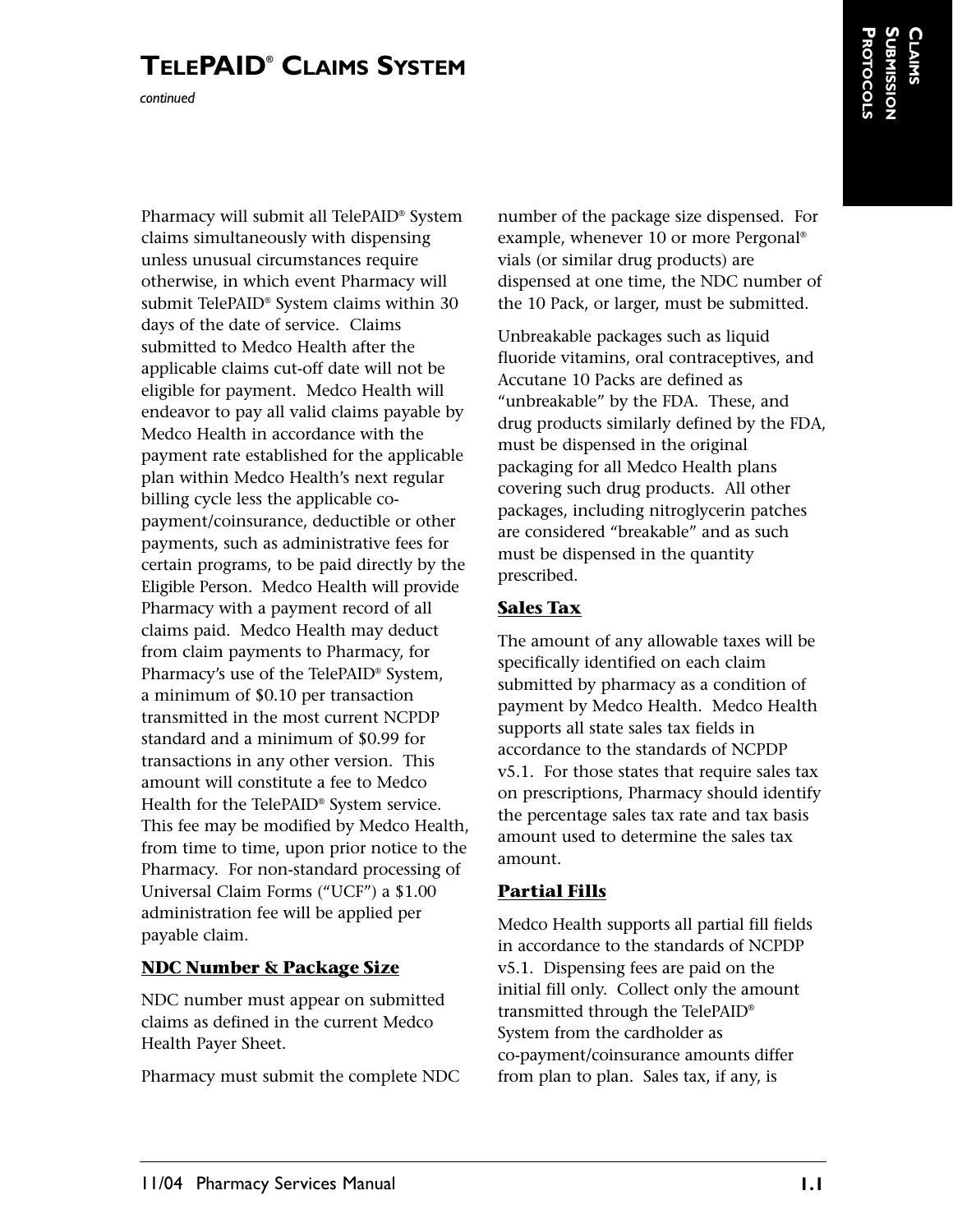*continued*

payable on all claims based on amount allowed. Basis of calculations for ingredient cost, dispensing fee, sales tax, and co-payment/coinsurance will be returned to pharmacy on TelePAID® System response. Pharmacy has 30 days to complete a partial fill claim, after 30 days the claim will reject. Rejections will occur if the intended quantity, days' supply, patient, or product dispensed differs from the initial fill. The associated prescription/service reference ID and dates of service are required for subsequent fills; the fill number should be identical on each fill if the prescription/service reference number is the same. When reversing a partial fill claim, include the dispensing status.

#### **Coordination of Benefits/Split Billing/Secondary Claims**

Medco Health supports coordination of benefits ("COB"), split billing, and secondary claims in accordance with the standards of NCPDP v5.1. The COB segment is required when submitting secondary claims. COB values 1 through 7 are supported and will drive claim if secondary adjudication applies. Claims denied by primary carrier should be submitted with the NCPDP v5.1 reject code identified on the COB segment. Include "other coverage" code when reversing a claim as Medco Health can offer both primary and secondary coverage even when same cardholder ID has both benefits. If pharmacy receives a reject message indicating group does not accept secondary coverage, notify card holder. Medco Health does not accept UCF hard copy claims for purpose of billing secondary coverage from Pharmacy.

Pharmacy has 90 days to submit a COB claim. Pharmacy can submit a COB claim electronically through the TelePAID® System up to 90 days from date of service.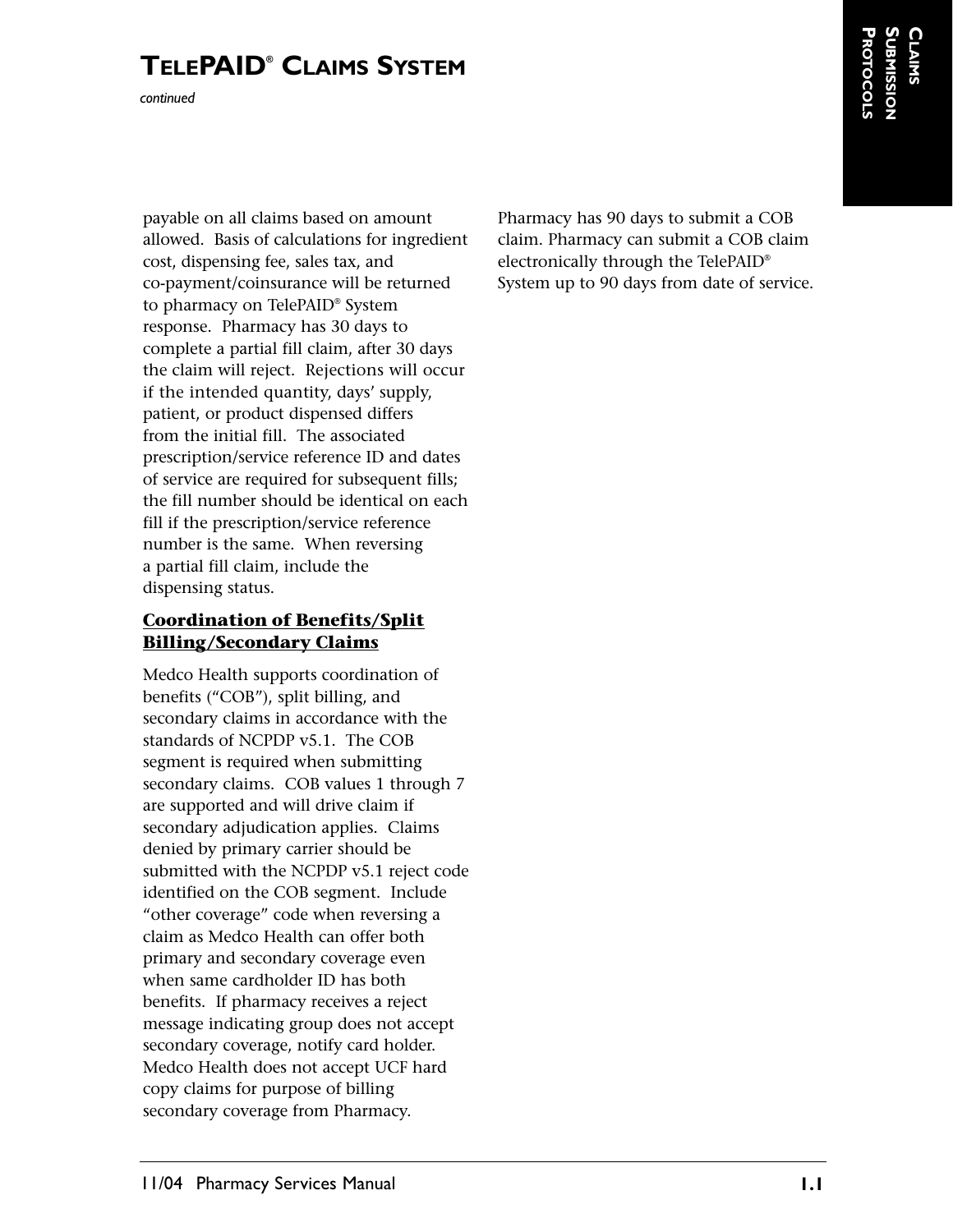## **QUANTITY DISPENSED**

The Quantity Dispensed transmitted via TelePAID® for all Medco Health claims must reflect the exact Quantity Dispensed, including decimal amounts. Pharmacy software must conform to the then current NCPDP standard for "Quantity Dispensed" field.

#### **1. Tablets, Capsules, Suppositories, Needles, and Syringes:**

Should be expressed as the Quantity Dispensed.

**Example:** 100 tablets dispensed Quantity Dispensed = 100

#### **2. Ointments, Creams, Balms, Bulk Powders, etc.:**

Should be expressed as the exact number of grams, including decimal amounts, in the Quantity Dispensed field.

#### **3. Liquids, Suspensions, Solutions, IV Solutions, Irrigations, Nasal Sprays, Oral Inhalers, etc.:**

Should be expressed as the exact number of milliliters, including decimal amounts, in the Quantity Dispensed field*.*

*Example:* Atrovent Inhalation Solution 0.02%, 2.5-mL vial, 00597-0080-62 Report Quantity Dispensed in exact mLs X number of vials dispensed. **Exception:** Imitrex Nasal Spray 20 mg, 00173-0523-00

Report Quantity Dispensed as the number of containers dispensed.

#### **4. Injectables already in solution**

Should be expressed in the exact number of milliliters, including decimal amounts, in the Quantity Dispensed field.

*Example:* Insulin 10 mL Quantity Dispensed = 10

#### **5. Reconstitutable Injectables:**

Lyophilized powders in vials to be reconstituted by the addition of a diluent should be expressed as the number of vials dispensed.

#### **6. Partially Filled Containers:**

If the product is in a Partially Filled Container, the package size is the amount of fill volume containing the actual drug and should be expressed in milliliters.

*Example:* Dextrose 5% 250 mL in a 500-mL bottle Quantity Dispensed = 250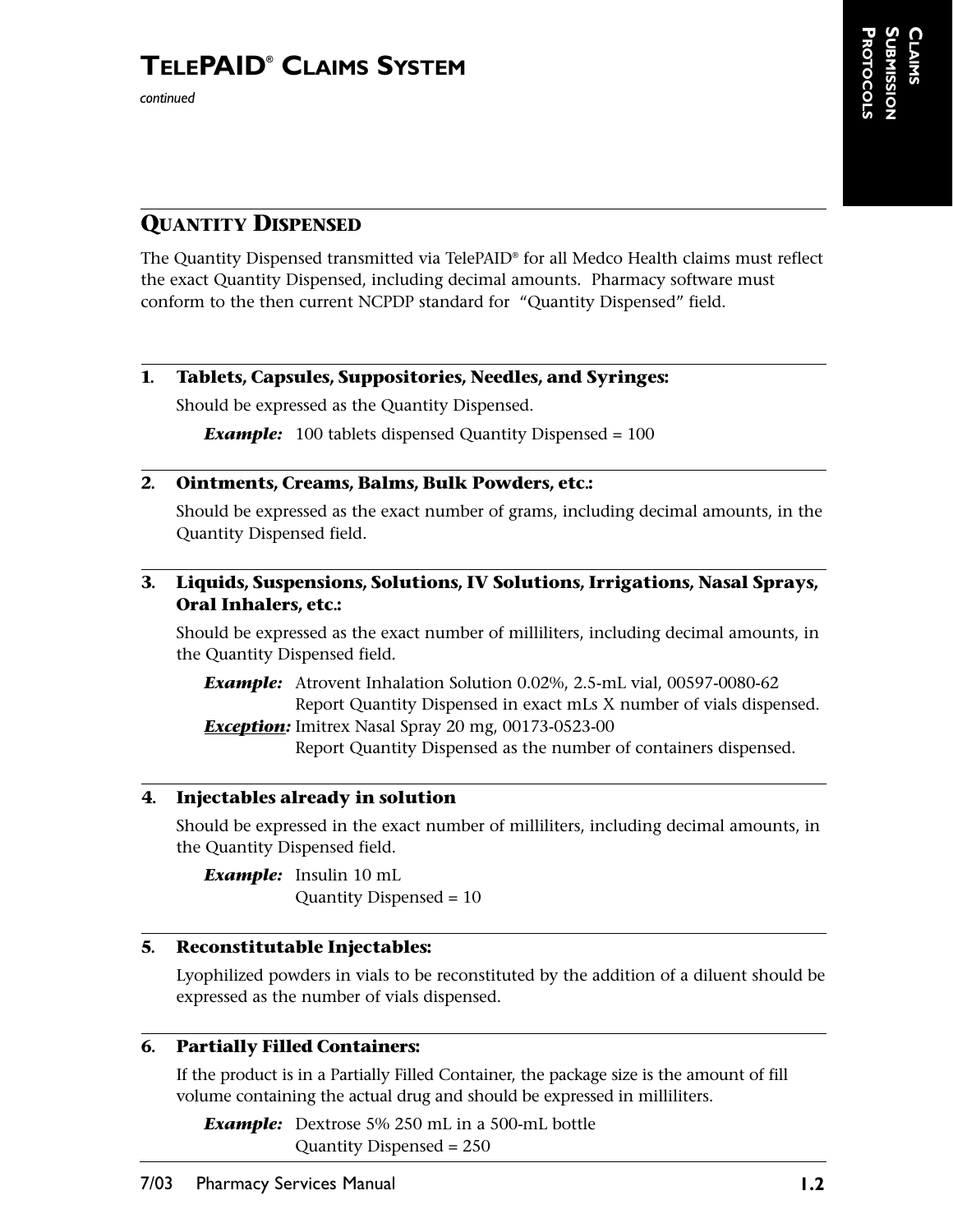#### **7. Packets:**

Packet Products such as Questran or K-Lor should be expressed by the number of packets dispensed.

*Example:* 60 Questran Packets Quantity Dispensed = 60

#### **8. Disposable Enemas:**

If Enemas are labeled volumetrically, the Quantity Dispensed should be expressed in milliliters.

*Example:* Rowasa–60 mL per Enema Quantity Dispensed = 60 If Enema is not labeled volumetrically, then the Quantity Dispensed would be expressed as the number of units dispensed.

#### **9. Ophthalmic Ointments and Drops:**

The Quantity Dispensed should be expressed in exact decimals, grams or milliliters, depending on whether the package is labeled by weight or volume.

*Example:* Bacitracin Ophthalmic Ointment 3.5 g Quantity Dispensed = 3.5

#### **10. Reconstituted Noninjectable Liquid Dosage Forms:**

Antibiotic oral suspensions, eye drops, and other noninjectable dosage forms that require reconstitution prior to dispensing and are labeled by volume should be expressed in milliliters.

*Example:* Amoxil Suspension 150 mL Quantity Dispensed = 150

#### **11. Antihemophilic Factor:**

Quantity must be expressed by the number of units dispensed and not the number of ampules dispensed.

*Example:* Konyne HT 1000 AHF Quantity Dispensed = 1000

#### **12. Combination Packages:**

Drug Products that are packaged with more than one drug in different dosage forms should be expressed as units of 1.

*Example:* Monistat Dual Pack Quantity Dispensed = 1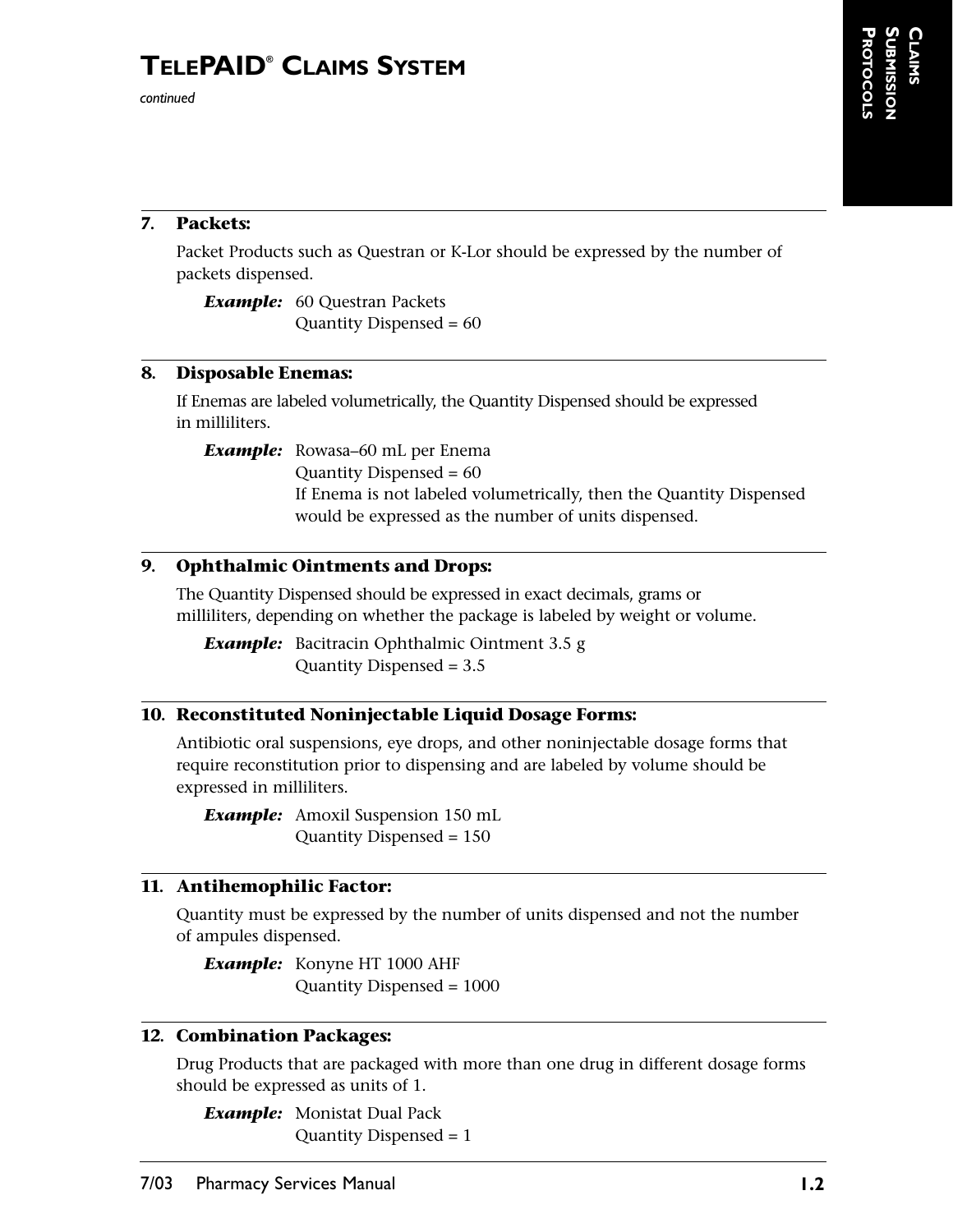## **COMPOUNDED PRESCRIPTIONS DEFINED**

#### *Definition of a Compounded Prescription*

A compounded prescription is one which meets the following criteria: Two or more solid, semi-solid, or liquid ingredients, one of which is a "Prescription Legend Drug," that are weighed or measured, then prepared according to the prescriber's order and the Pharmacist's art.

*Note: Reconstitution of an oral antibiotic or any other similar product is not considered a compounded prescription.*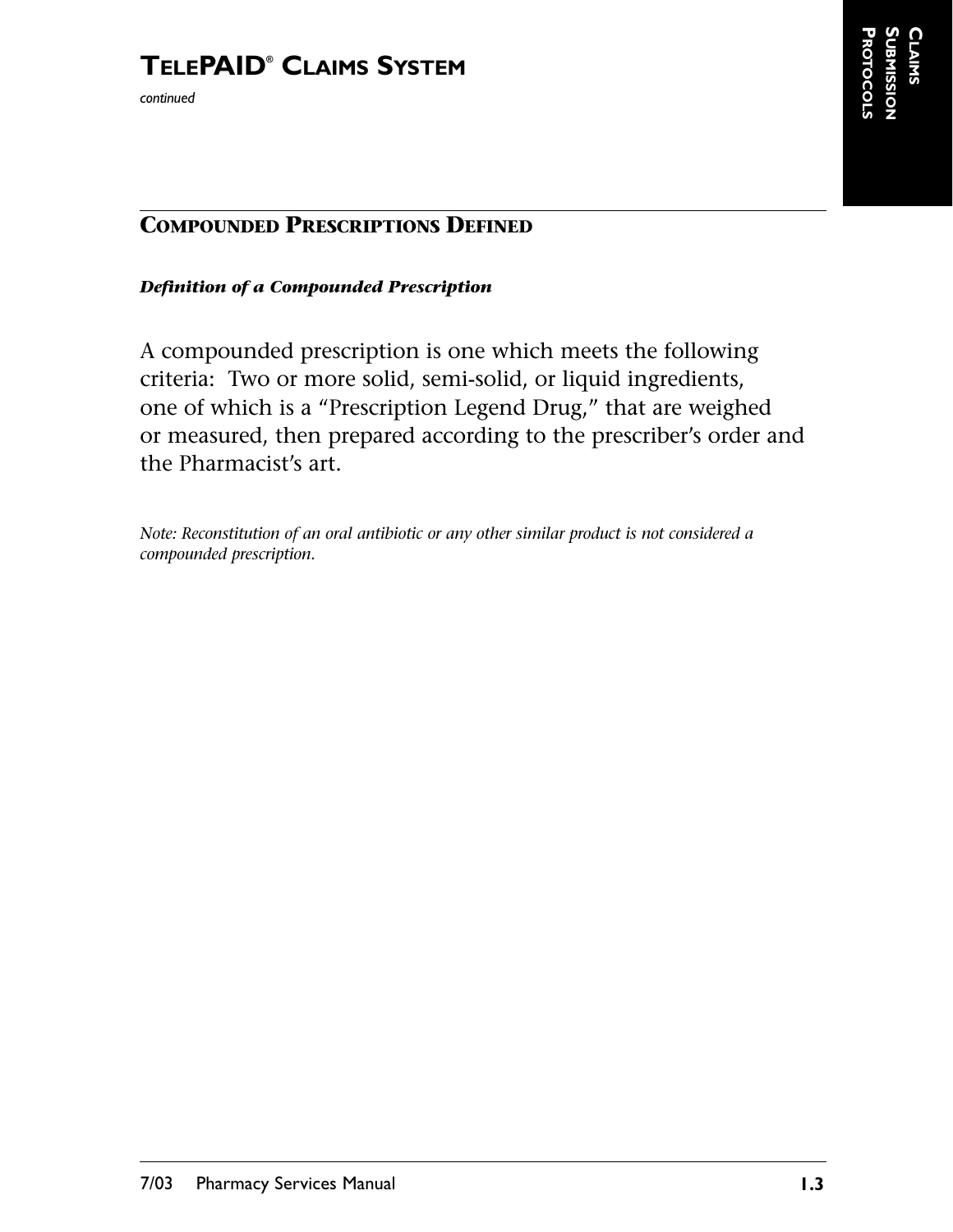*continued*

#### **PROCEDURES FOR SUBMITTING COMPOUNDED PRESCRIPTION CLAIMS:**

#### *(refer to section 1.3 for definition and criteria)*

#### **Compounded Prescriptions are required to be submitted via the TelePAID® System in accordance with the following:**

- **1.** Set the "Compound Flag" to positive in accordance with the Pharmacy Software and NCPDP standards as defined by Medco's most current Payer Sheet.
- **2.** Submit the NDC number for the highest priced Federal Legend Drug contained in the compound or the NDC that most accurately reflects the cost of the compound.
- **3.** Enter the Quantity Dispensed as the total amount of the finished product.
- **4.** Enter the total cost of all ingredients, the professional fee, and your "Usual and Customary" price.\*
- **5.** Enter patient and group information as you would any other Medco Health claim.
- **6.** Collect from the Medco Health cardholder only the applicable co-payment/coinsurance as indicated through the TelePAID® System.

\*Reimbursement Note: Pharmacy will be reimbursed based on the ingredients utilized to compound the prescription according to the rates set forth in the Pharmacy's Agreement with Medco Health. Additional charges for ancillary supplies, equipment, and/or labor are not eligible for reimbursement.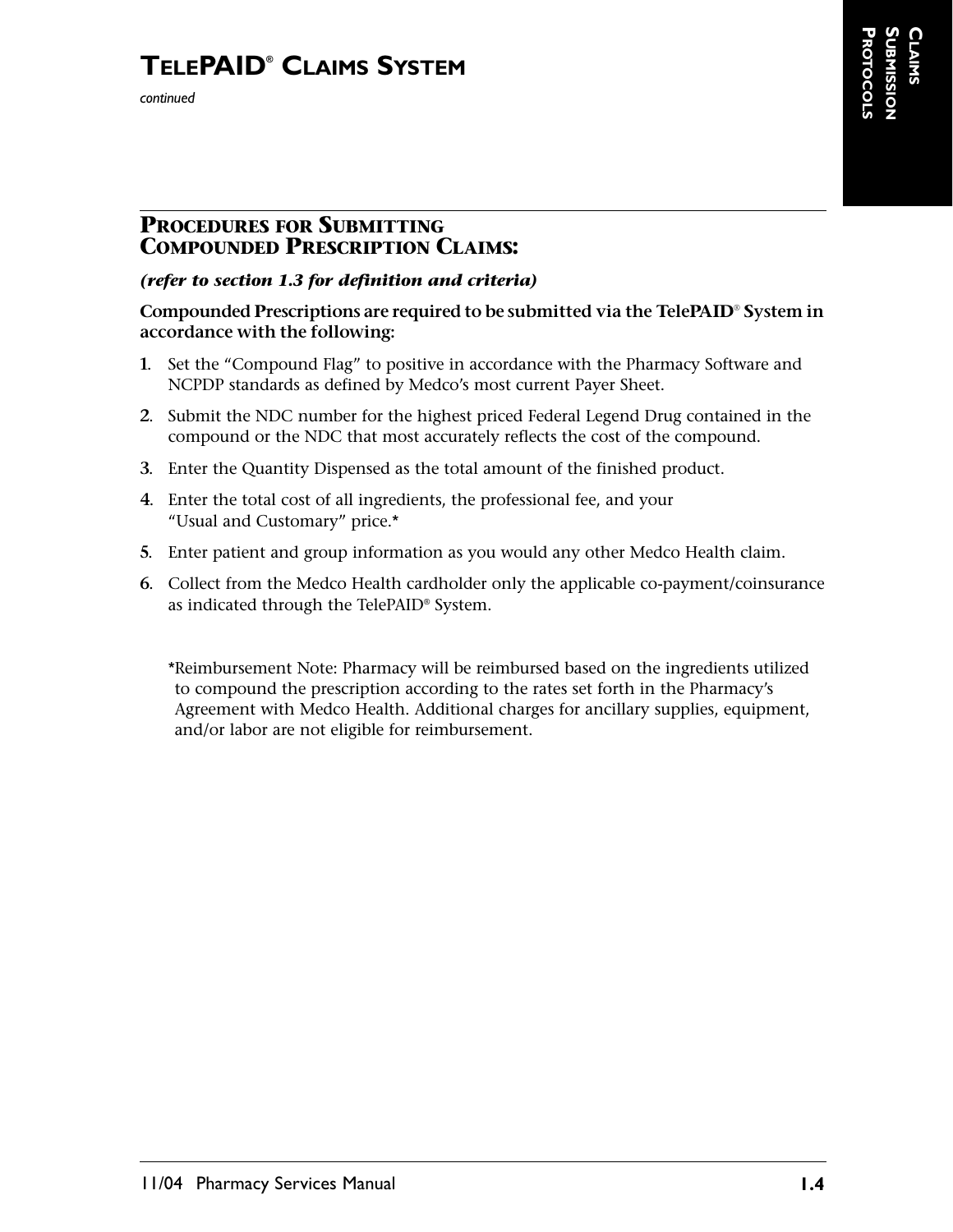## **CLAIMS ADJUSTMENTS**

Pharmacy may request an adjustment to any claim for which Pharmacy's records indicate that Pharmacy received an incorrect payment. Adjustments can be made by phoning the Medco Health Pharmacy Services Help Desk or by writing to Medco Health. When requesting an adjustment, in writing, Pharmacy must submit the Statement of Claims showing the original dollar amount paid and a copy of the remittance advice. Pharmacy should include a short note and any wholesaler, manufacturer, or distributor invoices supporting the incorrect payment as appropriate. Medco Health reserves the

right to charge up to \$1.00 per claim for claim research fees associated with no change in reimbursement.

Medco Health may make an adjustment to any statement where it is indicated that Pharmacy received an incorrect amount for Pharmacy services provided. Claim Adjustments should be mailed to:

Medco Pharmacy Services/Claims Adjustment (E1-MS1) 100 Parsons Pond Drive Franklin Lakes, NJ 07417

## **REVERSAL OF CLAIMS**

Pharmacy is required to submit claim reversals through the TelePAID® System within the same payment cycle or up to 30 days after the claim was adjudicated. The practical application of a reversal is in those cases where a prescription drug claim was adjudicated through the TelePAID® System but never received by an Eligible Person. All prescriptions not received by Eligible Persons must be returned to stock within 30 days of processing and the claim reversed. Failure to reverse such claims may result in an audit recovery and recapture of all costs involved in the

reversal including research costs. If the Pharmacy is unable to completely process a reversal online, the Pharmacy should call the Medco Health Pharmacy Services Help Desk at 1 800 922-1557 for assistance. Prescription claims cannot be reversed, then reentered as a means of claims adjustment after the check cycle has closed. Phone the Help Desk for all claims adjustments.

*Medco Health Direct® style programs must be reversed within 3 days of the date of service.*

## **HOME HEALTH CARE AND LONG-TERM CARE BILLING REQUIREMENTS**

Pharmacies providing home health care or long-term care Covered Services to Eligible Persons must submit all claims via the TelePAID® System. Each NDC number of the individual drug dispensed must be billed only once to Medco Health during

any 30-day period. It is the supervising pharmacist's responsibility to ensure that Medco Health is credited for any unused medications in accordance with the claims adjustment process and all applicable pharmacy laws and regulations.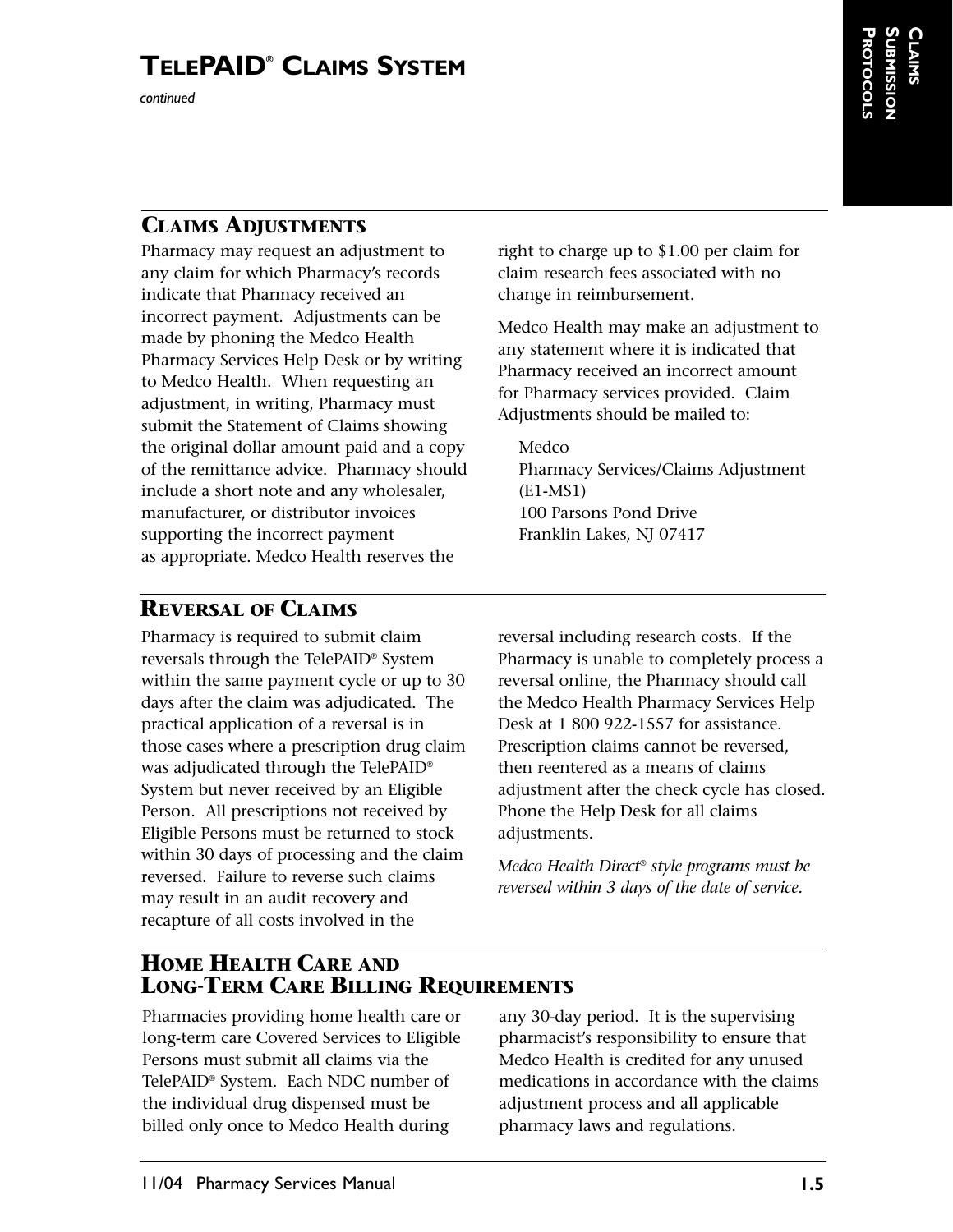## **HIGH-DOLLAR PHARMACY CLAIMS**

Pharmacies that are NCPDP Version 5.1 certified can submit claims up to \$999,999.99 via the TelePAID® System.

Non–Version 5.1-certified pharmacies should follow the following procedure for claims greater than \$9,999.99:

- Participating pharmacy submits high-dollar claim on a UCF with the full quantity and dollar amount. **(PREFERRED method)**
- Participating pharmacy submits \$9,999.99 through TelePAID®, verifies eligibility and plan coverage. Claim is **REVERSED**, and a UCF for the FULL cost and quantity is submitted.
- Participating pharmacy submits \$9,999.99 with appropriate quantity through TelePAID®, and then completes a UCF with the **FULL cost and quantity**. This UCF must be clearly marked as an **ADJUSTMENT. Note:** The adjustment will not pay until the next billing cycle at the earliest.

Please note that claims over \$99,999.99 require special handling. After a claim over this amount has been entered, an adjustment will be done for the remaining dollars in the next billing cycle.

Please submit all the patient, pharmacy, and drug information as you would any other Medco Health claim. These claims will receive special attention and will be processed within 28 days. All high-dollar claims should be forwarded to:

> Medco Pharmacy Services/Claim Adjustment (E1-MS1) 100 Parsons Pond Drive Franklin Lakes, NJ 07417

Email address: MedcoHDPCP@medcohealth.com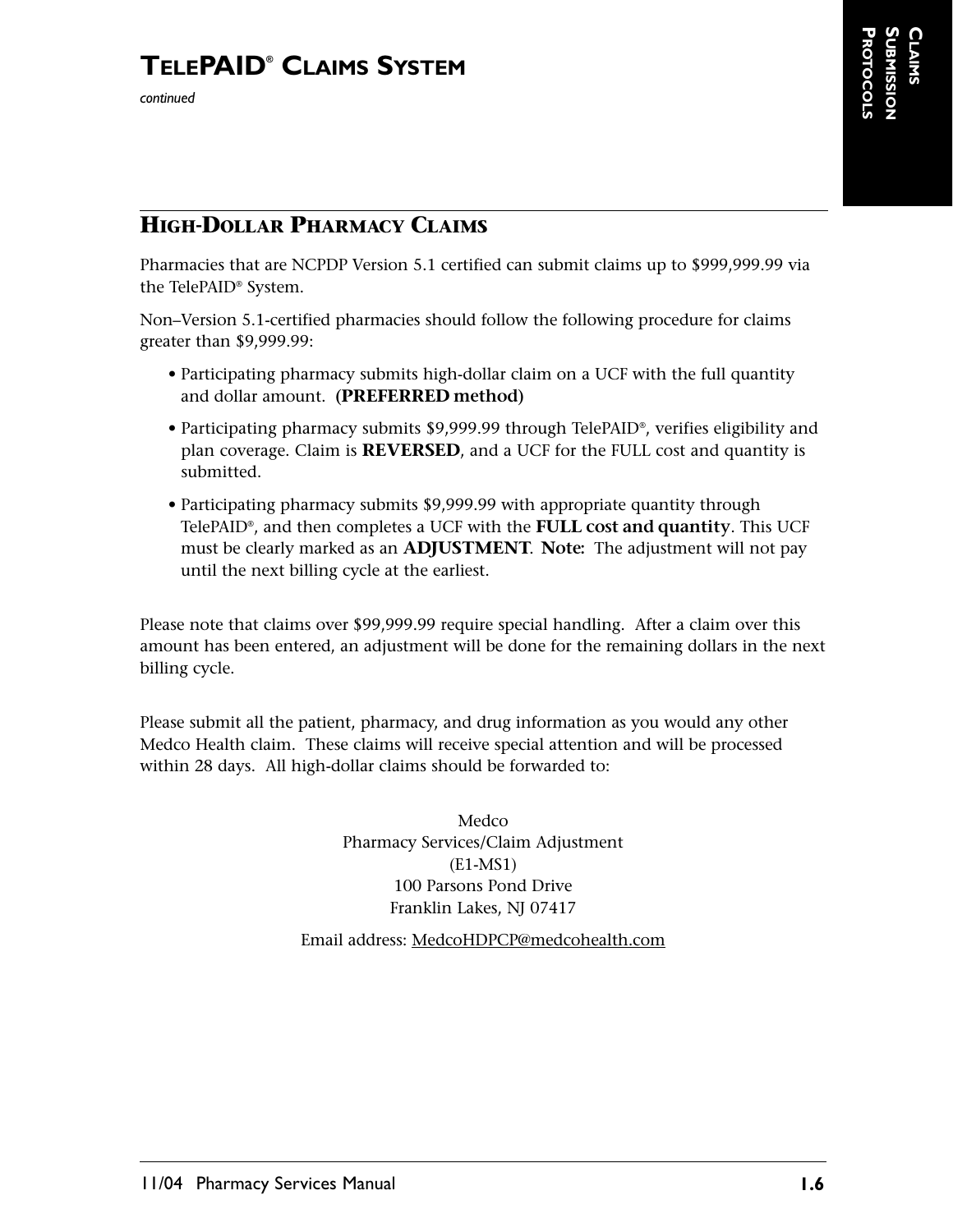#### **CLAIMS THAT REQUIRE AN OVERRIDE THROUGH THE PHARMACY SERVICES HELP DESK**

- **1.** Days Supply ("DS") submitted incorrectly on the original claim. For example, a "90 DS" was incorrectly submitted instead of the correct "30 DS." An error code of "refill too soon" on the refill would make it impossible to submit the claim online. A Pharmacy Service Representative, however, could override the claim. For the Pharmacy records, the software system protocol should be followed. Usually the refill would be recorded as a "cash transaction" for the sake of record keeping in the pharmacy system.
- **2.** In the case of covered twin dependents, when no "patient number" is found on the card, if the second twin was receiving the same medication as the first twin, a Pharmacy Services override would be required for the claim to adjudicate.
- **3.** In the case of the same prescription filled for the second of two covered "significant others" or "two covered adults" the claim would reject as a "duplicate claim" without a Pharmacy Services override.
- **4.** Pain medication dispensed for less than 5 days and consumed in 3 days or less will reject due to "refill too soon" and the "three-days-supply limit" require a Pharmacy Services override.
- **5.** A claim with both "refill too soon" and "maximum daily dosage" edits.
- **6.** A claim for a "nonpreferred" drug product being filled for a "co-branded" formulary plan.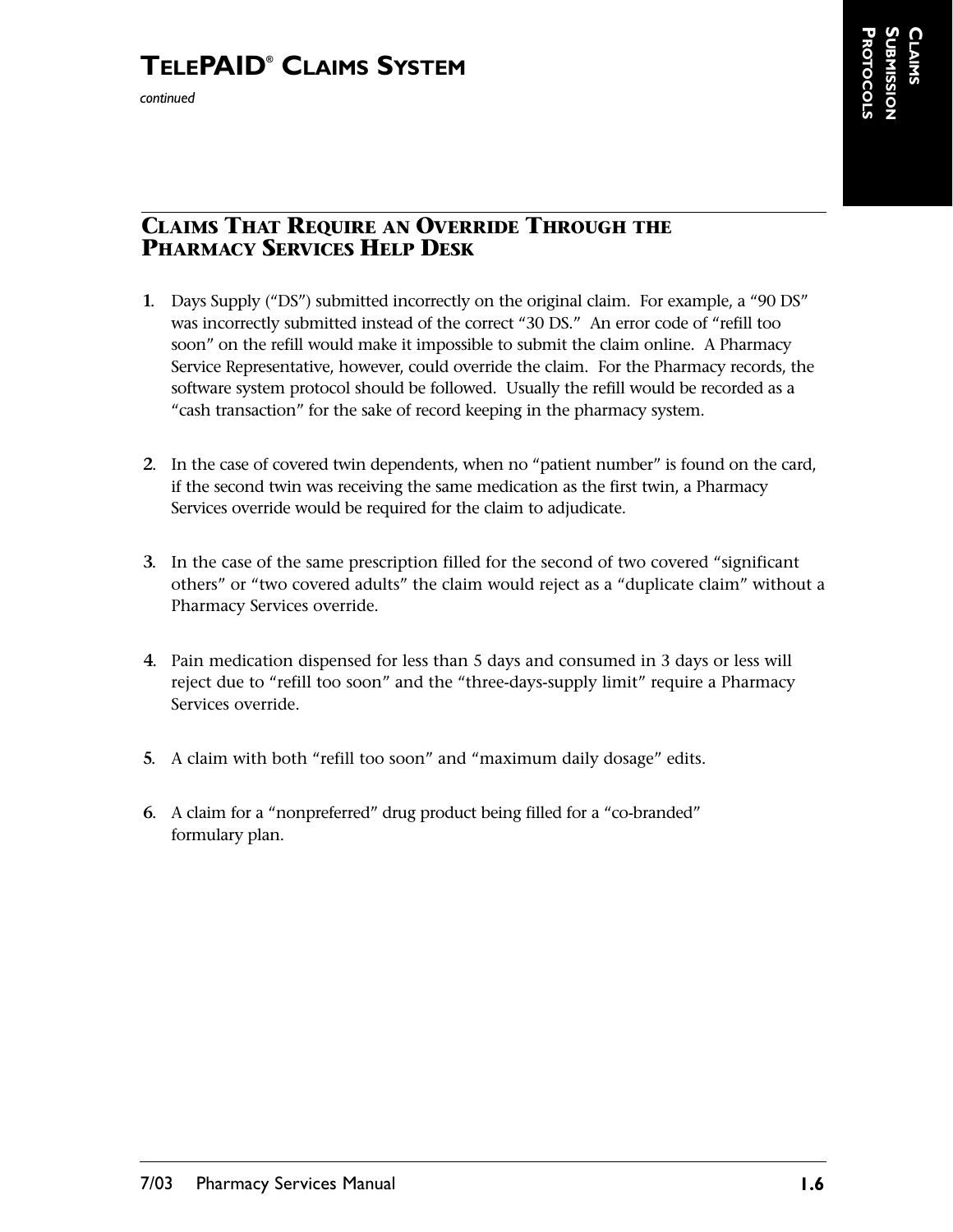## **CO-PAYMENT/COINSURANCE**

Co-payment or coinsurance is the amount to be collected by Pharmacy from the Eligible Person. Pharmacy will collect from each Eligible Person the applicable co-payment/ coinsurance or other direct payment as communicated via the TelePAID® System or other method established by Medco Health. Pharmacy will not charge or collect from any Eligible Person any amount for Covered Services in excess of the applicable co-payment/coinsurance or other direct payment communicated by Medco Health. Pharmacy acknowledges that the co-payment/coinsurance or other direct payment is an integral part of the plan design selected by the Sponsor, and Pharmacy will not waive or discount the applicable co-payment/coinsurance or other direct payment under any circumstances.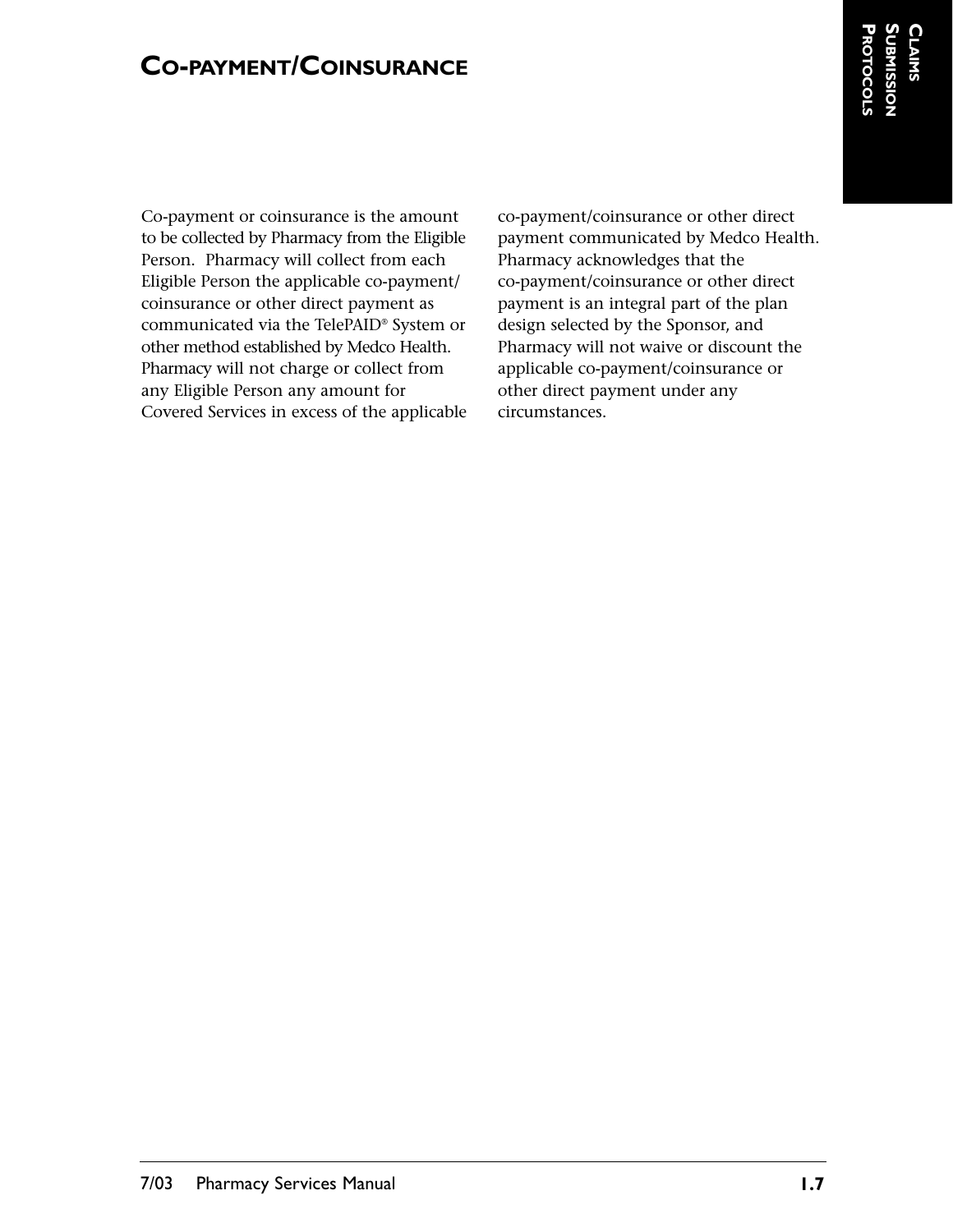## **PRIOR AUTHORIZATION**

#### *What Is Prior Authorization?*

At the request of some Sponsors, certain medications or classes of medications will require additional information to be obtained to determine whether the use or the quantity above-stated plan limits are covered. Prior Authorization is a feature or a program that provides prescription benefit coverage if certain circumstances are met.

#### *Claim Message on Prior Authorization*

The following components on the claim message indicate that a Prior Authorization is needed: A reject code of "70" with message "drug not covered" or reject code "75" with message "prior authorization required." After the above claim information has been received, communicate to the Eligible Person the information outlined above in "What is Prior Authorization?"

#### *Initiating Prior Authorization*

At times, a telephone number will be displayed along with the Prior Authorization claim message. The telephone number displayed may lead to Medco Health's Prior Authorization unit or a Prior Authorization unit arranged by the Sponsor.

- Contact the Prescriber and review the reason for the Prior Authorization. If required, the Prescriber can initiate a coverage review by contacting the toll-free number displayed on your screen. The Pharmacist and Patient may also initiate the coverage review process by calling the toll-free number. When requested Medco Health Managed Care will fax the Prescriber a questionnaire.
- If no telephone number is displayed on the claim reply, for a Prior Authorization you may refer the Eligible Person to the

toll-free number for Member Service for further assistance. The Eligible Person's Member Service number can be found on the prescription benefit card.

#### *Communication of Benefit Decision*

Generally the Eligible Person and Prescriber receive written confirmation of benefit decisions.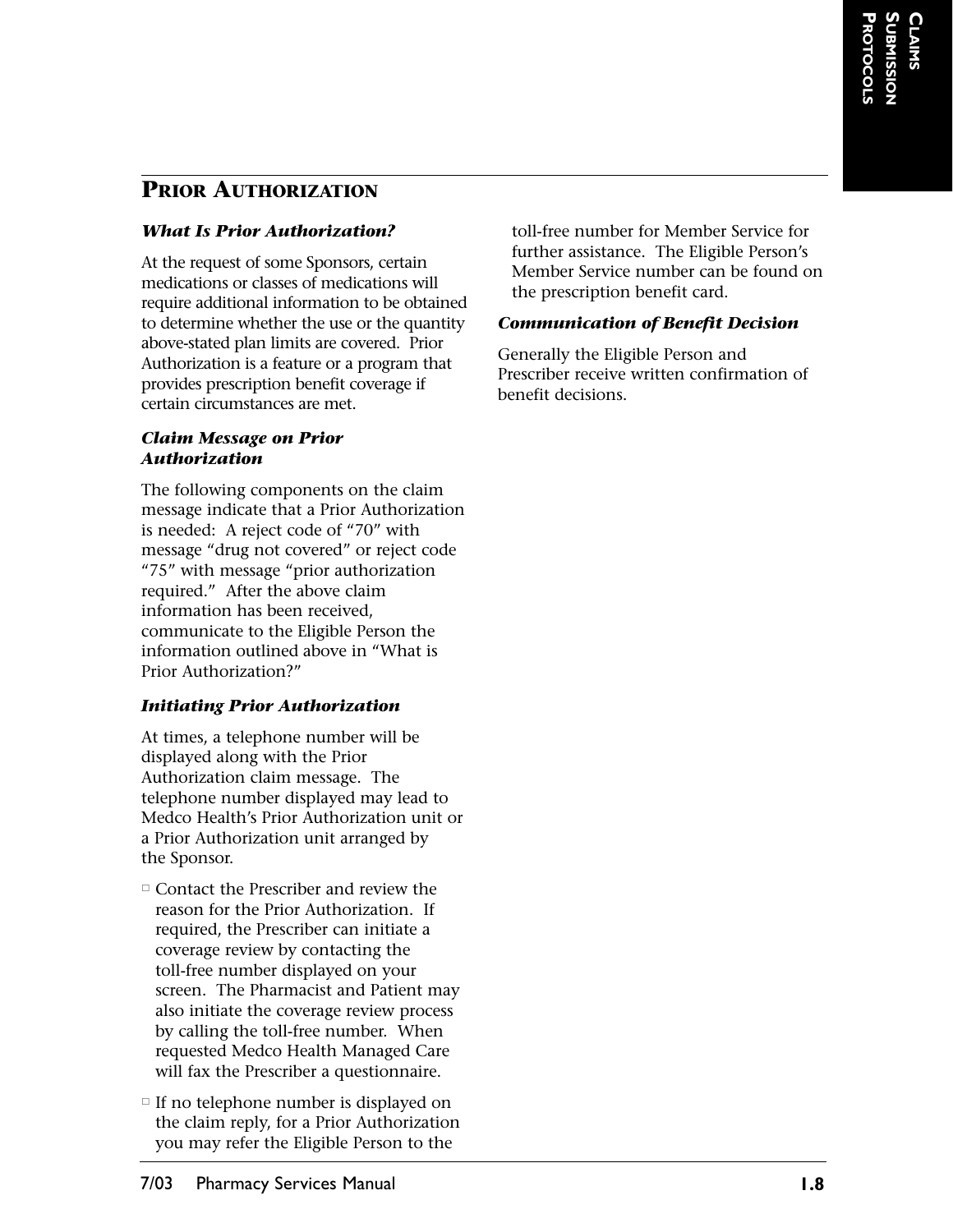**& OPPORTUNITIES CLINICAL MANAGING** OPPORTUNITIES **MESSAGES**

# **MANAGING CLINICAL MESSAGES & OPPORTUNITIES**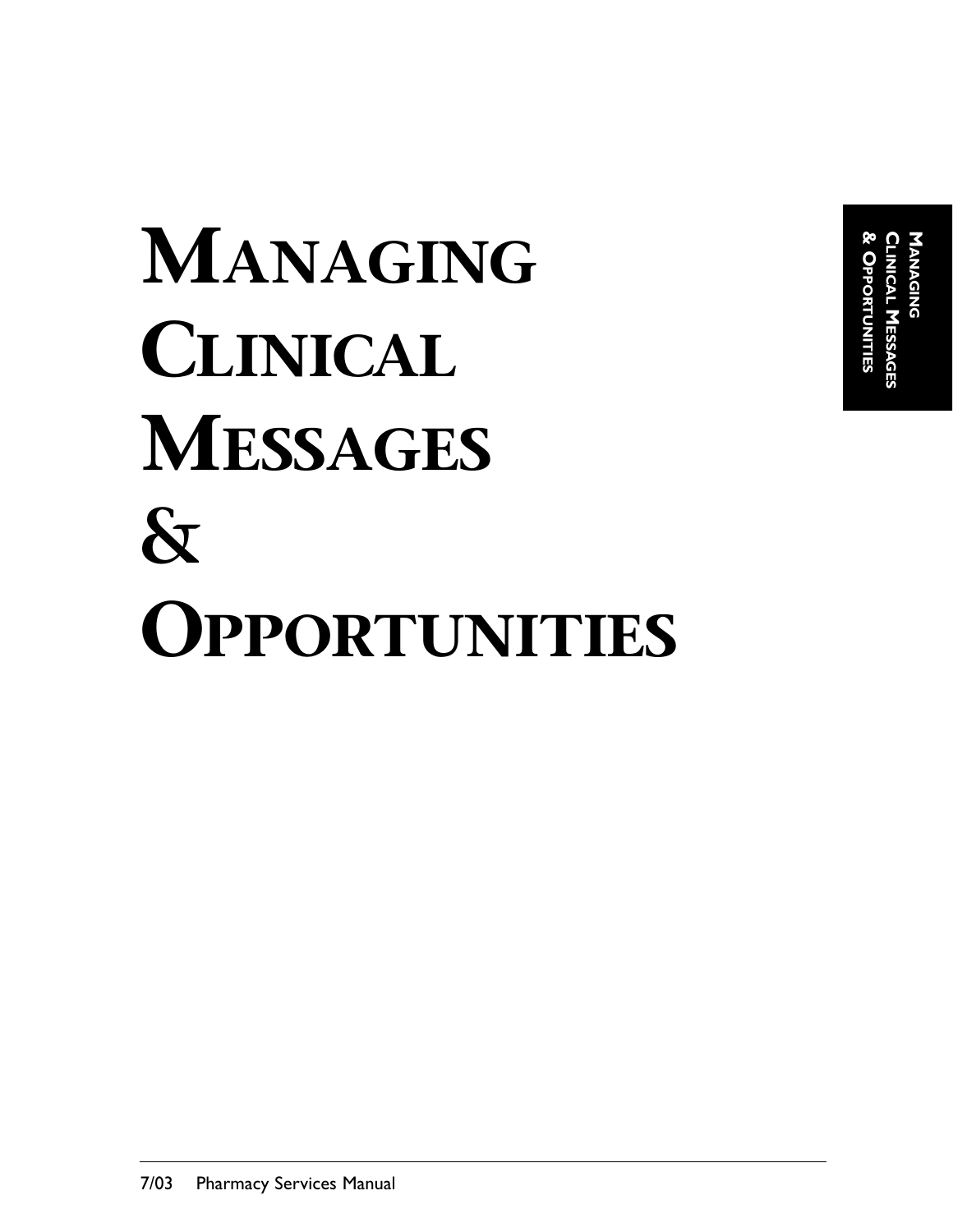## **CLINICAL MESSAGES**

Pharmacy is required to dispense prescriptions to Eligible Persons in accordance with its pharmacist's professional judgment, quality practice standards, generic drug programs, formulary compliance, disease state management, and other clinical management programs implemented by Medco Health as communicated to Pharmacy via the TelePAID® System and all applicable laws and regulations in accordance with Sponsor plan designs. These programs and initiatives are communicated to Pharmacy via the

TelePAID® System. The following are descriptions of the various clinical messages and opportunities communicated via the TelePAID® System:

- $\Box$ Drug Utilization Review Messaging
- $\Box$ Clinical Management Programs
- $\Box$ Maximum Daily Dosage ("MDD")
- $\Box$ Drug-To-Drug Interaction
- -Refill Too Soon Edits
- - DUR Conflict, Intervention, and Outcomes Codes and Descriptions

## **DRUG UTILIZATION REVIEW ("DUR")**

- **1.** Pharmacy is required to operate a computer system that provides for the recording of patient drug and medical history, as allowed by law and sound pharmacy practice. Medco Health may require that Pharmacy send to Medco Health via the TelePAID® System other patient information as might be collected by the Pharmacy, under applicable state law, such as diseases, medical conditions, non-reimbursable medications (e.g., OTCs), and allergies. This information should be compatible with DUR messaging received via the TelePAID® System when a claim is being adjudicated. Messaging includes DUR, formulary, and intervention messages transmitted via the TelePAID® System.
- **2.** Pharmacy is required, subject to professional judgment, to act upon DUR information provided by message alerts transmitted to Pharmacy via the TelePAID® System. The DUR messaging may not be complete; therefore, the Pharmacy should perform its own individual utilization review. Pharmacy's claims transmission system must comply fully with the current standard recognized by the NCPDP (see Glossary) Version 5.1. Pharmacy is required to provide intervention resolution and outcome codes to Medco Health informing Medco Health of the resolution of DUR alerts and messages transmitted via the TelePAID® System. The DUR Reason for Service, Professional Service, and Result of Service codes follow at the end of this section. These codes are also available from NCPDP and systems software vendors.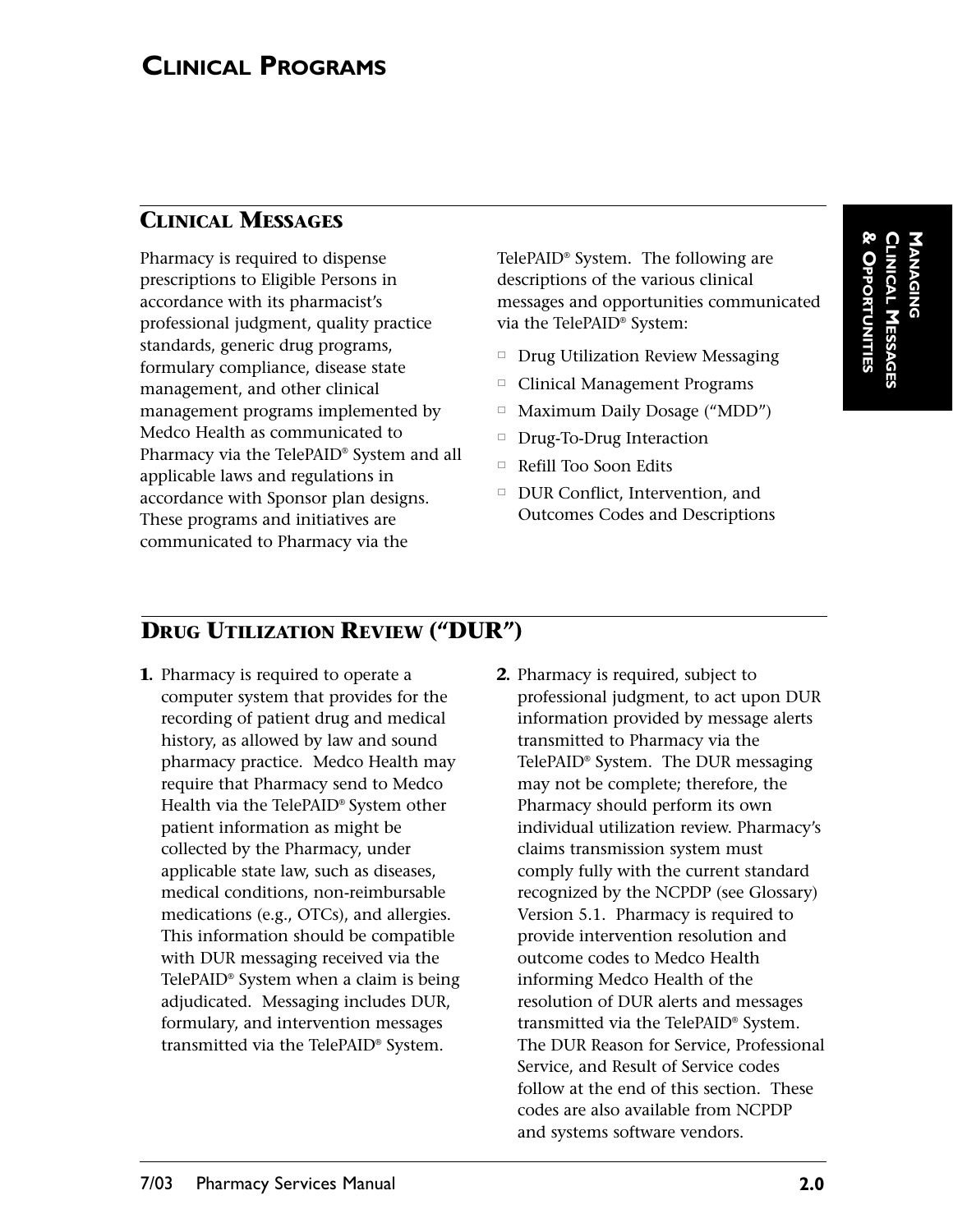## **CLINICAL PROGRAMS**

*continued*

#### **Temporary Coverage Policy**

- Temporary Coverage is allowed for certain drugs that require prior authorization.
- Pharmacists receiving a Primary Reject Error Code of "Drug Not Covered " or "Prior Authorization " (NCPDP Reject Error Codes 70, 75 or 76) may be able to obtain Temporary Coverage for Eligible Persons for a limited supply of certain medications while awaiting the benefit decision by going through the following steps.
- If the drug qualifies for Temporary Coverage, a Secondary Reject Error Code message will be attached to the Primary Reject Error Code (see above). The Secondary Reject Error Code of "Temp Fill of XX D/S Allowable with PA/MC Override of 11111. " Translated: "Temporary Fill of XX Days Supply (Override Days Supply Value) Allowable with Prior Authorization/ Managed Care Override of '11111.'"
- Important Note: If a possible DUR safety issue exists, contact the Prescriber to discuss the alert prior to processing the prescription using the Temporary Coverage Override.
- If there is no safety issue, resubmit the prescription claim for the days supply (D/S) provided in the reject message with the value of "01 " in the NCPDP prior auth type code field and "9999 " in the PA/MC field.
- Collect from the Eligible Person the indicated co-payment/coinsurance amount, if any. You will be reimbursed for the Temporary Supply of medication provided to your patient.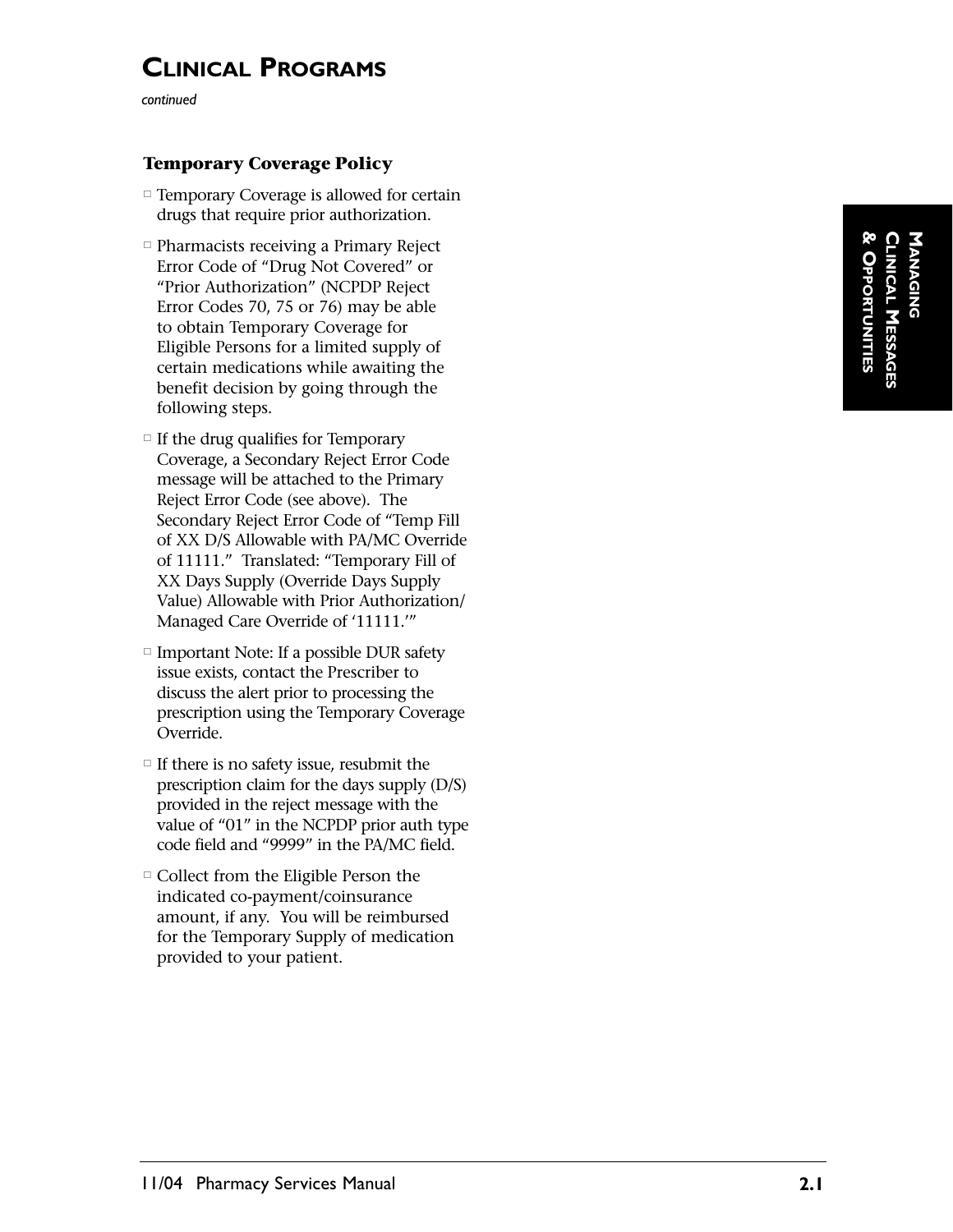## **DUR SPECIFICATION CODES**

## **GENERAL DUR SPECIFICATION CODES**

#### *DUR Reason for Service Codes and Descriptions:*

Represents the NCPDP code that identifies the reason for generating a DUR conflict.

#### *DUR Professional Service Codes and Descriptions:*

Represents the NCPDP code that identifies the intervention or action taken by a pharmacist to resolve a DUR conflict.

#### *DUR Result of Service Codes and Descriptions:*

Represents the NCPDP code that identifies the resolution (or outcome) associated with a DUR conflict.

#### *DUR Reason for Service Codes and Descriptions*

| AD                     | Additional Drug Needed — Optimal treatment of the patient's condition requires<br>the addition of a new drug to the existing therapy.                                                                                                                                 |
|------------------------|-----------------------------------------------------------------------------------------------------------------------------------------------------------------------------------------------------------------------------------------------------------------------|
| AN                     | Prescription Authentication — Circumstances require that the pharmacist verify the<br>validity and/or authenticity of the prescription. The principal use is for suspected<br>fraud.                                                                                  |
| AR                     | Adverse Drug Reaction — First occurrence of an adverse reaction by a patient to a<br>drug.                                                                                                                                                                            |
| AT                     | Additive Toxicity - Detects drugs with similar side effects that could exhibit<br>additive toxic potential.                                                                                                                                                           |
| CD                     | Chronic Disease.                                                                                                                                                                                                                                                      |
| CH                     | Call Help Desk — Processor message to call help desk.                                                                                                                                                                                                                 |
| $\overline{\text{CS}}$ | Patient Complaint/Symptom — Patient presents to the pharmacist complaints or<br>symptoms suggestive of illness requesting evaluation and treatment.                                                                                                                   |
| DA                     | Drug Allergy — Indicates that an adverse immune event may occur due to the<br>patient's previously demonstrated heightened allergic response to the drug product<br>in question.                                                                                      |
| DC                     | Drug Disease (Inferred) — Indicates that the use of the drug may be inappropriate<br>in light of a specific medical condition that the patient has. The existence of<br>specific medical condition may be inferred from drugs in the patient's medication<br>history. |
| DD                     | Drug-to-Drug Interaction — Detects drug combinations in which the net<br>pharmacological response may be different from the result expected when each<br>drug is given separately.                                                                                    |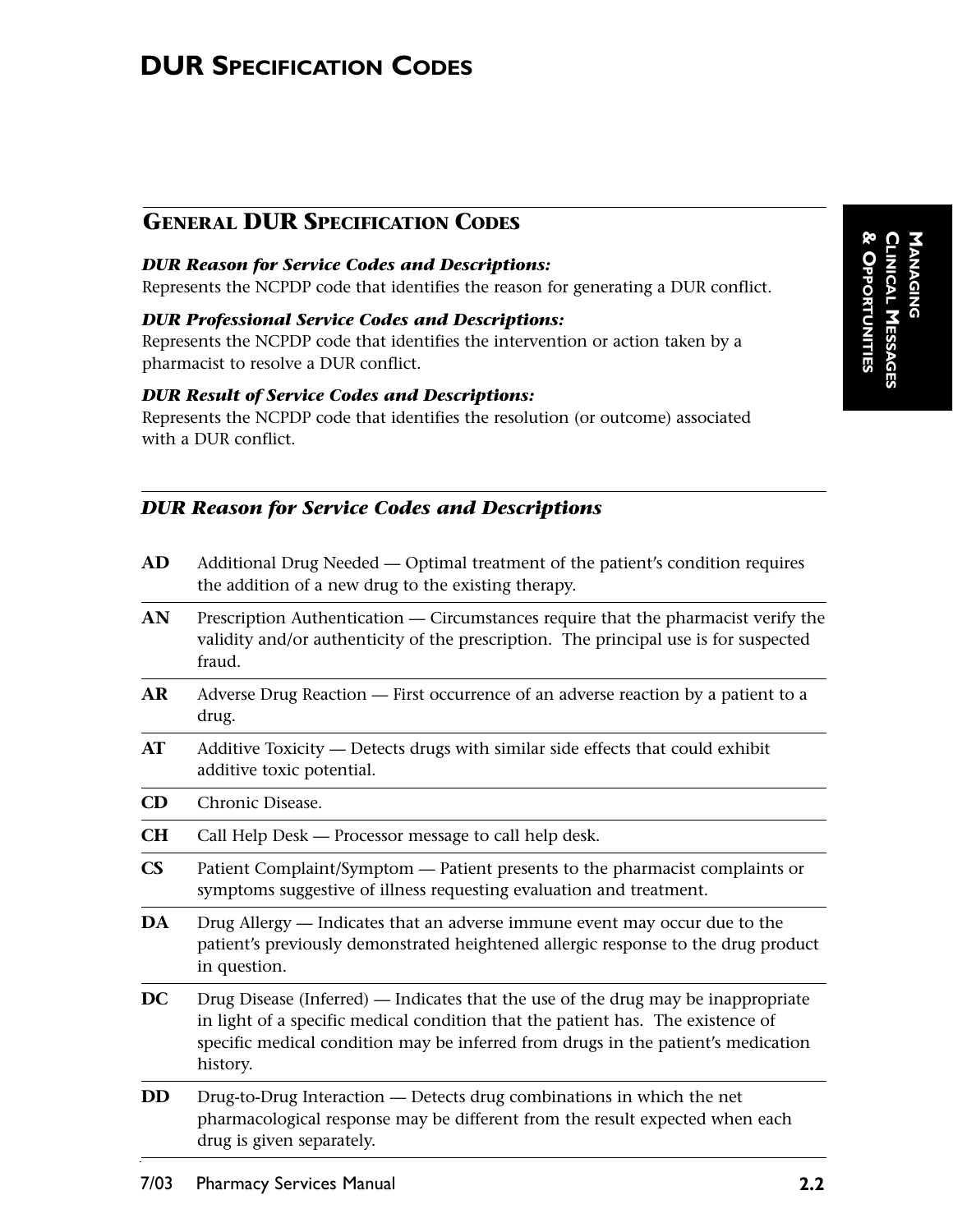# **DUR SPECIFICATION CODES**

*continued*

#### *DUR Reason for Service Codes and Descriptions continued*

| DF        | Drug Food Interaction — Detects interactions between a drug and certain foods.                                                                                                                                                                                            |  |
|-----------|---------------------------------------------------------------------------------------------------------------------------------------------------------------------------------------------------------------------------------------------------------------------------|--|
| DI        | Drug Incompatibility — Identifies physical and chemical incompatibilities between<br>two or more drugs.                                                                                                                                                                   |  |
| DL        | Drug Lab Conflict — Indicates that laboratory values may be altered due to the use<br>of the drug, or that the patient's response to the drug may be altered due to a<br>condition that is identified by a certain laboratory value.                                      |  |
| DM        | Apparent Drug Misuse — Pattern of drug use by a patient in a manner that is<br>significantly different than that prescribed by the prescriber.                                                                                                                            |  |
| <b>DS</b> | Tobacco Use — Conflict detects when a prescribed drug is contraindicated or might<br>conflict with the use of tobacco products.                                                                                                                                           |  |
| ED        | Patient Education.                                                                                                                                                                                                                                                        |  |
| ER        | Overuse (Early Refill or Refill Too Soon) — Detects prescription refills that occur<br>before the days supply of the previous filling should have been exhausted.                                                                                                         |  |
| EX        | Excessive Quantity — The quantity of dosage units prescribed is excessive for<br>dispensing at a single time.                                                                                                                                                             |  |
| HD        | High Dose (Exceeds Maximum Daily Dose) - Detects drug doses that fall above the<br>standard dosing range.                                                                                                                                                                 |  |
| IC        | Iatrogenic Condition — Detects possibly inappropriate use of drugs that are<br>designed to ameliorate complications caused by another medication.                                                                                                                         |  |
| ID        | Ingredient Duplication — Detects simultaneous use of drug products containing<br>one or more identical generic chemical entities.                                                                                                                                         |  |
| LD        | Low Dose (Under Minimum Daily Dose) — Detects drug doses that fall below the<br>standard dosing range.                                                                                                                                                                    |  |
| LK        | Lock in recipient.                                                                                                                                                                                                                                                        |  |
| LR        | Under Use — Detects prescription refills that occur after the days' supply of the<br>previous filling should have been exhausted.                                                                                                                                         |  |
| <b>MC</b> | Drug Disease (Reported/Actual) — Indicates that the use of the drug may be<br>inappropriate in light of a specific medical condition that the patient has.<br>Information about the specific medical condition was provided by the prescriber,<br>patient, or pharmacist. |  |
| MN        | Insufficient Duration — Detects regimens that are shorter than the minimal limit<br>of therapy for the drug product based on the product's common uses.                                                                                                                   |  |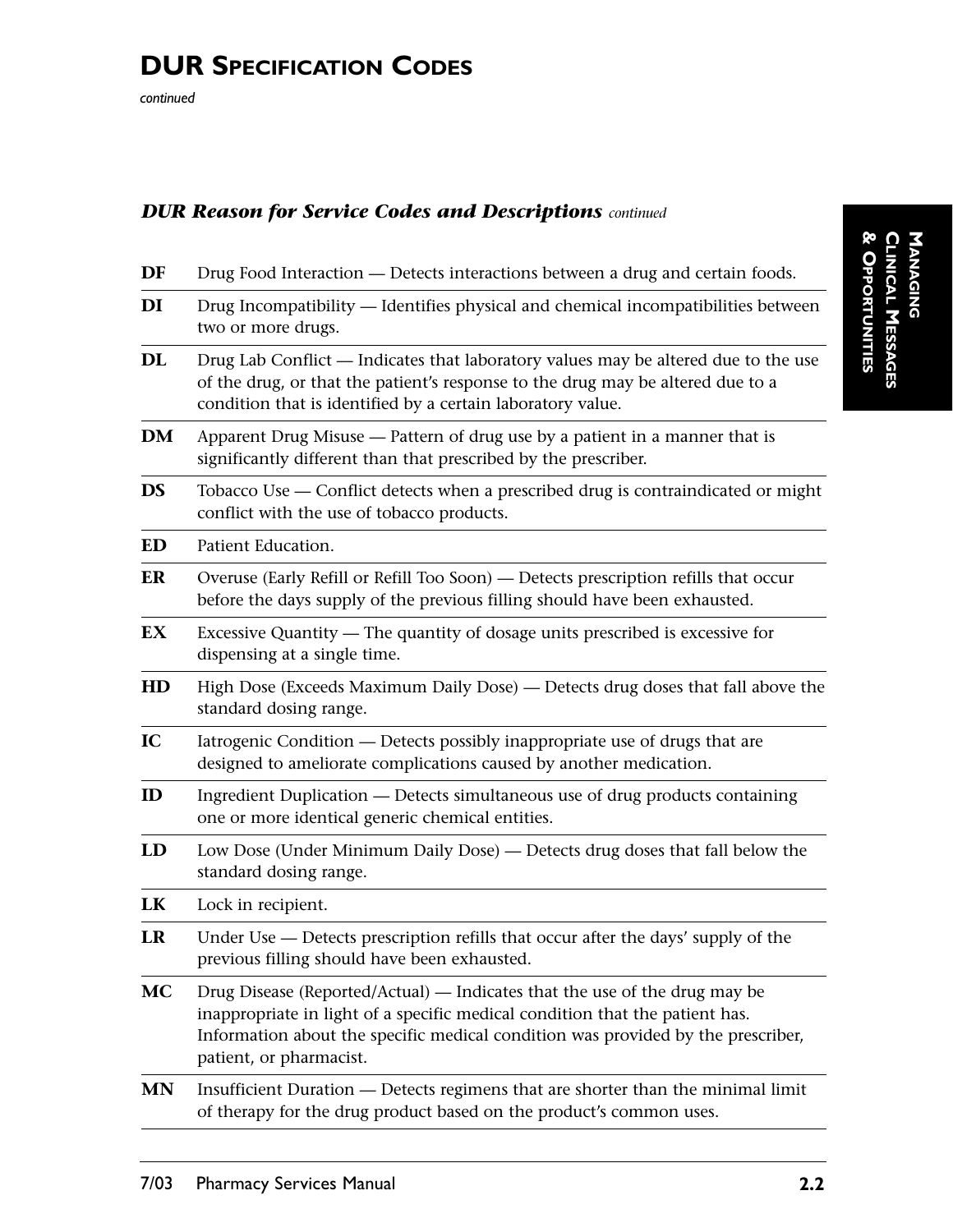#### *DUR Reason for Service Codes and Descriptions continued*

| Missing Information/Clarification — The prescription order is unclear, incomplete,<br>or illegible with respect to essential information.                                                                                                                                                                       |
|-----------------------------------------------------------------------------------------------------------------------------------------------------------------------------------------------------------------------------------------------------------------------------------------------------------------|
| Excessive Duration — Detects regimens that are longer than the maximal limit of<br>therapy for the drug product based on the product's common uses.                                                                                                                                                             |
| Drug Not Available — Drug is not currently available from any source.                                                                                                                                                                                                                                           |
| Non-covered drug purchase.                                                                                                                                                                                                                                                                                      |
| New Disease/Diagnosis — Patient has a newly diagnosed condition or disease that<br>necessitates a professional pharmacy service.                                                                                                                                                                                |
| Non-Formulary Drug — Drug is not included on the formulary of the patient's<br>pharmacy benefit plan. This code is intended to support mandatory formulary<br>enforcement activities by pharmacists.                                                                                                            |
| Unnecessary Drug — Drug is no longer needed by the patient. This code is<br>intended to support ongoing monitoring of established drug therapy by the<br>pharmacist, as distinguished from "Inappropriate drug/indication," which is<br>intended to support prospective drug utilization review of new therapy. |
| New Patient Processing — Initial interview and medication history of a new<br>patient.                                                                                                                                                                                                                          |
| Lactation/Nursing Indication — Drug is excreted in breast milk and may represent<br>a danger to a nursing infant.                                                                                                                                                                                               |
| Insufficient Quantity — Quantity of dosage units prescribed is insufficient.                                                                                                                                                                                                                                    |
| Alcohol Conflict — Detects when a prescribed drug is contraindicated or might<br>conflict with the use of alcoholic beverages.                                                                                                                                                                                  |
| Drug Age - Detects when a prescribed drug is contraindicated based on the<br>patient's age.                                                                                                                                                                                                                     |
| Patient Question/Concern — Request for information or concern expressed by the<br>patient with respect to his or her care.                                                                                                                                                                                      |
| Drug Pregnancy — Detects when a prescribed drug is contraindicated for use by a<br>pregnant woman. This information is intended to assist in weighing the<br>therapeutic value of a drug against possible adverse effects on the fetus.                                                                         |
| Preventive healthcare.                                                                                                                                                                                                                                                                                          |
| Prescriber Consultation — Request by a prescriber for information or a<br>recommendation related to the care of a patient.                                                                                                                                                                                      |
|                                                                                                                                                                                                                                                                                                                 |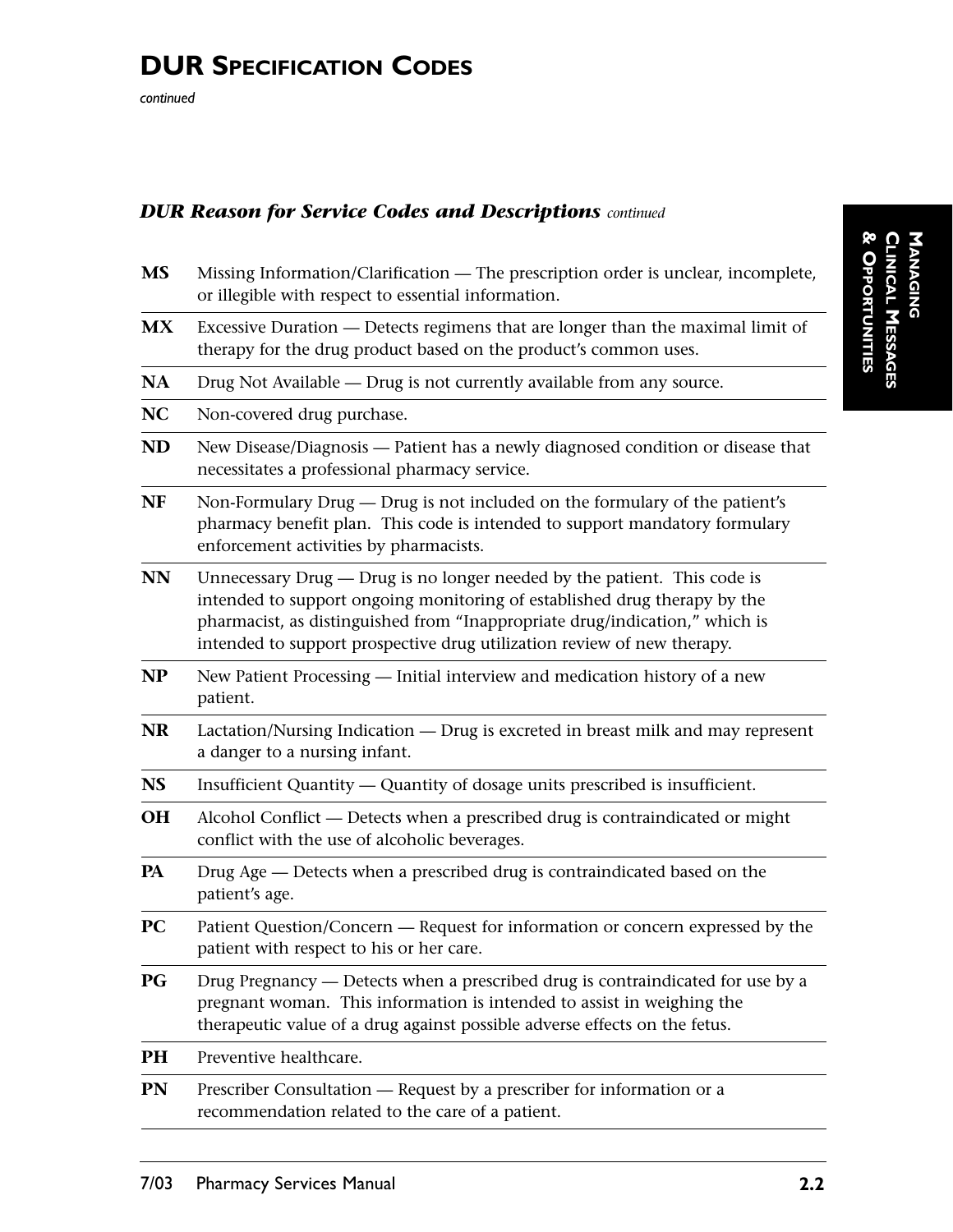# **DUR SPECIFICATION CODES**

*continued*

#### *DUR Reason for Service Codes and Descriptions continued*

| $\bf PP$  | Plan Protocol.                                                                                                                                                                                                                                                             |  |
|-----------|----------------------------------------------------------------------------------------------------------------------------------------------------------------------------------------------------------------------------------------------------------------------------|--|
| <b>PR</b> | Prior Adverse Reaction — Identifies those drugs that the patient has previously<br>reacted in an atypical manner.                                                                                                                                                          |  |
| PS        | Product Selection Opportunity - An acceptable generic substitute or therapeutic<br>equivalent exists for the drug. This code is intended to support discretionary drug<br>product selection activities by pharmacists.                                                     |  |
| RE        | Suspected environmental risk.                                                                                                                                                                                                                                              |  |
| RF        | Health Provider Referral — Patient referred to the pharmacist by another health<br>care provider.                                                                                                                                                                          |  |
| <b>SC</b> | Suboptimal Compliance.                                                                                                                                                                                                                                                     |  |
| SD        | Suboptimal Drug/Indication — Incorrect, inappropriate, or less than optimal drug<br>prescribed for the patient's condition (should not be used when a more precise<br>code exists to describe the problem, such as Drug Interactions, Drug Allergy, Drug<br>Disease, etc.) |  |
| <b>SE</b> | Side Effect — Reports possible major side effects of the prescribed drug.                                                                                                                                                                                                  |  |
| <b>SF</b> | Suboptimal Dosage Form — Incorrect, inappropriate, or less than optimal dosage<br>form prescribed for the patient's condition.                                                                                                                                             |  |
| <b>SR</b> | Suboptimal Regimen — Incorrect, inappropriate, or less than optimal dosing<br>regimen prescribed for the patient's condition.                                                                                                                                              |  |
| <b>SX</b> | Drug Gender - Detects when a prescribed drug is contraindicated or inappropriate<br>for use based on the patient's sex.                                                                                                                                                    |  |
| TD        | Therapeutic Duplication — Detects simultaneous use of different primary generic<br>chemical entities that have the same therapeutic effect.                                                                                                                                |  |
| TN        | Laboratory Test Needed — Assessment of the patient by the pharmacist suggested<br>that a laboratory test is needed to optimally manage therapy.                                                                                                                            |  |
| <b>TP</b> | Payer/Processor Question — Request by a payer or processor for information<br>related to the care of a patient.                                                                                                                                                            |  |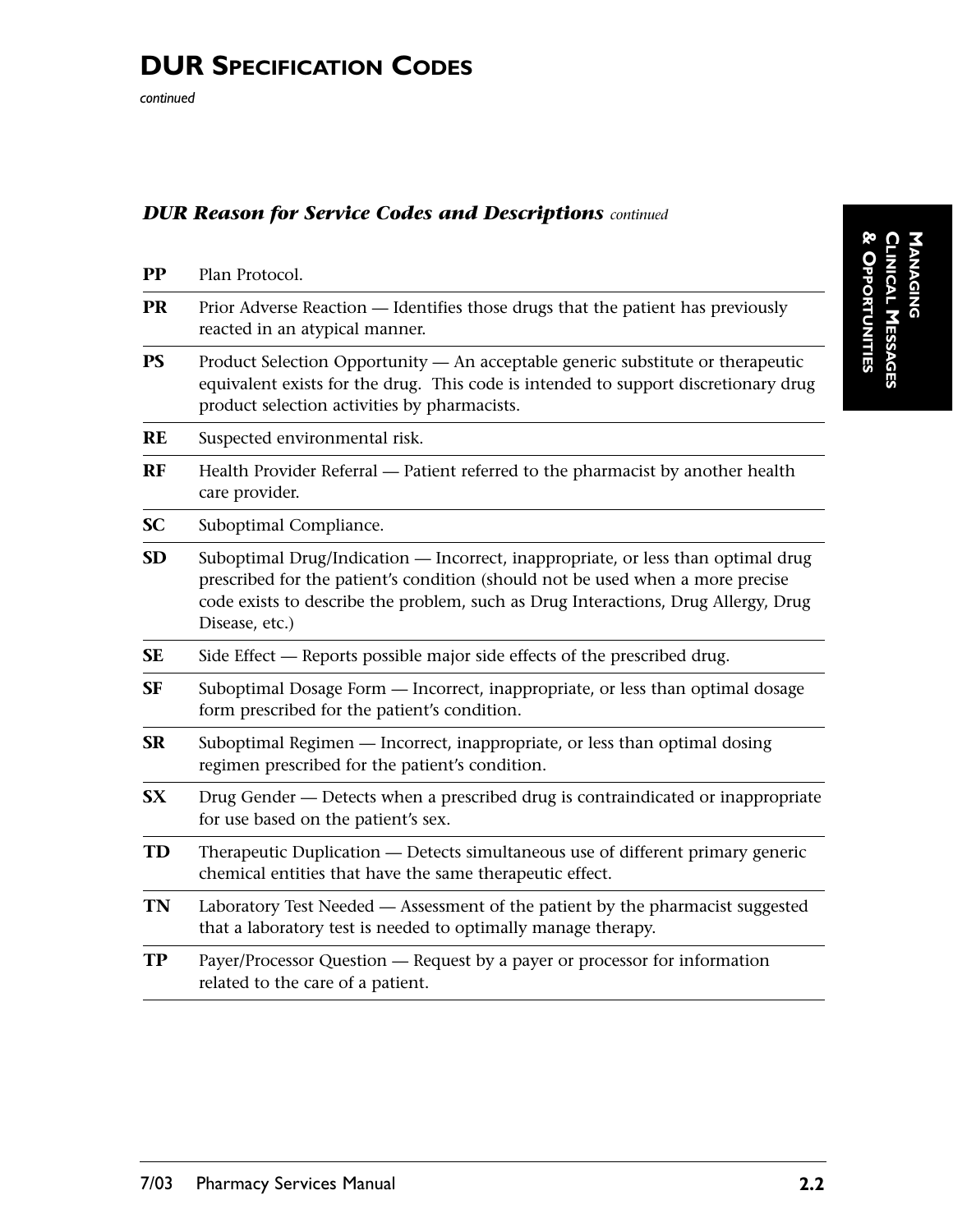## *DUR Professional Service Codes and Descriptions*

| AS        | Patient Assessment - Initial evaluation of a patient or complaint/symptom for the<br>purpose of developing a therapeutic plan.                                                                                                     |
|-----------|------------------------------------------------------------------------------------------------------------------------------------------------------------------------------------------------------------------------------------|
| CC        | Coordination of Care - Case management activities of a pharmacist related to the<br>coordination of care being delivered by multiple providers.                                                                                    |
| DE        | Dosing evaluation/determination.                                                                                                                                                                                                   |
| FE        | Formulary Enforcement — Activities including interventions with prescriber and<br>patients related to the enforcement of a pharmacy benefit plan formulary.                                                                        |
| <b>GP</b> | Generic Product Selection — The selection of a chemically and therapeutically<br>identical product to that specified by the prescriber for the purpose of achieving<br>cost savings for the payer.                                 |
| MA        | Medication Administration.                                                                                                                                                                                                         |
| MO        | Prescriber Consulted — Prescriber communication related to collection of<br>information or clarification of a specific limited problem.                                                                                            |
| <b>MR</b> | Medication Review — Comprehensive review and evaluation of a patient's entire<br>medication regimen.                                                                                                                               |
| PO        | Patient Consulted — Patient communication related to collection of information<br>or clarification of a specific limited problem.                                                                                                  |
| <b>PE</b> | Patient Education/Instruction - Verbal and/or written communication by a<br>pharmacist to enhance the patient's knowledge about the condition under<br>treatment, or to develop skills and competencies related to its management. |
| PH        | Patient Medication History - Establishment of a medication history database on a<br>patient to serve as the foundation for the ongoing maintenance of a medication<br>profile.                                                     |
| PM        | Patient Monitoring — Evaluation of established therapy for the purpose of<br>determining whether an existing therapeutic plan should be altered.                                                                                   |
| <b>PR</b> | Patient Referral — Referral of a patient to another healthcare provider following<br>evaluation by the pharmacist.                                                                                                                 |
| PT        | Perform Laboratory Test - Pharmacist performs a clinical laboratory test on a<br>patient.                                                                                                                                          |
| <b>RO</b> | Pharmacist Consulted Other Source — Communication related to collection of<br>information or clarification of a specific limited problem via professional<br>judgment.                                                             |
| <b>RT</b> | Recommend Laboratory Test - Pharmacist recommends the performance of a                                                                                                                                                             |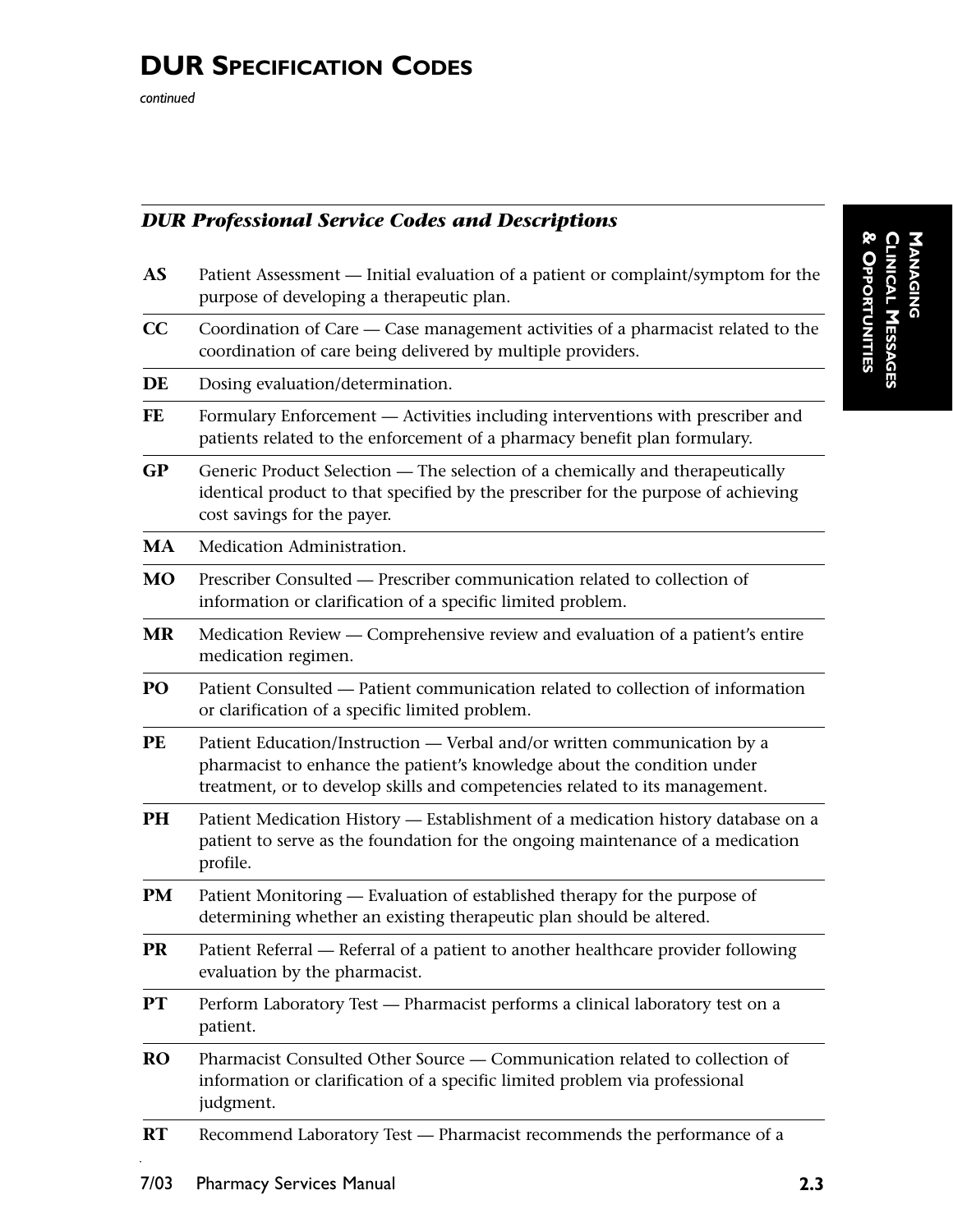# **DUR SPECIFICATION CODES**

*continued*

#### *DUR Professional Service Codes and Descriptions continued*

clinical laboratory test on a patient.

| <b>SC</b> | Self-Care Consultation — Activities performed by a pharmacist on behalf of a<br>patient intended to allow the patient to function more effectively on his or her<br>own behalf in health promotion and disease prevention, detection, or treatment.<br>Counseling a patient about the selection and use of an over-the-counter medication<br>is probably the most common example of this type of service. |
|-----------|-----------------------------------------------------------------------------------------------------------------------------------------------------------------------------------------------------------------------------------------------------------------------------------------------------------------------------------------------------------------------------------------------------------|
| <b>SW</b> | Literature Search/Review — Pharmacist searches or reviews the pharmaceutical<br>and/or medical literature for information related to the care of a patient.                                                                                                                                                                                                                                               |
| <b>TC</b> | Payer/Processor Consulted — Communication by a pharmacist to a processor or<br>payer related to the care of a patient.                                                                                                                                                                                                                                                                                    |
| <b>TH</b> | Therapeutic Product Interchange — The selection of a therapeutically equivalent<br>product to that specified by the prescriber for the purpose of achieving cost savings<br>for the payer.                                                                                                                                                                                                                |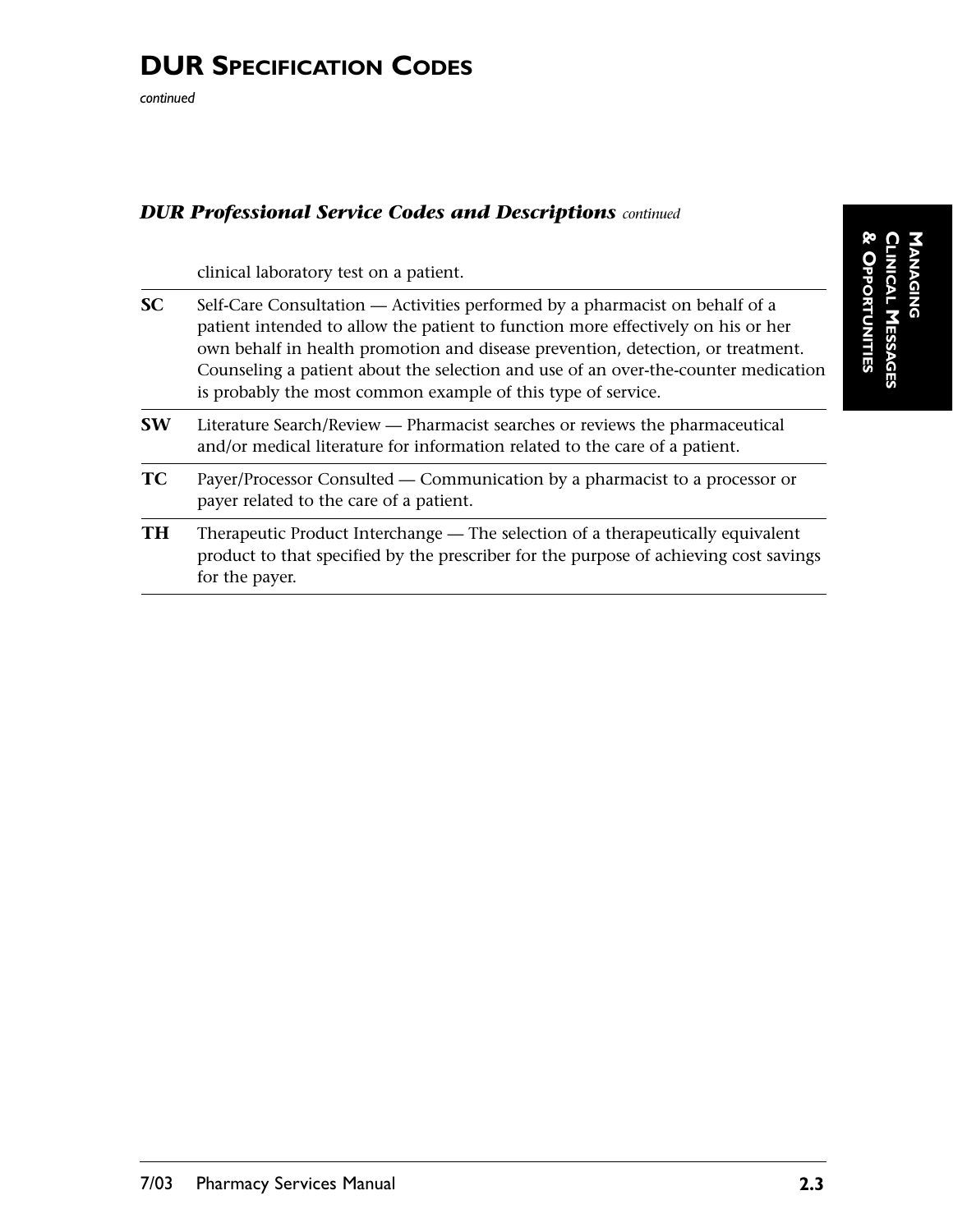## *DUR Result of Service Codes and Descriptions*

| 1A             | Filled As Is, False Positive - Identified conflict determined not to be valid.                                                                                                                                                                   |
|----------------|--------------------------------------------------------------------------------------------------------------------------------------------------------------------------------------------------------------------------------------------------|
| 1B             | Filled Prescription As Is - Identified conflict determined to be insignificant<br>without contacting the prescriber.                                                                                                                             |
| 1 <sub>C</sub> | Filled with Different Dose.                                                                                                                                                                                                                      |
| 1 <sub>D</sub> | Filled with Different Directions.                                                                                                                                                                                                                |
| 1E             | Filled with Different Drug.                                                                                                                                                                                                                      |
| 1F             | Filled with Different Quantity.                                                                                                                                                                                                                  |
| 1G             | Filled with Prescriber Approval - Conflict identified was valid and potentially<br>significant. Resolution required consultation with the prescriber.                                                                                            |
| 1H             | Brand to Generic Change — Generic drug product was substituted for the<br>prescribed branded product.                                                                                                                                            |
| 1              | Rx to OTC Change - An equally efficacious nonprescription drug product was<br>dispensed in place of the prescribed product.                                                                                                                      |
| 1K             | Filled with different dosage.                                                                                                                                                                                                                    |
| 2A             | Prescription Not Filled.                                                                                                                                                                                                                         |
| 2B             | Prescription Not Filled, Directions Clarified.                                                                                                                                                                                                   |
| 3A             | Recommendation Accepted - Prescriber accepted the recommendation made by<br>the pharmacist.                                                                                                                                                      |
| 3B             | Recommendation Not Accepted - Prescriber did not accept the recommendation<br>made by the pharmacist.                                                                                                                                            |
| 3C             | Discontinued Drug - Prescriber authorized the discontinuance of<br>a drug.                                                                                                                                                                       |
| 3D             | Regimen Changed — Prescriber authorized a change in dose or dosage regimen.                                                                                                                                                                      |
| 3E             | Therapy Changed — Prescriber authorized a change in medication therapy.                                                                                                                                                                          |
| 3F             | Therapy Changed, Cost Increase Acknowledged - Prescriber authorized a change<br>in medication therapy recommended by the pharmacist that will increase the<br>current cost of therapy with the goal of improving the overall healthcare outcome. |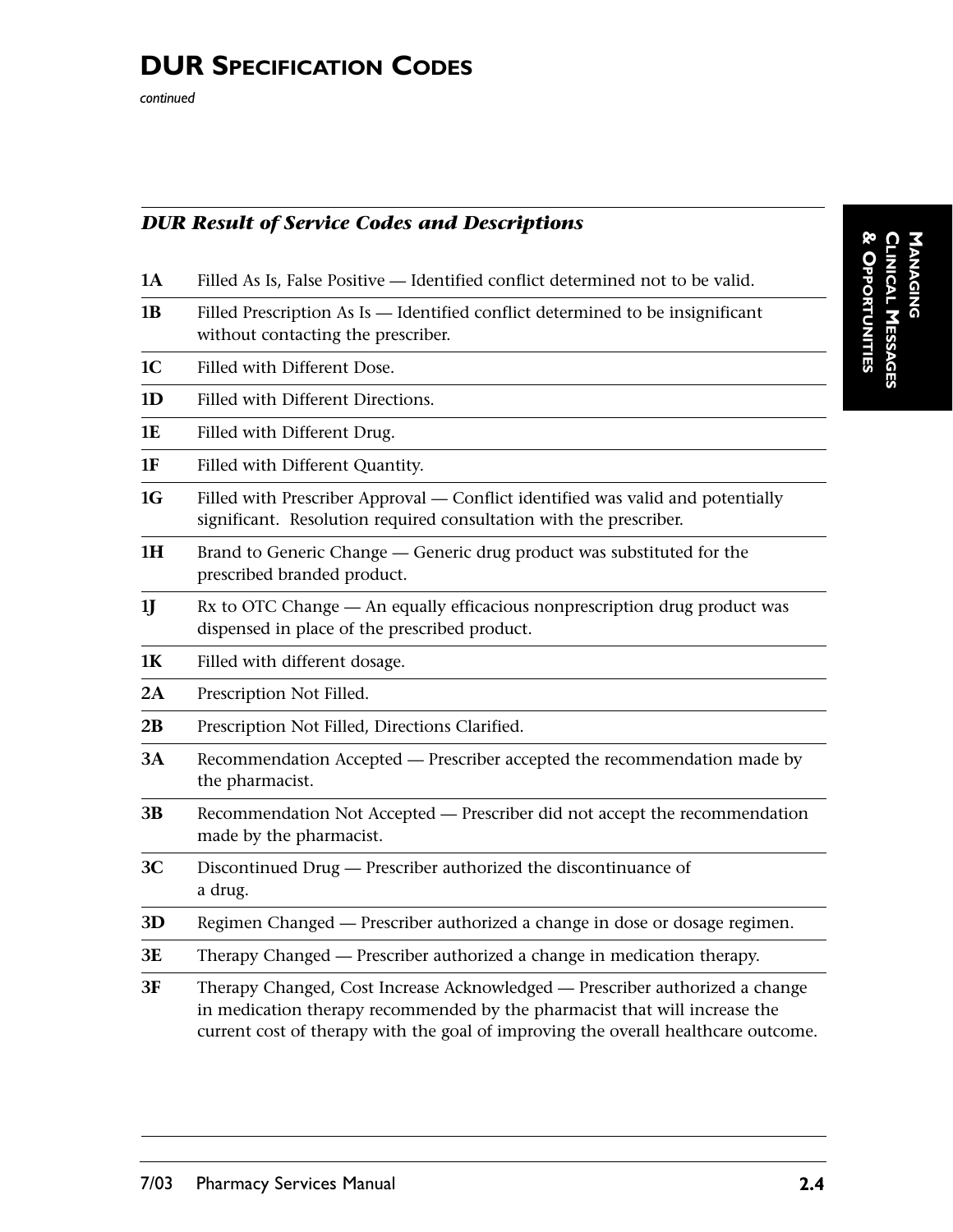## *DUR Result of Service Codes and Descriptions*

| 3G             | Drug Therapy Unchanged — Prescriber did not authorize a change in medication<br>therapy.                                  |
|----------------|---------------------------------------------------------------------------------------------------------------------------|
| 3H             | Follow-up/Report — Verbal and/or written follow-up information was<br>communicated from the pharmacist to the prescriber. |
| 3 <sub>J</sub> | Patient Referral.                                                                                                         |
| 3K             | Instructions Understood.                                                                                                  |
| 3M             | Compliance aid provided.                                                                                                  |
| 3N             | Medication Administered.                                                                                                  |
|                |                                                                                                                           |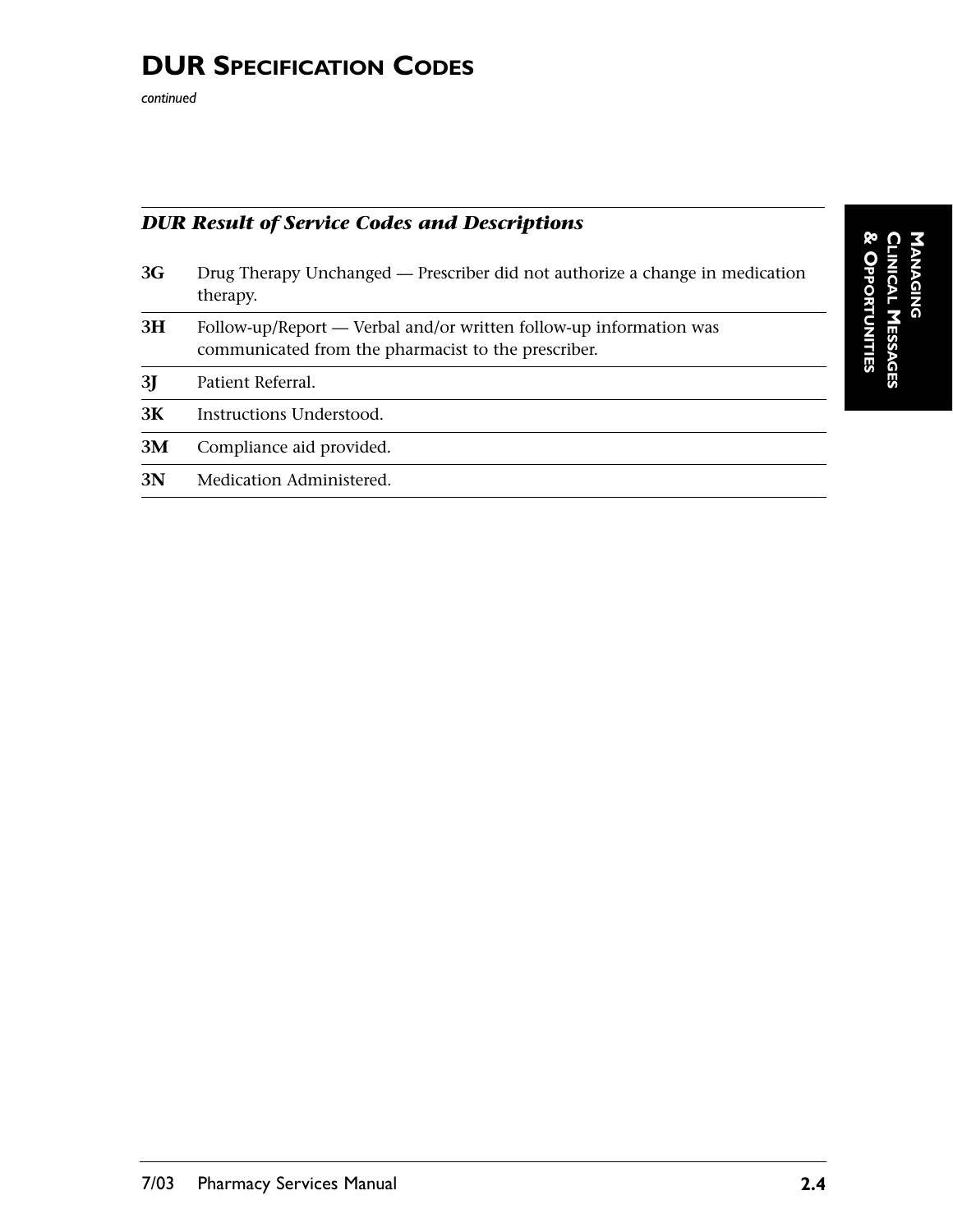## **MAXIMUM DAILY DOSAGE**

If Pharmacy receives a Maximum Daily Dosage Rejection Code message via the TelePAID<sup>®</sup> System when submitting a claim of "76 - Max. Dose/Day = #," the following steps need to be taken:

- **1.** Verify that the days supply and quantity dispensed is correct.
- **2.** Contact the prescriber to confirm the dosage. Document the conversation on the original prescription.
- **3.** Document on the hard copy prescription: a) the reason for the override; b) the authorization code, if applicable; c) the name of the Medco Health representative, if applicable.

Once the steps are completed, enter "02" in the Submission Clarification Code Field (Submission Clarification Code), field number 420-Dk and retransmit.

Follow your Pharmacy System's Software Protocols.

*Note: No default override codes are permitted on an initial inbound claims transaction.*

## **DRUG-TO-DRUG INTERACTION**

If Pharmacy receives a DUR Reason for Service message, via the TelePAID® System for Drug-to-Drug interactions, the following steps need to be taken:

- **1.** Contact the prescriber to discuss the potential "Drug-to-Drug" interaction.
- **2.** If the prescriber approves the prescription to be dispensed with no change after the alert, resubmit the claim using all three of the following Codes:

DUR Reason for Service Code = DD (Drug-to-Drug interaction)

DUR Professional Service Code = M0 (Prescriber Consulted)

DUR Result of Service Code = 1G (Filled, with Prescriber's Approval)

*Note: No default override code permitted on an initial inbound claims transaction, unless the Pharmacy has detected the Drug-to-Drug interaction and contacted the prescriber.*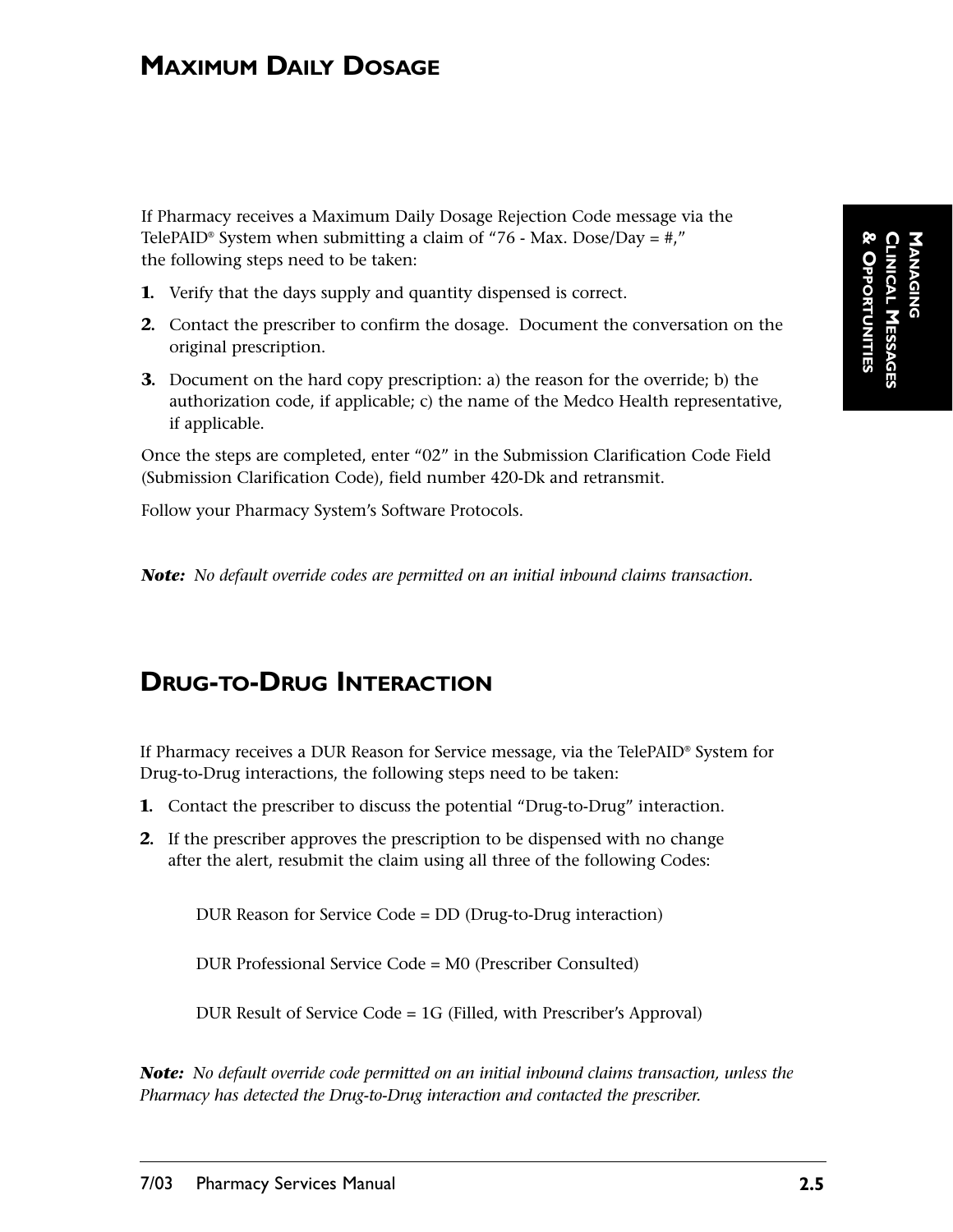## **SUBMISSION CLARIFICATION CODES**

If Pharmacy receives a "refill too soon" rejection message the following responses are appropriate:

If the Eligible Person requests an "early refill" for no apparent reason, inform the Eligible Person of the plan limitations and let that Eligible Person know when the prescription can be refilled without a rejection.

Use the Standard NCPDP override Codes as follows:

| <b>Submission Clarification Codes</b>   | Definition                                  |
|-----------------------------------------|---------------------------------------------|
| Value of "03" in Rx Clarification Field | Vacation supply refill                      |
| Value of "04" in Rx Clarification Field | Lost or spilled prescription                |
| Value of "05" in Rx Clarification Field | Daily dosage, therapy changed by prescriber |

#### *Note:*

- *If the Submission Clarification Code is entered into the Pharmacy Software system and the claim rejects a second time, inform the Eligible Person that the plan has not approved an override for one of the three conditions indicated above.*
- *No default override codes are permitted on an initial inbound claim transaction.*
- *The reason for the override must be recorded on the original prescription.*
- *Document on the hard copy prescription: a) the reason for the override; b) the Authorization Code, if applicable; c) the name of the Medco Health representative, if applicable.*
- *Utilization of any Submission Clarification Codes for reasons other than the intended purpose will result in the identification of audit discrepancies and charge backs.*

# **TELEPAID® SUBMISSION REJECT CODES**

Consult the NCPDP Data Dictionary Version 5.1 for a complete list of NCPDP reject codes for the telecommunication standard.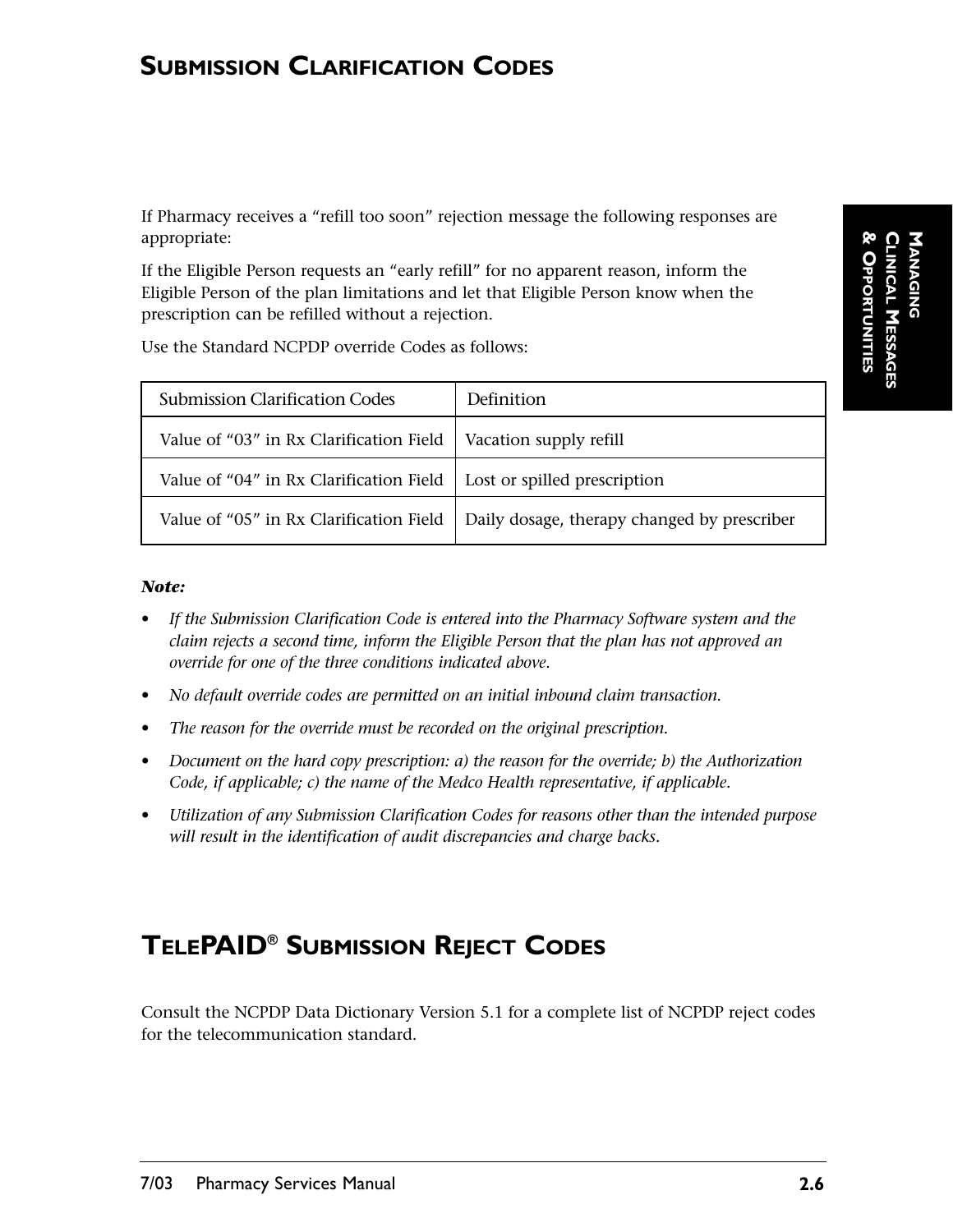# **PRESCRIPTION SUBSTITUTION STANDARDS**

**STANDARDS SUBSTITUTION PRESCRIPTION NDARDS**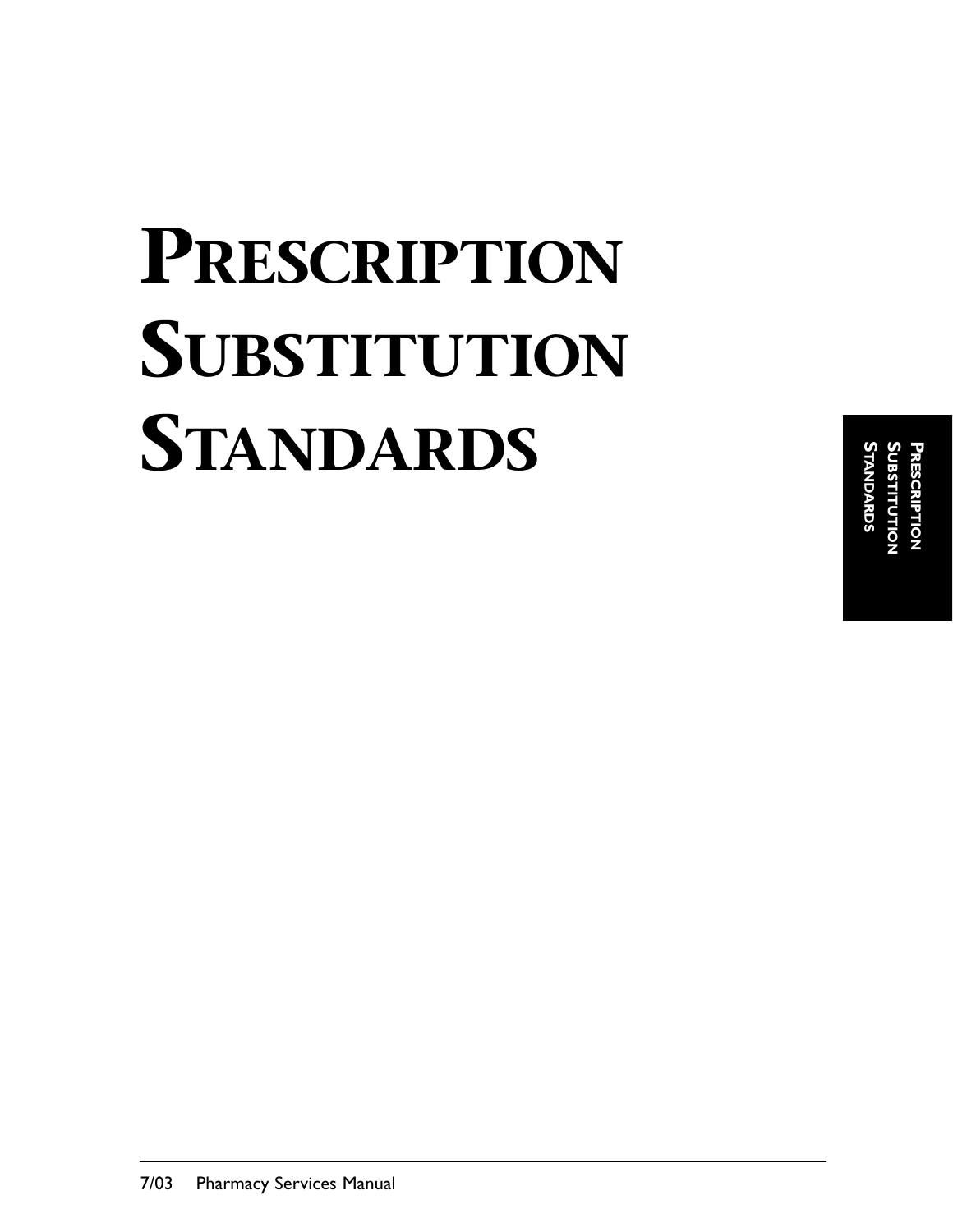## **GENERIC DRUG STANDARDS**

As part of Medco Health's managed care initiatives, Pharmacy is required to use its best efforts in supporting Medco Health and its Sponsors in managing the cost and quality of Covered Services by cooperating in administering mandatory generic programs as they may from time to time be contained in Sponsor benefit or Medco Health programs. In practice, what this

means is that Pharmacy will dispense generic drug products in all cases for multisource brand drugs, except where prohibited by applicable laws, rules, or regulations. Where the prescription does not authorize substitution, contact the prescriber to reinforce plan guidelines and request authorization to change to an approved generic.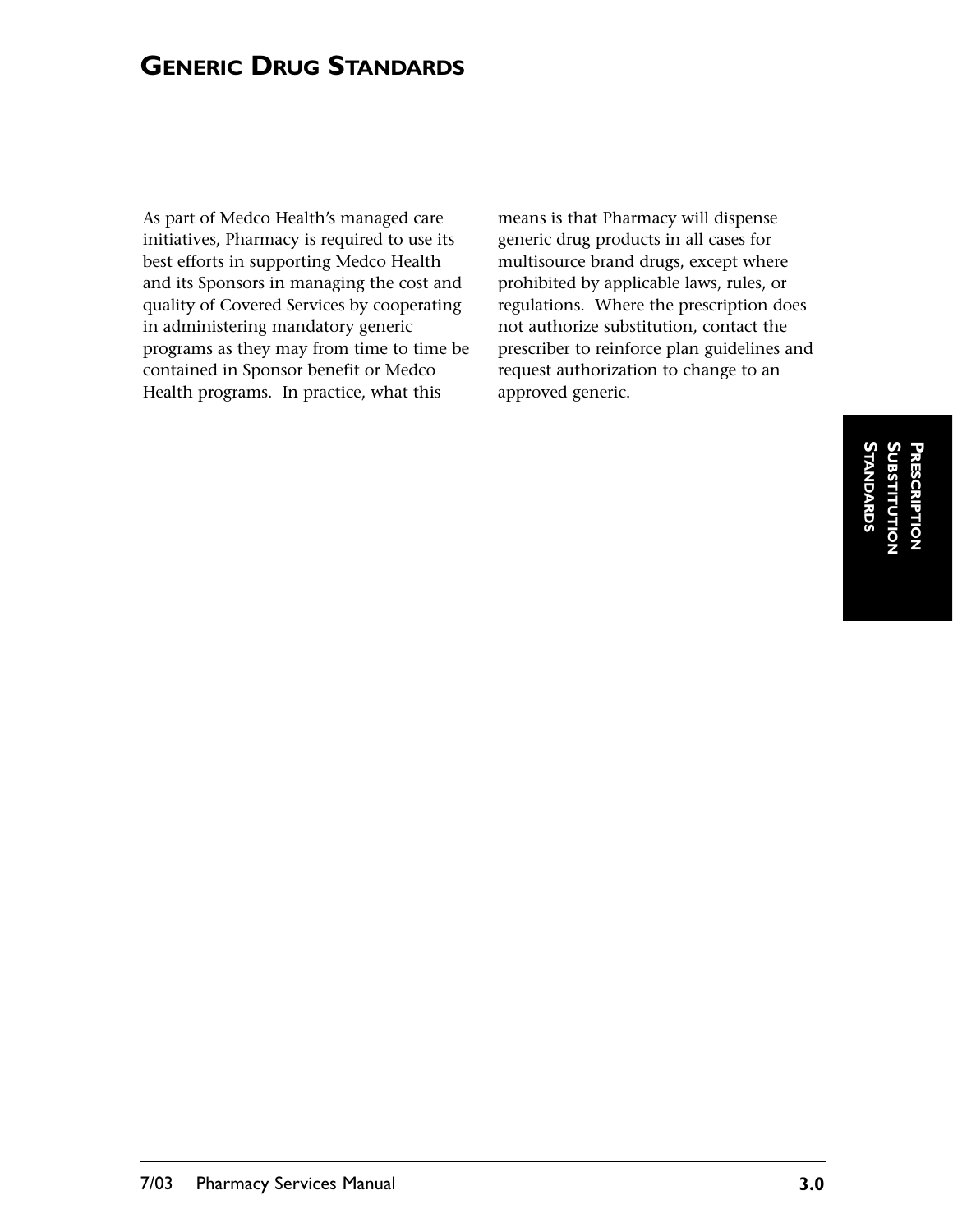The following NCPDP Standard DAW Codes are supported by Medco Health. These Codes should be part of the claim record whenever a multisource brand drug product is dispensed. Proper use of the correct DAW Code is important for payment and co-payment processing. Follow the TelePAID® System for reimbursement and co-payment/coinsurance information.

*Substitution with a generic product must always be in a manner consistent with applicable laws, rules, and regulations.*

#### **DAW-0 NO PRODUCT SELECTION INDICATED**

This is a field default value that is appropriately used for prescriptions where selection is not an issue. Examples include prescriptions written for singlesource brand products and prescriptions written using the generic name and a generic product is dispensed. Plans mandate that generic pricing be applied when **DAW-0** is submitted for multisource brand medications.

#### **DAW-1 SUBSTITUTION NOT ALLOWED BY PRESCRIBER**

This value is used when the prescriber indicates, in a manner specified by applicable laws, rules, and regulations, that the product is to be Dispensed as Written. This is subject to verification by Medco Health at any time.

#### **DAW-2 SUBSTITUTION ALLOWED — PATIENT REQUESTED PRODUCT DISPENSED**

This value is used when the prescriber has indicated, in a manner specified by applicable laws, rules, and regulations that generic substitution is permitted and the patient requests the brand product. This situation can occur when the prescriber writes the prescription using either the brand or generic name and the product is available from multiple sources. Patient requested brand must be documented on the prescription and may affect patient co-payment.

#### **DAW-3 SUBSTITUTION ALLOWED — PHARMACIST SELECTED PRODUCT DISPENSED**

This value is used when the prescriber has indicated, in a manner specified by applicable laws, rules, and regulations, that generic substitution is permitted and the pharmacist determines that the brand product should be dispensed. This can occur when the prescriber writes the prescription using either the brand or generic name and the product is available from multiple sources. Plans mandate that generic pricing be applied when **DAW-3** is submitted for multisource brand medications.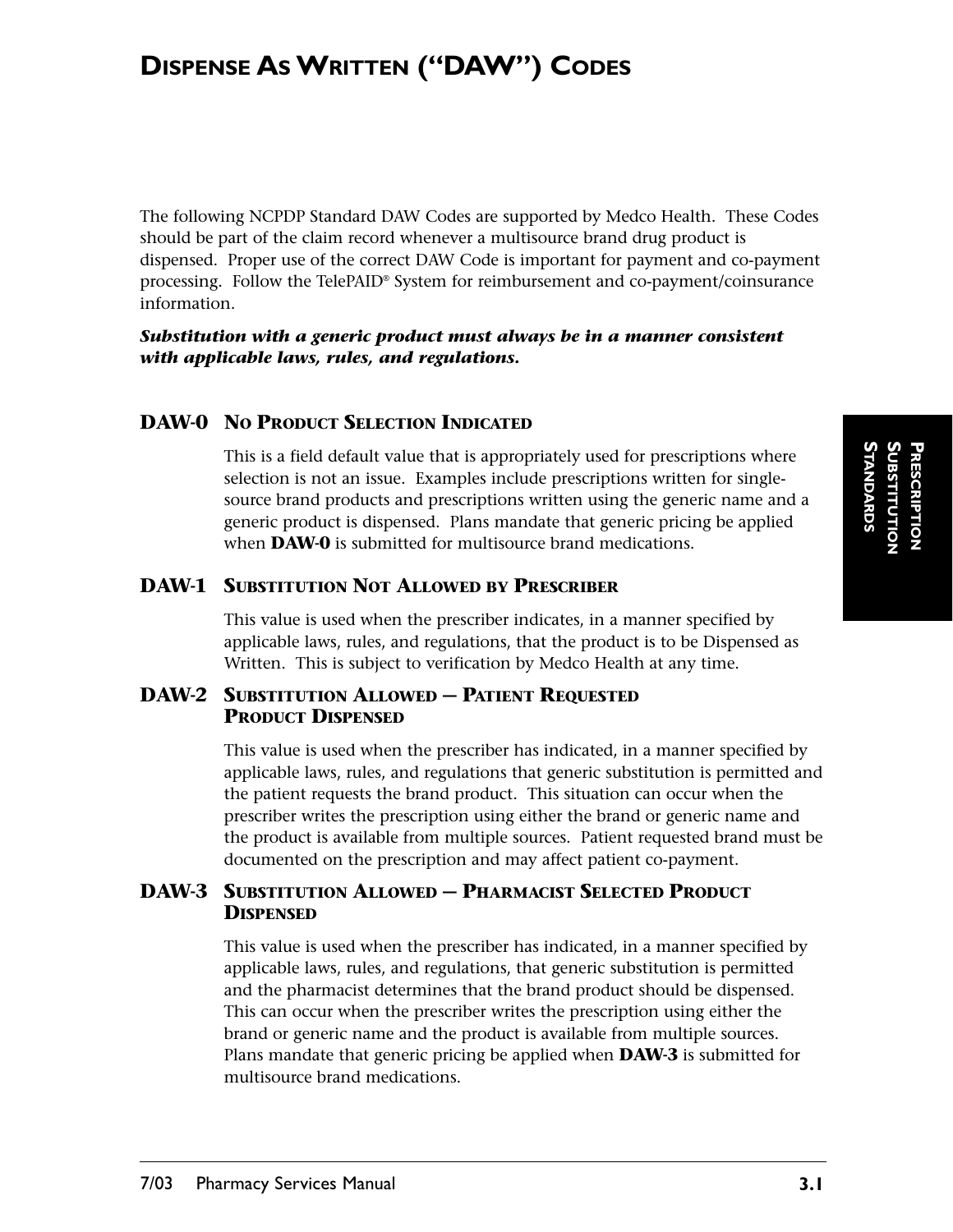# **DISPENSE ASWRITTEN ("DAW") CODES**

*continued*

#### **DAW-4 SUBSTITUTION ALLOWED — GENERIC NOT IN STOCK**

This value is used when the prescriber has indicated, in a manner specified by applicable laws, rules, and regulations that generic substitution is permitted and the brand product is dispensed since a currently marketed generic is not stocked in the pharmacy. This situation exists due to the buying habits of the pharmacist, not because of the availability of the generic product in the marketplace. Plans mandate that generic pricing be applied when **DAW-4** is submitted for multisource brand medications.

#### **DAW-5 SUBSTITUTION ALLOWED — BRAND DRUG DISPENSED AS GENERIC**

This value is used when the prescriber has indicated, in a manner specified by applicable laws, rules, and regulations that generic substitution is permitted and the pharmacist is utilizing the brand product as the generic entity. Plans mandate that generic pricing be applied when **DAW-5** is submitted.

#### **DAW-6 OVERRIDE**

NCPDP – Override Code with no meaningful application by Medco Health. Plans mandate that generic pricing be applied when **DAW-6** is submitted.

#### **DAW-7 SUBSTITUTION NOT ALLOWED — BRAND DRUG MANDATED BY LAW**

This value is used when the prescriber has indicated, in a manner specified by applicable laws, rules, and regulations that generic substitution is permitted, but prevailing law or regulation prohibits the substitution of a brand product even though generic versions of the product may be available in the marketplace.

#### **DAW-8 SUBSTITUTION ALLOWED — GENERIC DRUG NOT AVAILABLE IN MARKETPLACE**

This value is used when the prescriber has indicated, in a manner specified by applicable laws, rules, and regulations that generic substitution is permitted and the brand product is dispensed since the generic is not currently manufactured, distributed, or is temporarily unavailable. Plans mandate that brand pricing be applied when **DAW-8** is submitted for multisource brand medications.

#### **DAW-9 OTHER**

Reserved with no meaningful application by Medco Health. Plans mandate that generic pricing be applied when **DAW-9** is submitted.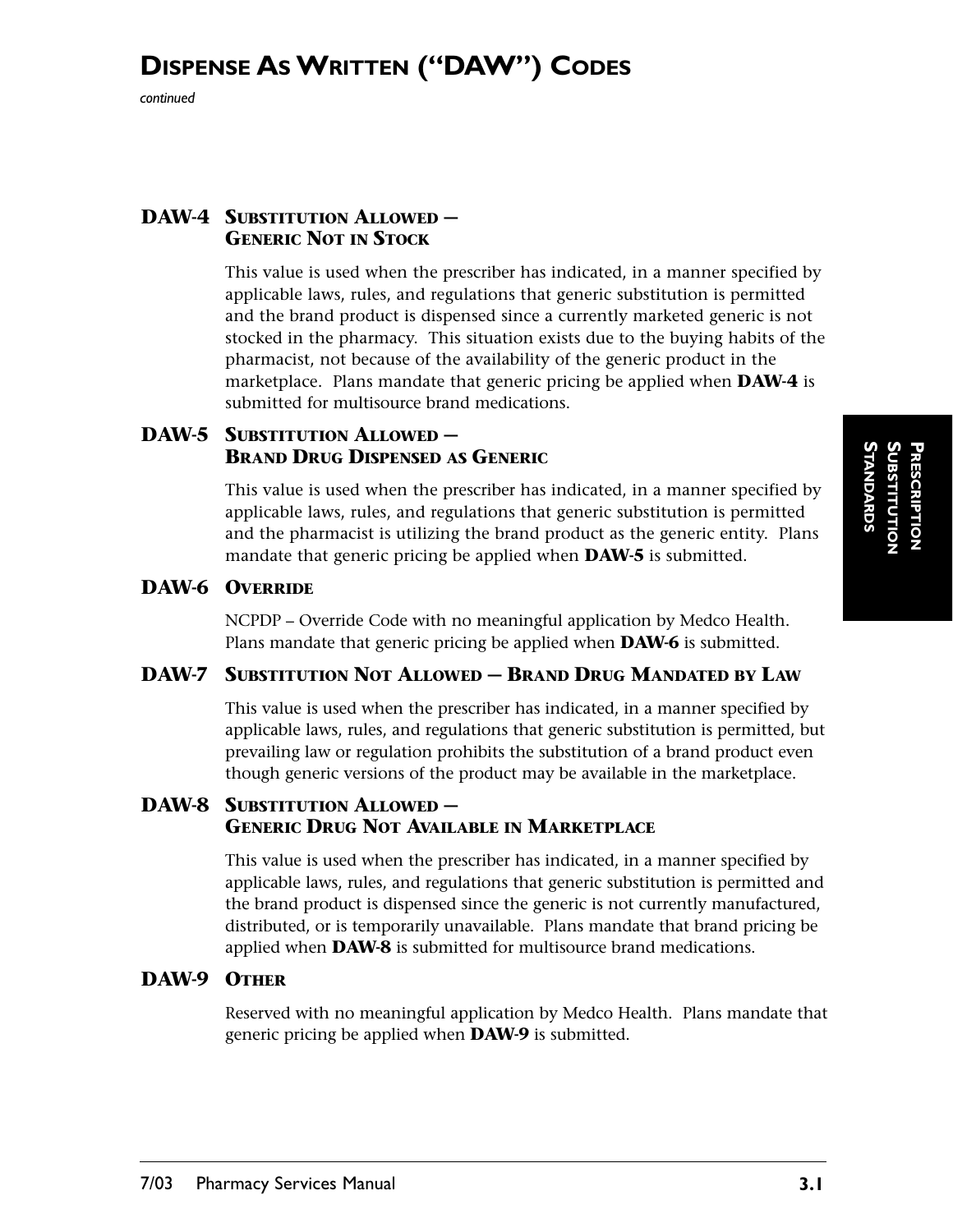## **FORMULARY DRUG STANDARDS**

Sponsors often adopt a formulary as part of their overall cost containment programs, attempting to deliver a balance between cost management and quality of care. Medco Health implements a variety of formulary programs for Sponsors. The most common formulary programs administered are **Preferred Prescriptions®** and **Rx Selections**®, which are supported by Medco Health's independent Pharmacy & Therapeutics Committee. In addition, Medco Health implements Sponsors' proprietary formulary programs. Pharmacy is required to support *all* formulary programs by dispensing formulary drugs to the maximum extent possible. Pharmacy must use best efforts to contact the prescriber to encourage formulary compliance.

Point-of-sale messaging is the primary vehicle for communicating formulary information to pharmacists and, thereby, to Eligible Persons. Messaging is supplemented with other communications at the discretion and direction of the Sponsor. When a Pharmacy transmits a claim consistent with the formulary the claim adjudicates with the message, "Formulary Rx." When a prescription is transmitted for a nonformulary drug product the claim will either (i) reject, with the message "Non-Formulary Rx," for Plans utilizing a "Closed Formulary"; or, (ii) will adjudicate with the message "Non-Formulary Rx," in the approved message fields, for Plans utilizing an "Incentive or Open Formulary." Where appropriate, up to five formulary

alternatives are displayed in the preferred product fields.

If a prescription is submitted for a nonformulary drug, and the prescriber has not authorized a formulary drug alternative, the Pharmacy will inform the cardholder that the prescription is for a nonformulary drug and apply the co-payment/coinsurance, deductible, or other benefit requirement rules as transmitted via TelePAID®. In some cases the co-payment/coinsurance for a nonformulary drug may be higher if the Plan is utilizing an "Incentive or Open Formulary" program.

The Pharmacy is expected to cooperate with, administer and dispense in accordance with, subject to the Pharmacist's professional judgment, formulary compliance programs implemented by Medco Health. It is inconsistent with Medco Health Network standards if Pharmacy does not attempt to dispense in accordance with the formulary. Pharmacy is required to keep a record on the original prescriptions of its attempt at achieving formulary compliance. Medco Health may recover from Pharmacy the full amount of Pharmacy's dispensing fees when Pharmacy (i) fails to attempt formulary compliance or note formulary compliance efforts on the original prescription; (ii) acts contrary to formulary compliance; or (iii) causes the prescription to result in a higher cost to the Sponsor and/or the Eligible Person.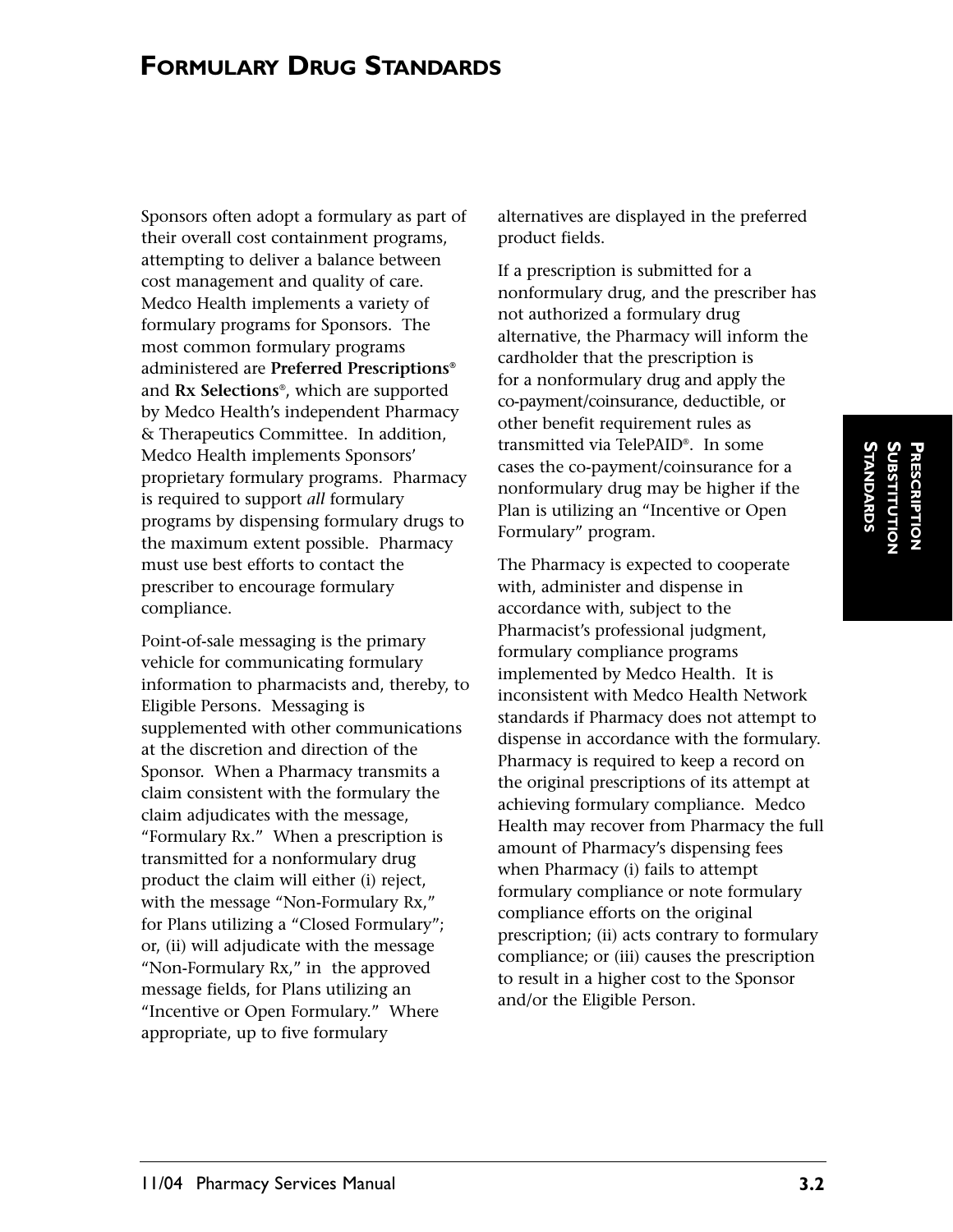# **PHARMACY CREDENTIALING**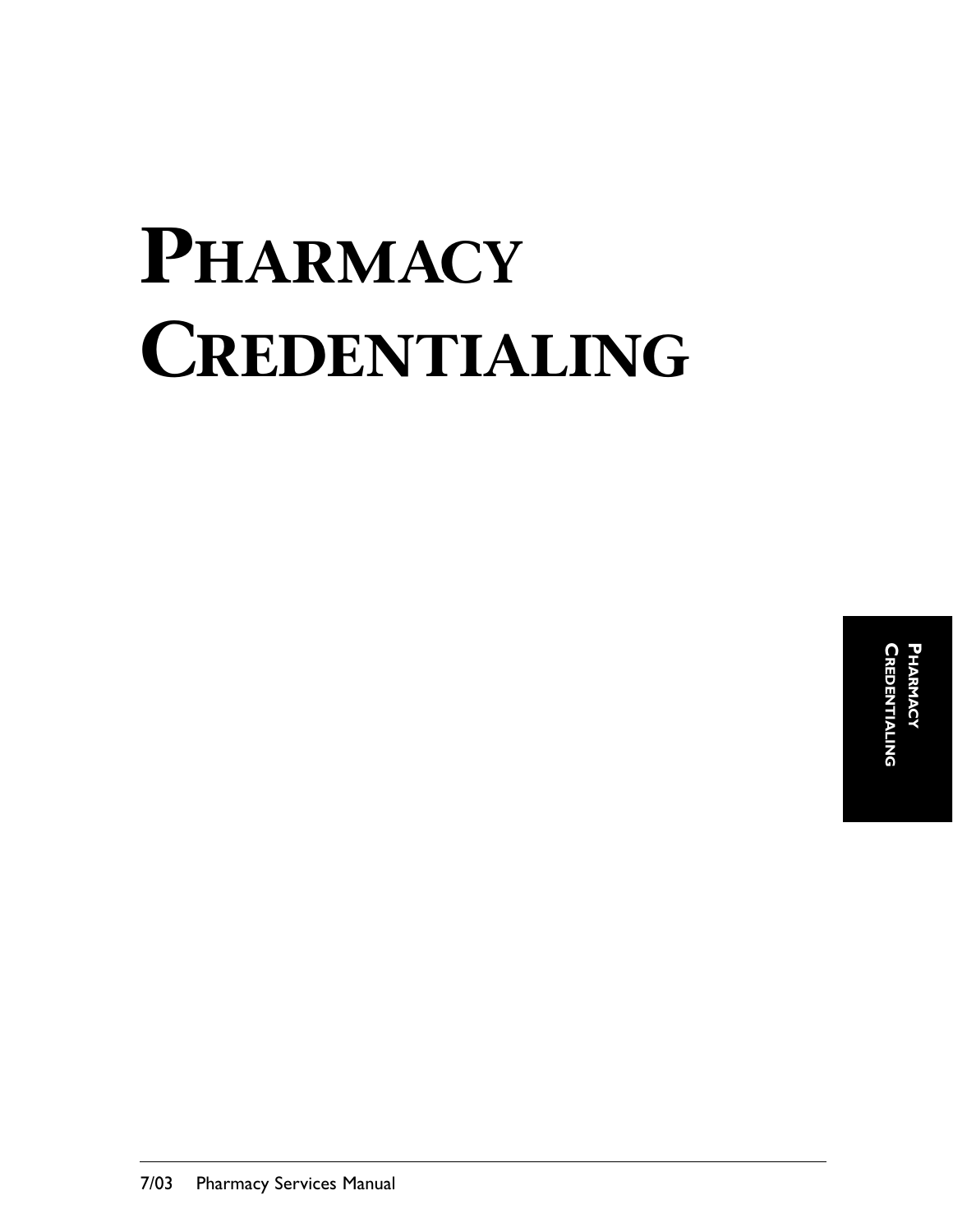Pharmacy will comply with all applicable laws and regulations (including but not limited to generic substitution laws) and will provide all services and products in a professional manner and in compliance with the highest industry standards with care, skill, and diligence. Pharmacy will at all times maintain in good standing, all federal, state and local licenses, permits, and certificates as required by law. Pharmacy represents that all personnel employed by or contracted with Pharmacy shall be licensed and qualified to perform their professional duties, shall act within the scope of their licensure, and shall not have been excluded from any federal healthcare programs. Pharmacy also will give notice to Medco Health of the restriction, suspension, revocation, or any other disciplinary action taken against Pharmacy, or any pharmacist or individual employed by Pharmacy. Failure to maintain the appropriate licenses and certificates and/or failure to notify Medco Health of disciplinary action will result in the immediate termination of Pharmacy's Agreement with Medco Health. Medco Health, in its sole discretion, will determine if Pharmacy meets and maintains the acceptable criteria required of a Medco Health participating pharmacy. Upon request by Medco Health, Pharmacy will furnish Medco Health copies of currently effective licenses, permits, certificates, or registrations held by Pharmacy or by any pharmacist. Pharmacy will comply with Medco Health's credentialing and quality assurance programs.

Pharmacy, at its cost and expense, will procure and maintain at all times while Pharmacy's Agreement with Medco Health is in effect such policies of general and

professional liability insurance, including malpractice, and other insurance as will be necessary to insure Pharmacy and its employees against any claim or claims for damages arising by reason of personal injury or death occasioned directly or indirectly in connection with the rendering of Covered Services and all other activities by Pharmacy in connection with or as required by Pharmacy's agreement with Medco Health. Each such policy will be in an amount not less than \$1,000,000 per occurrence and \$3,000,000 in the aggregate per policy year. Pharmacy will provide evidence of such insurance to Medco Health upon request at any time, including after termination of Pharmacy's Agreement with Medco Health.

Pharmacy must immediately give notice to Medco Health should it be in jeopardy (e.g., receives notice of any proceeding and/or investigation which may lead to loss and/or suspension of license) of, or actually lose its license(s); or, should its insurance be in jeopardy (e.g., Pharmacy fails to pay premium when due or received notice of cancellation) of being or be canceled, lapsed, or terminated. In the event Pharmacy loses its license or its license is suspended or revoked; or, its insurance, as required herein, is canceled, lapses, or terminates, Pharmacy's Agreement with Medco Health will immediately terminate and Pharmacy will no longer attempt to provide covered services to any Eligible Person under Pharmacy's Agreement with Medco Health.

Medco Health credentials/recredentials pharmacies as part of Medco Health's specific network initiatives. These network initiatives include patient health programs, point-of-sale requirements, and pharmacy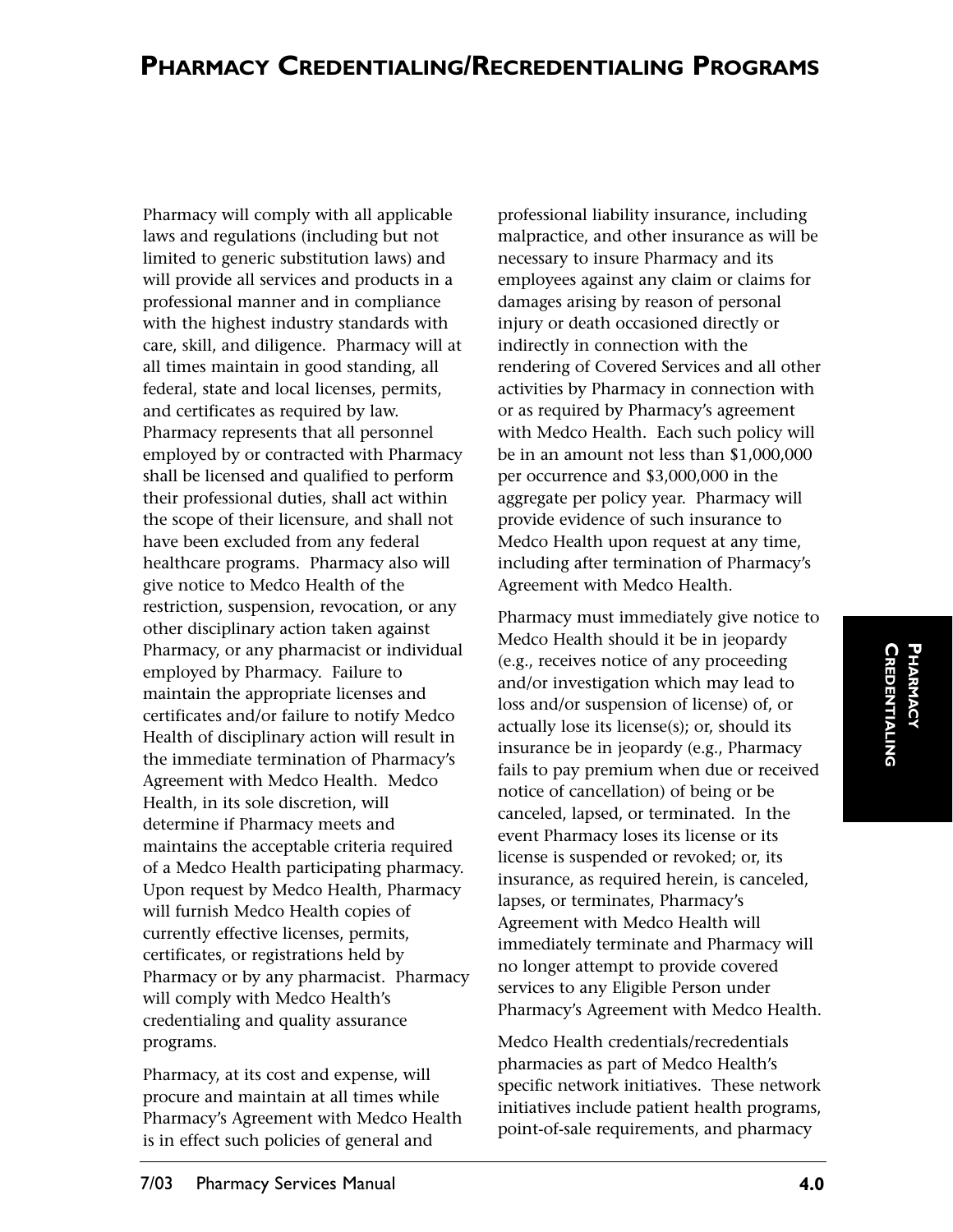# **PHARMACY CREDENTIALING/RECREDENTIALING PROGRAMS**

*continued*

compliance and audit programs. Pharmacy will comply with any such programs, initiatives, and requirements.

Medco Health's *Performance Based Network* pharmacies are selected based on criteria designed to maximize managed care compliance, and to control drug program expenditures. The criteria for participating in Medco Health's *Performance Based Networks* is focused on administrative, professional, and financial elements which provide the framework for participating pharmacies to deliver managed care programs to those Sponsors willing to pay for performance. From time to time Medco Health may provide quarterly updates as well as performance enhancement support to ensure pharmacy's success. Initial credentialing/recredentialing consists of a signed Medco Health Network Agreement.

Pharmacy will comply with any special Quality Management requirements and programs established by Medco Health or Sponsors for providers participating in

Networks. Pharmacy will participate, as requested, in the activities and programs of and abide by the decisions of Sponsors' Quality Management and Utilization Review Committees. Pharmacy must maintain an internal quality assurance program and will report on same to Medco Health upon Medco Health's request along with remedial action plans.

Pharmacy will cooperate with Medco Health and Sponsors to resolve complaints from Eligible Persons, and Pharmacy will comply with the complaint procedures and programs established by Medco Health and Sponsors.

Pharmacy is required to participate in a variety of plan designs including those which permit access to a negotiated discount when producing an identification card and paying for the prescription at the point of sale.

Criteria required in order for pharmacy to be eligible for participation include:

#### **CLINICAL CRITERIA**

- -Pharmacy must participate in Health Management Programs offered through the Network.
- $\Box$  Pharmacy must evaluate and act on DUR messages received through the TelePAID® System.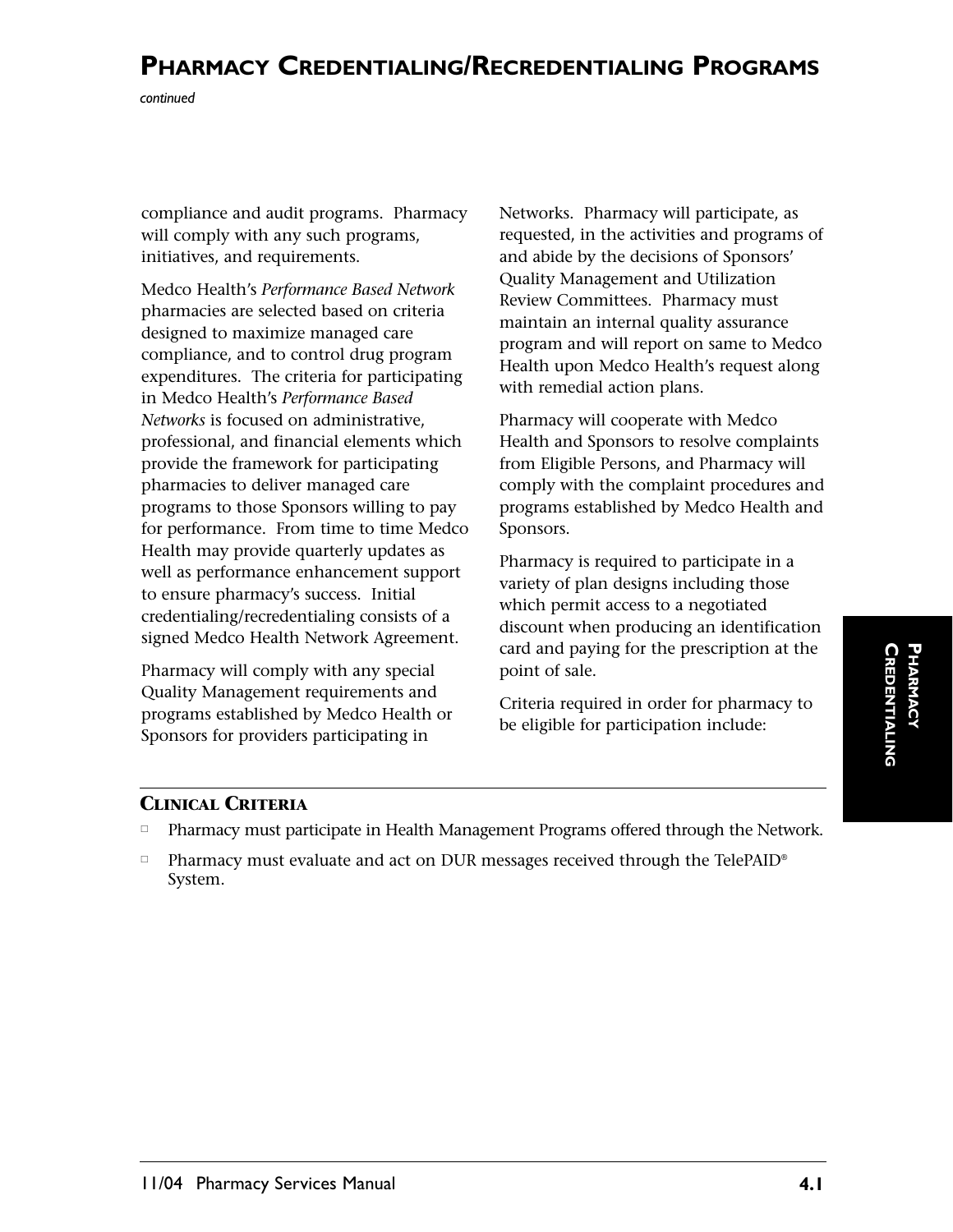*continued*

#### **DISPENSING CRITERIA**

- $\Box$  Pharmacy must agree to dispense generic drugs whenever possible and abide by any Maximum Allowable Cost ("MAC") program pricing arrangements.
- $\Box$  Pharmacy must support Medco Health's formulary programs by informing patients when a nonformulary drug has been prescribed and Pharmacy must use best efforts to contact the prescriber to encourage formulary compliance.

#### **POINT-OF-SALE CRITERIA**

- $\Box$  Pharmacy must support the current NCPDP Version 5.1 software in the claims adjudication process and agree to use NCPDP updates as required from time to time by Medco Health.
- $\Box$  Pharmacy must submit a Prescriber Identifier for all prescriptions dispensed. The Prescriber Identifier can be a DEA, State License, and/or Plan Specific Number along with their associated qualifier "12," "08," "14," respectively.
- Pharmacy must agree to submit all claims, including compounded prescriptions, online to Medco Health via the TelePAID® System.
- $\Box$  Pharmacy must support Coordination of Benefits ("COB") segment in order to submit secondary claims on-line.

#### **PRICING CRITERIA**

- □ Pharmacy must accept "lesser of" pricing, that is; the lower of usual and customary, MAC, or network reimbursement rate pricing.
- - Pharmacy must submit at the point of sale the NDC representing the actual package size from which the drug or item was dispensed.

#### **ADMINISTRATIVE CRITERIA**

- $\Box$  Pharmacy must maintain an adequate inventory of Brand Name Prescription medications and a sufficient quantity of quality; generic drugs as rated "A" by the Federal Orange Book.
- $\Box$  Pharmacy must be available for periodic audits, and abide by the Pharmacy Services Manual and online communications of plan designs via the TelePAID® System.
- $\Box$  Pharmacy is required to participate in a variety of plan designs including those which permit access to a negotiated discount when producing an identification card and paying for the prescription at the point of sale.
- $\Box$  Pharmacy must agree to hold harmless and indemnify Medco Health and its Plan Sponsors and Eligible Persons for all activities in connection with its participation in the Medco Health Networks.
- $\Box$  Pharmacy must hold a valid Pharmacy license or permit as issued by the appropriate State agency in which it operates to dispense medications. Additionally, the Pharmacy must meet all standards of operation as described in Federal, State, and local laws.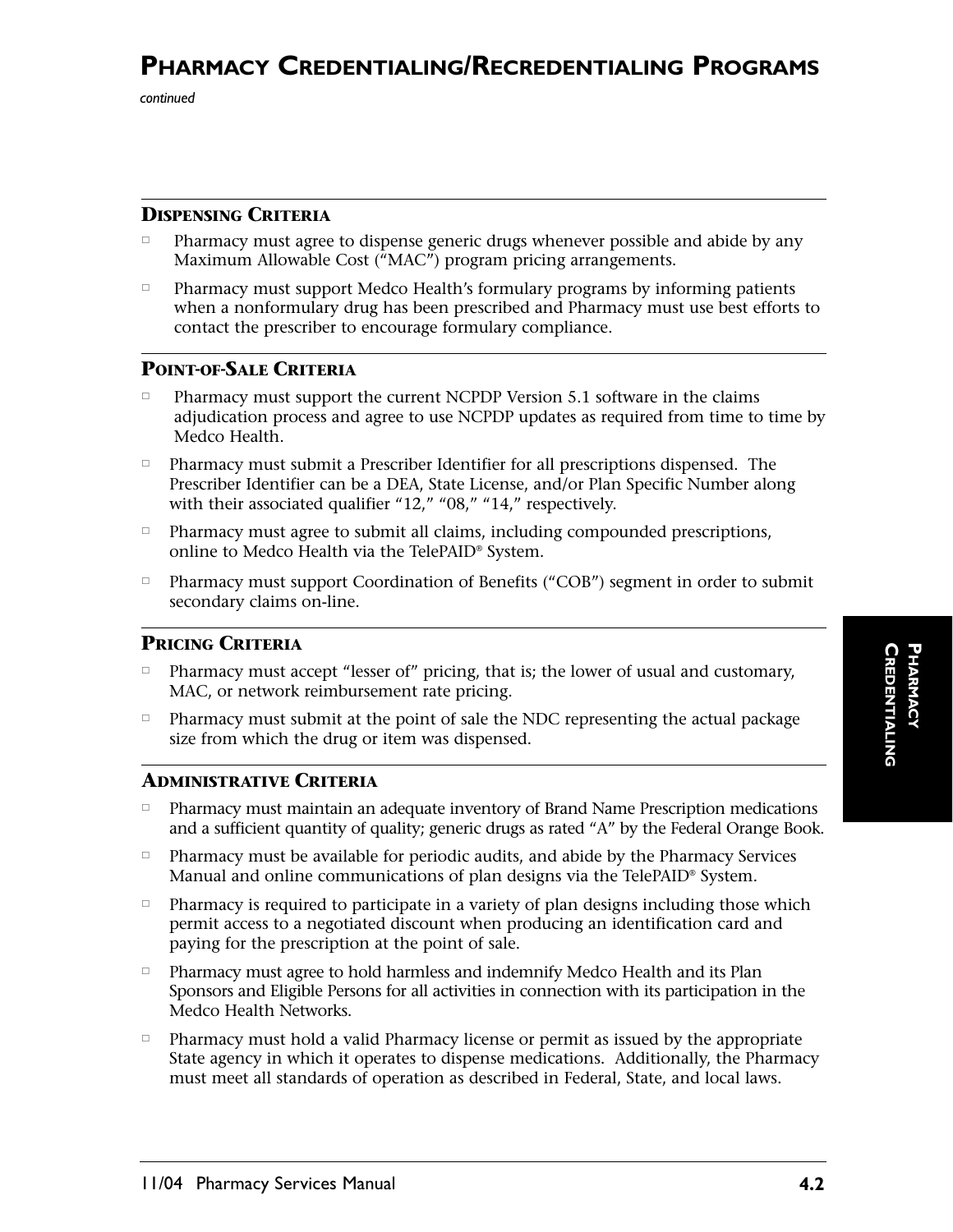# **PHARMACY CREDENTIALING/RECREDENTIALING PROGRAMS**

*continued*

- $\Box$  Pharmacy will be ineligible to participate in the Medco Health Participating Pharmacy Network if Pharmacy has been excluded by the Office of the Inspector General under any federal healthcare program. In addition, no compensation shall be made to Pharmacy for services or items furnished by Pharmacy or excluded employee of Pharmacy.
- $\Box$  Pharmacy must maintain professional liability coverage (in the amount of \$1,000,000/\$3,000,000) to cover all risks including those associated with dispensing errors, patient counseling, and quality assurance activities.
- $\Box$  Pharmacy must dispense prescriptions to Eligible Persons in a practice setting approved by Medco Health. Shipping prescriptions to Eligible Persons by mail or other remote delivery carrier as a routine business practice is unapproved without the express written permission of Medco Health.
- $\Box$  Pharmacy is required to submit a completed and signed Pharmacy Verification Form on an annual basis within 30 days of receipt.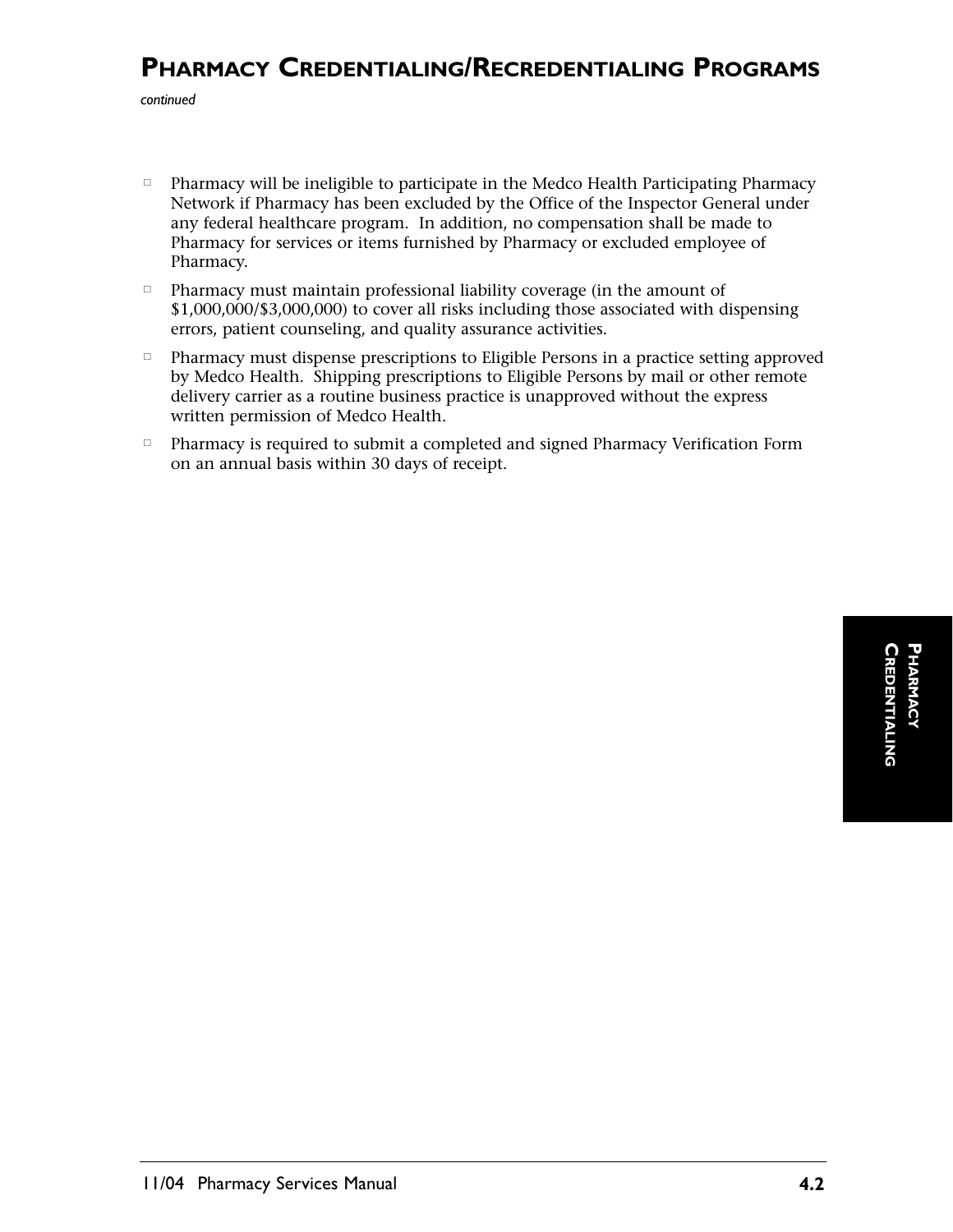# **NON-LIABILITY**

All liability arising from the provision of drugs, products, and services by Pharmacy will be the sole responsibility of Pharmacy. Medco Health and Sponsors will not be liable for and Pharmacy will indemnify, defend, and hold Medco Health and Sponsors harmless from and against any claim, injury, damage, loss, expense (including reasonable attorney's fees), demand, or judgment in any way resulting from any acts or omissions by Pharmacy in the sale, compounding, dispensing, or use of any prescription drug dispensed by Pharmacy or the providing of any other services or products by Pharmacy. In no event and under no circumstances will Medco Health or Sponsors be liable to Pharmacy for indirect or consequential damages of any nature, loss of profit, punitive damages, injury to reputation, or loss of customers or business.

## **PROFESSIONAL JUDGMENT**

Pharmacy is obligated to provide the patients and prescriber whom it serves with an adequate inventory of quality drugs. The pharmacist is by profession uniquely qualified to judge the integrity and the quality of manufactured sources. Where a prescription is written in such a manner that the Pharmacy is provided with an option with respect to brand name, manufacturing source, or package size of the drug to be supplied, Pharmacy will supply and charge for that drug which meets official compendium specifications, if listed therein; which has the lowest ingredient cost; which in the pharmacist's professional judgment fulfills the prescriber's requirements; and, meets formulary requirements. Subject to the pharmacist's professional judgment and availability, Pharmacy will dispense an "A" rated generic when dispensing a generic drug. Pharmacy will (i) stock a sufficient

number of drugs distributed under their generic names consistent with the prescribing habits of the prescriber in Pharmacy's community, communications via the TelePAID® System, or the generic formulary of the state in which Pharmacy is located, subject to the pharmacist's professional judgment as to the integrity and quality of the manufacturing source, and (ii) dispense a generic drug wherever possible in accordance with applicable law or regulations. Pharmacy must clarify ambiguous dosage directions regarding utilization prior to dispensing and will not combine prescriber-authorized refills. Pharmacy will at all times exercise good professional judgment in the dispensing of medications and may refuse to dispense any prescription based on the dispensing pharmacist's own professional judgment.

## **INDEPENDENT CONTRACTORS**

Medco Health and Pharmacy are independent contractors engaged in the operation of their own respective businesses and Pharmacy will not represent

to anyone anything to the contrary. Neither party will be deemed or construed to be an agent or representative of the other party for any purpose whatsoever.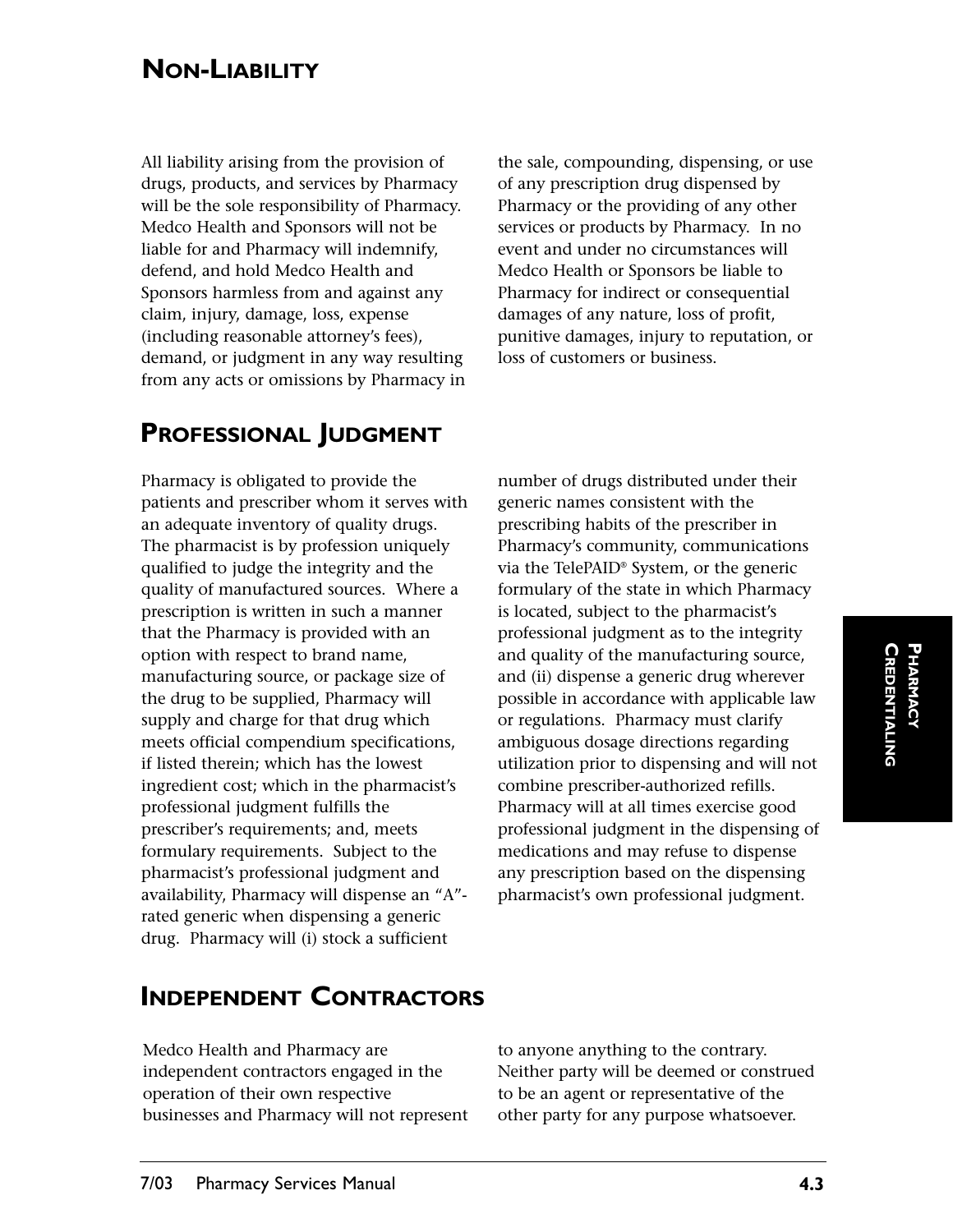# **INFORMATION MANAGEMENT**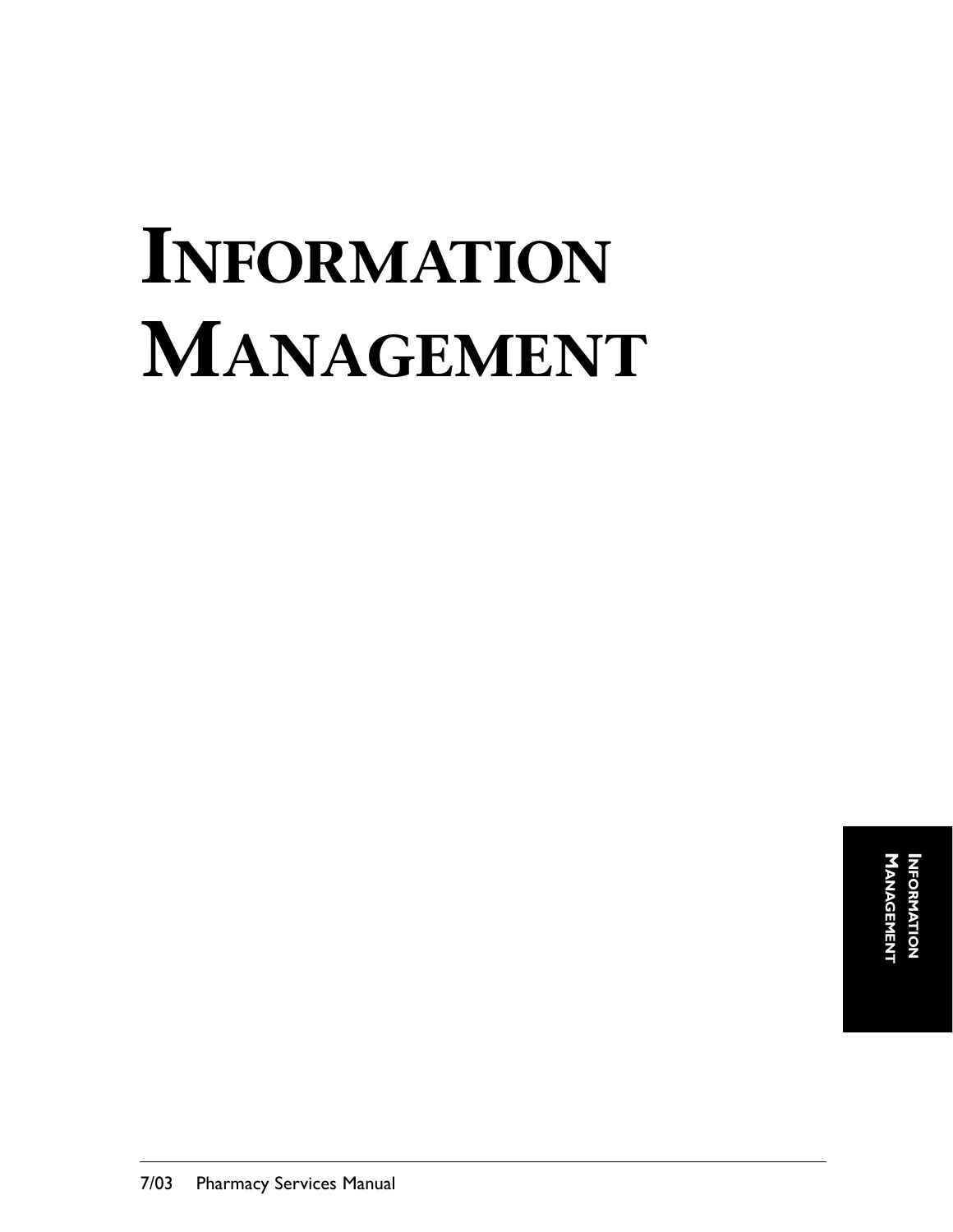### **CONFIDENTIALITY**

All information pertaining to programs, Sponsors, networks, marketing, Eligible Persons, procedures, methods, business practices, managed care initiatives, and solicitations by Medco Health, and the contents of Pharmacy's Agreement with Medco Health ("Confidential Information") are confidential and/or proprietary to Medco Health. Pharmacy will use such Confidential Information only to the extent necessary for the purposes set forth in Pharmacy's agreement with Medco Health, will restrict disclosure of such Confidential Information to its employees with a need to know (and advise such employees of the obligations set forth herein), and will not disclose Confidential Information to any third party without the prior written approval of Medco Health. Pharmacy will maintain the confidentiality of Eligible Persons' records and personal information as required by applicable laws, rules, and regulations. All Confidential Information will remain the exclusive property of Medco Health. No right, title,

or interest in the Confidential Information is conveyed to Pharmacy by release of Confidential Information to it. Pharmacy will promptly notify Medco Health if it becomes aware of any use of the Confidential Information that is not authorized by Pharmacy's agreement with Medco Health. Pharmacy understands that, in the event this provision is not adhered to by Pharmacy or any of its employees, Medco Health will suffer irreparable damages that cannot be fully remedied by monetary damages. Accordingly, Medco Health will be entitled to seek and obtain injunctive relief against any such nonadherence in any court of competent jurisdiction. Medco Health's rights under these confidentiality requirements will not in any way be construed to limit or restrict Medco Health's rights to seek or obtain other damages or relief available under Pharmacy's agreement with Medco Health or applicable law.

## **DISPENSING PHARMACY IDENTIFICATION**

Prescriptions dispensed to Eligible Persons must be from the pharmacy location approved by Medco Health's agreement with Provider Pharmacy. The NCPDP number (qualifier code "07") and Medco Health Provider (Pharmacy Identification

number "99") under which the claim was submitted to and adjudicated by Medco Health must be the pharmacy where the pharmacist supervised dispensing of the prescription.

## **PRESCRIBER IDENTIFICATION**

Pharmacy is required to submit accurate information identifying the prescriber for each claim submitted. A valid DEA number ("12"), State License number

 $(^{n}08"$ , and/or plan specific  $(^{n}14"$ ) number specified by Medco Health is to be submitted with all claims *in the Prescriber ID field*.

**I**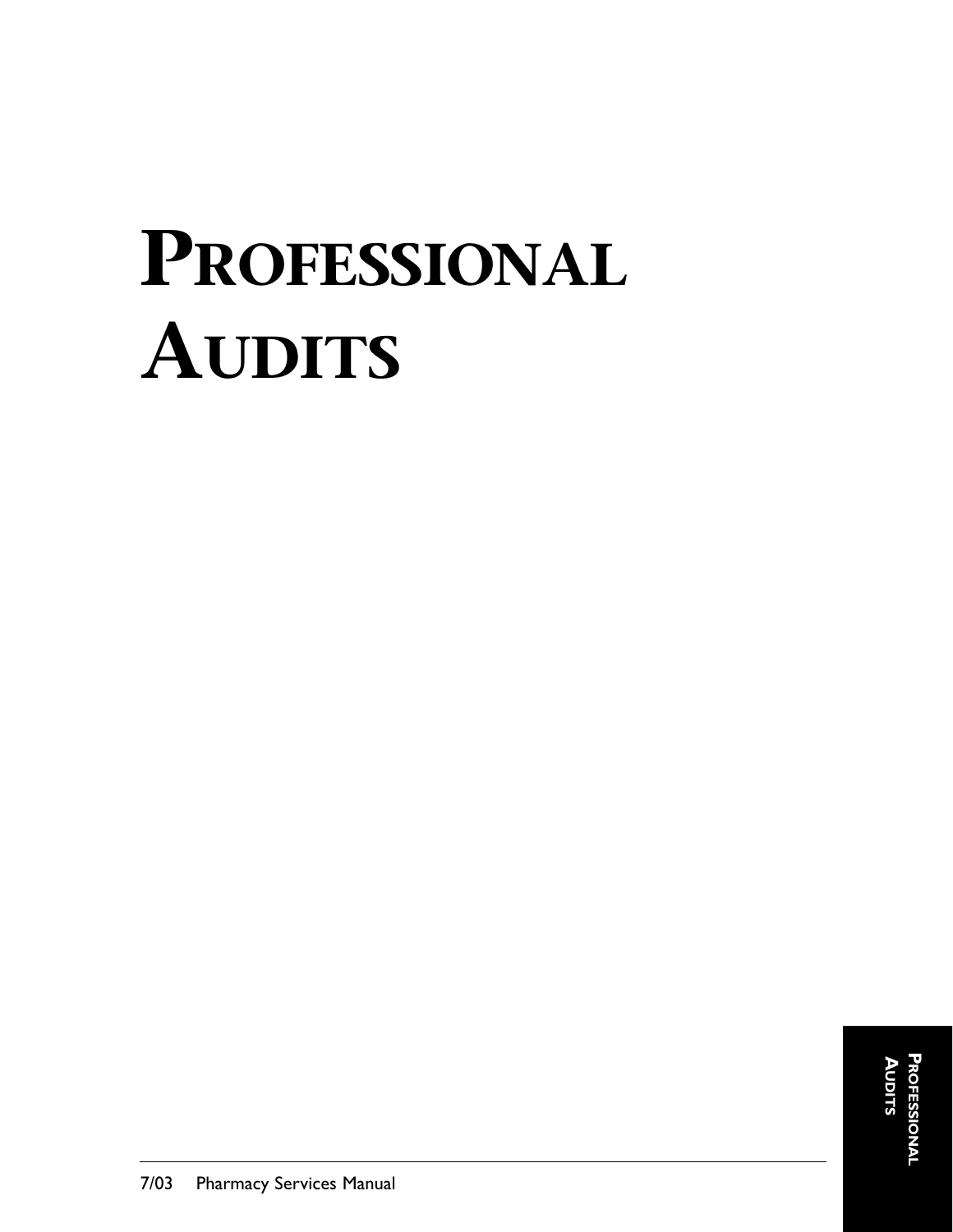## **PROFESSIONAL RESPONSIBILITY**

All professional services provided by Pharmacy must be rendered only under the direct supervision of a licensed pharmacist and each prescription must be dispensed in accordance with a lawful prescriber's directions, the terms and conditions contained in Pharmacy's Agreement with Medco Health and/or communicated via the TelePAID® System, and applicable state and federal laws.

Pharmacy will abide by all applicable Federal, State, and local governmental patient disclosure requirements concerning payment for services including

cognitive services, fees, and rebate programs. Pharmacy will provide Covered Services in compliance with Pharmacy's Agreement with Medco Health for all Eligible Persons of all Sponsors to which Pharmacy's Agreement with Medco Health applies; and will not discriminate in the provision of services, including compounded prescriptions, with respect to any Sponsor(s) or Eligible Person(s) regardless of the Eligible Person's right to reimbursement, amount of co-payment/coinsurance, or other plan or program terms.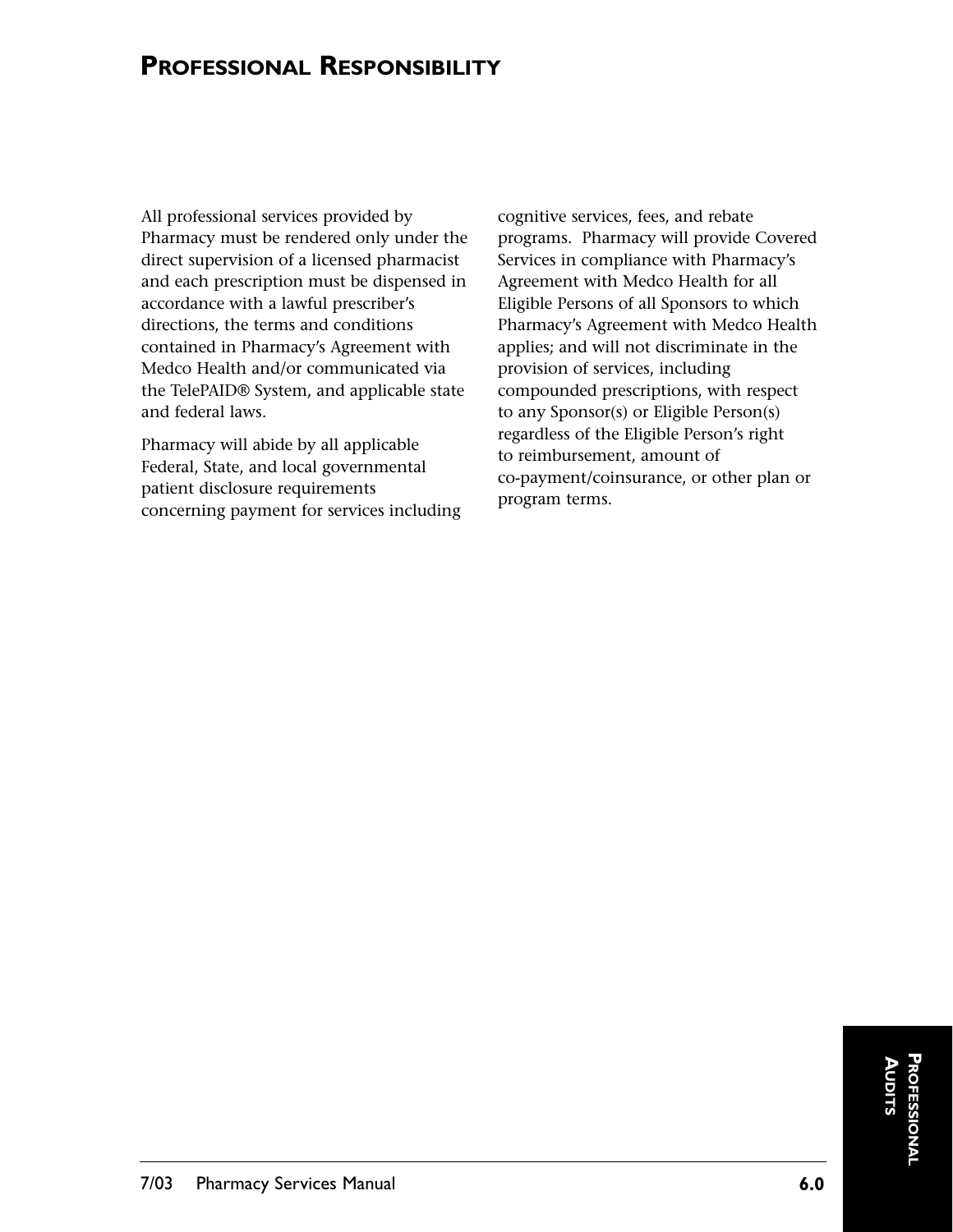Medco Health maintains a pharmacy audit program on behalf of, and as a service to, Sponsors in order to ensure compliance with program guidelines and to protect against abuses of the prescription programs. The review of claim reimbursements to participating pharmacies by the plan administrator is a part of all third-party prescription drug benefit programs. This Professional Audits section details the following information.

- $\Box$ **Audit Overview**
- -**On-Site Audits**
- $\Box$ **Auditable Records**
- $\Box$ **Record Access**
- $\Box$ **Audit Resolution**
- $\Box$ **Potentially Fraudulent Prescription Referrals**

#### **AUDIT OVERVIEW**

Audits may take the form of a phone call, letter, an on-site visit, or internal claims review. For example, if there is a question and clarification is possible over the phone, then the question will be resolved as necessary based on the information provided and no on-site visit would be necessary. Every effort will be made to minimize the burden on the Pharmacy while balancing the need for further information. Auditing of Pharmacy's records may also be conducted through the mail. Pharmacies are frequently requested to furnish photocopies of specific documents in such cases. Any potential

discrepancies identified through an on-site audit will be forwarded to Pharmacy for review and response. In addition, Medco Health performs routine on-site audits of its participating pharmacies. Pharmacy acknowledges that HIPAA specifically permits a covered entity (i.e., a pharmacy) to disclose protected health information to another covered entity for audit purposes. Specifically, as indicated in section  $506(c)(4)(ii)$  of HIPAA, a pharmacy may disclose protected health information to Medco "for the purpose of health care fraud and abuse detection or compliance."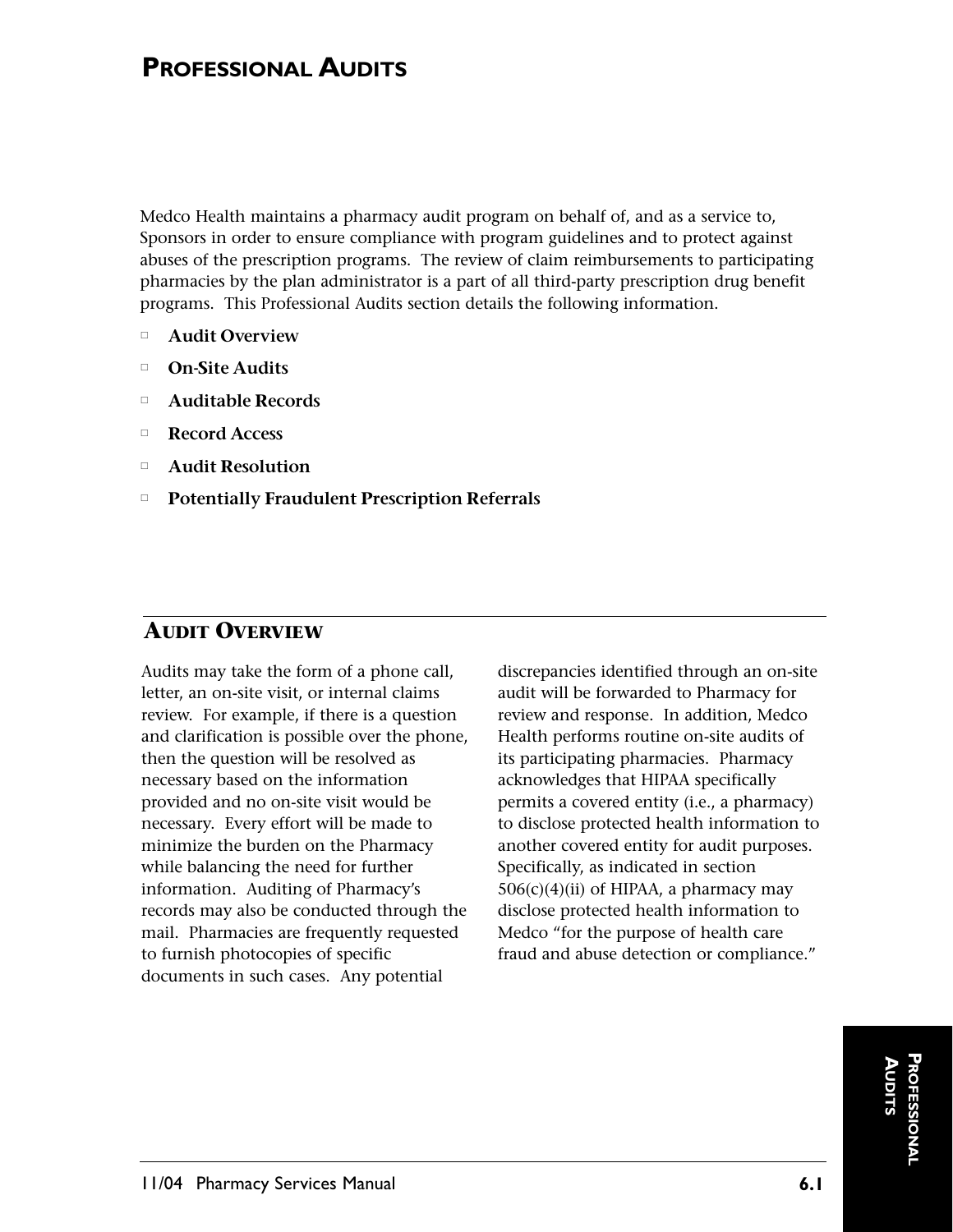*continued*

## **ON-SITE AUDITS**

#### **1. Notice of Audit**

Although advance notice is generally given to a pharmacy prior to an on-site audit, Medco Health is not required to provide Pharmacy with prior notice of a planned audit. Upon receiving notification of a scheduled audit, if any of the dates are inconvenient, Pharmacy should contact Medco Health as soon as possible at 1 800 523-6389, extension 7292 to request a specific appointment. Although we will make every effort to accommodate reasonable scheduling requests, the sooner that we are contacted, the more likely we will be able to accommodate Pharmacy's request. Medco Health reserves the right to recover the full amount paid or due to Pharmacy for all claims should Pharmacy refuse to allow Medco Health's auditor to have access to Pharmacy or auditable prescription records. Medco Health's auditor will generally review prescription records associated with claims paid to the Pharmacy during the previous 12 to 18 months.

Pharmacy will provide Medco Health, Sponsors, governmental agencies and departments and/or their representatives or agents, during normal business hours, access to examine, audit, and copy any and all records deemed by Medco Health, in Medco Health's sole discretion, necessary to determine compliance with the terms of Pharmacy's Agreement with Medco Health, the TelePAID® System and other Medco Health guidelines and requirements. Pharmacy will, in addition to the above, provide Medco Health within 14 calendar days of a request, any information requested or necessary for

Medco Health to verify and/or substantiate Pharmacy's compliance with Pharmacy's Agreement with Medco Health.

#### **2. Audit Location**

In most cases the field auditor can work independently with minimal interaction with Pharmacy until the conclusion of the on-site audit. First, the field auditor does not need a large area to work; however, an uncluttered area with a hard writing surface will allow the field auditor to work more effectively. Ideally, this area will not be located in the middle of the busiest area of the pharmacy but will be located so as to allow the field auditor to have easy access to the prescription records that the auditor is required to review. Second, if Pharmacy is going to work with the field auditor, Pharmacy should ensure that proper staffing is available on the day of the audit so that the auditor can work effectively without waiting for information as the staff attends to the operation of Pharmacy.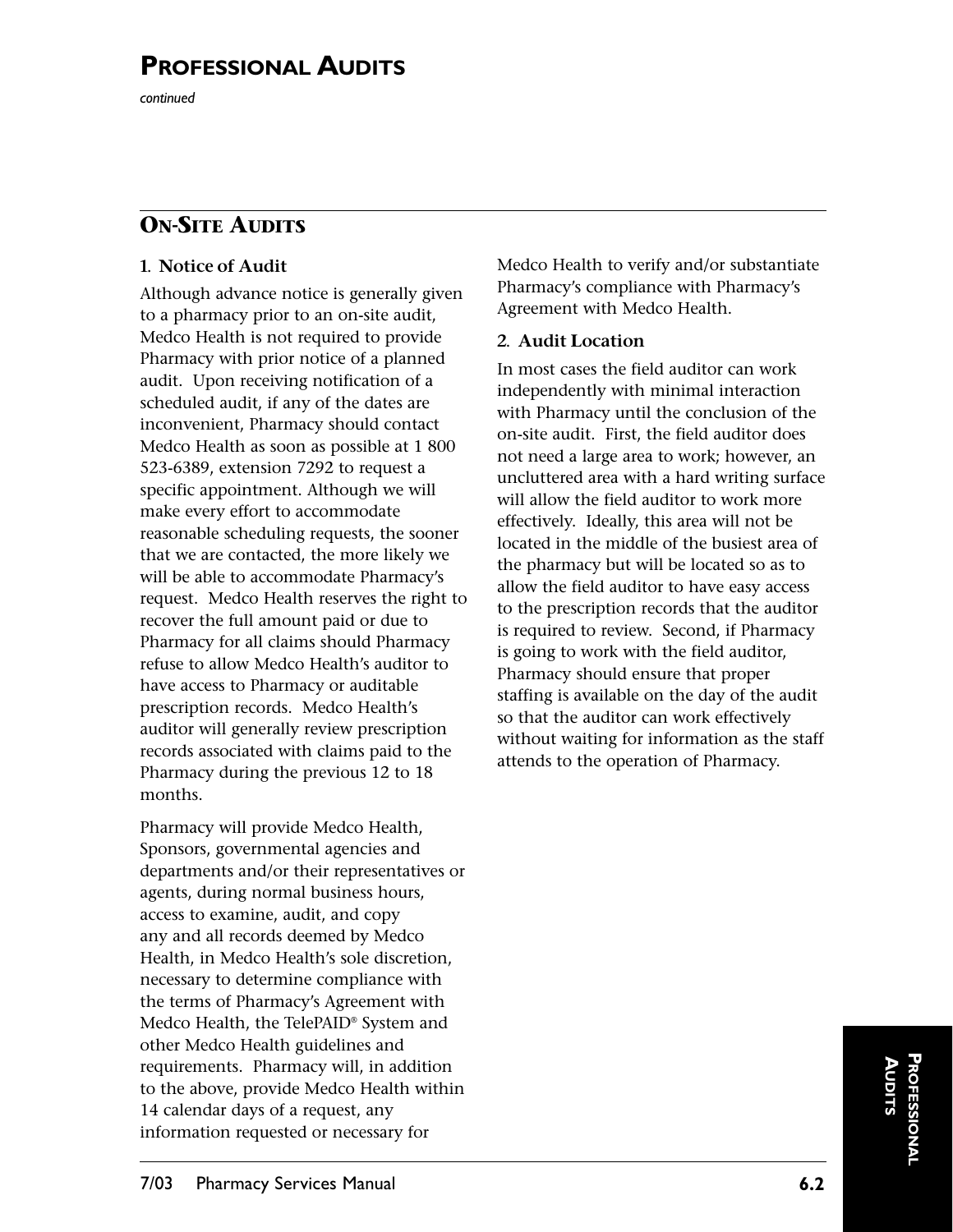*continued*

### **AUDITABLE RECORDS**

All prescriptions, including oral, telephone, and/or computer-generated prescriptions, must include, but not be limited to, the following information:

- $\Box$  First and last name of the patient for whom the prescription was written by the prescriber
- $\Box$  Current address of the patient for whom the prescription was written by the prescriber
- $\Box$  The prescriber's complete name, address, and telephone number
- $\Box$  Name and strength of the medication prescribed
- $\Box$ Quantity of medication prescribed
- Prescriber's generic substitution instructions
- $\Box$  Documentation when the patient requests a multisource brand medication to be dispensed. Prescriptions without such notation will be determined to allow generic substitution
- $\Box$  Documentation why a prescription is refilled early (e.g., lost prescription, therapy change, vacation supply, etc.)
- $\Box$ Refill instructions
- $\Box$ Specific dosage directions
- $\Box$  Medication pricing brochures for cash customers (paper, internet or other format)
- $\Box$  The name and metric quantity of each component utilized to prepare a compounded prescription
- $\Box$  Documentation of any changes or additions to the prescription including, but not limited to, revisions to the

medication's strength, daily dosage, quantity of medication prescribed, refill authorization, or generic substitution instructions; along with the date and name of the person at the prescriber's office who authorized the change

Pharmacy will maintain in accordance with industry and Sponsor standards and applicable laws, rules, and regulations (or 6 years, whichever is greater) in a readily retrievable manner during Medco Health's audit the records necessary to determine compliance with the terms of Pharmacy's Agreement with Medco Health, Medco Health and Sponsor Quality Assurance and/or Utilization Review Committee standards, and/or other Medco Health guidelines and requirements. Such records will include, but not be limited to:

- $\Box$ Paper prescription records
- $\Box$ Signature Logs
- $\Box$  Quality assurance plans or dispensing procedures
- $\Box$ Daily prescription logs
- $\Box$  Wholesaler, manufacturer and distributor invoices
- $\Box$ Refill data
- $\Box$ Prescriber information
- $\Box$ Patient information
- $\Box$  Transfer of prescription stock between pharmacies
- $\Box$ Pharmacy records stored electronically
- $\Box$  Compounded prescriptions (quantities and components) dispensed by Pharmacy
- $\Box$  Medication pricing brochures for cash customers (paper, internet or other format).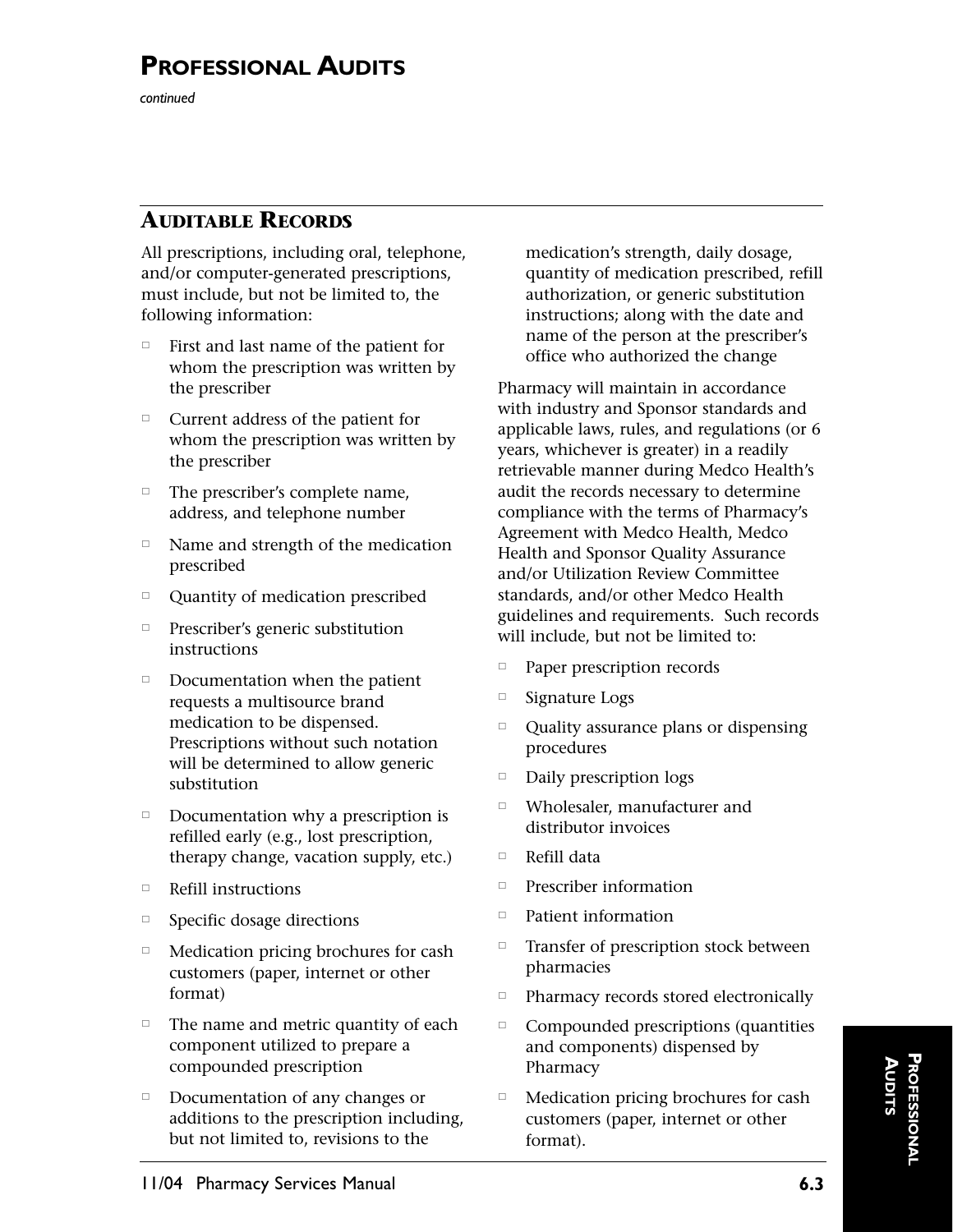*continued*

#### **AUDITABLE RECORDS** *continued*

#### *Helpful Explanations*

#### **1. DAW Code Submission**

In order to prevent audit discrepancies and to ensure proper payment to Pharmacy and identification of co-payment/coinsurance amounts, all claims must be submitted with the accurate DAW indicator in accordance with NCPDP standards. Claims should be processed with DAW 2 (patient requests the brand to be dispensed) when the prescription as originally written by the prescriber and following state generic substitution laws allows for, or does not prohibit, generic substitution, even though the prescriber subsequently agrees to change the prescription to require the brand drug be dispensed at the Eligible Person's request. In all cases Pharmacy must document on the original prescription the Eligible Person's request for brand. Computer systems that default to DAW 1 or that cannot handle all DAW codes will result in discrepancies.

#### **2. Coverage Exclusions**

Although some Medco Health plans cover the categories listed below, they are typically excluded from Medco Health plans. In all cases, Pharmacy should follow the messages received from the TelePAID® System when submitting claims for these categories.

- Investigational
- $\Box$ Therapeutic devices
- $\Box$  Refills dispensed more than one year from the date of the prescriber's original order date

#### **3. Signature Logs**

A Third-Party Signature Claim Log maintained in an organized and chronological manner will facilitate the location and retrieval process for the field auditor.

#### **4. Paper Prescription**

The Pharmacy should document as much information as possible on the paper prescription itself regarding the filling of the prescription when the prescription is dispensed. During the audit it will be difficult to remember the circumstances regarding a particular prescription. In addition, the notation on the prescription may eliminate a question or may even identify the audit discrepancy.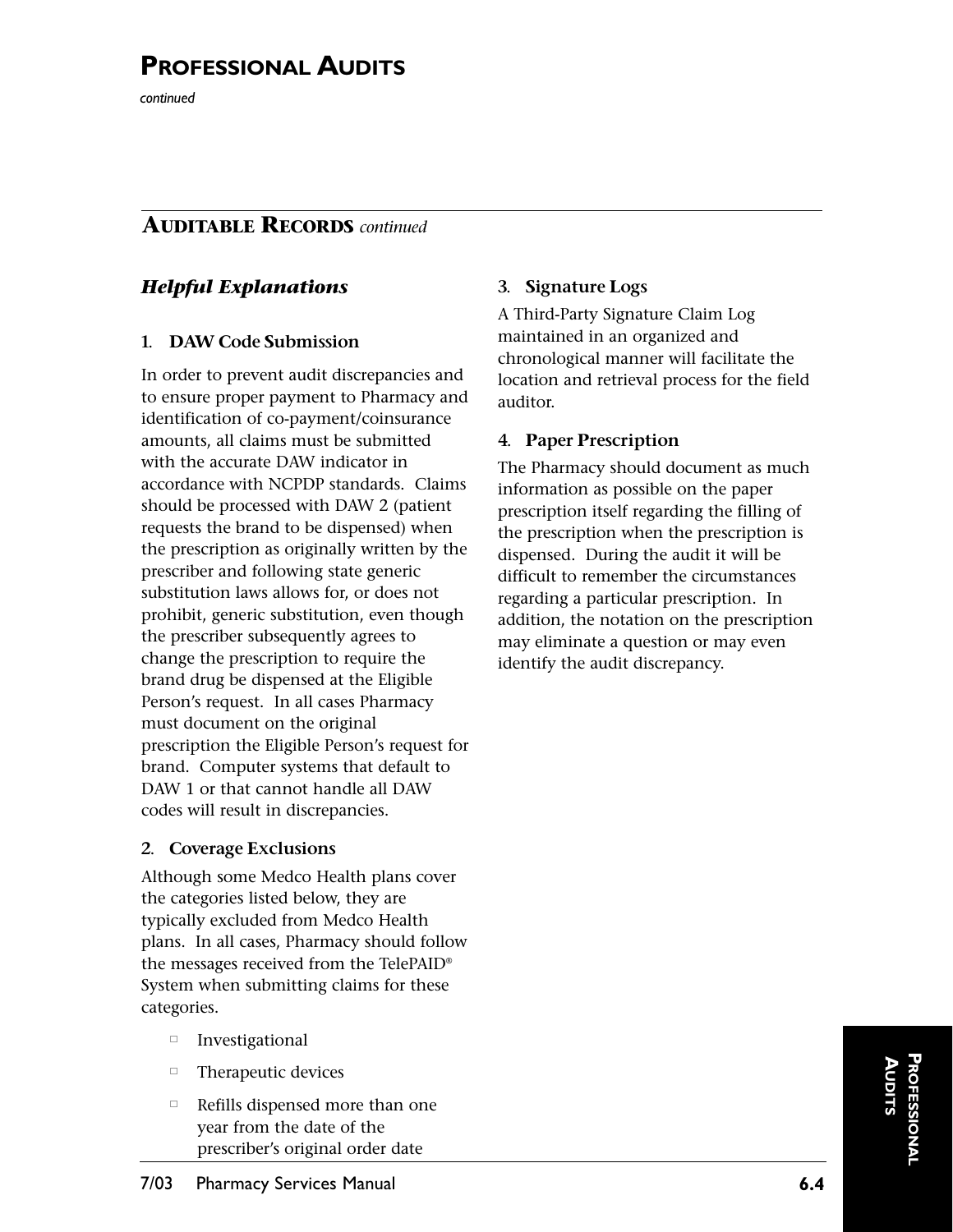*continued*

#### **RECORD ACCESS**

#### **1. Documents**

Medco Health may determine the information required to address audit discrepancies, including, but not limited to, Pharmacy's records not directly related to Medco Health claims that may have a bearing on determining potential discrepancies, for example, Usual and Customary Prices and dispensing patterns. In addition, when a Medco Health Auditor calls upon a Medco Health Pharmacy Provider who has an inordinately large quantity of high-priced prescription drugs, the Auditor will ask to see invoices substantiating the purchase of those drugs. Medco Health Auditors are instructed to be fully aware of patient confidentiality practices in the profession of Pharmacy. Pharmacy authorizes appropriate agencies (including, but not limited to, governmental authorities, third party payers, professional review organizations, and other such entities) to release to Medco Health, information deemed by Medco Health to be necessary to determine Pharmacy's compliance with Pharmacy's Agreement with Medco Health and other Medco Health guidelines and requirements.

#### **2. Provider Number**

Pharmacy agrees to process all claims with the unique Medco Health provider identification number of the dispensing pharmacy. Prescription claims submitted with a Medco Health provider number other than the dispensing pharmacy's Medco Health provider number are subject to full charge back. Pharmacy will maintain the confidentiality of all records relating to services provided by Pharmacy to Eligible Persons.

#### **3. Termination and Reporting**

Medco Health's right to audit Pharmacy records relating to services provided and the reporting of findings will survive termination of Pharmacy's Agreement with Medco Health. Medco Health may report its examination/audit findings to appropriate governmental bodies, claims processors and payers, regulatory agencies, professional review and audit reporting organizations, and other such entities.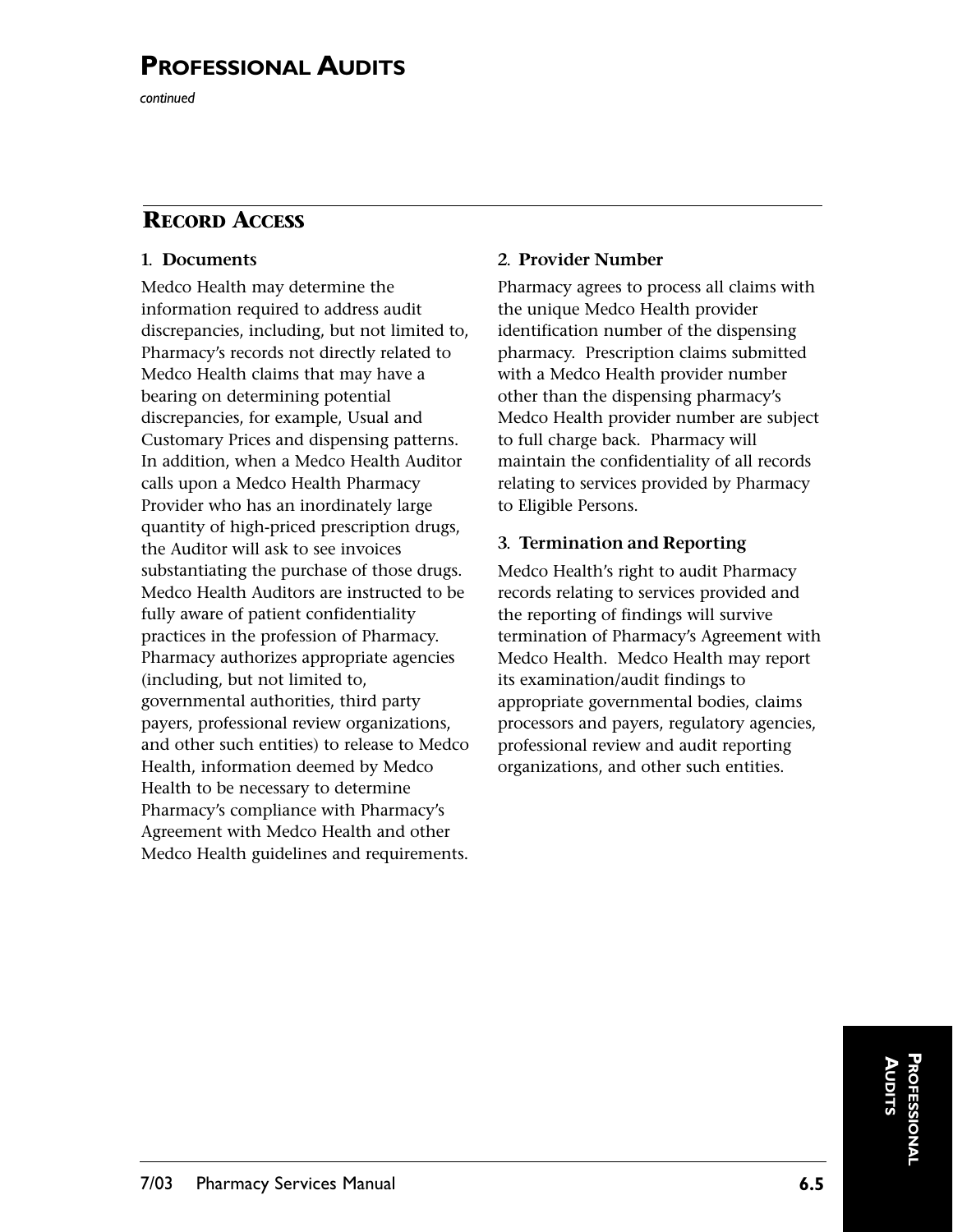*continued*

### **AUDIT RESOLUTION**

#### **1. Discrepancy Examples**

Prescription splitting is a common discrepancy identified during the audit process. For this discrepancy the pharmacy reduces the amount dispensed from the quantity authorized by the prescriber and allowed under the applicable plan. As a result, the Eligible Person is caused to pay extra co-payments and the pharmacy receives additional dispensing fees.

#### *Prescription Example:*

90 Procardia XL 90 mg 1 tablet daily 2 refills authorized Applicable Plan maximum is a 90-day supply

Under this example, the proper quantity to dispense is 90 tablets. The pharmacy would be splitting the prescription if the quantity dispensed was reduced to a 30-day supply. Improper dispensing such as this would result in the Eligible Person paying two additional co-payments and the pharmacy receiving two extra dispensing fees.

Authorized refills cannot be combined with the initial quantity written by the prescriber in order to increase the quantity of medication dispensed.

#### *Prescription Example:*

30 Procardia XL 90 mg 1 tablet daily 2 refills authorized Applicable Plan maximum is a 90-day supply

The proper quantity to dispense in this example is 30 tablets.

#### **2. Discrepancy Determination**

Audit discrepancies (including those resulting from mailed prescriptions as specified below) will result in full or partial charge backs to Pharmacy including charge backs to monies due to Pharmacy and may result in Pharmacy being terminated as a Medco Health Pharmacy. In the event of discrepancy amounts exceeding five hundred dollars (\$500.00), Medco Health may apply statistically valid sampling and extrapolation methods to calculate the actual discrepancy amounts. The specific methodologies are reviewed by external audit consultants before application.

#### **3. Audit Charges**

In the event any examination or on-site audit of Pharmacy's records evidences any payments to Pharmacy to which Pharmacy was not entitled under Pharmacy's Agreement with Medco Health, Medco Health may, in addition to any other remedies available to it or the Sponsors, withhold such amount from future payments to Pharmacy under Pharmacy's Agreement with Medco Health, and should unentitled payments exceed two thousand dollars (\$2,000.00), then Pharmacy will reimburse Medco Health the reasonable costs of Medco Health's Audit. Pharmacy is responsible for collection and attorney costs incurred by Medco Health to recover funds paid to the Pharmacy which the Pharmacy was not entitled to. Any Pharmacy placed on probationary status or reinstated into the Medco Health Participating Pharmacy Network shall be required to pay Medco Health's reasonable audit costs related to such Pharmacy's probation or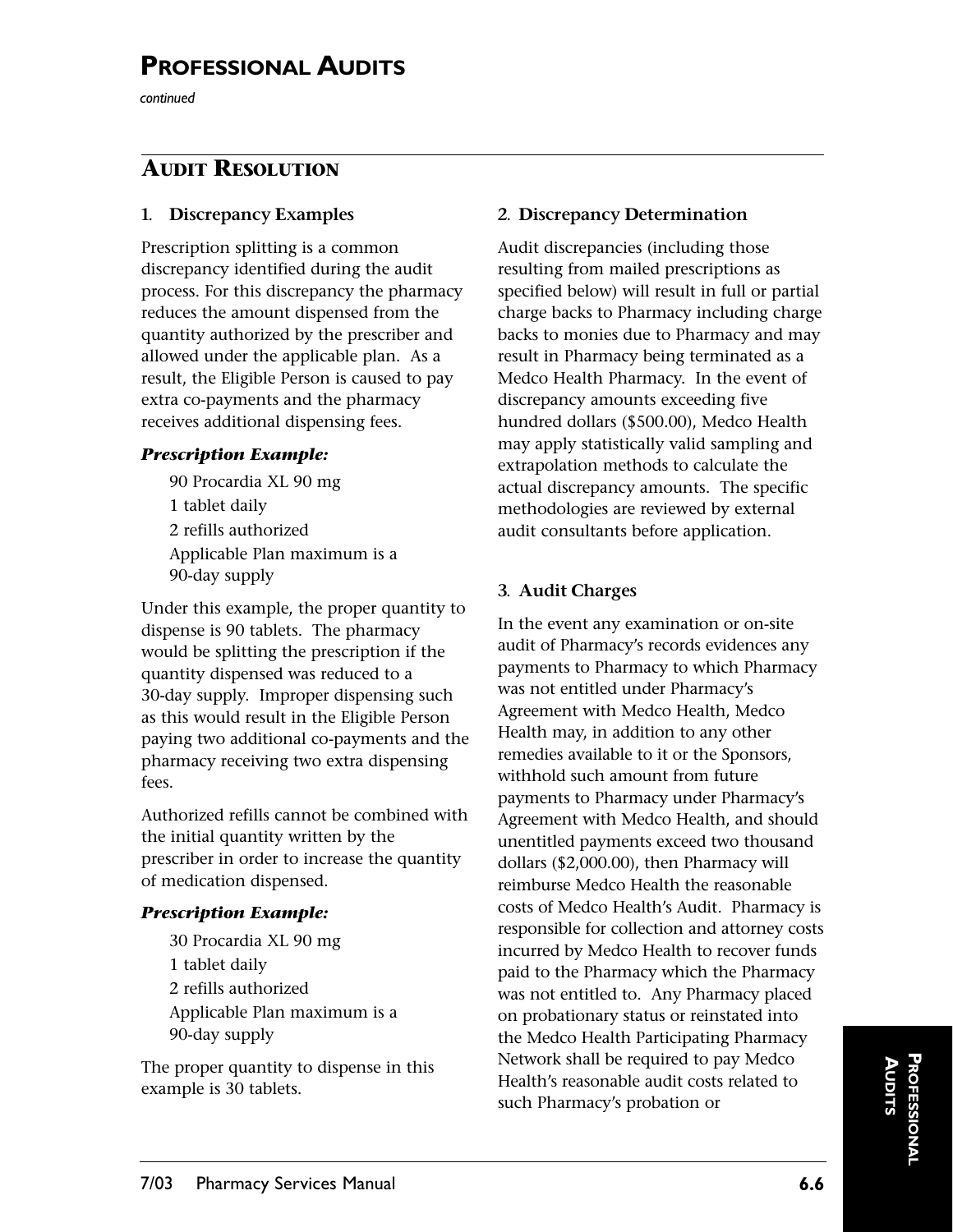*continued*

#### **AUDIT RESOLUTION** *continued*

reinstatement; and, a reinstatement fee as applicable.

#### **4. Dispute Resolution**

Inquiries regarding audits may be submitted in writing to:

> Medco Director, Pharmacy Audit Department (Mail Stop E2-12) 100 Parsons Pond Drive Franklin Lakes, NJ 07417

or, by phone to:

Medco Health's Audit Department at 1 800 523-6389, extension 7292.

Each field-audited Pharmacy has the opportunity to review and respond to noted discrepancies.

#### **5. Discrepancy Resolution Information**

*Discrepancy Recovery Documentation Required Type Amount to Address Discrepancy* No Record of Refill Net Amount Paid Patient Statement\* (noncomputerized pharmacy) No Record of Refill Net Amount Paid Not Addressable (computerized pharmacy) Rx not on File Net Amount Paid Covering Original Prescription or Physician Statement† Cut Quantity **Extra Dispensing Fees** Not Addressable Overqualified Dispensing Difference Between the Not Addressable Generic/Less Expensive Billed and Correct Costs Product should be Billed Dispensed Generic Difference Between the Not Addressable Billed Brand Billed and Correct Costs

Explanations of discrepancies, recovery amounts, and documentation required to address certain discrepancies may be found on the back of or included with each Discrepancy Evaluation Report.

Prescription claims cited by the auditor for inaccurate or missing DAW will be recovered by Medco Health without recourse by Pharmacy. Pharmacy must document on all paper prescriptions (original, telephone, fax, or electronic) submitted for payment with DAW 1 (prescriber DAW) at the time of dispensing that the prescriber prevented substitution.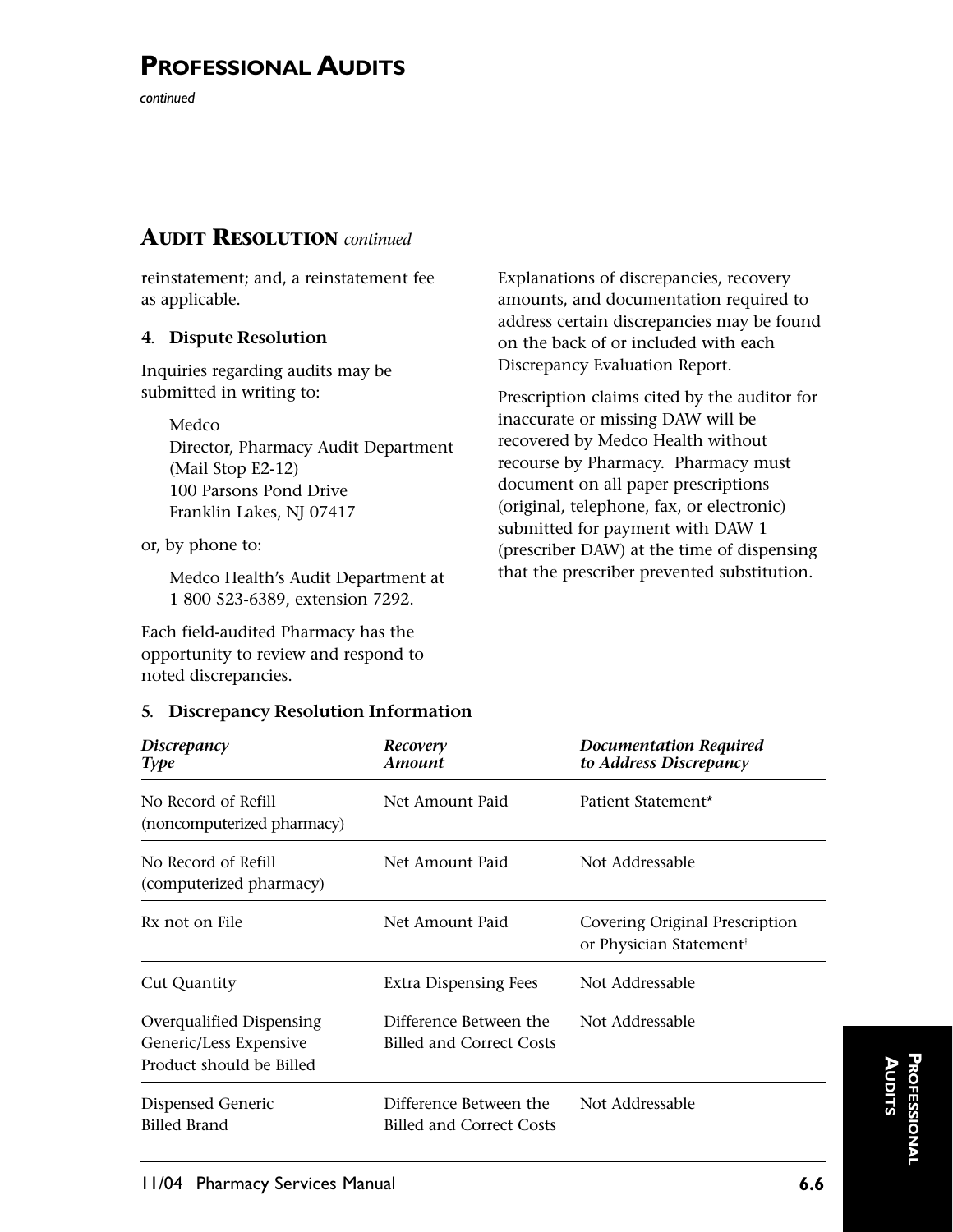*continued*

#### **5. Discrepancy Resolution Information** *continued*

| <b>Discrepancy</b><br><b>Type</b>        | Recovery<br><b>Amount</b>                                 | <b>Documentation Required</b><br>to Address Discrepancy                |
|------------------------------------------|-----------------------------------------------------------|------------------------------------------------------------------------|
| Unauthorized Refill                      | Net Amount Paid                                           | Covering Original Prescription<br>or Prescriber Statement <sup>†</sup> |
| Over-billed Quantity                     | Difference Between the<br><b>Billed and Correct Costs</b> | Not Addressable                                                        |
| <b>Incorrect Drug Billed</b>             | Difference Between the<br><b>Billed and Correct Costs</b> | Not Addressable                                                        |
| <b>Exceeds Plan Limits</b>               | Difference in Costs                                       | Not Addressable                                                        |
| Missing Signature Log                    | Net Amount Paid                                           | Patient Statement*                                                     |
| Prescriber Cannot be Identified          | Net Amount Paid                                           | Covering Original Prescription or<br>Prescriber Statement <sup>†</sup> |
| Ineligible Member Dependent              | Net Amount Paid                                           | Not Addressable                                                        |
| Refill Too Soon                          | Net Amount Paid                                           | Not Addressable                                                        |
| Patient Contests Receipt                 | Net Amount Paid                                           | Patient Statement*                                                     |
| Prescriber Contests Authorizing<br>Rx    | Net Amount Paid                                           | Covering Original Prescription or<br>Prescriber Statement <sup>+</sup> |
| Dispensed Greater than Rx                | Difference in Costs                                       | Not Addressable                                                        |
| Overpriced Compound                      | Difference in Costs                                       | Not Addressable                                                        |
| Patient Name Different                   | Net Amount Paid                                           | Not Addressable                                                        |
| Unauthorized Mail Rx                     | Net Amount Paid                                           | Not Addressable                                                        |
| Package Size Overqualified<br>Dispensing | Difference In Costs                                       | Not Addressable                                                        |
| Other                                    | See Remarks on the Discrepancy Evaluation Report          |                                                                        |

Photocopies of documentation are not acceptable. All information should be submitted via Certified Mail, Federal Express, UPS, or other certified carrier. Documentation submitted for review should be received by the finalization date indicated on the accompanying letter.

\*All patient and prescriber statements must: (1) include the address and telephone number of the patient or prescriber, respectively, (2) clearly reference the medication(s), date(s) of service, and patient(s) in question, and (3) explain why the initial contact was contested. Statements from prescriber must be on the prescriber's own letterhead or covering prescription.

†Covering Original Prescription is obtained from the prescriber to document certain types of discrepancies and is not the prescription on file at the pharmacy.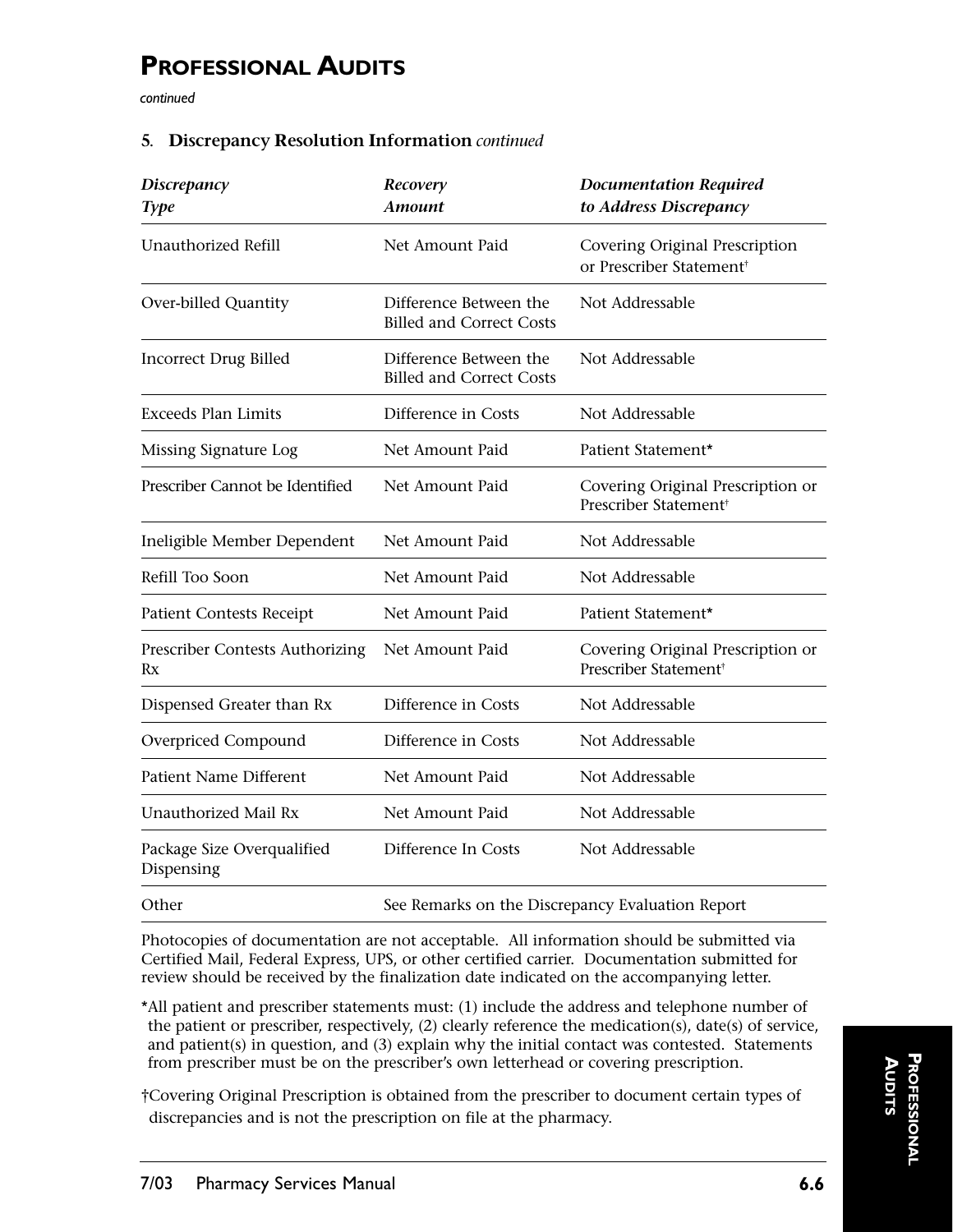*continued*

| 6. Discrepancy Type Legend                |                                                                                                                                                                                                                                      |  |
|-------------------------------------------|--------------------------------------------------------------------------------------------------------------------------------------------------------------------------------------------------------------------------------------|--|
| <b>CF</b>                                 | Prescription Not on File — There was no hard copy prescription on file at<br>the pharmacy which corresponded to the claim billed.                                                                                                    |  |
| <b>NRR</b>                                | The pharmacy had no record of a refill being dispensed on the date<br>billed.                                                                                                                                                        |  |
| CQ/R                                      | The quantity dispensed by the pharmacy was reduced from the amount<br>authorized by the prescriber and allowed under the applicable Medco<br>Health Plan.                                                                            |  |
| <b>OD</b>                                 | Overqualified Dispensing — The prescription as written by the prescriber<br>allowed for generic substitution, however, the pharmacy dispensed and<br>billed for the brand-name medication.                                           |  |
| <b>DG</b>                                 | Dispensed Generic, Billed Brand — The pharmacy dispensed the generic<br>medication to the patient while billing for the more expensive brand-<br>name product.                                                                       |  |
| <b>UR</b>                                 | Unauthorized Refill — The pharmacy exceeded the prescriber's refill<br>authorization.                                                                                                                                                |  |
| <b>OBQ</b>                                | Over-billed Quantity — The pharmacy submitted the claim with a metric<br>quantity in excess of the quantity actually dispensed.                                                                                                      |  |
| <b>XDB</b>                                | Incorrect Drug Billed — The medication billed by the pharmacy differs<br>entirely from the medication identified on the prescriber's prescription<br>order.                                                                          |  |
| <b>EPL</b>                                | Exceeds Plan Limits — The quantity of medication dispensed by the<br>pharmacy exceeded the amount allowed under the applicable Medco<br>Health plan.                                                                                 |  |
| DISP > RX                                 | The quantity dispensed exceeded the amount authorized by the<br>prescriber.                                                                                                                                                          |  |
| No Sig Log On File                        | There was no signature log on file at the pharmacy corresponding to the<br>claim billed.                                                                                                                                             |  |
| <b>Pack Size</b>                          | The pharmacy submitted the claim with the NDC of a smaller package<br>size than should have been dispensed.                                                                                                                          |  |
| Comp RX                                   | Overpriced compounded prescription.                                                                                                                                                                                                  |  |
| <b>Mail RX</b>                            | The prescription was not personally picked up, nor received through a<br>local delivery service. This definition encompasses mail and other<br>remote delivery carriers. Claim was not authorized as a mail service<br>prescription. |  |
| <b>MD</b> Not ID                          | Based on the information provided by the pharmacy the prescriber could<br>not be identified.                                                                                                                                         |  |
| <b>Patient Contests</b><br><b>Receipt</b> | The patient contests receiving the prescription claim reimbursed<br>under his Member ID number.                                                                                                                                      |  |
| <b>Prescriber Contests</b>                | The prescriber contests authorizing the prescription.                                                                                                                                                                                |  |
| <b>PND</b>                                | Patient name different — The last name of the patient identified on the<br>prescription differs from the name under which the claim was billed.                                                                                      |  |
| <b>Return to Stock</b>                    | The claim in question was not picked up by the patient and returned<br>to the pharmacy's stock.                                                                                                                                      |  |
| <b>Refill &gt; Than 1 Year</b>            | The pharmacy dispensed a refill more than one year from the date<br>that the particular prescription was originally written.                                                                                                         |  |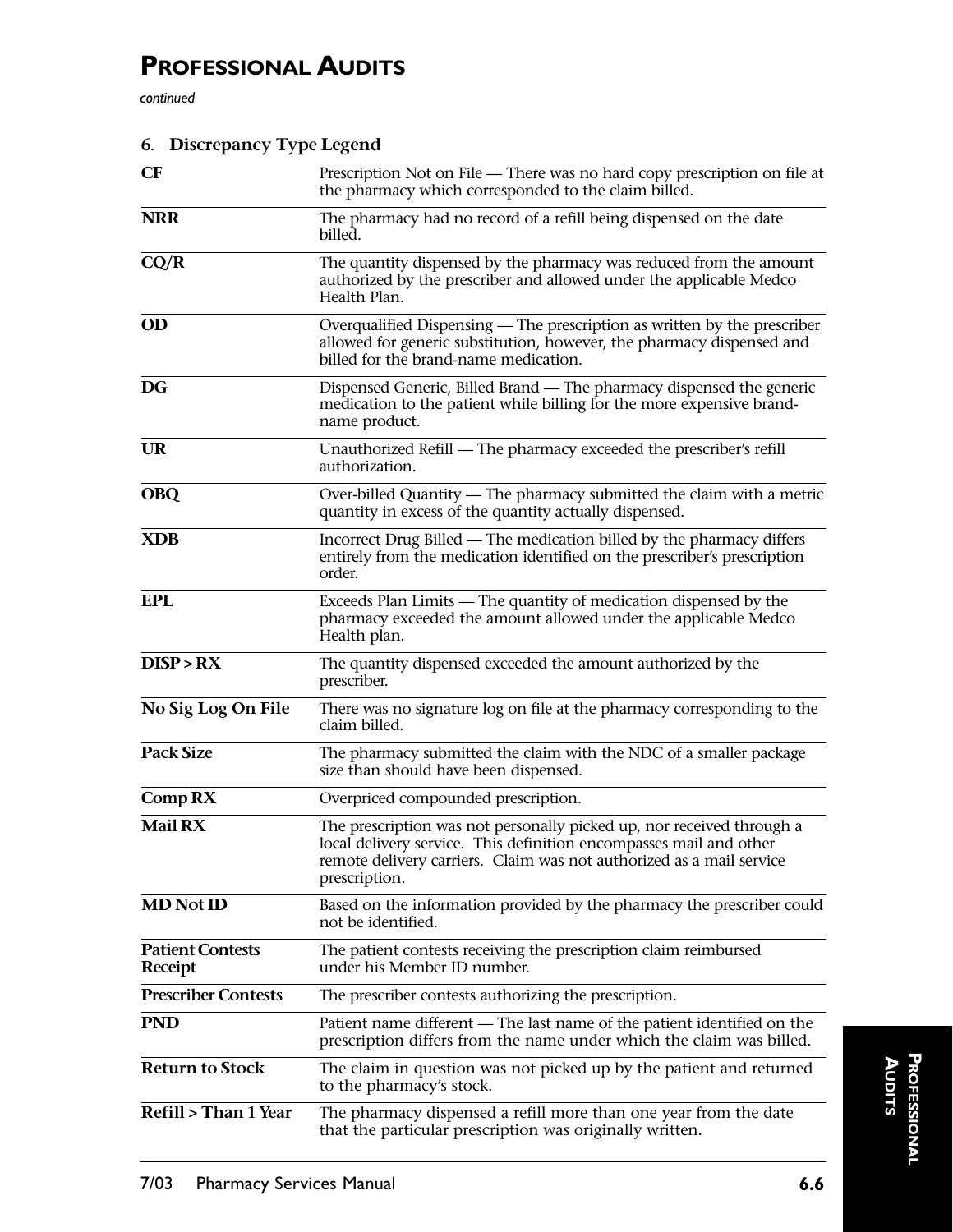*continued*

### **POTENTIALLY FRAUDULENT PRESCRIPTION REFERRALS**

According to government estimates, healthcare fraud may represent 5% of the healthcare dollar. Together, Medco Health and Pharmacy can coordinate efforts to provide an effective prescription benefit while also helping to deter fraudulent claims. Pharmacy will notify Medco Health if Pharmacy has reason to believe potentially fraudulent prescriptions or inappropriate claims activity such as the following is occurring.

- $\Box$  An Eligible Person is presenting a prescription not written by the prescriber identified.
- $\Box$  An Eligible Person is presenting a forged or altered prescription, calling in their own prescriptions, or may be overutilizing prescriptions.
- $\Box$  Claim rejects based on a claim submitted by another pharmacy without explanation by Eligible Person.
- $\Box$  Medication inconsistent with practice or specialty of prescriber.

Fraudulent "original" prescriptions involve many types of medications (antibiotics, antifungals, antivirals, cardiac, cholesterol lowering, etc.), not just controlled substances. Medco Health has also seen an increase in the number of prescriptions (e.g., Stadol) inappropriately telephoned to

pharmacies by patients posing to be prescribers. Pharmacy must know their patient and prescriber. Pharmacy should verify the prescription with the prescriber and the identity of the patient before dispensing. Prescriptions not authorized by a prescriber are not valid prescriptions and are subject to recovery from the Pharmacy.

When information is identified, the information and associated documentation should be forwarded to the address below. Each referral should identify the Eligible Person (Member ID number), prescriber (DEA or PIN number, if possible), pharmacy (National Association Boards of Pharmacy ("NABP")/Medco Health provider number) and the fraudulent prescriptions or inappropriate claims activity. Information regarding Eligible Persons, pharmacies, and/or prescribers can be forwarded to the Audit Department by telephone at 1 800 523-6389, extension 7292, or by letter to:

Medco Health Solutions, Inc. Director, Pharmacy Audit Department 100 Parsons Pond Drive (Mail Stop RD2-1) Franklin Lakes, NJ 07417

> **PROFESSIONAL AUDITS**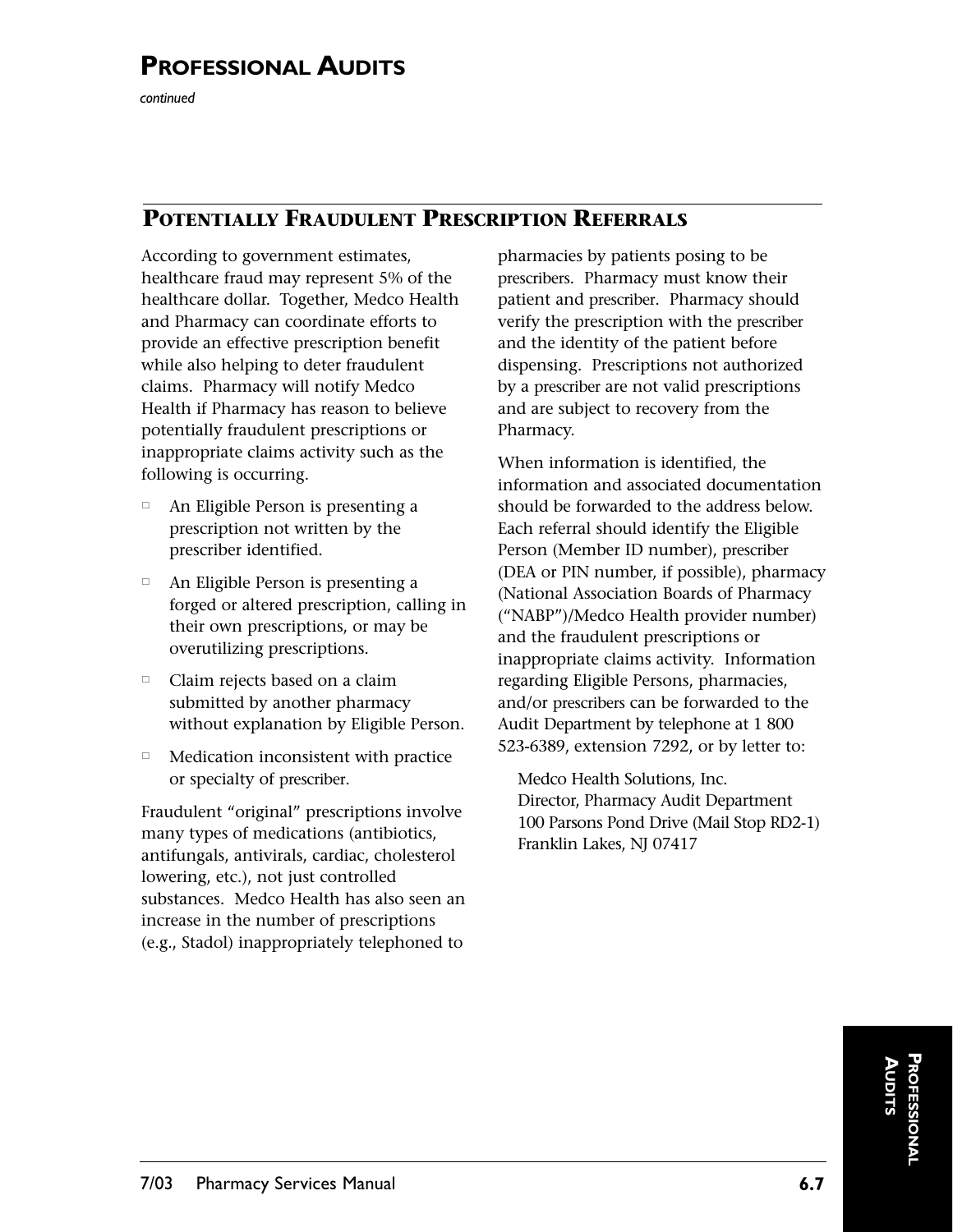## **THIRD-PARTY SIGNATURE CLAIM LOG**

Each Pharmacy must maintain a Third-Party Signature Claim Log, in the then current format. A paper form of Third-Party Signature Claim Log is attached to this Manual, along with the requirements of an electronic signature log record. Pharmacy will maintain a signature in the Third-Party Signature Claim Log, either electronically or on paper, for each prescription for which a claim is submitted via the TelePAID® System, including but not limited to delivered prescriptions and Medco Health Direct<sup>SM</sup> and unfunded programs. In addition, when an authorized override has been obtained, Pharmacy must note the override on the original prescription. The notations must contain the reason for the override, and, where applicable, the name of the Medco Health representative that authorized the override and the authorization claim number. If Pharmacy has not documented an

appropriate reason for the override, the claim is subject to audit review. Pharmacy is required to maintain the Third-Party Signature Claim Log in a retrievable manner by date of service at the Pharmacy for a period of 6 years from the date the prescription was dispensed. The Third-Party Signature Claim Log shall be subject to audit by Medco Health. Pharmacy is not entitled to payment for any claim for which there is no signature of the Eligible Person or authorized representative on the Third-Party Signature Claim Log. Providers that are approved to dispense prescriptions by mail or other remote carrier shall maintain either a signature log or a record of shipment, including tracking numbers where applicable, at the prescription level. When requested, Pharmacy agrees to provide copies of signature log records to Medco Health.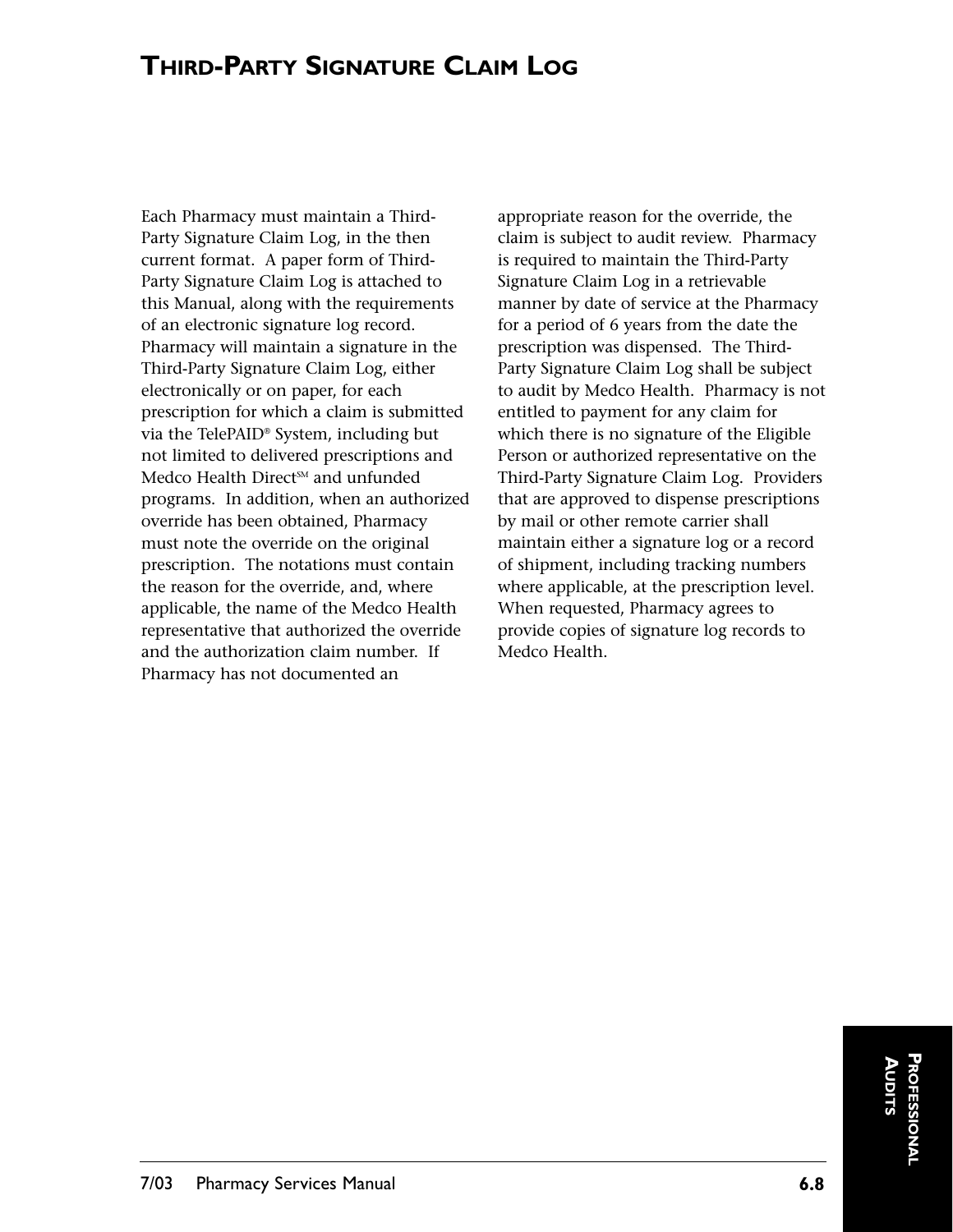## **PAPER THIRD-PARTY SIGNATURE CLAIM LOG**

#### PHARMACY:

Please have the patient, guardian, or legal representative who has received this prescription listed below read this statement and sign for the appropriate prescription.

#### PATIENT:

Your signature certifies that the information contained hereon is correct and that the person for whom the prescription was written is eligible for the benefits. You also certify that you have received the medication identified below and authorize release of all the information contained on this log and the prescription to which it corresponds to the plan administrator, the underwriter, the sponsor, the policy holder, the

insurer, the employer, and their authorized agents. You further certify that this medication is not for treatment of an on-the-job injury, and you hereby assign to this provider pharmacy any payment due pursuant to this transaction, and authorize payment directly to this provider pharmacy.

#### FOR MEDICAID RECIPIENTS ONLY:

Your signature certifies that you received a service or item dispensed on the date listed below. You understand that payment for this service or item will be from Federal and State funds and that any false claims, statements, or documents or concealment of material facts may be prosecuted under applicable Federal and State Laws.

| Date | Rx Number | Signature of Patient, Guardian<br>or Legal Representative,<br>acknowledging you have read and<br>agree to the above statements. | Third-Party Program | Counseling<br>R=Refused<br>A=Accepted |
|------|-----------|---------------------------------------------------------------------------------------------------------------------------------|---------------------|---------------------------------------|
|      |           |                                                                                                                                 |                     |                                       |
|      |           |                                                                                                                                 |                     |                                       |
|      |           |                                                                                                                                 |                     |                                       |
|      |           |                                                                                                                                 |                     |                                       |
|      |           |                                                                                                                                 |                     |                                       |
|      |           |                                                                                                                                 |                     |                                       |
|      |           |                                                                                                                                 |                     |                                       |
|      |           |                                                                                                                                 |                     |                                       |
|      |           |                                                                                                                                 |                     |                                       |
|      |           |                                                                                                                                 |                     |                                       |
|      |           |                                                                                                                                 |                     |                                       |
|      |           |                                                                                                                                 |                     |                                       |
|      |           |                                                                                                                                 |                     |                                       |
|      |           |                                                                                                                                 |                     |                                       |
|      |           |                                                                                                                                 |                     |                                       |
|      |           |                                                                                                                                 |                     |                                       |
|      |           |                                                                                                                                 |                     |                                       |
|      |           | Lettify that the prescriptions referred to hereon were lawfully dispensed to the person whose signature appears above           |                     |                                       |

I certify that the prescriptions referred to hereon were lawfully dispensed to the person whose signature appears above and the prescriptions comply with the conditions and applicable instructions of the third party program identified. I also certify that the information covering each transaction is, to the best of my knowledge, correct and that all documentation is available for audit.

| Pharmacist's Signature |  |
|------------------------|--|
|                        |  |

Pharmacy Number

Pharmacy Name

Pharmacy Address City City State Zip Code

PROFESSIONAL **PROFESSIONAL AUDITS**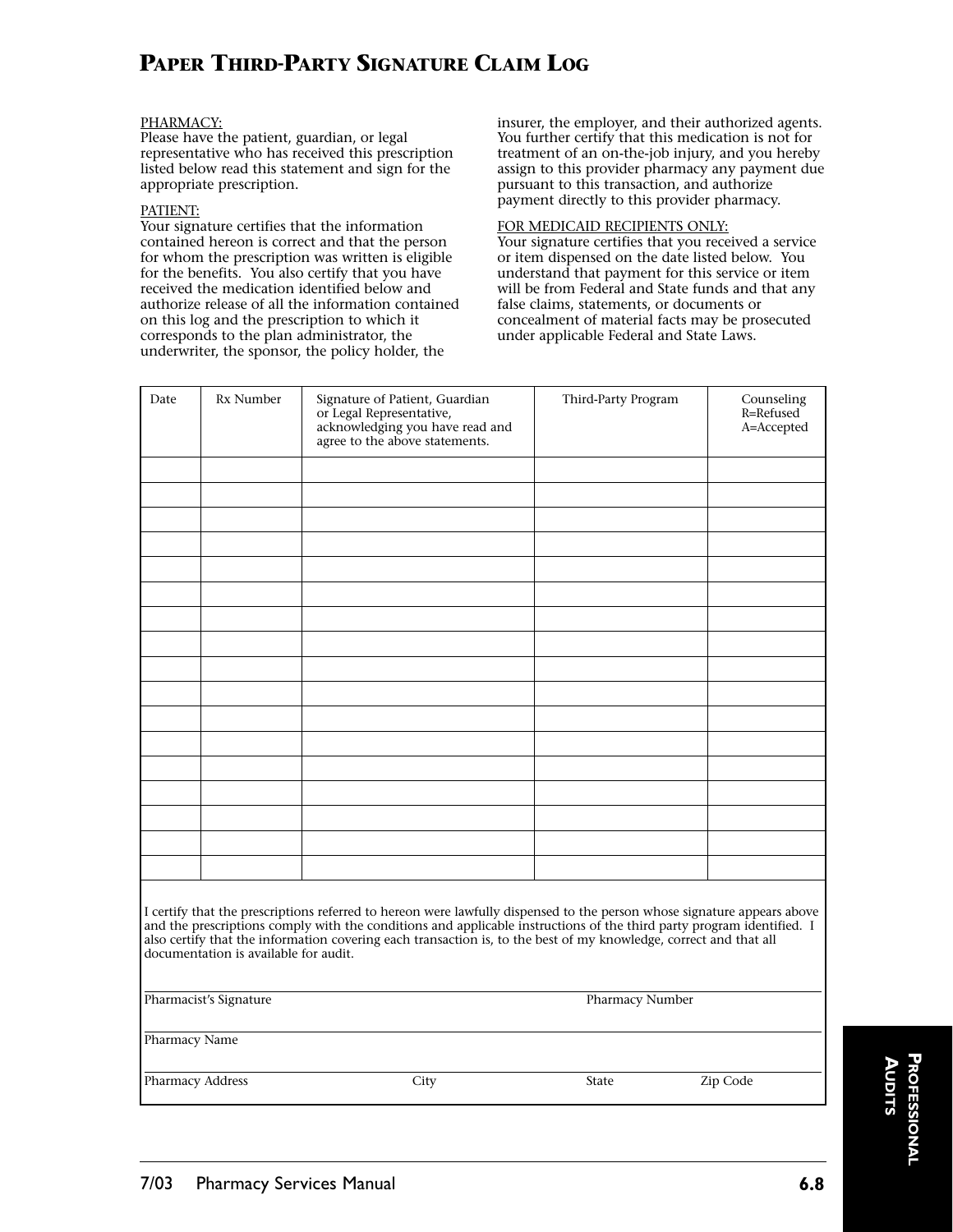#### **REQUIREMENTS OF AN ELECTRONIC THIRD-PARTY SIGNATURE CLAIM LOG**

An Electronic Signature Log, in the format outlined in this section, is acceptable to Medco Health as a replacement to the traditional paper signature log. The Electronic Signature Log must meet the following requirements:

**1. MINIMUM DATA ELEMENTS:** The following data elements must be retained for each Electronic Third-Party Signature Claim Log record:

- $\Box$ Prescription number (7 position numeric field — left justified with zeros)
- $\Box$ Date of service (date field — mm/dd/yyyy)
- $\Box$ Co-payment charged (9 position numeric field — two positions to the right of the decimal)
- $\Box$ Identification of the third-party program providing prescription coverage to this patient
- $\Box$ Patient's first and last name (30 positions)
- $\Box$  Date and time the prescription was dispensed to the patient (date field mm/dd/yyyy Time hh:mm — 24-hour time)
- $\Box$  The certification statement text in its entirety (text)
- $\Box$ Dispensing Pharmacy's NCPDP number (7 position numeric field)
- □ The unique signature of the Eligible Person or authorized agent captured at the time of dispensing that particular prescription (image format — .bmp, .gif, .tif, .jpg)
- □ Counseling (1 position "R" Refused, "A" Accepted)

## **2. CERTIFICATION STATEMENT:**

For each prescription transaction the following text must be displayed, and be visible to the Eligible Person or Authorized Representative, directly above the area where the Eligible Person or Authorized Representative signs their name when the applicable prescription is dispensed by Pharmacy.

Text to be displayed:

#### *PHARMACY***:**

*Please have the patient, guardian, or legal representative who has received this prescription listed below read this statement and sign for the appropriate prescription.*

#### *PATIENT***:**

*Your signature certifies that the information contained hereon is correct and that the person for whom the prescription was written is eligible for the benefits. You also certify that you have received the medication identified below and authorize release of all the information contained on this log and the prescription to which it corresponds to the plan administrator, the underwriter, the sponsor, the policy holder, the insurer, the employer, and their authorized agents. You further certify that this medication is not for treatment of an on-the-job injury, and you hereby assign to this provider pharmacy any payment due pursuant to this transaction and authorize payment directly to this provider pharmacy.*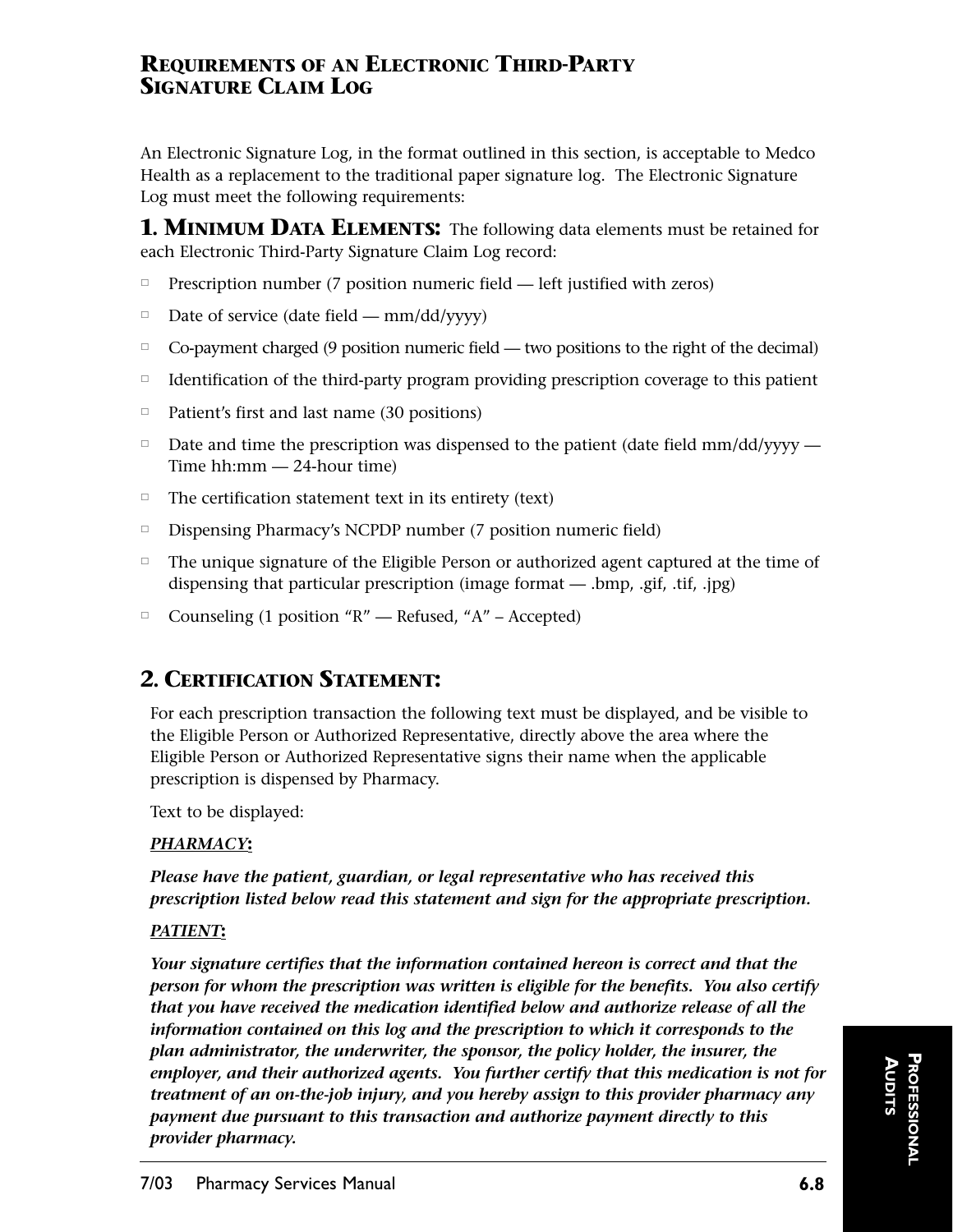#### *FOR MEDICAID RECIPIENTS ONLY:*

*Your signature certifies that you received a service or item dispensed on the date listed below. You understand that payment for this service or item will be from Federal and State funds and that any false claims, statements, or documents or concealment of material facts may be prosecuted under applicable Federal and State Laws.*

| Counseling $-$ "A" | 1) Prescription Number: 1234567 Date of Service: mm/dd/yyyy<br><b>Third-Party Program:</b><br><b>Medco Health</b> | Co-payment: \$,\$\$\$.\$\$<br>Patient First & Last Name:XXXXX |
|--------------------|-------------------------------------------------------------------------------------------------------------------|---------------------------------------------------------------|
| Counseling -"A"    | 2) Prescription Number: 1234568 Date of Service: mm/dd/yyyy<br><b>Third-Party Program:</b><br><b>Medco Health</b> | Co-payment: \$,\$\$\$.\$\$<br>Patient First & Last Name:XXXXX |
| Counseling $-$ "A" | 3) Prescription Number: 1234563 Date of Service: mm/dd/yyyy<br><b>Third-Party Program:</b><br><b>Medco Health</b> | Co-payment: \$,\$\$\$.\$\$<br>Patient First & Last Name:XXXXX |
| Counseling $-$ "A" | 4) Prescription Number: 1234564 Date of Service: mm/dd/yyyy<br><b>Third-Party Program:</b><br><b>Medco Health</b> | Co-payment: \$,\$\$\$.\$\$<br>Patient First & Last Name:XXXXX |

*Signature of Patient, Guardian, or Legal Representative, acknowledging you have read and agree to the above statements.*

*Signature \_\_\_\_\_\_\_\_\_\_\_\_\_\_\_\_\_*

#### **3. RETRIEVABILITY:**

Pharmacy agrees to maintain, in a retrievable manner, the Electronic Third-Party Signature Claim Log for a period of not less than 6 years from the date the prescription was dispensed. Subject to a request from Medco Health, either in writing, during an on-site claims review, by telephone, or as otherwise required by Medco Health, Pharmacy agrees to retrieve, display, print, electronically transmit, and/or provide copies of Electronic Third-Party Signature Claim Logs to Medco Health. The information displayed, transmitted, or printed must be in a format that includes at least the Data Elements as outlined earlier in this section, including the unique signature of the Eligible Person or Authorized Representative, in an image format, obtained by Pharmacy at the time of dispensing.

Pharmacy is not entitled to payment for any prescription claim for which the Pharmacy is unable to produce an Electronic Third-Party Signature Claim Log or for any claim in which the Electronic Third-Party Signature Log is not maintained in the required format as outlined above. Pharmacy certifies that the prescriptions referred to in the Electronic Third-Party Signature Claim Logs were lawfully dispensed to the person whose signature appears in the electronic record and the prescriptions comply with the conditions and applicable instructions of the third party program identified. Pharmacy also certifies that the information covering each transaction, is, to the best of Pharmacy's knowledge, correct and that all documentation is available for audit.

The Electronic Third-Party Signature Claim Log as detailed in this section provides an alternative to participating pharmacies that keeps pace with advancing technology. Pharmacy has the opportunity to replace their current Paper Third-Party Signature Claim Log with a computer-based Electronic Third-Party Signature Claim Log that meets the requirements of Medco Health's plan sponsors as outlined above.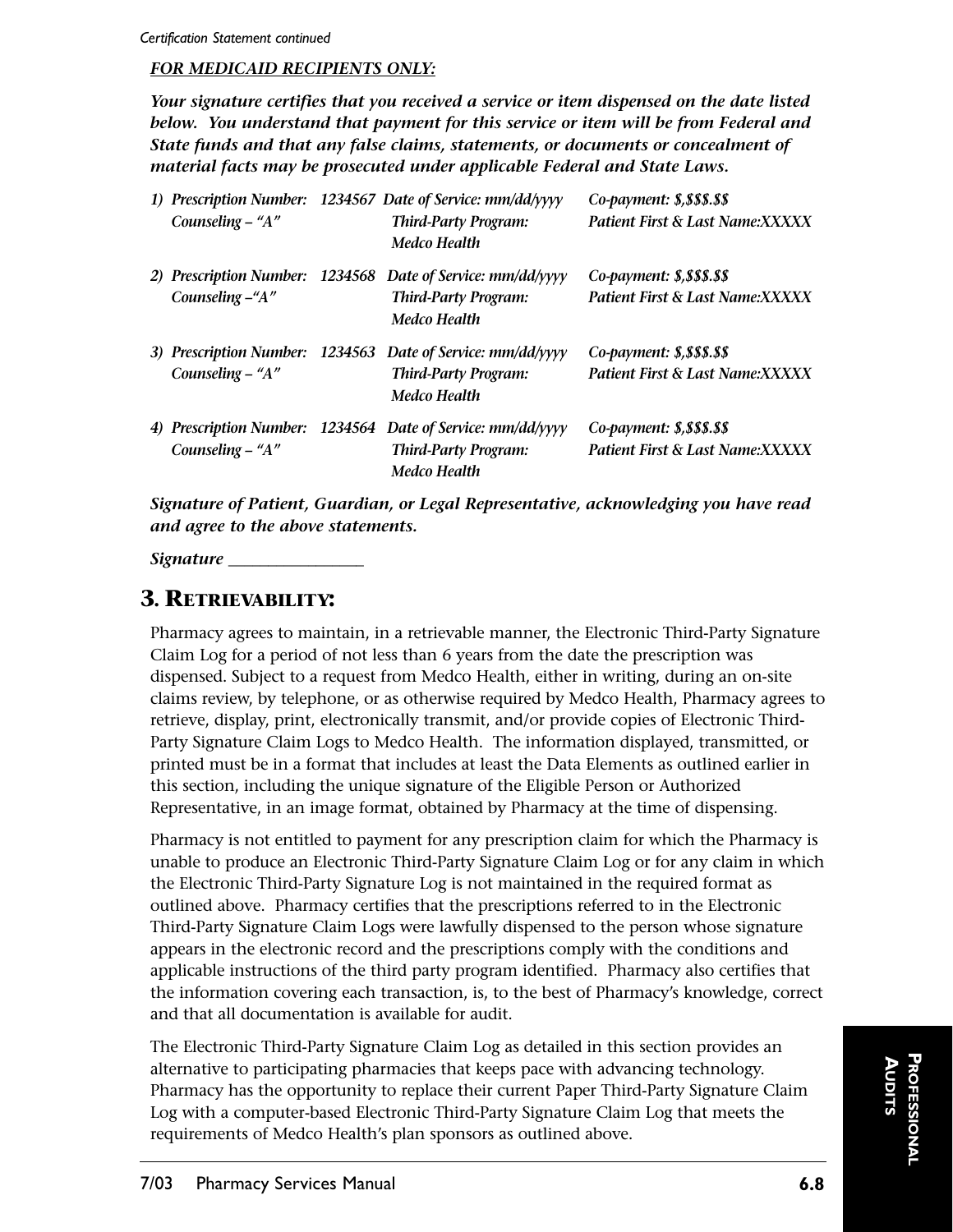# **MISCELLANEOUS PROVIDER ISSUES**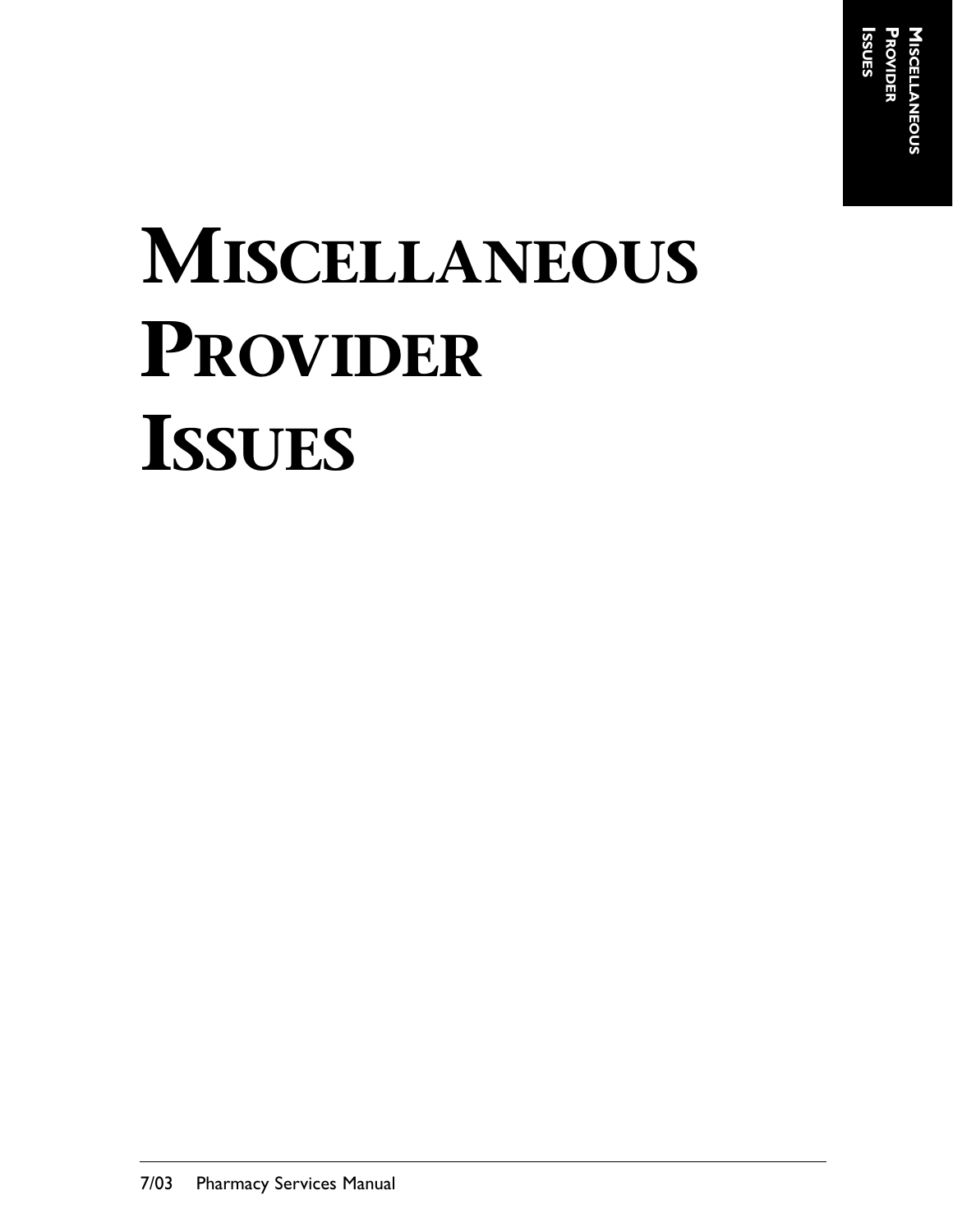## **MISCELLANEOUS PROVIDER ISSUES**

Pharmacy's providing of Covered Services to any Eligible Person is a reaffirmation of the terms and provisions of the Pharmacy's Agreement with Medco Health as of the time the Covered Services are provided.

Pharmacy is required to support the objectives of Sponsors whose Eligible Persons obtain Covered Services from Pharmacy, to advance Medco Health programs, to not take actions against the best interest of the Networks, plans, programs, and Sponsors, and to comply with disease management and other clinical drug benefit management programs implemented by Medco Health. Medco Health may, from time to time in its discretion, make available to Pharmacy the opportunity to participate in Exclusive Provider Organizations ("EPO"), Preferred Provider Organizations ("PPO"), or other alternative pharmacy networks. Such pharmacy networks may be limited by geographic region or other basis determined by Medco Health, and may involve different payment rates. Pharmacy's Agreement with Medco Health does not constitute an agreement for Pharmacy to participate in any such alternative pharmacy network(s). If Pharmacy desires to participate in any such network(s), and Medco Health agrees to such participating Pharmacy's commitment to do so, the applicable payment for such network(s) will be set forth in Schedule A to Pharmacy's Agreement with Medco Health and Schedule A will also set forth the geographic area, pricing, and other terms and provisions applicable to such network(s). If the Pharmacy is considered a chain pharmacy by Medco Health, that is having four locations or more and a common billing address, Pharmacy's

Agreement with Medco Health will be applicable to all pharmacy locations regardless of the pharmacy location and when the affiliated pharmacy is opened. The term "Pharmacy" as used in Pharmacy's Agreement with Medco Health will be deemed to include all of the locations of Pharmacy's chain. Notwithstanding the foregoing, Medco Health may limit participation of any particular location of the chain pharmacy in the Pharmacy's Agreement with Medco Health or any Network.

Subject to the assignment requirements of this Manual, the provisions of Pharmacy's Agreement with Medco Health will bind and inure to the benefit of the parties thereto and their heirs, representatives, and successors. Failure to exercise any rights arising in respect of any breach or violation of Pharmacy's Agreement with Medco Health will not be a waiver of the right to exercise any rights arising in respect of any subsequent breach or violation. In the event any term or provision contained in Pharmacy's Agreement with Medco Health is determined to be invalid or unenforceable, such invalidity or unenforceability will not affect the validity or enforceability of any other term, provision or requirement contained in Pharmacy's Agreement with Medco Health. Medco Health is the owner of the information obtained by and through the administration and processing of any prescription claim by Pharmacy through Medco Health.

Checks and other payments processed by Medco Health that go unclaimed by the Pharmacy for more than 1 year from the date of issuance will become the property of Medco Health.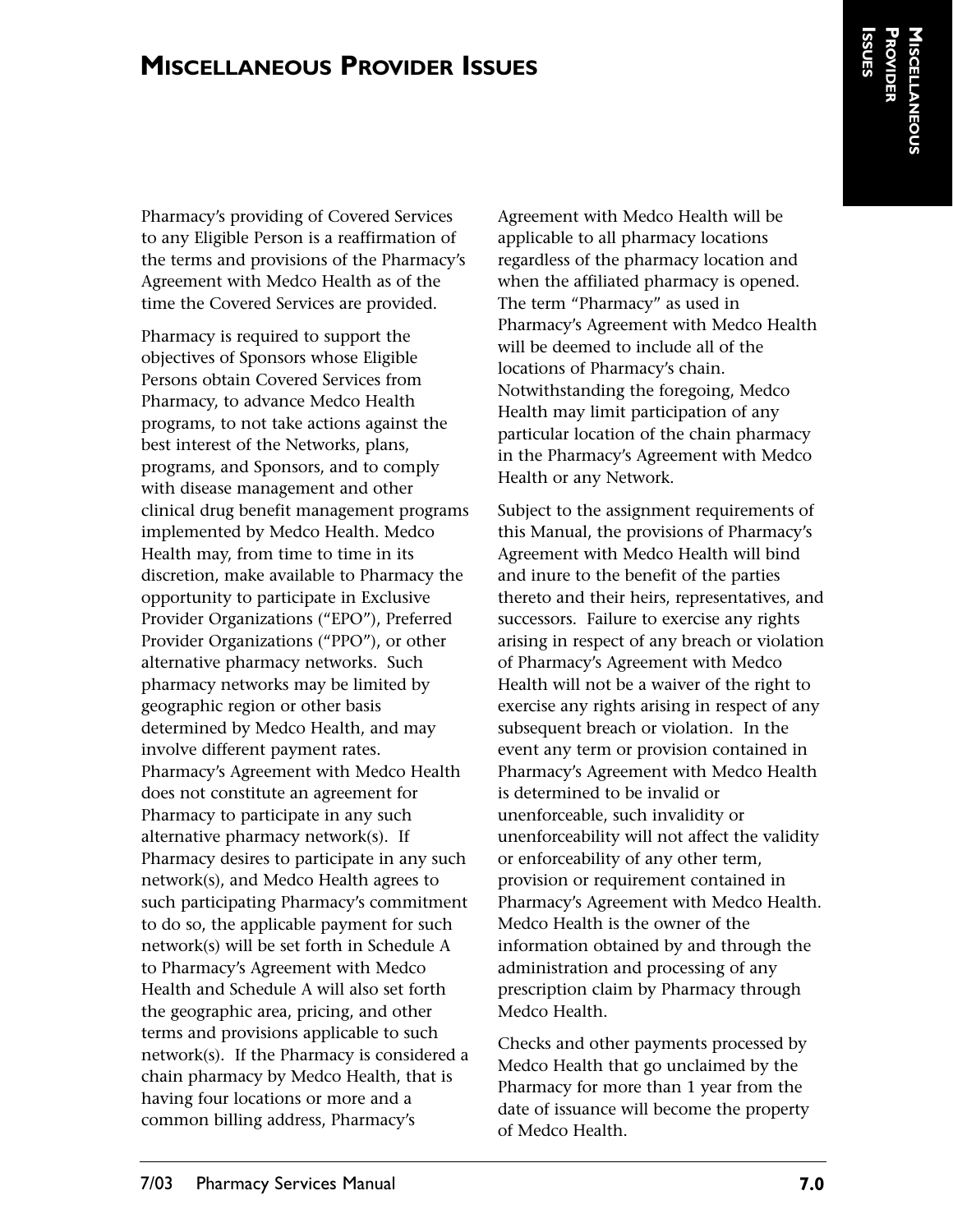# **MISCELLANEOUS PROVIDER ISSUES**

*continued*

Pharmacy will in no event, including but not limited to nonpayment by Medco Health or any Sponsors, Medco Health or Sponsors' insolvency, or breach of Pharmacy's Agreement with Medco Health, bill, charge, collect a deposit from, seek compensation, remuneration or reimbursement from, or have any recourse against an Eligible Person or persons other than Medco Health or the Sponsor acting on their behalf for covered services provided to Eligible Persons. This provision does not prohibit the collection of deductibles, co-payments/coinsurance or charges for noncovered services. This provision will survive the termination of Pharmacy's Agreement with Medco Health regardless of the cause giving rise to termination and will be construed to be for the benefit of the Eligible Person, and this provision supersedes any oral or written contrary agreement now existing or hereafter entered into between Pharmacy and Eligible Person or persons acting on their behalf. Pharmacy will provide Covered Services to all Eligible Persons at the applicable Network rate whether or not the Eligible Person has identified himself/herself as such. Further, if Medco Health determines that Pharmacy has overcharged an Eligible Person, Pharmacy will promptly pay such overpayment to Medco Health or such Eligible Person, as directed upon notification by Medco Health. Pharmacy will not discriminate against Eligible Persons on the basis of race, color, national origin, gender, age, religion, marital status, health status, or prescription benefit coverage. Pharmacy shall not charge a fee to Eligible Persons as a condition to be a participating Pharmacy.

Should Pharmacy be notified by Medco Health that Medco Health has been selected as an administrator of a drug benefit plan for a CHAMPUS Pharmacy benefit plan or a benefit plan of another Sponsor, Pharmacy will process all claims for the Eligible Persons under such plan through Medco Health. Pharmacy's failure to process claims through Medco Health in accordance with this paragraph will, notwithstanding any other rights Medco Health may have, subject Pharmacy to being charged by Medco Health liquidated damages of \$2.00 per prescription not processed in accordance with this paragraph. Terms and conditions of Pharmacy's Agreement with Medco Health, which by their nature should continue beyond the termination of Pharmacy's Agreement with Medco Health, will survive the termination.

Pharmacy must abide by this Pharmacy Services Manual. This Pharmacy Services Manual will be deemed a part of and incorporated into the Pharmacy's Agreement with Medco Health as if fully set forth therein and this Pharmacy Services Manual will be deemed included in any reference to Pharmacy's Agreement with Medco Health. Any capitalized term set forth in this Manual, in the Regulatory Appendix or in the Pharmacy's Agreement with Medco Health will have the same meaning regardless of where the term is defined. Modifications by Pharmacy to any terms of this Manual shall not be binding upon the parties without the express written consent by Medco Health. Pharmacy shall maintain copies of this Pharmacy Services Manual and the Agreement with Medco Health in order to ensure compliance.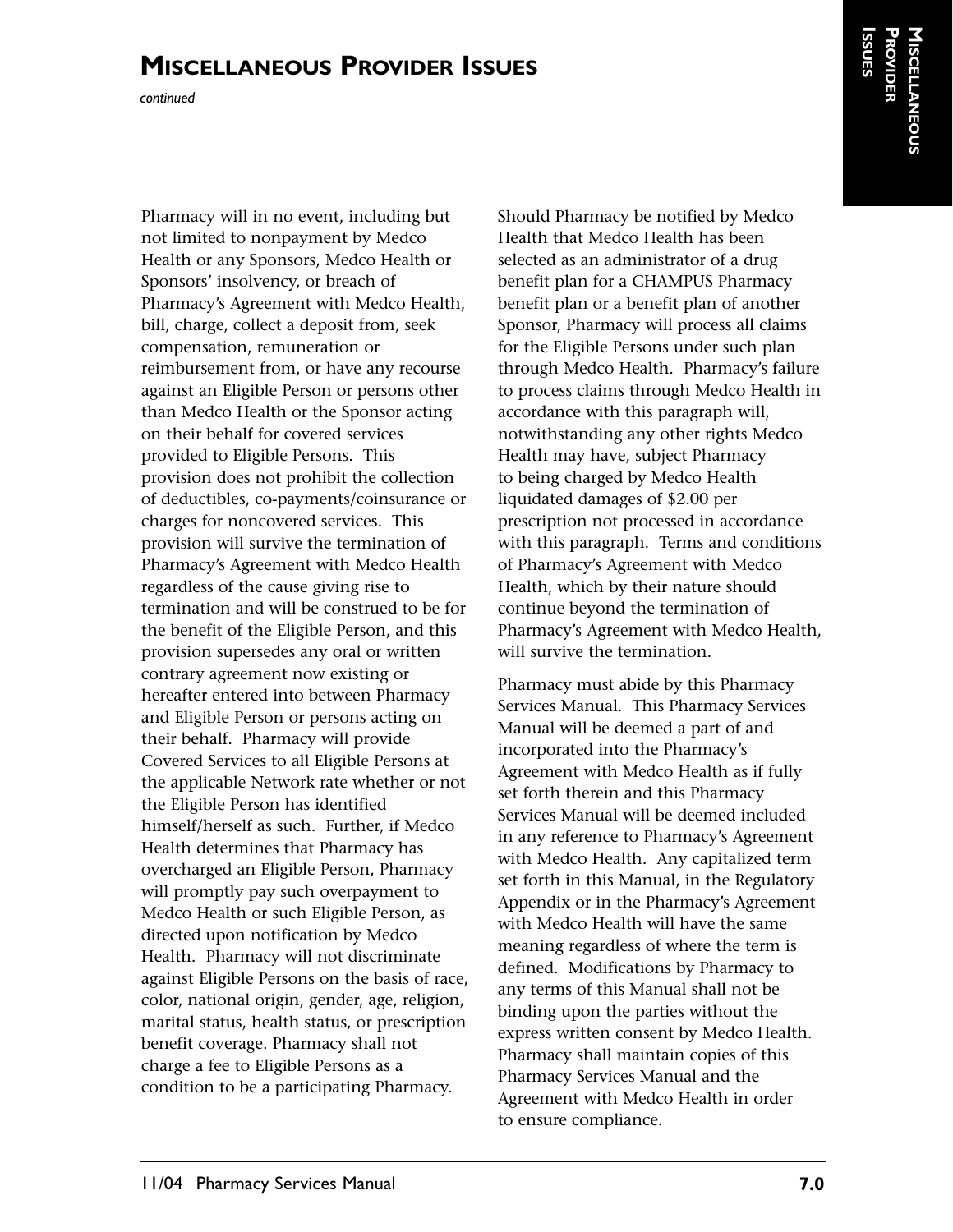# **MISCELLANEOUS PROVIDER ISSUES**

*continued*

Medco Health may limit or withdraw Pharmacy's providing of Covered Services to any Eligible Person, group, or Sponsor's Plans regardless of the Network(s) Pharmacy participates in. Medco Health

may at any time terminate Pharmacy's Agreement with Medco Health without cause upon 30 days' prior written notice to Pharmacy and with cause immediately.

# **OFFICIAL NOTICES**

All notices to Medco Health or Pharmacy pursuant to Pharmacy's Agreement with Medco Health must be in writing and be hand delivered or sent by first class mail, postage prepaid, or overnight courier addressed to Medco Health at the address set forth below; and, addressed to Pharmacy at the street, mailing, or check mailing address set forth in Pharmacy's application or verification form, or such other address as may be provided by the other party in the same manner as provided for the giving of any notice. Notwithstanding the foregoing, Medco Health may give notice to Pharmacy by communication via the TelePAID® System or by facsimile at the facsimile number set

forth in the Pharmacy's application or verification. All written notices will be deemed to have been received when delivered if by hand or overnight courier, or if sent by mail then on the 3rd business day after the date such notice was mailed. Notices may be included in check cycle mailings. All TelePAID® System or facsimile notices will be deemed received by Pharmacy when sent by Medco Health. All notices to Medco Health will be sent to:

#### Medco

Provider Network Relations Department 100 Parsons Pond Drive (Mail Stop E2-6) Franklin Lakes, NJ 07417

## **AMENDMENTS**

If Pharmacy continues to submit claims after the effective date of any notice, revision, amendment, or modification by Medco Health to Pharmacy, the notice, revision, amendment, or modification will be deemed accepted by Pharmacy and will become part of Pharmacy's Agreement with Medco Health as if Pharmacy had given its express written consent thereto. If Pharmacy objects to any such notice, revision, amendment, or modification,

Medco Health reserves the right to immediately terminate Pharmacy's Agreement with Medco Health.

Revisions, amendments, or modifications to Pharmacy's Agreement with Medco Health will be provided by Medco Health from time to time. Pharmacy will abide by the terms of Pharmacy's Agreement with Medco Health, and all notices, revisions, amendments, and modifications thereto.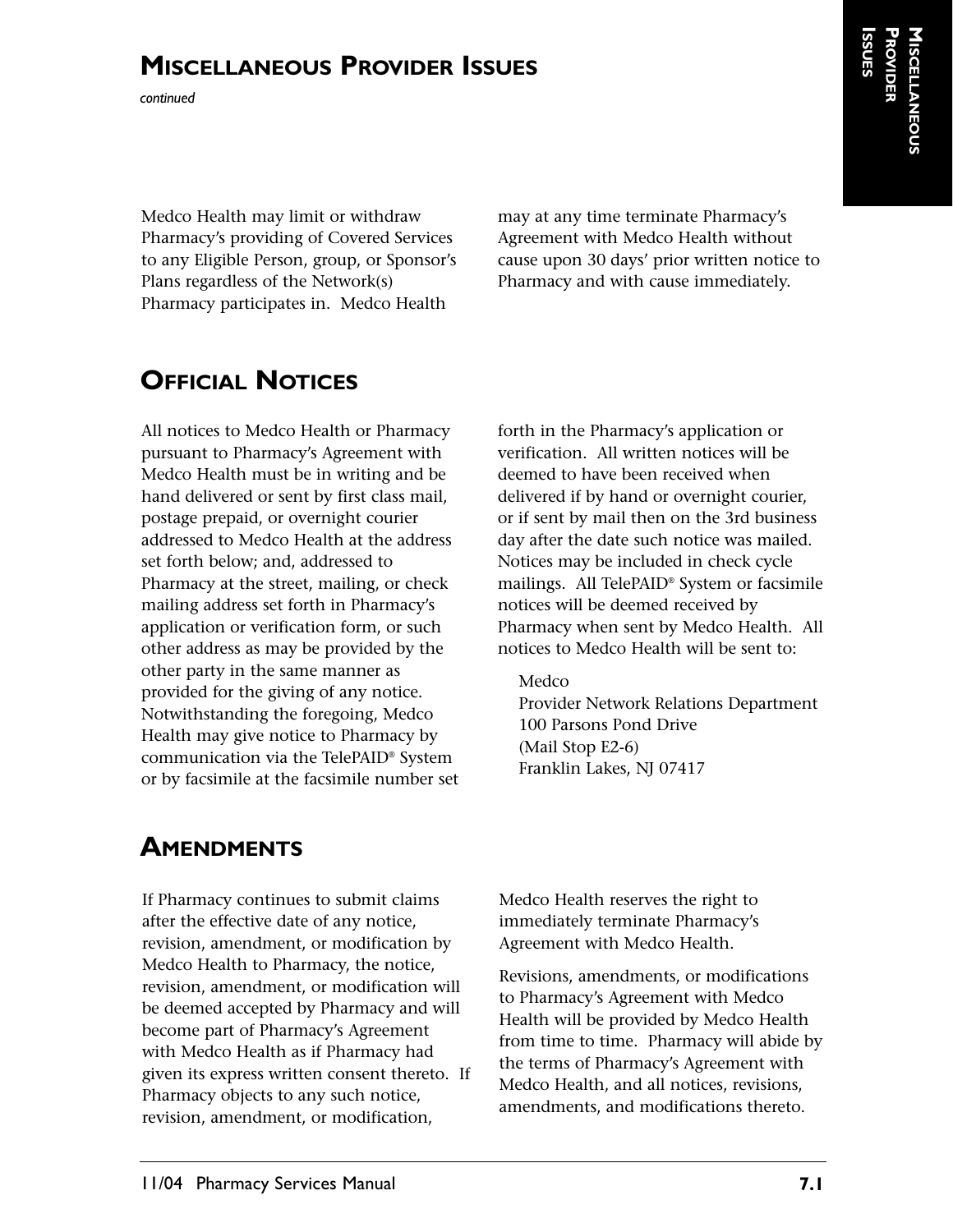## **BREACH OF AGREEMENT**

It is understood that the breach by Pharmacy of any of the terms of Pharmacy's Agreement with Medco Health will constitute sufficient grounds for Medco Health to immediately terminate Pharmacy's agreement with Medco Health.

## **ARBITRATION**

Any controversy or claim arising out of or relating to payments to Pharmacy by Medco Health or audit issues but not relating to termination of Pharmacy's Agreement with Medco Health or Pharmacy's Termination from Medco Health's Networks, which are not settled by the parties will be determined by arbitration involving three arbitrators, venued in Bergen County, New Jersey, in accordance with the Rules of the American Arbitration Association, and judgment upon the award rendered by the Arbitrators may be entered in any court having jurisdiction thereof. Any award of the Arbitrators will include reasonable costs and reasonable attorney's fees of the prevailing party. No award of the Arbitrators will prohibit Medco Health from exercising any rights Medco Health may have pursuant to its Agreement with Pharmacy or pursuant to law. No party will have a claim in arbitration or otherwise against the other for punitive or consequential damages or for loss of profits.

## **ASSIGNMENT**

Pharmacy will immediately notify Medco Health in the event of a change of ownership or control of the operations of Pharmacy. Upon change of ownership the new owner must apply for participation as a Medco Health provider. Any successor to ownership or control will be responsible for all liabilities and obligations of its predecessor under Pharmacy's Agreement with Medco Health.

Medco Health will not be bound to any of its obligations under Pharmacy's Agreement with Medco Health where Pharmacy has assigned its Agreement with Medco Health or ownership or control of the operation of Pharmacy has changed without Medco Health's prior written consent and under such circumstances Medco Health will have the right to terminate Pharmacy's Agreement with Medco Health.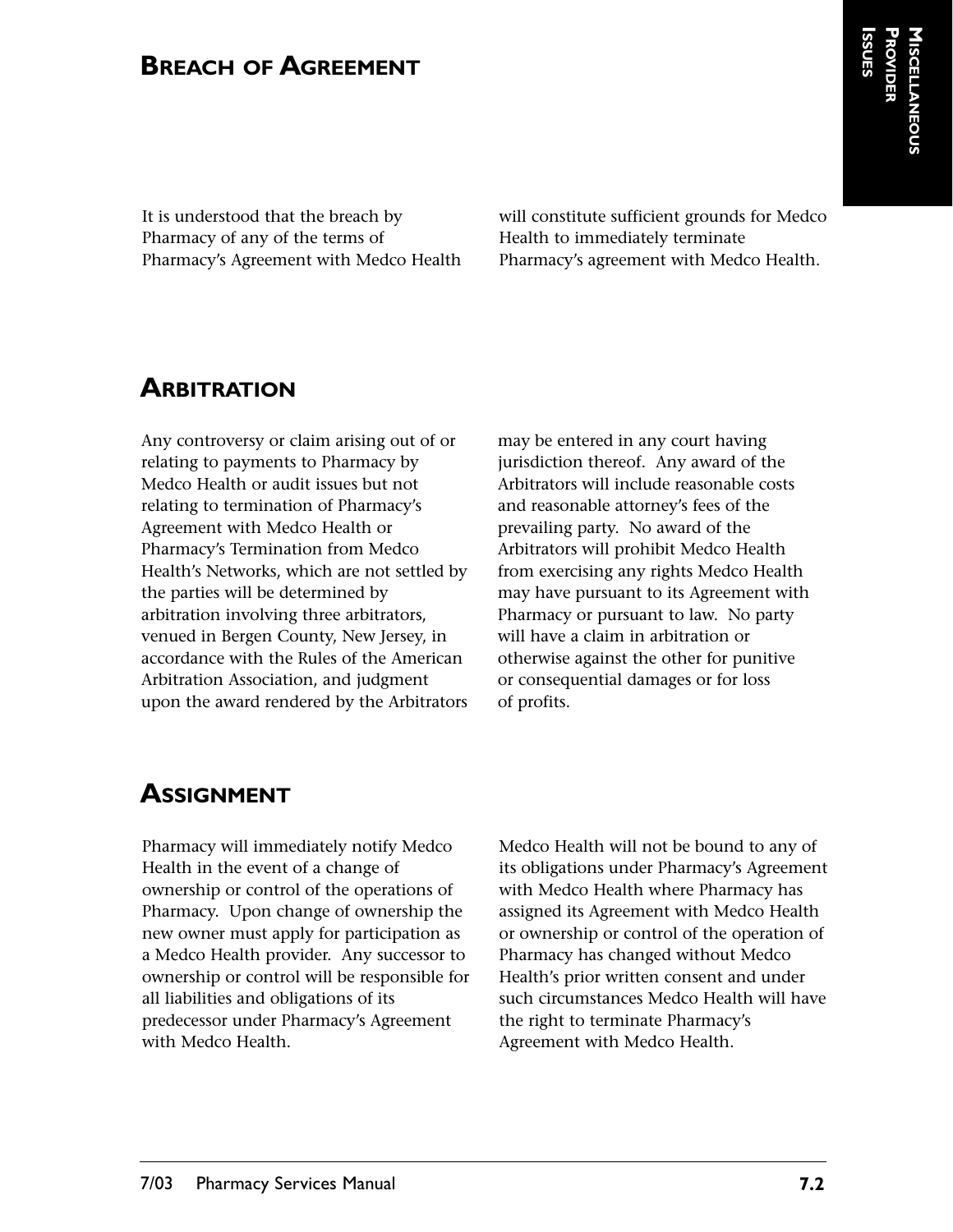## **ADVERTISING**

Pharmacy will conspicuously display the appropriate Medco Health decal(s) or other identifying information provided by Medco Health indicating Pharmacy's participation as a Medco Health provider or in specific pharmacy networks established by Medco Health, as applicable. Medco Health, however, retains the exclusive right to and in the names "Medco Health Solutions, Inc.," "TelePAID®," "Coordinated Care Network®" and "Medco Health Direct<sup>SM"</sup> together with all other distinctive trademarks and/or service marks of Medco Health. Upon termination of Pharmacy's Agreement with Medco Health, Pharmacy will immediately discontinue any references to being a Medco Health provider and discontinue the use of the name or service marks of any Sponsors.

Certain Medco Health Plans require a Medco Health Plan decal to be placed in a conspicuous place identifying the Pharmacy as an In Network Pharmacy their cardholders can use. Pharmacy will place such decals as Medco Health directs Pharmacy to do.

Pharmacy will not use the name or service marks of Medco Health or any Sponsors except as authorized by Medco Health or the Sponsors.

Pharmacy will permit Medco Health to list Pharmacy in applicable provider directories and data bases as determined by Medco Health for use by Eligible Persons, Sponsors, and others to locate Medco Health providers.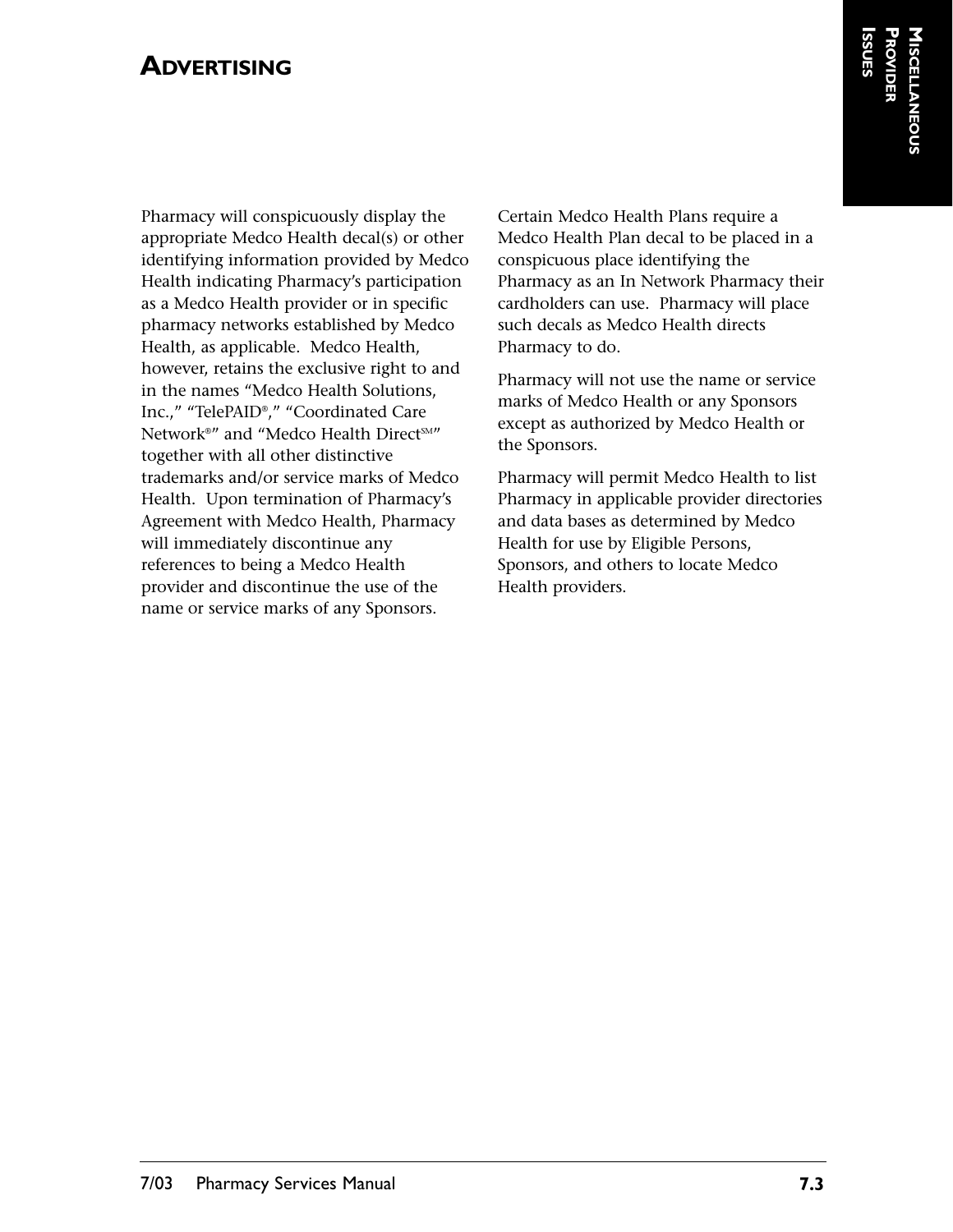### **FREQUENTLY ASKED QUESTIONS**

- **Q Can medications that require Prior Authorization be dispensed when Medco Health's Prior Auth Desk is unavailable?**
- **A** Medco Health does have a Temporary Coverage Policy. For such a circumstance see page 2.1 of this manual for details.
- **Q When I enroll in a specific Medco Health Network, am I obligated to accept all programs for all cardholders using that Network?**
- **A** When you enroll as a Medco Health provider it does not obligate you to accept any specific network terms. When you sign a network contract you *are obligated* to accept all programs for all cardholders using the Network you are enrolled in. Termination from a Network can be accomplished by writing to the Network Management Department, Medco Health Solutions, Inc., 100 Parsons Pond Drive, Franklin Lakes, NJ 07417.

#### **Q Does the TelePAID® System support fractional quantities of ophthalmic products and metered dose inhalers?**

**A** Yes. Fractional quantities of medications must be sent through the TelePAID® System for proper claims adjudication. For example the 3.5-g tube of Bacitracin Ophthalmic Ointment must be reported in the "quantity dispensed" field as 3.5, not 4.

#### **Q How does Medco Health calculate the MDD for ointments, creams, and lotions?**

**A** Medco Health calculates the MDD of ointments, creams and lotions based on the use of 10 g of these external preparations per day.

#### **Q What is the MDD for Imitrex 50-mg oral tablets?**

- **A** The MDD for Imitrex 50 mg oral tablets is considered as 1.07 tablets per day. Stated another way, 32 tablets per 30 days; 96 tablets per 90 days.
- **Q What number of days supply should be used for Premarin 0.625 mg, # 75, Sig: One tablet daily for days 1- 25?**
- **A** The proper days supply in this case is 90, and not 75.
- **Q How does Medco Health determine whether a drug product is a singlesource, multisource brand, or generic?**
- **A** Medco Health utilizes the definition of these categories based on an outside vendor's pricing data.
- **Q What should I do if I did not receive my bi-weekly check from Medco Health? Where can I obtain a schedule of payment dates?**
- **A** Call the Medco Health Pharmacy Services Help Desk at 1 800 922-1557.
- **Q Who do I call if I have a compounding or DUR question that only a pharmacist can answer?**
- **A** Call the Medco Health Pharmacy Services Help Desk at 1 800 922-1557.
- **Q How do I report the correct days' supply (DS) on a prescription for 4 tablets of a drug with the directions of 1 tablet per week?**
- **A** The DS should be reported as 28 days.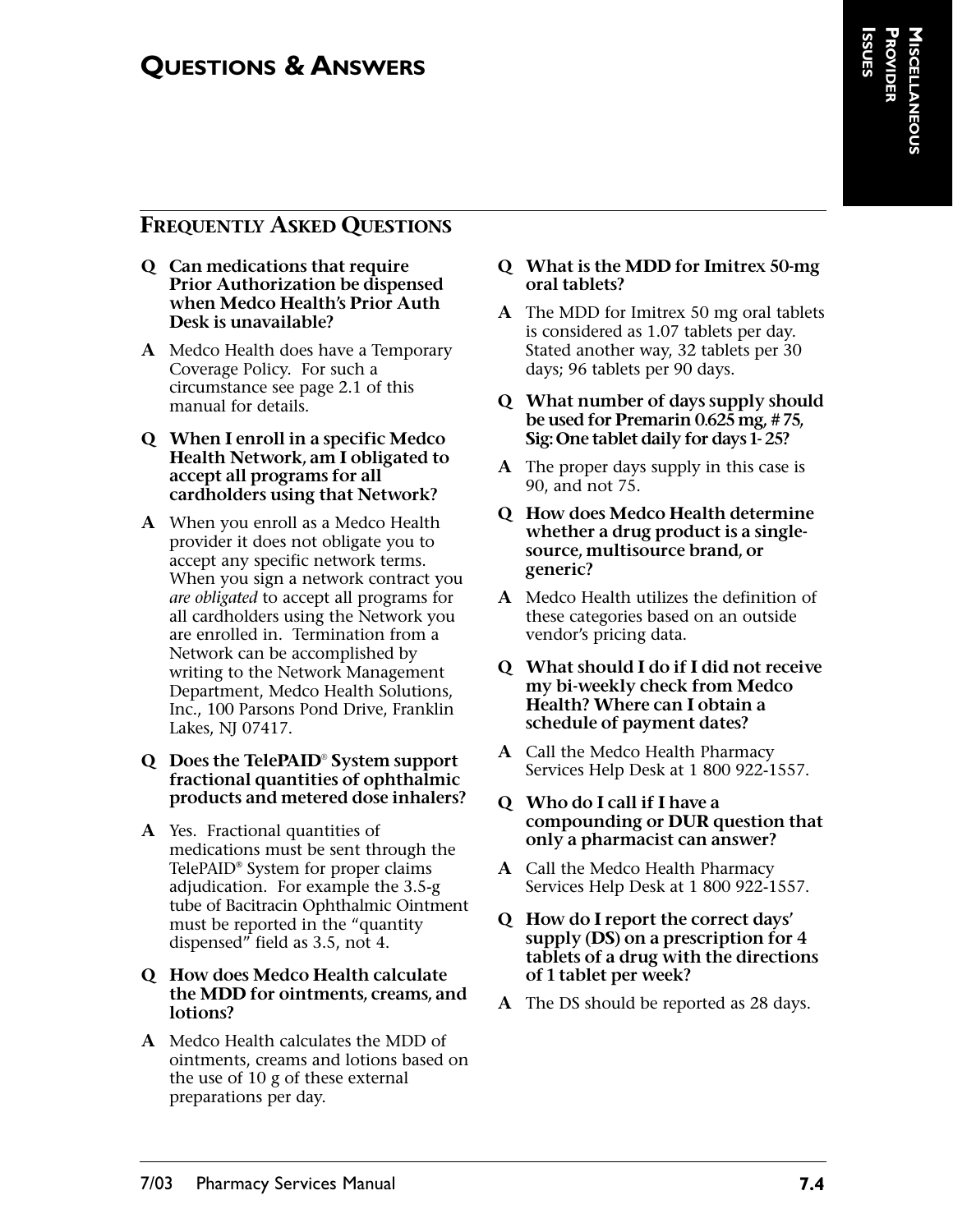# **GLOSSARY**

#### **Average Wholesale Price:**

"AWP" as used herein means the current Average Wholesale Price as listed in print or electronically by First Data Bank Medispan, Red Book, or other nationally recognized pricing source determined by Medco Health based on the package size dispensed.

## **Compounded Prescription:**

A compounded prescription is an extemporaneous preparation which contains two or more solid, semi-solid, or liquid ingredients, one of which is a Federal Legend Drug, that are weighed or measured, then prepared according to the prescriber's order and the pharmacist's art.

Note: Reconstitution of an oral antibiotic is not considered a compounded prescription.

## **Covered Services:**

The providing of prescription drugs, and services and other medical products and services covered by Sponsors' plans.

## **Eligible Person:**

An Eligible Person refers to a person who is enrolled with a Sponsor.

## **NCPDP Standard:**

TelePAID® claims are submitted to Medco Health in accord with the standard Version 5.1 or the then current standard version as established by the National Council for Prescription Drug Programs Inc., 9240 East Raintree Drive, Scottsdale, Arizona 85260 Phone Number: 1 480 477-1000 Fax Number: 1 480 767-1042 Provider Services Number: 1 480 767-1043.

#### **Prescriber:**

A licensed practitioner with the legal authority to initiate a prescription drug order in the course of professional practice for an Eligible Person. Prescribers generally refer to: licensed physician, podiatrist, and physician extenders but may include other practitioners as well. Coverage of prescription drugs and other medical product and services may vary by type of prescriber, plan sponsors' plan designs, and applicable state law.

### **Secure Fax Number:**

A Secure Fax Number is defined as a pharmacy fax number that is secure enough to receive confidential patient information and is not available to the general public nor to any nonprofessional pharmacy staff.

## **Sponsor:**

An entity that has contracted with Medco Health with respect to pharmacy benefit management services.

## **TelePAID® System:**

TelePAID® is the online claims submission and processing system used for the adjudication of all Medco Health claims for Eligible Persons. TelePAID® System claims are submitted only for the Eligible Person for whom the prescription is intended.

## **Usual and Customary Price ("U&C"):**

The lowest net price a cash patient would have paid the day the prescription was dispensed inclusive of all applicable discounts. These discounts include, but are not limited to, senior citizen discounts, "loss leaders" frequent shopper or special customer discounts, competitor's matched price, or other discounts offered customers.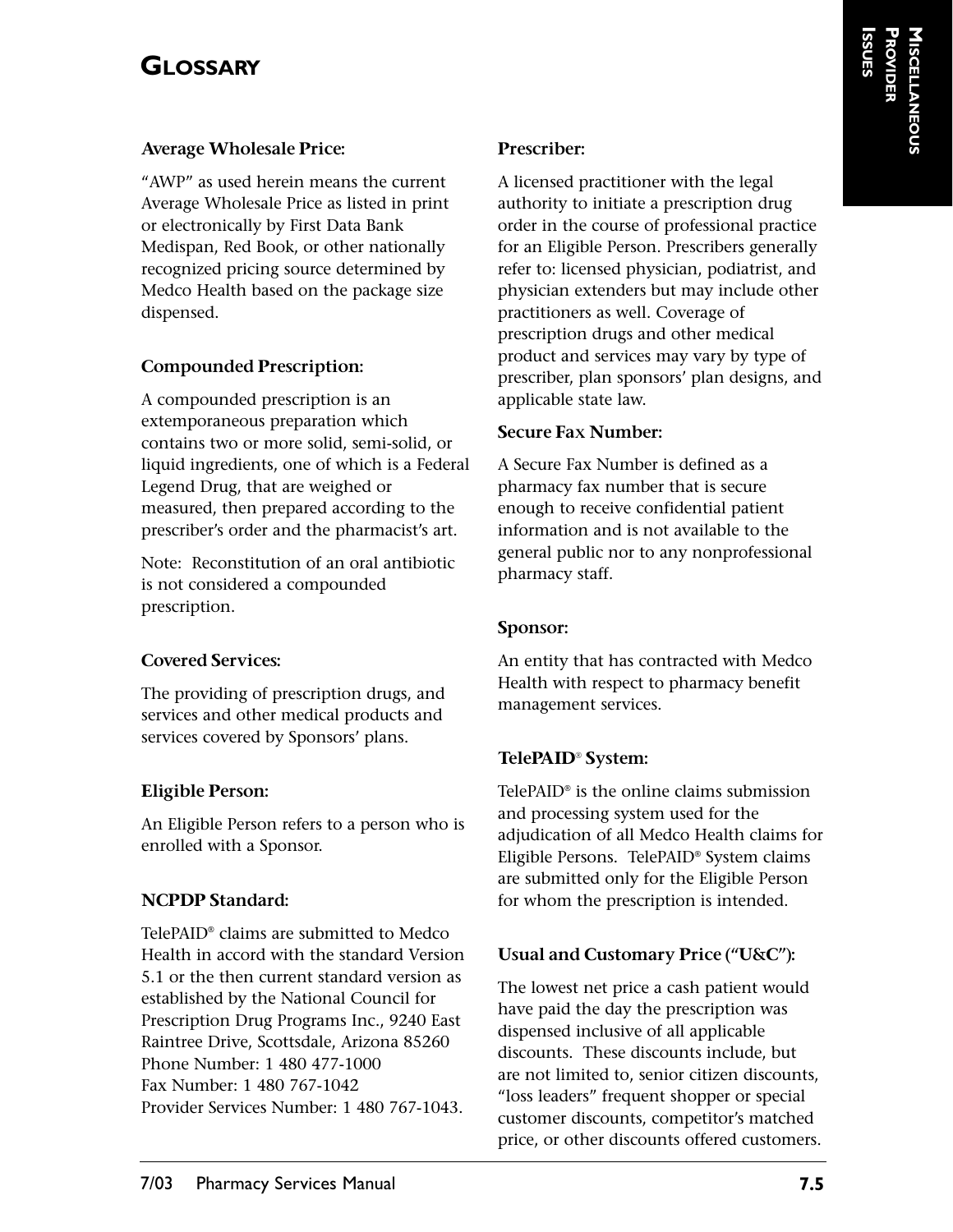# **MEDCO HEALTH SOLUTIONS, INC. CHECK CYCLE MAILING SCHEDULE – 2005**

| Cycle $#$      | <b>POS Cut-Off Date</b> |          | <b>Check Date</b> |          |
|----------------|-------------------------|----------|-------------------|----------|
| $\mathbf{1}$   | Friday                  | 12/31/04 | Thursday          | 1/13/05  |
| $\overline{2}$ | Friday                  | 1/14/05  | Thursday          | 1/27/05  |
| 3              | Friday                  | 1/28/05  | Thursday          | 2/10/05  |
| $\overline{4}$ | Friday                  | 2/11/05  | Thursday          | 2/24/05  |
| 5              | Friday                  | 2/25/05  | Thursday          | 3/10/05  |
| 6              | Friday                  | 3/11/05  | Thursday          | 3/24/05  |
| $\overline{7}$ | Friday                  | 3/25/05  | Thursday          | 4/7/05   |
| 8              | Friday                  | 4/8/05   | Thursday          | 4/21/05  |
| 9              | Friday                  | 4/22/05  | Thursday          | 5/5/05   |
| 10             | Friday                  | 5/6/05   | Thursday          | 5/19/05  |
| 11             | Friday                  | 5/20/05  | Thursday          | 6/2/05   |
| 12             | Friday                  | 6/3/05   | Thursday          | 6/16/05  |
| 13             | Friday                  | 6/17/05  | Thursday          | 6/30/05  |
| 14             | Friday                  | 7/1/05   | Thursday          | 7/14/05  |
| 15             | Friday                  | 7/15/05  | Thursday          | 7/28/05  |
| 16             | Friday                  | 7/29/05  | Thursday          | 8/11/05  |
| 17             | Friday                  | 8/12/05  | Thursday          | 8/25/05  |
| 18             | Friday                  | 8/26/05  | Thursday          | 9/8/05   |
| 19             | Friday                  | 9/9/05   | Thursday          | 9/22/05  |
| 20             | Friday                  | 9/23/05  | Thursday          | 10/6/05  |
| 21             | Friday                  | 10/7/05  | Thursday          | 10/20/05 |
| 22             | Friday                  | 10/21/05 | Thursday          | 11/3/05  |
| 23             | Friday                  | 11/4/05  | Thursday          | 11/17/05 |
| 24             | Friday                  | 11/18/05 | Thursday          | 12/1/05  |
| 25             | Friday                  | 12/2/05  | Thursday          | 12/15/05 |
| 26             | Friday                  | 12/16/05 | Thursday          | 12/29/05 |
|                |                         |          |                   |          |

**In order to comply with applicable state laws there may be additional check cycles. Pharmacy will be notified.**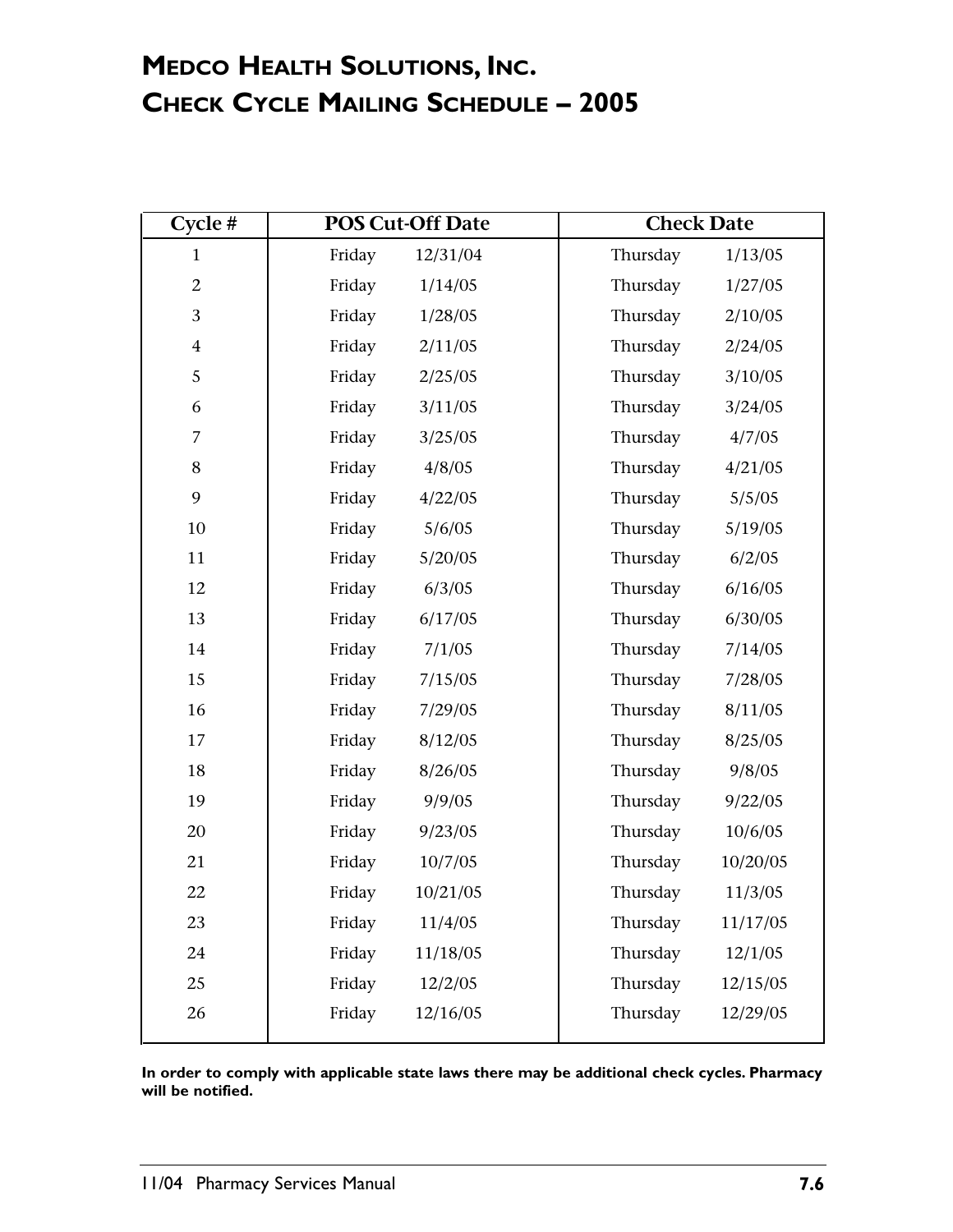**APPENDIX REGULATOR** АРРЕНDІХ **REGULATORY**

# **REGULATORY APPENDIX**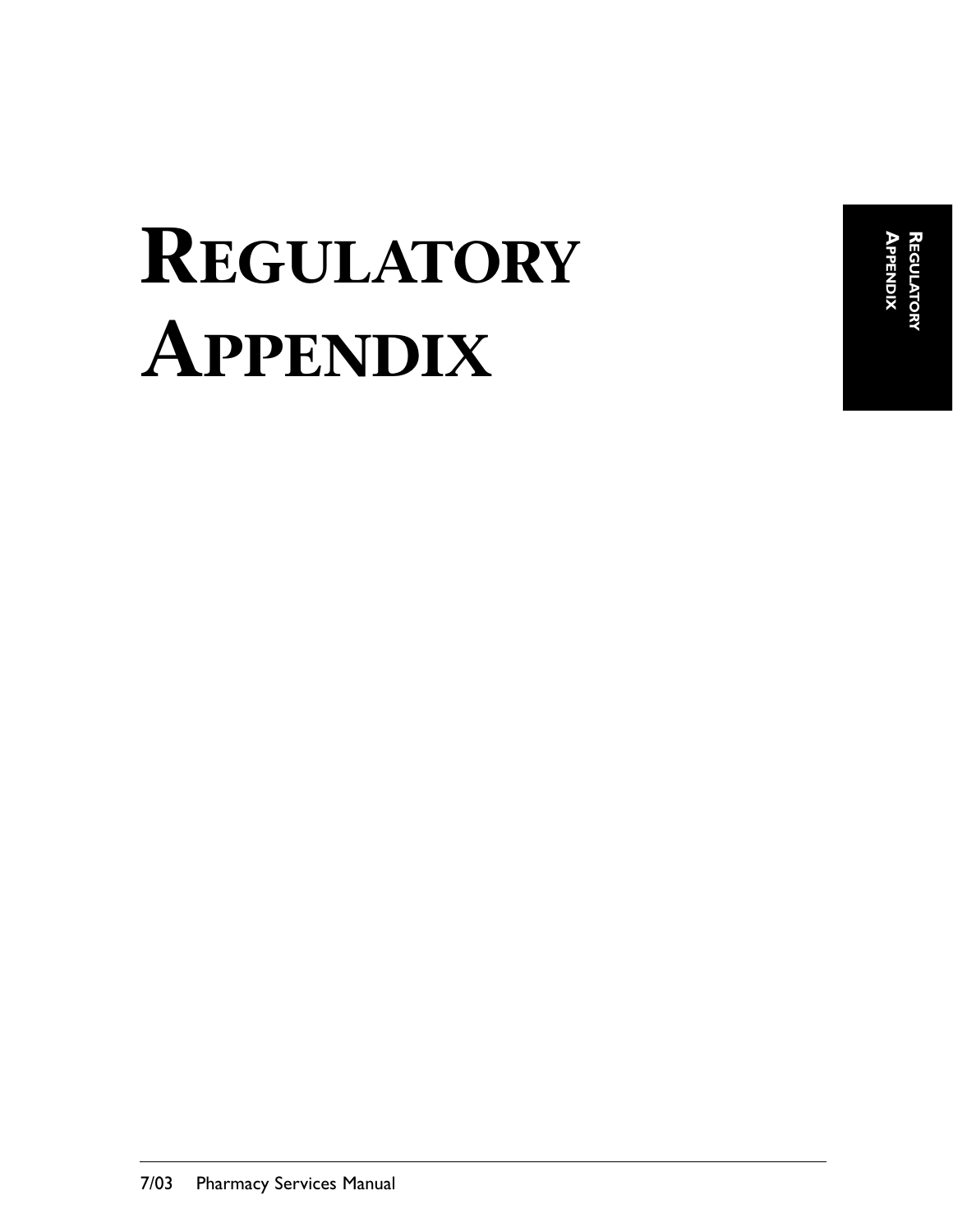# **REGULATORY APPENDIX**

A Medco Health Regulatory Appendix is attached hereto and made a part hereof. The Regulatory Appendix contains various regulations, requirements, and laws ("Requirements") that are sometimes applicable to the arrangement between Medco Health, Pharmacy, and/or Sponsor and the providing of applicable Covered Services by Pharmacy.

By way of example and not by way of limitation, the Centers for Medicare & Medicaid Services ("CMS") Requirements would be applicable to CMS affiliated Covered Services (e.g., Medicare recipients) and the Maryland Requirements would relate to applicable Covered Services performed in Maryland. Generally, the Requirements are applicable to Covered Services for Sponsors that are insurance companies, HMO(s), and governmental agencies and are usually not applicable to Sponsors that have self-funded plans. Pharmacy is required to comply with all applicable Requirements and Pharmacy, by the providing of Covered Services, does acknowledge it will comply with such applicable Requirements.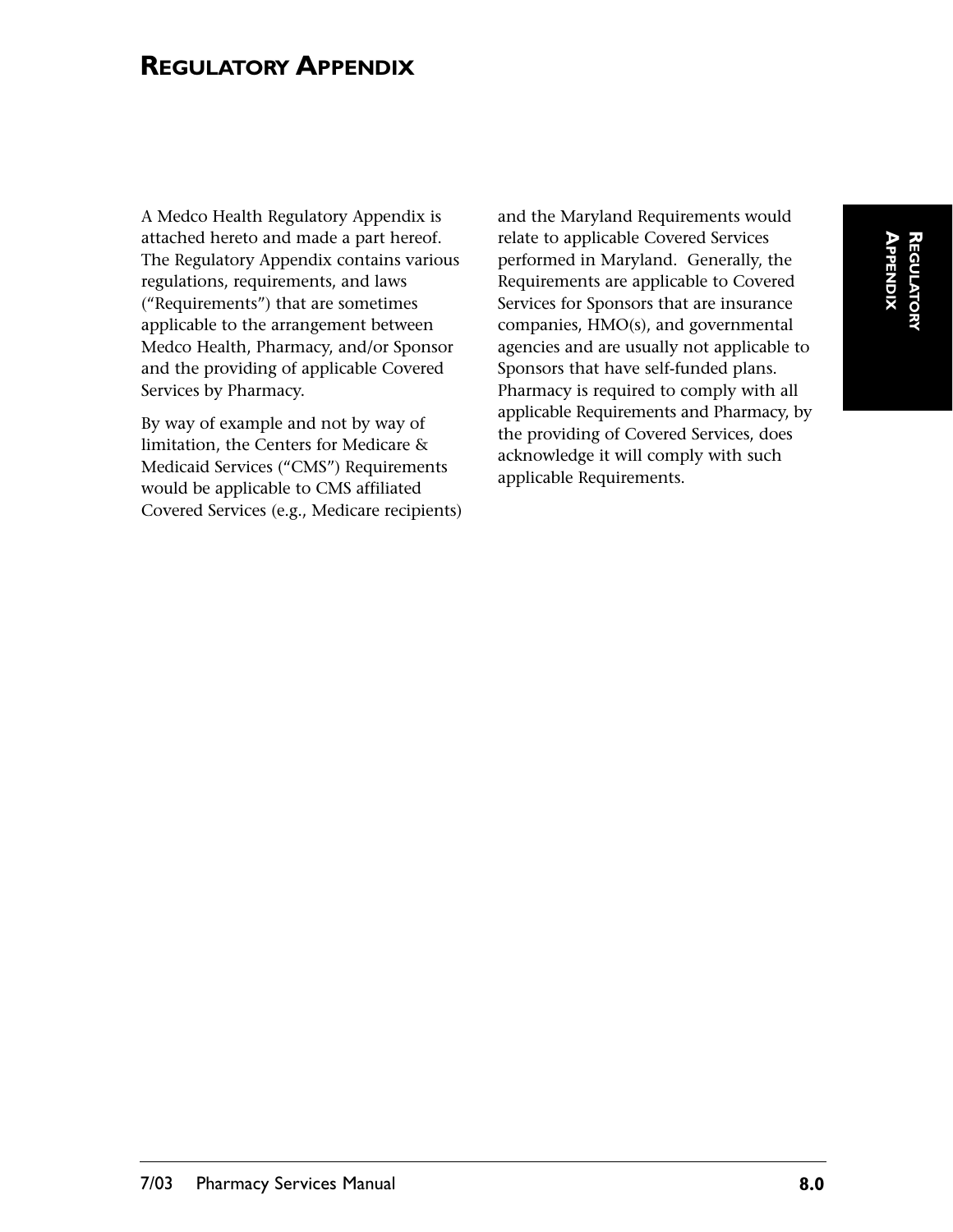## **CMS REQUIREMENTS**

- **1.** Pharmacy will provide Covered Services to Eligible Persons for 1-year periods commencing from the most recent anniversary date of Pharmacy's Agreement with Medco Health, and continuing thereafter for 1-year periods.
- **2.** Pharmacy will provide Covered Services to all Eligible Persons, and included in the definition of Eligible Persons are Medicare enrollees, where applicable.
- **3.** Pharmacy agrees that in no event, including, but not limited to, nonpayment by Medco Health, Medco Health's insolvency, or breach of Pharmacy's Agreement with Medco Health, shall Pharmacy, or its subcontractors, bill, charge, or collect a deposit from, seek compensation, remuneration, reimbursement or payment from, or have recourse against, Eligible Persons for Covered Services provided pursuant to Pharmacy's Agreement with Medco Health. This provision shall not prohibit the collection of coinsurance, co-payments, or deductibles or charges for non-Covered Services, where applicable. Pharmacy further agrees that this provision shall survive the termination of Pharmacy's Agreement with Medco Health regardless of the cause giving rise to termination, and shall be construed to be for the benefit of the applicable Eligible Person(s).
- **4.** For Covered Services to applicable Eligible Persons, Pharmacy must allow review by the utilization management and quality assurance committees/staff of the applicable Sponsor.
- **5.** Pharmacy's payment rate for Covered Services provided to applicable Eligible Members is set forth in one of the schedules to Pharmacy's Agreement with Medco Health and/or communicated via the TelePAID® System to Pharmacy.
- **6.** The Medicare-approved Drug Discount Card Program requires that the pharmacy:
	- A. Make available to an enrollee the balance of traditional assistance at the point of sale;
	- B. Provide negotiated pricing to enrollee;
	- C. Provide the enrollee with the difference in price between the drug being purchased and the lowestpriced equivalent generic drug available at the pharmacy; and
	- D. Apply the correct coinsurance account as indicated through the TelePAID® System.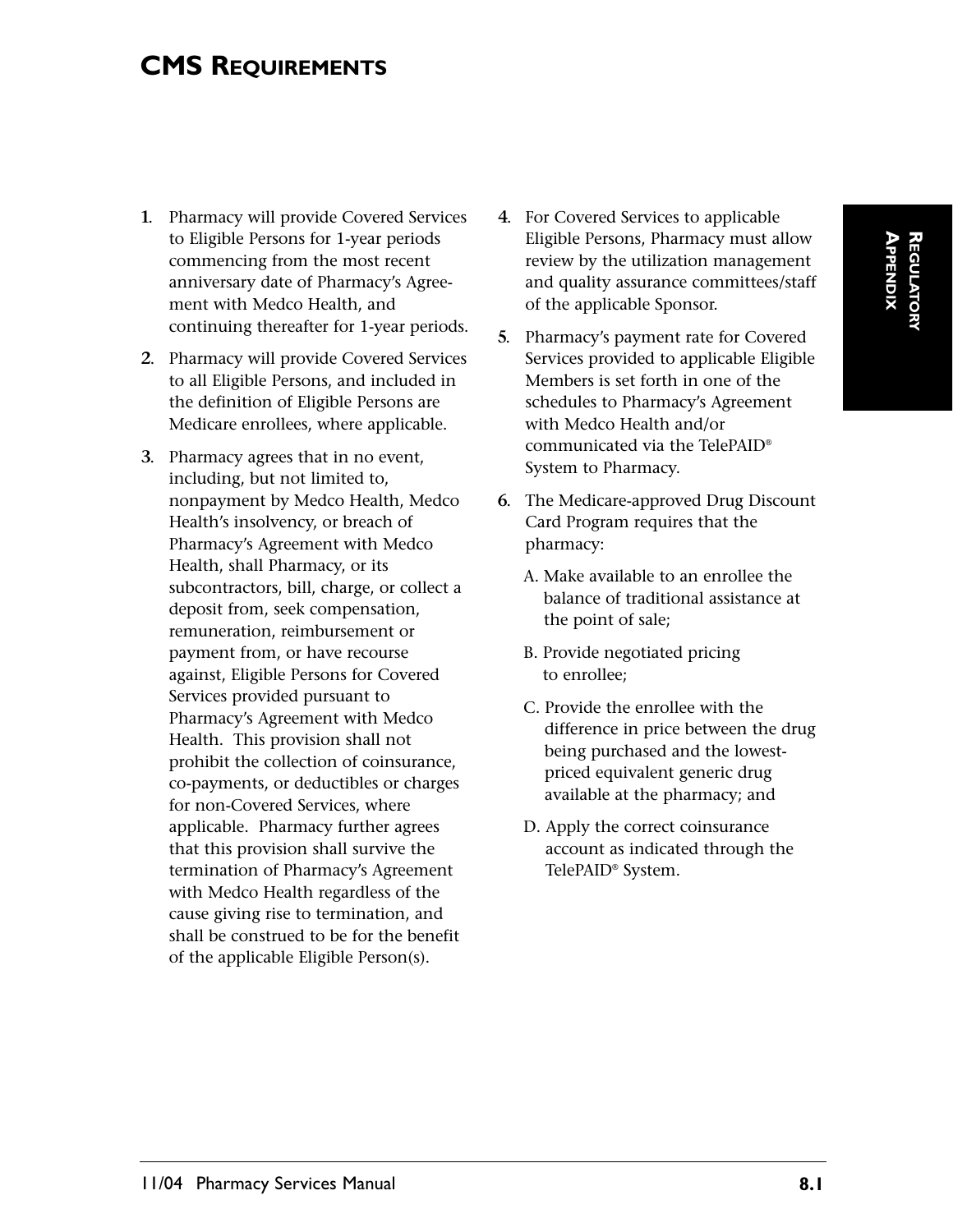## **COLORADO REGULATORY APPENDIX**

- 1. Provider shall not be prohibited from protesting or expressing disagreement with a medical decision, medical policy, or medical practice of HMO.
- 2. This Agreement shall not be terminated by Medco Health because Pharmacy expresses disagreement with HMO's decision to deny or limit benefits to an Eligible Person or because a Pharmacy discusses with a current, former, or prospective Eligible Person any aspect of such Person's medical condition, any proposed treatments or treatment alternatives, whether covered by the HMO or not, policy provisions of HMO, or Pharmacy's personal recommendations regarding selection of an HMO based on the Pharmacy's personal knowledge of the health needs of such Persons.
- 3. Pharmacy shall retain Eligible Person records for no less than 5 years after the last date of service.
- 4. In the event that this Agreement is terminated by Medco Health without cause and Medco Health has not provided 60 days' prior written notice to Eligible Persons of this termination, Pharmacy shall continue to provide Covered Services to Eligible Persons for 60 days after termination of this Agreement.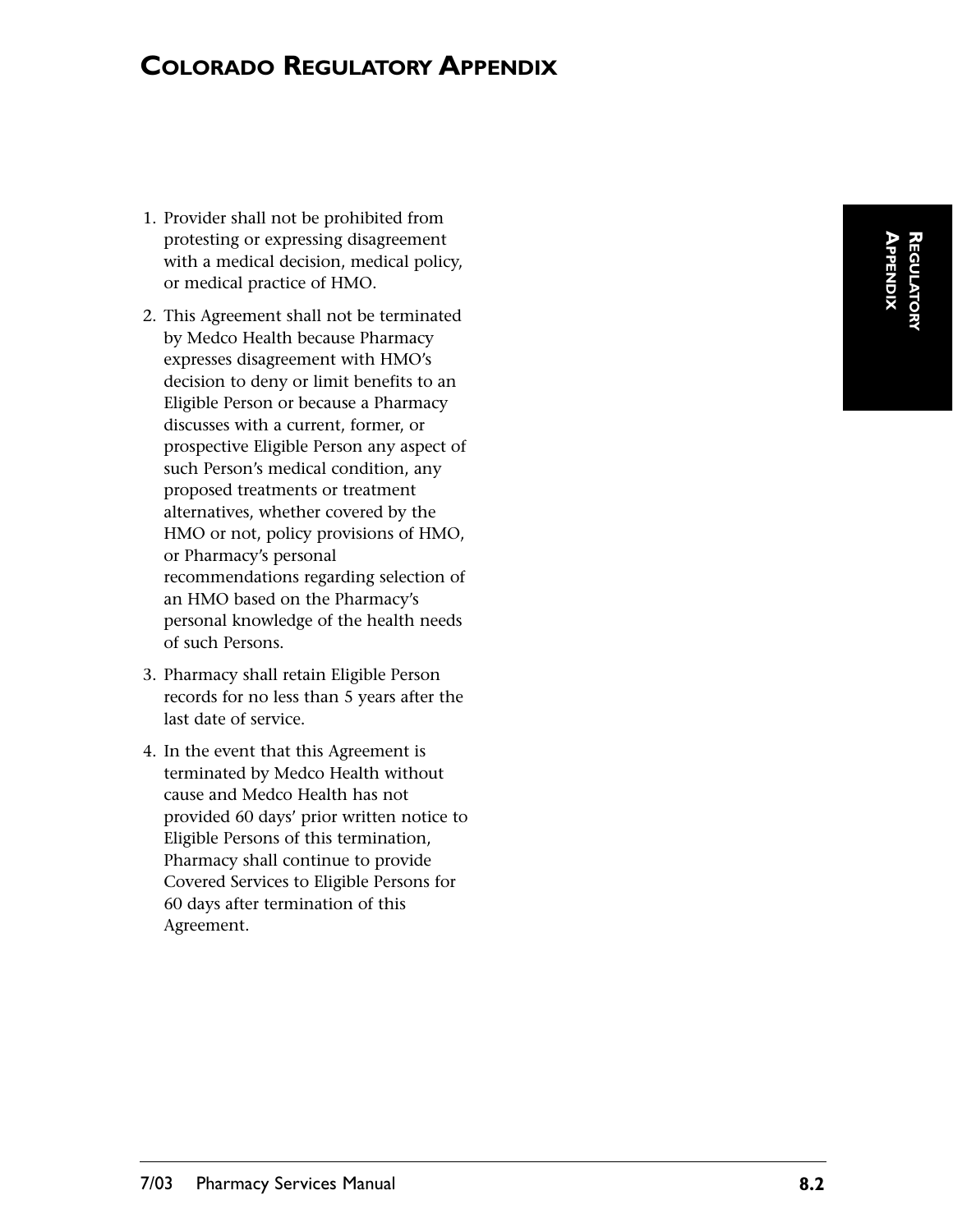# **KENTUCKY REGULATORY APPENDIX**

1. If requested to do so, Pharmacy shall continue to provide Covered Services to Eligible Persons with special circumstances following termination of this Agreement for any reason, other than quality of care or fraud, until the 90th day after the effective date of termination under the same guidelines and payment schedule as required by this Agreement. Special circumstances shall include when Eligible Persons have a disability, a congenital condition, or a life-threatening illness. This provision shall survive termination of this Agreement.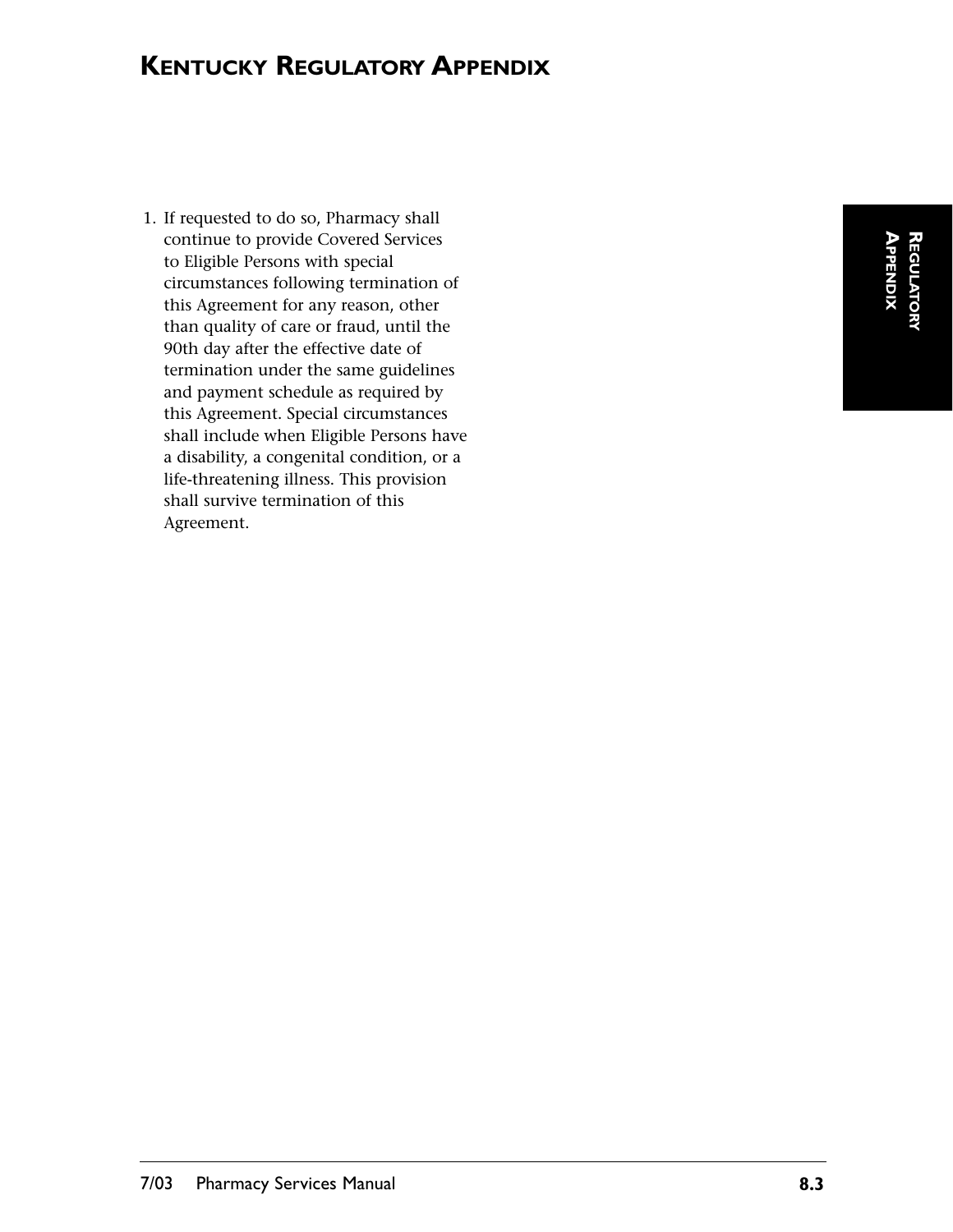# **MARYLAND REQUIREMENTS**

- **1.** Pharmacy shall not differentiate nor discriminate in the treatment of Eligible Members as to the quality of services rendered on the basis of membership with Medco Health, source or amount of payment, race, sex, age, color, religion, national origin, handicap, or health status. The rights of Eligible Members shall be observed, protected, and promoted. Prescription services shall be rendered to Eligible Members in the same manner, in accordance with the same standard, and with the same time availability as offered to all other patients of Pharmacy.
- **2.** Pharmacy agrees that in no event, including, but not limited to, nonpayment by Medco Health, Medco Health 's insolvency, or breach of this Agreement, shall Pharmacy, or its subcontractors, bill, charge, or collect a deposit from, seek compensation, remuneration, reimbursement or payment from, or have recourse against, Eligible Member(s) for Covered Services, where applicable. Pharmacy further agrees that this provision shall survive the termination of this Agreement regardless of the cause giving rise to termination, and shall be construed to be for the benefit of the applicable Eligible Member(s).
- **3.** This Agreement, and all matters or disputes relating hereto, shall be governed by the laws of the State of Maryland without regard to choice of law provisions.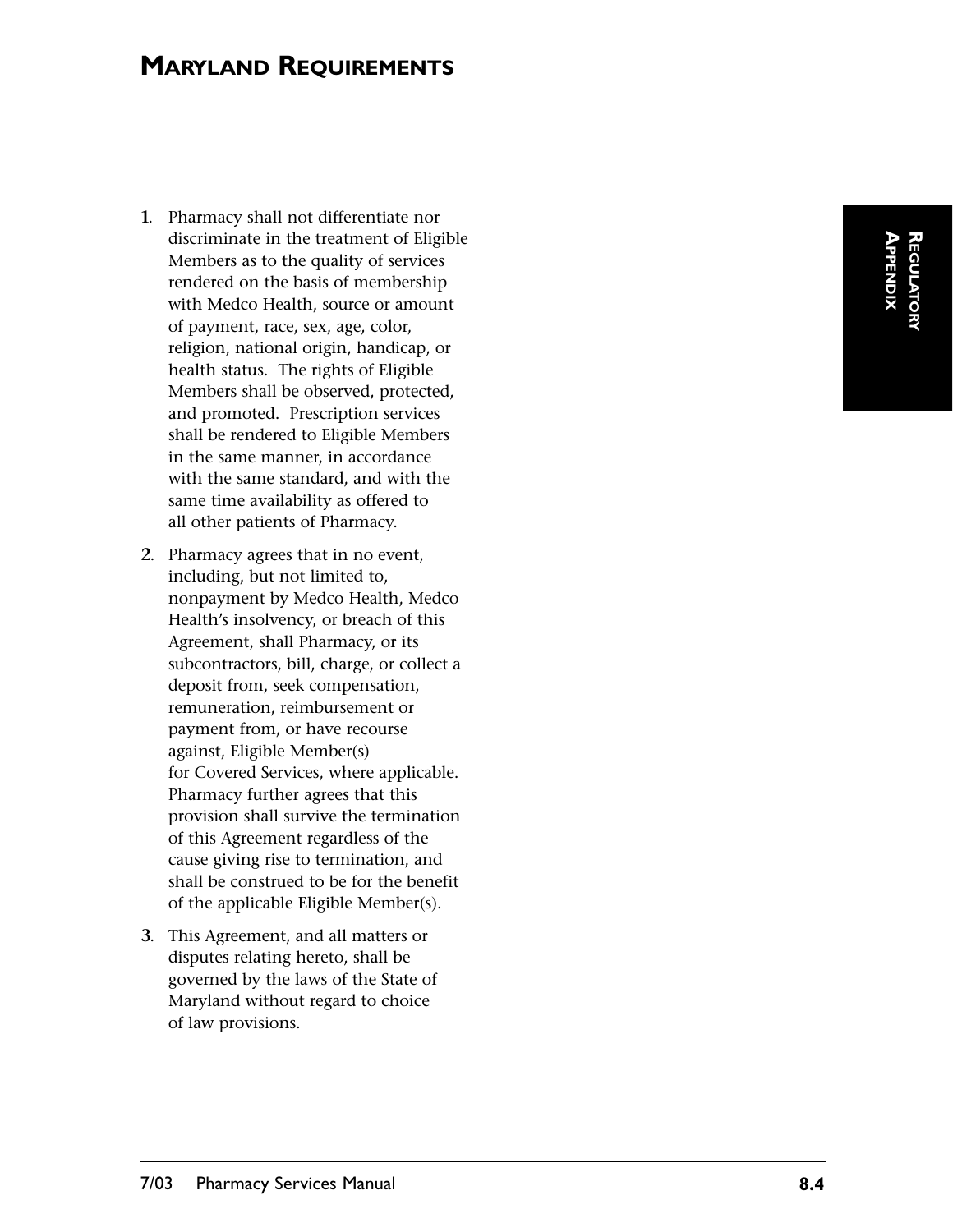## **MASSACHUSETTS REGULATORY APPENDIX**

- 1. If requested to do so, Pharmacy shall continue to provide Covered Services to Eligible Persons with special circumstances following termination of this Agreement for any reason, other than quality of care or fraud, until alternate arrangements for such care can be made by Medco Health or Sponsor. This provision shall survive termination of this Agreement.
- 2. Neither party to this Agreement may terminate the Agreement without cause. Prior to termination of this Agreement by Medco Health for cause, Medco Health shall provide Pharmacy with written notice of the reason(s) for termination.
- 3. Medco Health and Sponsor shall not terminate this Agreement or withhold compensation due to Pharmacy for Covered Services solely because Pharmacy has in good faith communicated with or advocated on behalf of one or more of Pharmacy's prospective, current, or former patients regarding the provision, terms, or requirements of Sponsor's health benefit plans as they relate to the needs of such patients or regarding to the method by which Pharmacy is compensated for services provided under this Agreement. Nothing herein shall be construed to allow Pharmacy to disclose confidential specific compensation terms of this Agreement.
- 4. Pharmacy is not required to indemnify Medco Health or Sponsor for any expenses and liabilities, including, without limitation, judgments, settlements, attorneys' fees, court costs and any associated charges, incurred in connection with any claim or action brought against Medco Health or Sponsor based on Medco Health or Sponsor's management decisions, utilization review provisions or other policies, guidelines or actions.
- 5. This Agreement may not contain any incentive plan that includes a specific payment made to a Pharmacy as an inducement to reduce, delay or limit

specific, medically necessary services covered by the health care contract.

a. Pharmacy shall not profit from provisions of covered services that are not medically necessary or medically appropriate.

b. Medco Health or Sponsor shall not profit from denial or withholding of Covered Services that are medically necessary or medically appropriate.

- 6. Medco Health shall notify Pharmacy in writing of modifications in payments, modifications in Covered Services or modification in procedures, documents or requirements, including those associated with utilization review, quality management and improvement, credentialing and preventive health services, that have a substantial impact on the rights or responsibilities of Pharmacy and the effective date of the modifications. The notice shall be provided 60 days before the effective date of such modification unless such other date for notice is mutually agreed upon between Medco Health and Pharmacy.
- 7. Pharmacy shall not bill patients for nonpayment by Medco Health or Sponsor amounts owed under the contract due to insolvency. This requirement shall survive the termination of the contract for services rendered prior to the termination of the contract, regardless of the cause of the termination.
- 8. Utilization review is a set of formal techniques designed to monitor the use of, or evaluate the clinical necessity, appropriateness, efficacy, or efficiency of, health care services, procedures or settings. Such techniques may include, but are not limited to, ambulatory review, prospective review, second opinion, certification, concurrent review, case management, discharge planning or retrospective review.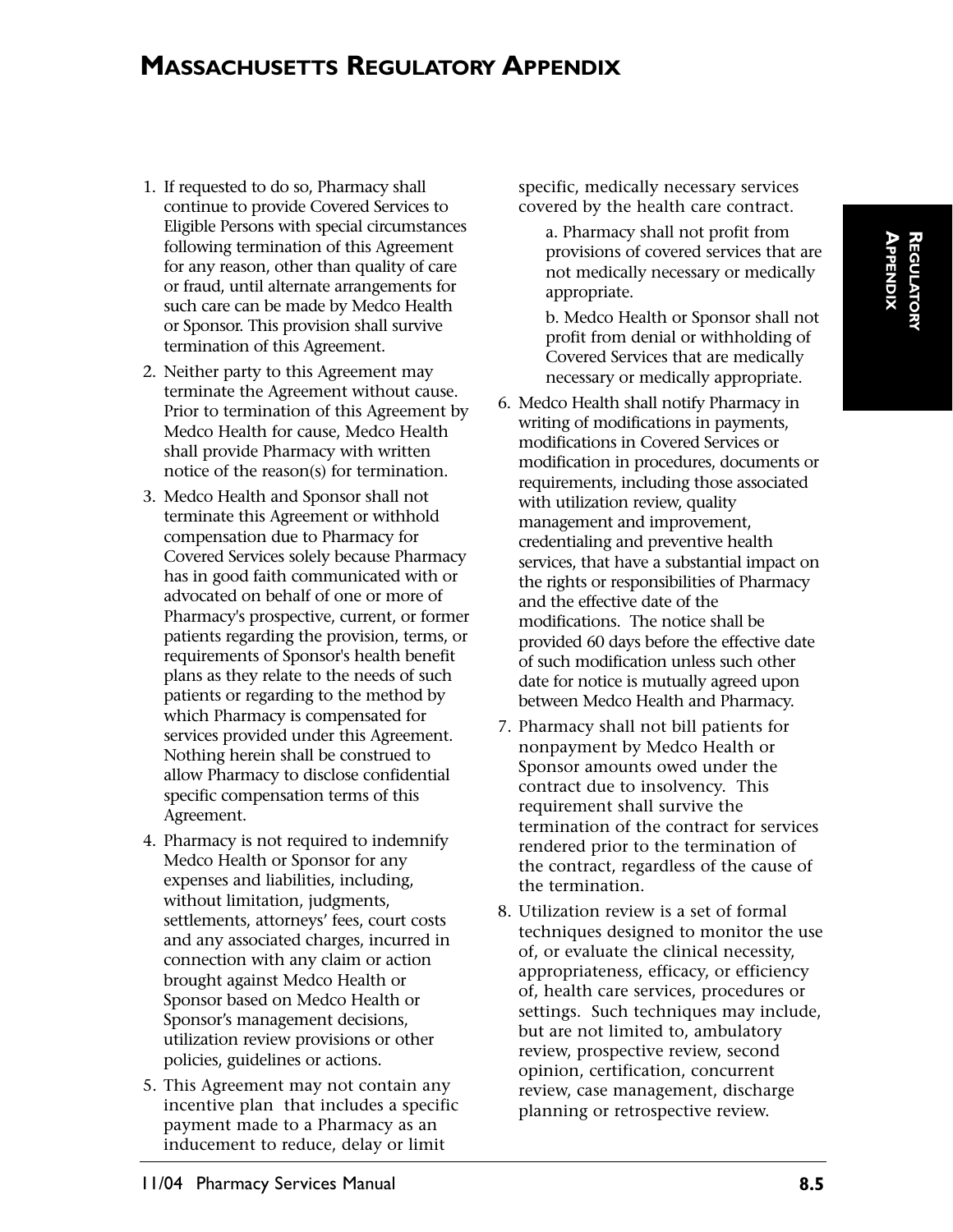# **MICHIGAN REGULATORY APPENDIX**

- **1. Reimbursement.** Pharmacy agrees to look solely to HMO for pharmacy services provided to HMO Eligible Persons except to the extent the collection of co-payment may be required.
- **2. Utilization Management, Quality Improvement, and Other HMO or Medco Health Programs.** Pharmacy shall cooperate with all credentialing and recredentialing processes and all utilization management, quality improvement, peer review, member grievance, on-site review, or other similar programs that Medco Health or HMO may have in place.
- **3. Member Protection Provision.** This provision supersedes and replaces all other payment provisions when a HMO is the payer, when required by a specific payer other than a HMO, or when required pursuant to applicable statutes and regulations:

In no event, including but not limited to, nonpayment by payer, including HMO, for pharmacy services rendered to Eligible Persons by Pharmacy, insolvency of Medco Health or HMO, or breach by HMO or Medco Health of any term or condition of their agreements, shall Pharmacy bill, charge, collect a deposit from, seek compensation, remuneration or reimbursement from, or have any recourse against any Eligible Person or persons acting on behalf of the Eligible Person for pharmacy services eligible for reimbursement under the agreement; provided, however, that Pharmacy may collect from the Eligible Person, expenses or charges for services not covered under the Eligible Person's benefit contract.

Pharmacy agrees not to maintain any action at law or in equity against an Eligible Person to collect sums that are owed to Pharmacy for pharmacy services, even in the event that the HMO or Medco Health fails to pay, becomes insolvent, or otherwise breaches the terms and conditions of this agreement.

The provisions of this section shall (1) apply to all pharmacy services rendered while this agreement is in force; (2) with respect to pharmacy services rendered while this agreement is in force, survive the termination of this agreement regardless of the cause of termination; (3) be construed to be for the benefit of the Eligible Persons; and (4) supersede any oral or written agreement, existing or subsequently entered into, between Pharmacy and an Eligible Person or person acting on an Eligible Person's behalf, that requires the Eligible Person to pay for such pharmacy services.

**4. Laws, Regulations, and Licenses.** Pharmacy shall maintain all Federal, State, and local licenses, certifications, and permits, without material restriction, which are required to provide healthcare services according to the laws of the jurisdiction in which pharmacy services are provided, and shall comply with all applicable statutes and regulations. Pharmacy shall also require that all healthcare professionals employed by or under contract with Pharmacy to render pharmacy services to Eligible Persons, comply with this provision.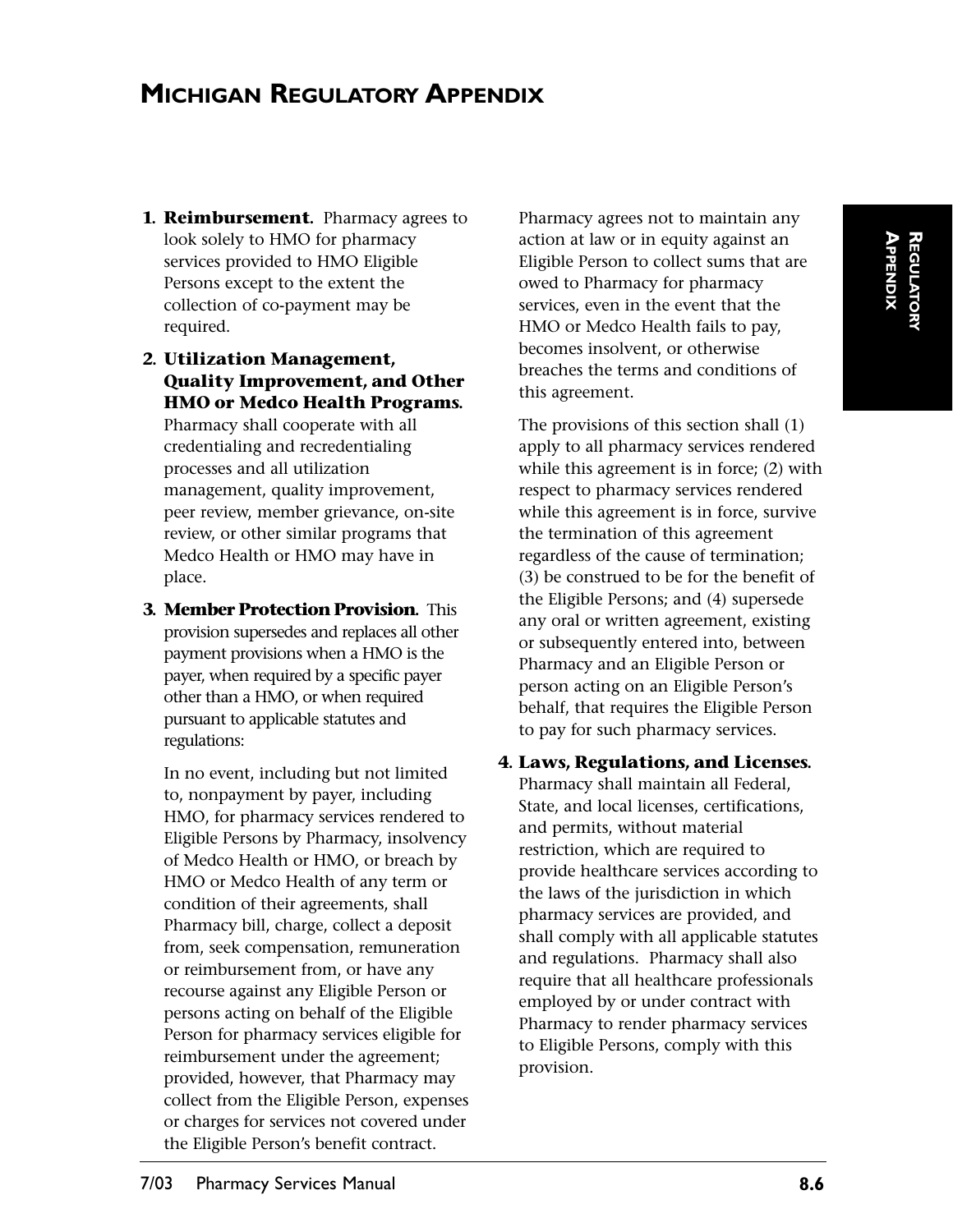# **MICHIGAN REGULATORY APPENDIX**

*continued*

#### **5. Government and Accrediting Agency Access to Records.**

Pharmacy agrees that the Federal, State, and local government, or accrediting agencies including, but not limited to, the National Committee for Quality Assurance (the "NCQA"), and any of their authorized representatives, shall to the extent permitted and/or required by law have immediate and complete access to, and Pharmacy shall release, all information and records or copies of such, within the possession of Pharmacy, Medco Health, or HMO, which are pertinent to Eligible Persons if such access is necessary to comply with accreditation standards, statutes or regulations applicable to HMO or Medco Health.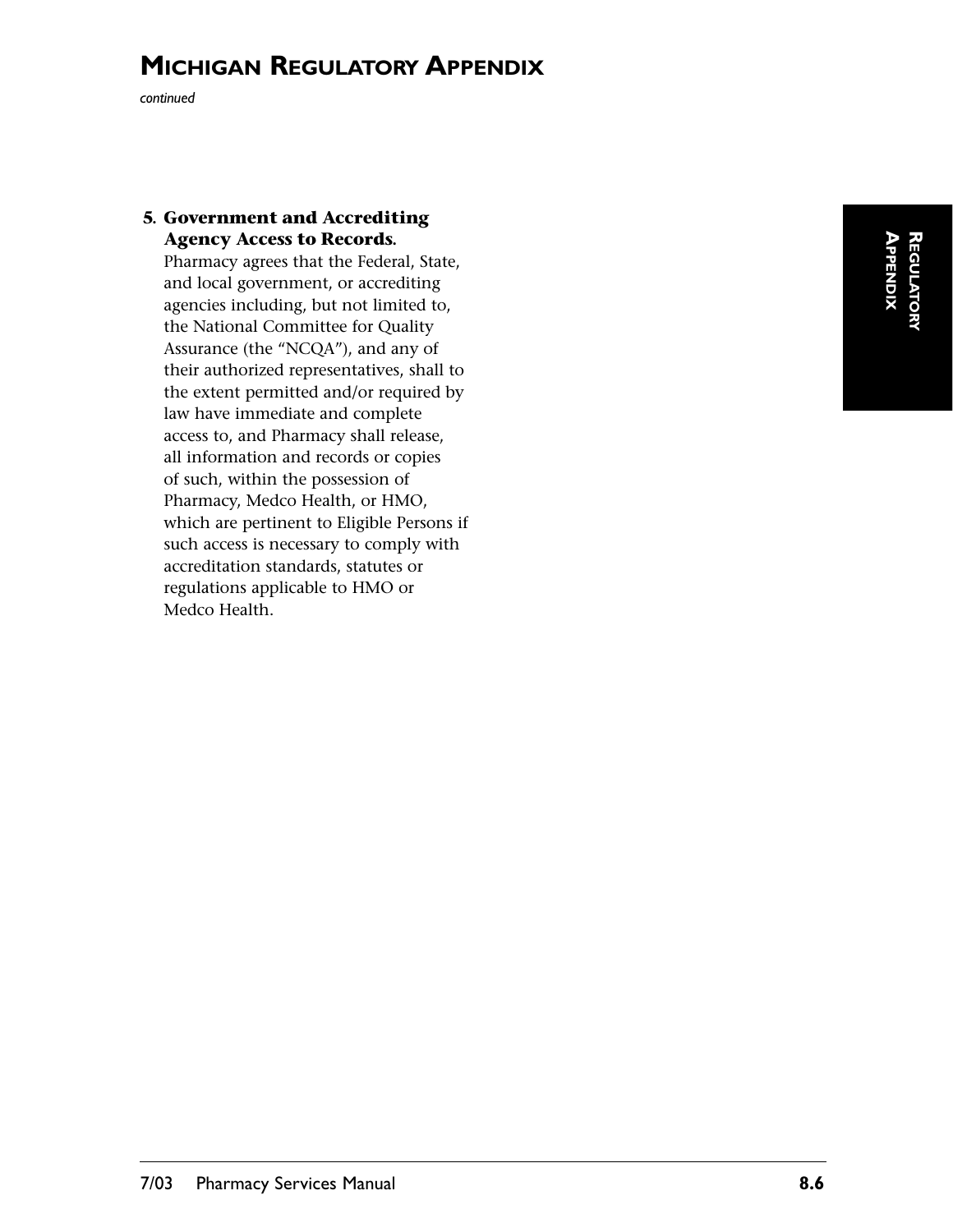# **NEW YORK REQUIREMENTS**

Medco Health New York Independent Practice Association, L.L.C., will perform all those services which are required under New York State Public Health Law and/or regulations to be performed by an independent practice association.

In addition, Pharmacy agrees that Covered Services provided to Eligible Persons who are members of a New York licensed health maintenance organization which has contracted with Medco Health to provide pharmacy services (each, an "HMO") shall be subject to the following terms and conditions only in respect to pharmacy services provided to Eligible Persons of such New York HMOs:

**1.** Pharmacy agrees that in no event, including, but not limited to, nonpayment by HMO, insolvency of HMO, or breach of this Agreement, shall Pharmacy bill, charge, collect a deposit from, seek compensation, remuneration or reimbursement from, or have any recourse against an HMO Eligible Person or person (other than HMO) acting on the HMO Eligible Person's behalf, for services provided pursuant to this Agreement. This provision does not prohibit Pharmacy from collecting co-payments or coinsurance, as specifically provided in the certificate of coverage, or fees for non-Covered Drugs delivered on a feefor-service basis to an HMO Eligible Person; provided, however, that Pharmacy informs the HMO Eligible Person in advance that such services are non-Covered Drugs and that the HMO Eligible Person, not HMO, shall be financially responsible to Pharmacy for payment of such services. Where

pharmacy has not been given a list of non-Covered Drugs by HMO, and/or Pharmacy is uncertain as to whether a service is covered, Pharmacy shall contact Medco Health and obtain a coverage determination prior to advising an HMO Eligible Person as to coverage and liability for payment and prior to providing the service.

- **2.** Pharmacy shall implement a quality and utilization management program, consistent with the HMO quality and utilization management policies and procedures, of which Pharmacy receives notice. Pharmacy shall furnish, to the extent permitted by law, such pertinent sections of records relating to services performed under this Agreement as may be required to implement the quality and utilization management program.
- **3.** Upon termination of this Agreement, the rights of each party hereunder shall terminate provided that such termination shall not: (i) release Pharmacy of the professional obligation and duty to assigned HMO Eligible Persons to complete a course of treatment until satisfactory arrangements are made for care of HMO Eligible Persons either by selection of other Pharmacies by the HMO Eligible Person or assignment by HMO of other Participating Pharmacies acceptable to the HMO Eligible Persons; or (ii) release HMO from liability for monies owed to Pharmacy with respect to health care services provided to HMO Eligible Persons through the date of termination, or following termination for extended services.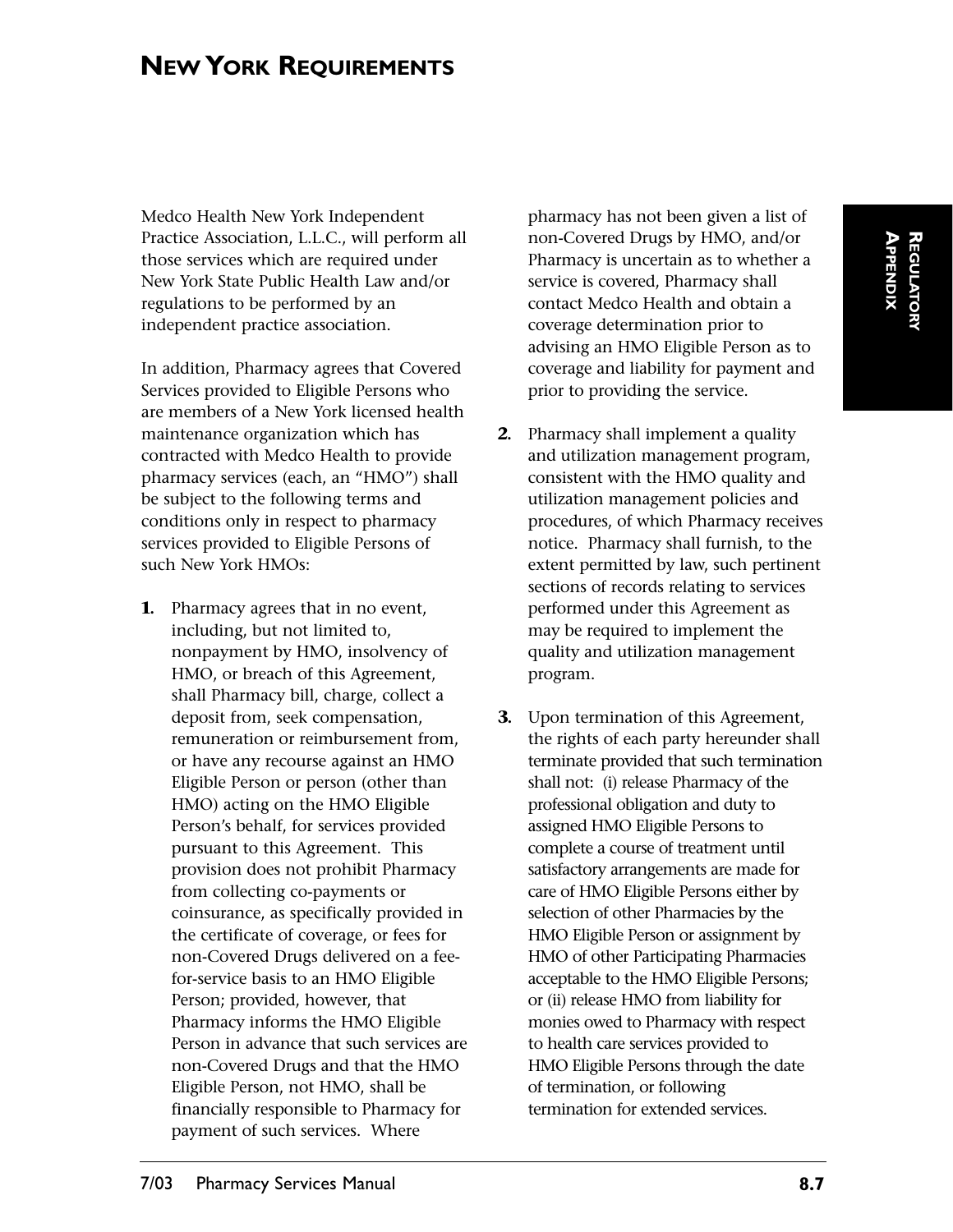# **NEW YORK REQUIREMENTS**

*continued*

- **4.** Pharmacy agrees not to discriminate or differentiate in the treatment of patients on the basis of race, sex, age, religion, marital status, sexual orientation, color, national origin, place of residence, health status, source of payment for services, or membership in HMO. Pharmacy agrees not to deny patients access to care or treatment based on their source of payment or to provide or threaten to provide inferior care or to imply to patients that their care shall be inferior or of inferior quality due to source payment. Violation of this provision shall be grounds to terminate this Agreement immediately.
- **5.** Pharmacy shall retain patient records of HMO Eligible Persons for no less than 6 years from the last date of service, or, in the case of minors, 6 years from the age of majority. Unless expressly prohibited by law regarding confidentiality or otherwise, Pharmacy agrees, upon prior notice and reasonable request, to make the patient records of all HMO Eligible Persons available to HMO and the New York State Department of Health or any other State or Federal regulatory agency having regulatory oversight over HMO. All patient records shall be treated confidentially and that no third parties other than HMO, the New York State Department of Health, or CMS may obtain such records without the written consent of the patient. Pharmacy further agrees, upon prior notice and reasonable request, to permit HMO and/or appropriate Federal, State, County, and City regulatory agencies to

inspect and copy on-site, any financial, billing, encounter, utilization, and administrative information maintained by Pharmacy related to services provided to HMO Eligible Persons. Such access to, and copying of, patient records or any other information shall be permitted at no cost to the New York State Department of Health or CMS. This provision shall survive termination of this Agreement for any reason.

- **6.** The parties agree to comply with all Federal and State law requirements applicable to the Medicare, commercial and Child Health Plus plans offered by HMO and agree to amend this Agreement to comply with applicable Medicare, Child Health Plus, and New York State Department of Health laws and regulation. Any material amendment to this Agreement with respect to services performed for New York HMO Eligible Persons is subject to the prior approval of the New York State Department of Health. The parties agree to terminate this Agreement with respect to New York HMOs at the direction of the Department effective upon 60 days' notice, subject to applicable law.
- **7.** Nothing within Pharmacy's Agreement with Medco Health and IPA or this Manual, is intended to, or shall be deemed to, transfer liability for the Sponsor's or IPA's own acts or omissions, by indemnification or otherwise, to Pharmacy.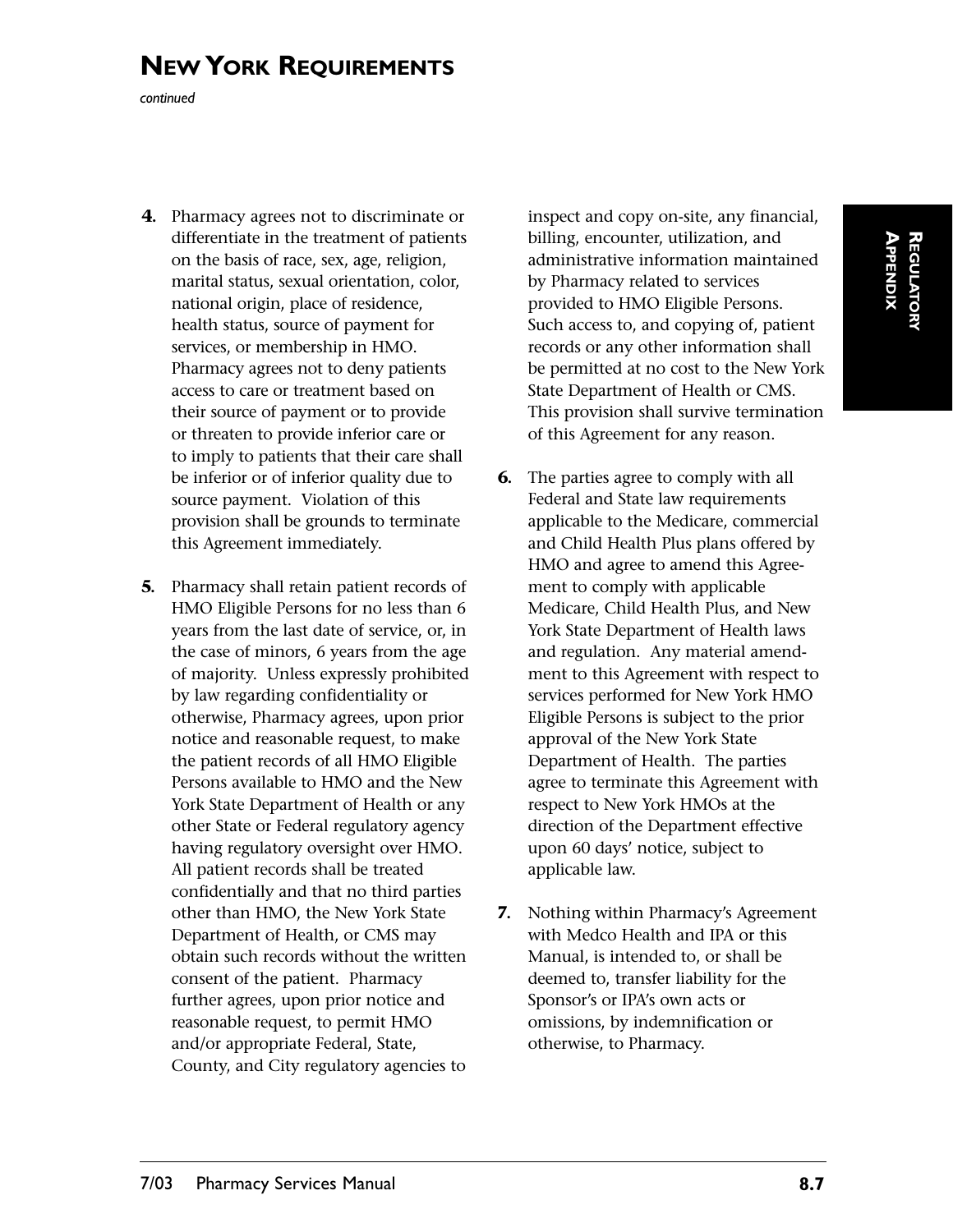# **NEW YORK REQUIREMENTS**

*continued*

- **8.** Notwithstanding any other provision of Pharmacy's Agreement with Medco Health and IPA or this Manual, Pharmacy, Medco Health, and IPA shall comply with the provisions of the Managed Care Reform Act of 1996 and all amendments thereto.
- **9.** The Commissioner of the Department of Health of the State of New York is not bound by any arbitration carried out under the terms of this Manual. Arbitration shall occur within New York State, and the Commissioner of Health will be given notice of all issues going to arbitration or mediation, and copies of all decisions.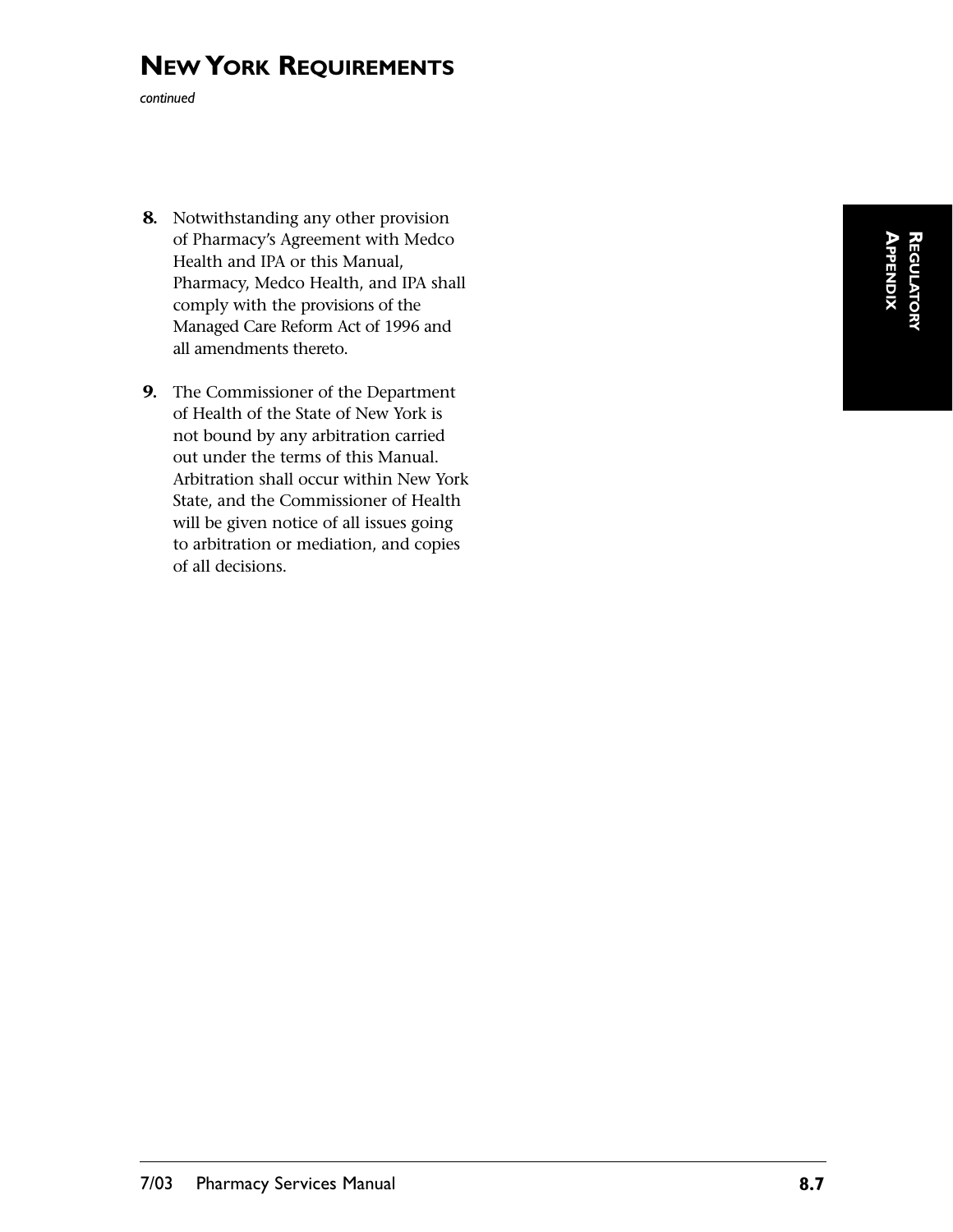# **NEW JERSEY HMO REQUIREMENTS**

Pharmacy agrees that Covered Services provided to Eligible Persons who are members of a New Jersey licensed Health Maintenance Organization which has contracted with Medco Health to provide phamacy services (each, an "HMO") shall be subject to the following additional terms and conditions:

**1. No Penalty for Acting as Advocate.** Pharmacy may not be terminated as a Medco Health Participating Pharmacy or penalized solely because of its filing a complaint or appeal as permitted by applicable law or regulation, including as provided in N.J.A.C. 8:38-15.2.

#### **2. Co-payments/Coinsurance.**

Pharmacy will bill and collect from Eligible Persons only co-payment/ coinsurance, and deductibles, if any, provided for under the applicable plan covering such Eligible Person(s) and set forth on the Eligible Person's Member ID card, communicated to Pharmacy via the TelePAID® System, or which Pharmacy is otherwise notified by Medco Health as being in effect. Nothing in the foregoing sentence will preclude Pharmacy from billing an Eligible Person for non-Covered Services. Except as provided for with respect to such co-payments/coinsurance and deductibles, or any fees for non-Covered Services, Pharmacy will not hold any Eligible Person financially responsible for Covered Services, whether or not Pharmacy believes that the compensation received from Medco Health is adequate. Pharmacy will accept payment from Medco Health as provided herein as payment in full by Medco Health and HMO for all Covered Services rendered to Eligible Persons pursuant to Pharmacy's Agreement with Medco Health. Pharmacy will not balance bill Eligible Persons. Pharmacy will not, and will cause any agents, trustees or assignees of Pharmacy not to, maintain any action at law or in equity against an Eligible Person to collect sums that are owed by Medco Health under the terms of Pharmacy's Agreement with Medco Health, even if Medco Health fails to pay, becomes insolvent, or otherwise breaches the terms and conditions of Pharmacy's Agreement with Medco Health. This section will survive termination of Pharmacy's Agreement with Medco Health, regardless of the cause of termination. Pharmacy will bill to, and collect directly from, Eligible Persons all co-payments/coinsurance and deductible payments relating to Covered Services.

- **3. Nondiscrimination.** Pharmacy shall not differentiate or discriminate in the treatment of Eligible Persons as to the quality of services rendered on the basis of membership with HMO. Prescription services shall be rendered to such Eligible Persons in the same manner, in accordance with the same standard, and with the availability as provided to all other patients of Pharmacy.
- **4. Quality Assurance and Utilization Review Programs.** Pharmacy will be bound by and comply with the HMO Quality Assurance and Utilization Review Programs (the "Programs") as may be implemented and modified from time to time by HMO, upon written notice from Medco Health or HMO to Pharmacy. Pharmacy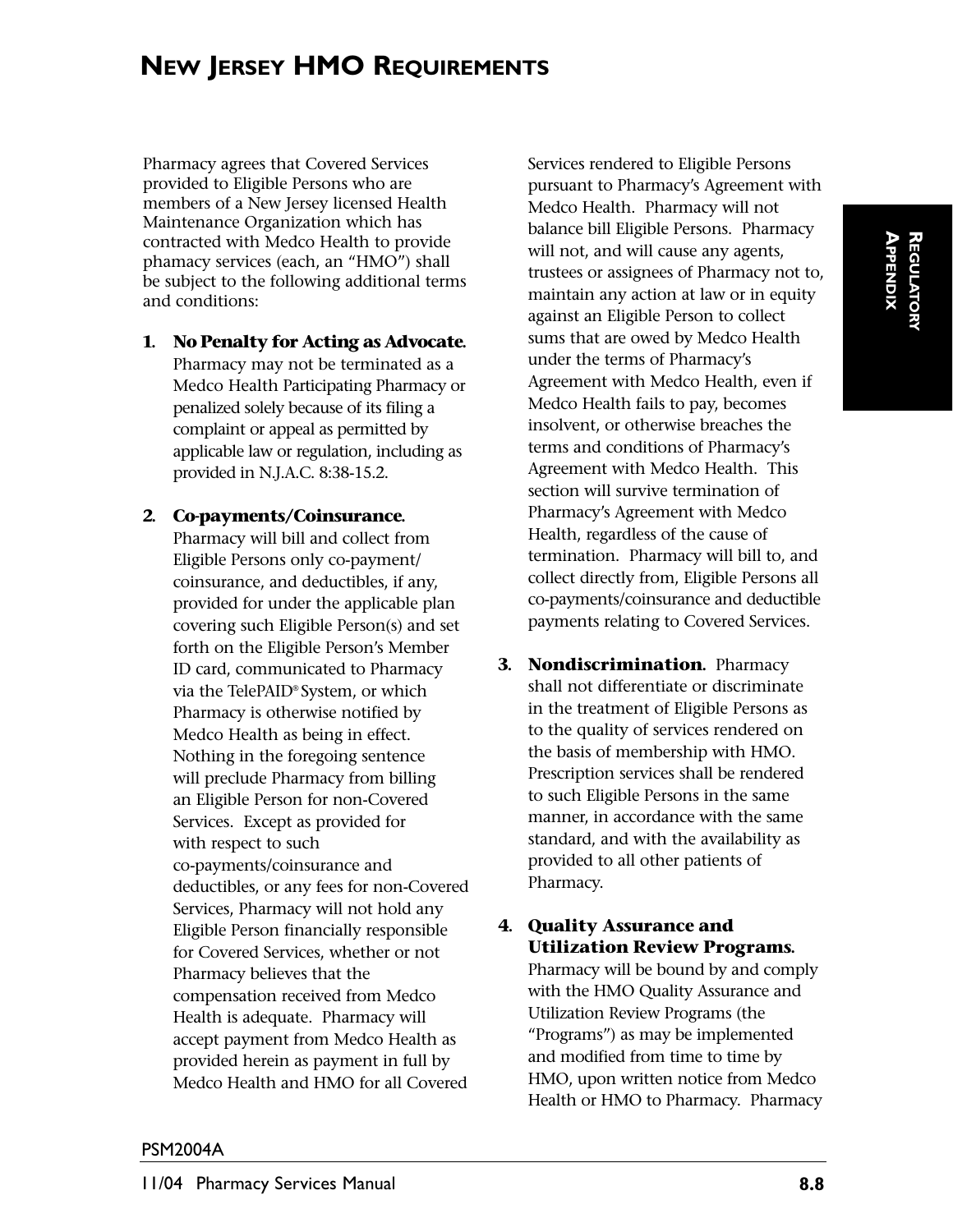# **NEW JERSEY HMO REQUIREMENTS**

*continued*

will cooperate and participate with Medco Health and HMO in the operation of the Programs, including, without limitation, the development of any applicable treatment plans, credentialing, and external audits.

- **5. Patient Records.** Pharmacy will maintain records for each Eligible Person as dictated by generally accepted pharmaceutical practice and as may be necessary to comply with applicable law. Pharmacy will maintain the confidentiality of such records as provided in Pharmacy's Agreement with Medco Health. Pharmacy will provide Medco Health and HMO or either of their respective designees reasonable access during regular business hours to such records, for the period required by applicable law and anytime thereafter that such access is required in connection with the provision of Covered Services to an Eligible Person. Each of Medco Health and HMO will have access at reasonable times upon demand to all books, records, and papers of Pharmacy relating to the Covered Services provided to Eligible Persons, to the cost thereof and to payments received by Pharmacy directly from Eligible Persons (or from others on their behalf). The obligations set forth in this paragraph shall survive the termination of Pharmacy's Agreement with Medco Health.
- **6. No Obligation to Violate Rules.** Nothing in Pharmacy's Agreement with Medco Health (including these New Jersey HMO Requirements) shall be interpreted to impose obligations or responsibilities on Pharmacy to violate the statutes or rules governing licensure of Pharmacy.
- **7. Privity of Contract.** Pharmacy acknowledges and agrees that HMO shall be deemed to have privity of contract with Pharmacy with respect to Pharmacy's Agreement with Medco Health, such that HMO shall have standing to enforce Pharmacy's Agreement with Medco Health in the absence of enforcement of such Agreement by Medco Health.
- **8. General.** Any provision required to be in Pharmacy's Agreement with Medco Health by N.J.A.C. 8:38-15.2 or 15.3 will be binding upon Medco Health, HMO and Pharmacy whether or not specifically provided for herein.
- **9. Termination Due Process.** If a Pharmacy's participation is terminated other than at the end of a term, Medco Health will give the Pharmacy 90 days' advance written notice. The Pharmacy may request a written statement of reasons for the termination. Medco Health will follow the procedures as required by law for conducting a hearing within 30 days of the Pharmacy's request. If the Pharmacy requests a hearing, the Pharmacy's participation will not be deemed an abrogation of his/her rights. Pharmacy is entitled to 90 days' notice and a hearing; however, if the Pharmacy's participation is terminated due to a determination that the Pharmacy has engaged in fraud, breached this agreement, or represents an imminent danger to a patient(s) or the public health, safety, and welfare, as determined by Medco Health, the Pharmacy will not be entitled to such a hearing.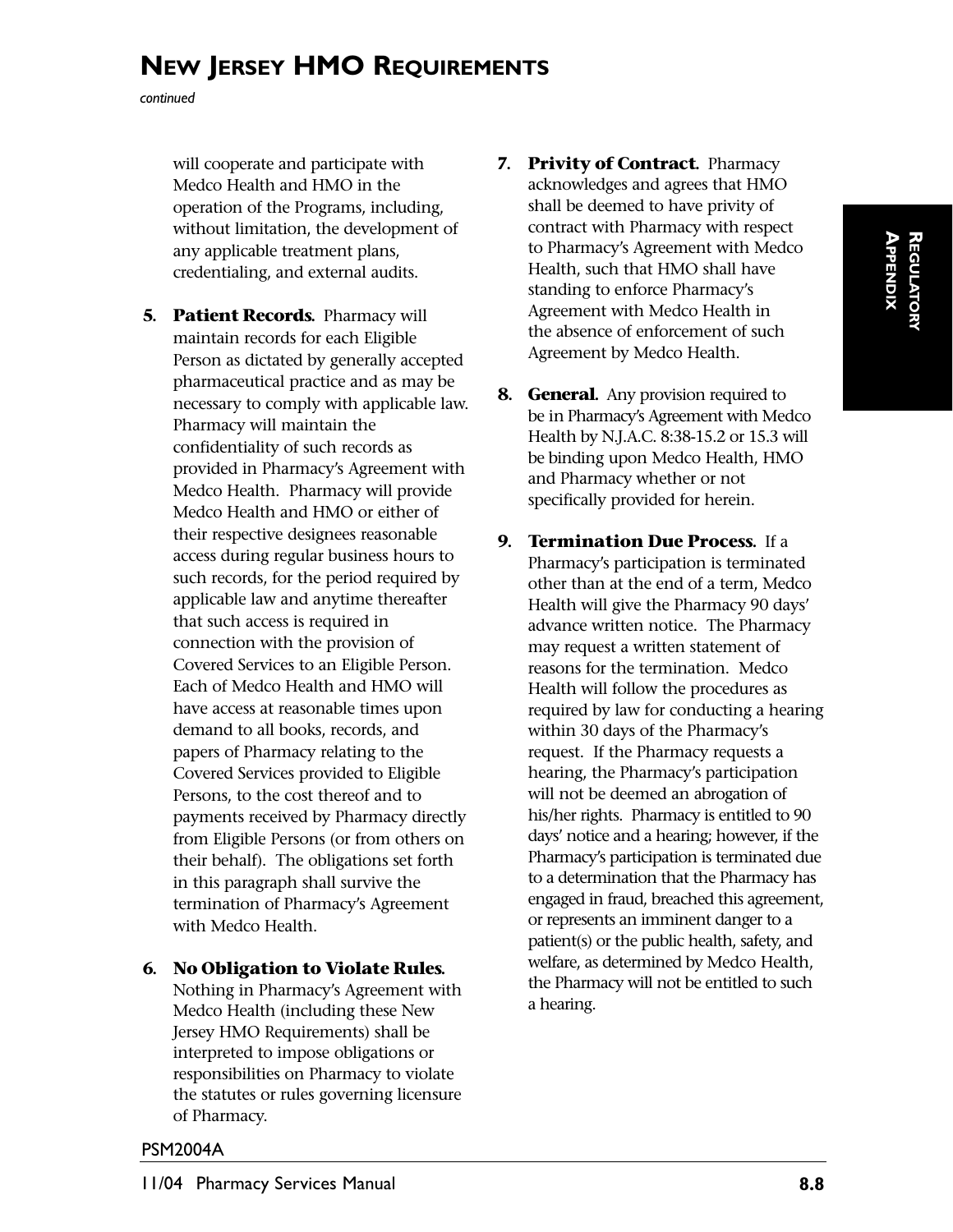# **NEW JERSEY HMO REQUIREMENTS**

*continued*

#### **10. Post Termination Continuation of Services.**

Pharmacy shall continue to provide Covered Services in accordance with the terms of this Agreement to Eligible Persons in special circumstances, whom are in the care of Pharmacy and for HMO is the insurer, on termination of this Agreement for up to 4 months or longer in accordance with Applicable Law or until alternate arrangements can be made by Medco Health or HMO. If this Agreement is terminated as a result of a determination that Pharmacy has engaged in fraud, breached this Agreement, or presented an imminent danger to the patient or the public health, safety, and welfare, as determined by Medco Health, the Pharmacy will not be permitted to continue to provide services after termination.

#### **11. Prohibited Grounds for Termination.**

No Pharmacy shall be terminated or penalized solely for acting as an advocate for the Eligible Person in seeking appropriate medically necessary healthcare services. No Pharmacy may be penalized for discussing medically necessary or appropriate care with Eligible Persons.

#### **12. Conformity of Law.**

Medco Health shall amend this Agreement to bring any provision which conflicts with Applicable Law into compliance with Applicable Law.

#### **13. Appeals.**

To the extent that applicable law provides that a dispute between Pharmacy and Medco Health may be reviewed pursuant to applicable State or Federal external review proceedings, the dispute, if brought to such proceedings, shall be resolved pursuant to applicable law governing such proceedings.

#### **14. Change to Agreement.**

Medco Health shall provide 30 days' notice to Pharmacy of material changes to this Manual.

#### **15. Applicability to Other Members.**

The provisions of this Regulatory Appendix shall also apply to members insured through carriers' managed care plans as required by applicable New Jersey law and regulation.

**16. Nonliability.** Nothing in this Agreement will be construed to require Pharmacy to indemnify Medco Health and/or Sponsor for any tort liability resulting from acts or omissions of Medco Health and/or Sponsor.

#### PSM2004A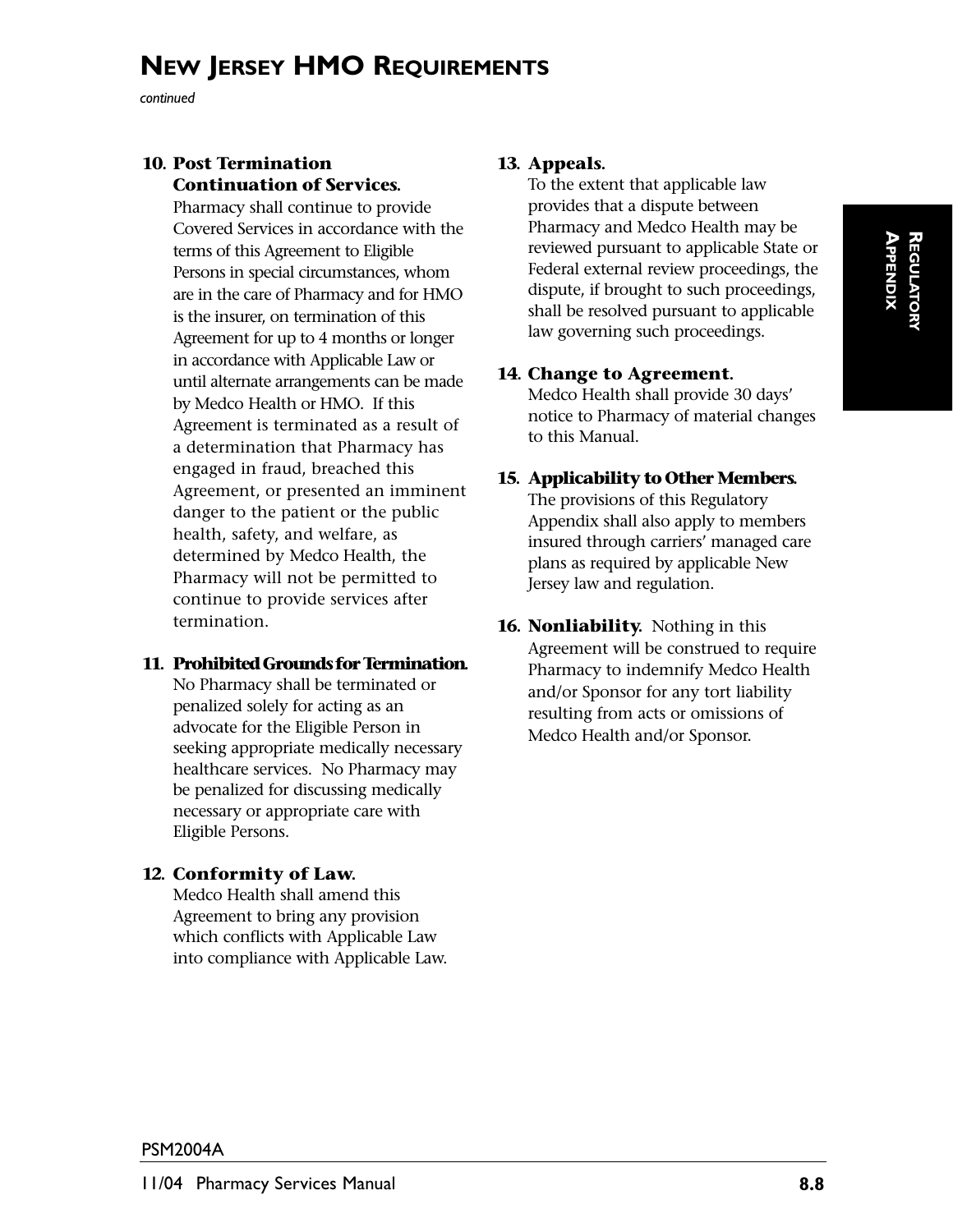# **NORTH CAROLINA REGULATORY APPENDIX**

- **1.** If this Agreement terminates as a result of insolvency of a North Carolina licensed Health Maintenance Organization, Pharmacy shall continue to provide Covered Services to all Eligible Persons for the period for which premium has been paid.
- **2.** This Agreement (including the Manual and any amendments hereto) constitutes the complete and sole contract between the parties and supersedes any and all prior or contemporaneous oral or written communications not expressly contained herein.
- **3.** Pharmacy shall maintain licensure and credentials sufficient to meet Sponsors' credentialing requirements which have been adopted from Medco Health.
- **4.** Pharmacy shall cooperate with Eligible Persons in member grievance procedures.
- **5.** Pharmacy shall comply with Medco Health's sanctions program which has been approved and adopted by Sponsor.
- **6.** Sponsor shall allow Pharmacy reasonable time to comply with any changes in benefit exclusions, administrative and Utilization Review requirements, credentialing and Quality Management programs, and provider sanctions policies.
- **7.** Pharmacy shall be listed in provider directories produced by Medco Health for Sponsor or provider directories produced by applicable Sponsor and distributed to its Eligible Persons.
- **8.** Pharmacy shall maintain records relating to the services provided by Pharmacy to Eligible Person in accordance with applicable laws, industry standards, and the standards set by Medco Health on behalf of the applicable Sponsor. Pharmacy shall provide copies of records relating to

services provided by Pharmacy to Eligible Persons to the applicable Sponsor in accordance with all applicable confidentiality laws and regulations regarding such records and to the North Carolina Department of Insurance in conjunction with its regulation of Sponsor.

- **9.** In the event of termination of this Agreement or insolvency of the Sponsor or Medco Health, Pharmacy agrees upon request to cooperate with the orderly transfer of administrative duties and Eligible Person's records.
- **10.** Pharmacy understands and agrees that its obligation to comply with the Utilization Review programs, credentialing, Quality Management programs and provider sanctions programs of Medco Health and/or Sponsor shall not override the professional or ethical responsibility of Pharmacy not interfere with Pharmacy's ability to provide information or assistance to Eligible Persons.
- **11.** In the event of termination of this Agreement or Medco Health's or Sponsor's insolvency, Pharmacy agrees to continue providing ongoing care until alternate arrangements for such care can be made by Medco Health or Sponsor. "Ongoing care" means the Pharmacy will dispense medications to Eligible Persons and charge the Eligible Persons the Pharmacy's Usual and Customary amount. The Eligible Person will submit claims to Medco Health or the Sponsor for reimbursement processing.
- **12.** Participating Pharmacy shall not be obligated to pay interest to Medco Health for adjustments on overpayments made to Pharmacy and Medco Health shall not be obligated to pay interest to Participating Pharmacy for adjustments on underpayments made to Pharmacy.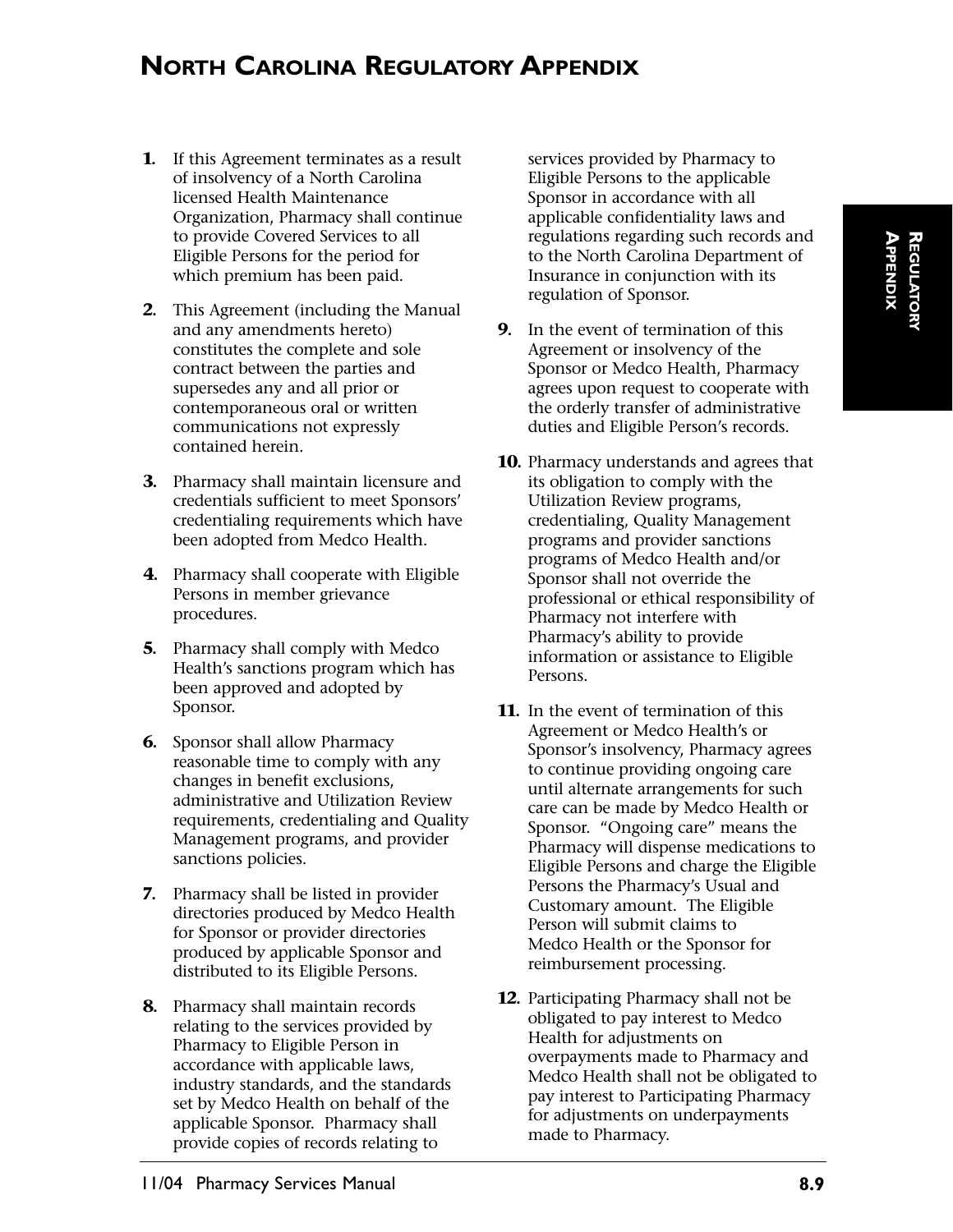# **NORTH CAROLINA REGULATORY APPENDIX**

*continued*

- **13.** Drug Utilization Review ("DUR") is performed by the pharmacist to determine a prescription's suitability with consideration to the health and drug history submitted by the patient, drug-to-drug interactions, drug contraindications, and appropriate standards of practice.
- **14.** Inform the Eligible Person when a particular drug is not covered by the Plan Sponsor and that the Eligible Person would be responsible for payment of that drug.

**APPENDIXAPPENDIX** REGULATORY **REGULATORY**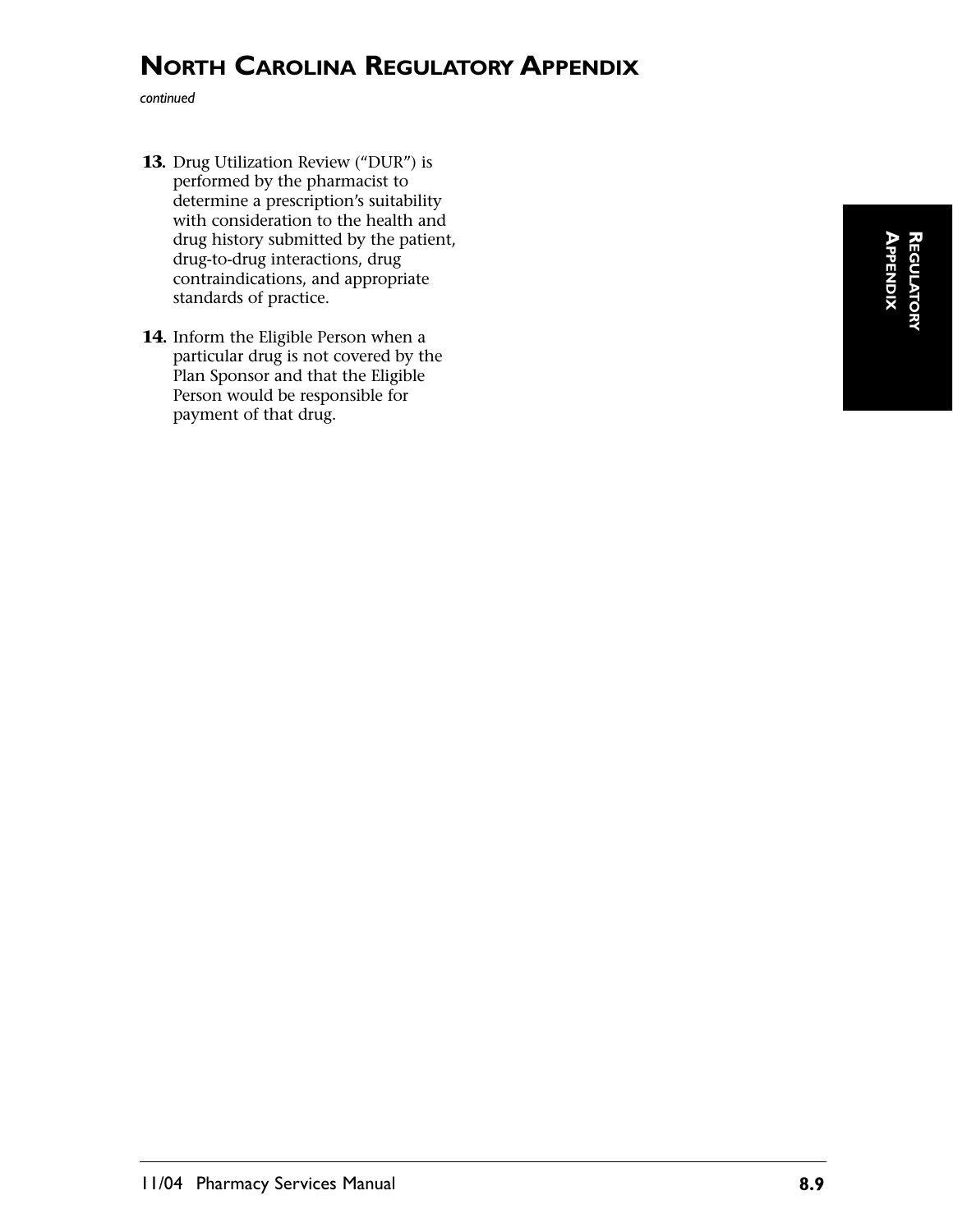The following provisions shall apply to the provision of Covered Services to Covered Persons who are enrolled in a Benefit Plan for Medicare+Choice ("M+C") beneficiaries and other applicable Medicare beneficiaries (hereinafter collectively referred to as "M+C Members").

**1. Government Right to Inspect.** 

Pharmacy shall give the U.S. Department of Health and Human Service (HHS) and U.S. General Accounting Office (GAO), and their authorized designees, the right to audit, evaluate, and inspect all books, contracts, medical records, patient care documentation, and other records of Pharmacy relating to Covered Services during the term of the Agreement and for a period of 6 years following termination or expiration of the Agreement for any reason, or until completion of an audit, whichever is later, unless such time frame is extended pursuant to 42 C.F.R. § 422.502 (e) (4) (such as in the event of fraud). This provision shall survive termination of the Agreement.

- **2. Privacy and Confidentiality.**  Pharmacy agrees to safeguard the privacy of any information that identifies a particular M+C Member in accordance with Federal and State laws and plan sponsor policy. Pharmacy shall maintain all M+C Members' records in an accurate and timely manner.
- **3. Nondiscrimination Based on Health Status.** Pharmacy shall not deny, limit, or condition coverage or the furnishing of healthcare services or benefits to M+C Members

based on health factors, such as medical condition (including mental as well as physical illness), claims experience, receipt of health care, medical history, genetic information, evidence of insurability (including conditions arising out of acts of domestic violence), and disability.

- **4. Access to Benefits.** Pharmacy shall furnish Covered Services to M+C Members, consistent with requirements of the M+C Program, statutes, regulations, CMS pronouncements, and plan sponsor policies.
- **5. Professionally Recognized Standards.** Pharmacy shall provide Covered Services to M+C Members in a manner consistent with professionally recognized standards of healthcare.

#### **6. Hold Harmless.**

6.1 Pharmacy agrees to look solely to the plan sponsor or Medco Health, as applicable, for payment for services furnished to M+C Members unless explicitly notified by Medco Health for reason of coordination of benefits or subrogation. Pharmacy shall not bill, charge, collect a deposit from, seek compensation, remuneration or reimbursement from, or have claim or recourse against a M+C Member, or anyone acting on behalf of a M+C Member except a plan sponsor or Medco Health under any circumstance, unless explicitly approved for reason of coordination of benefits or subrogation. This provision shall not prohibit collection of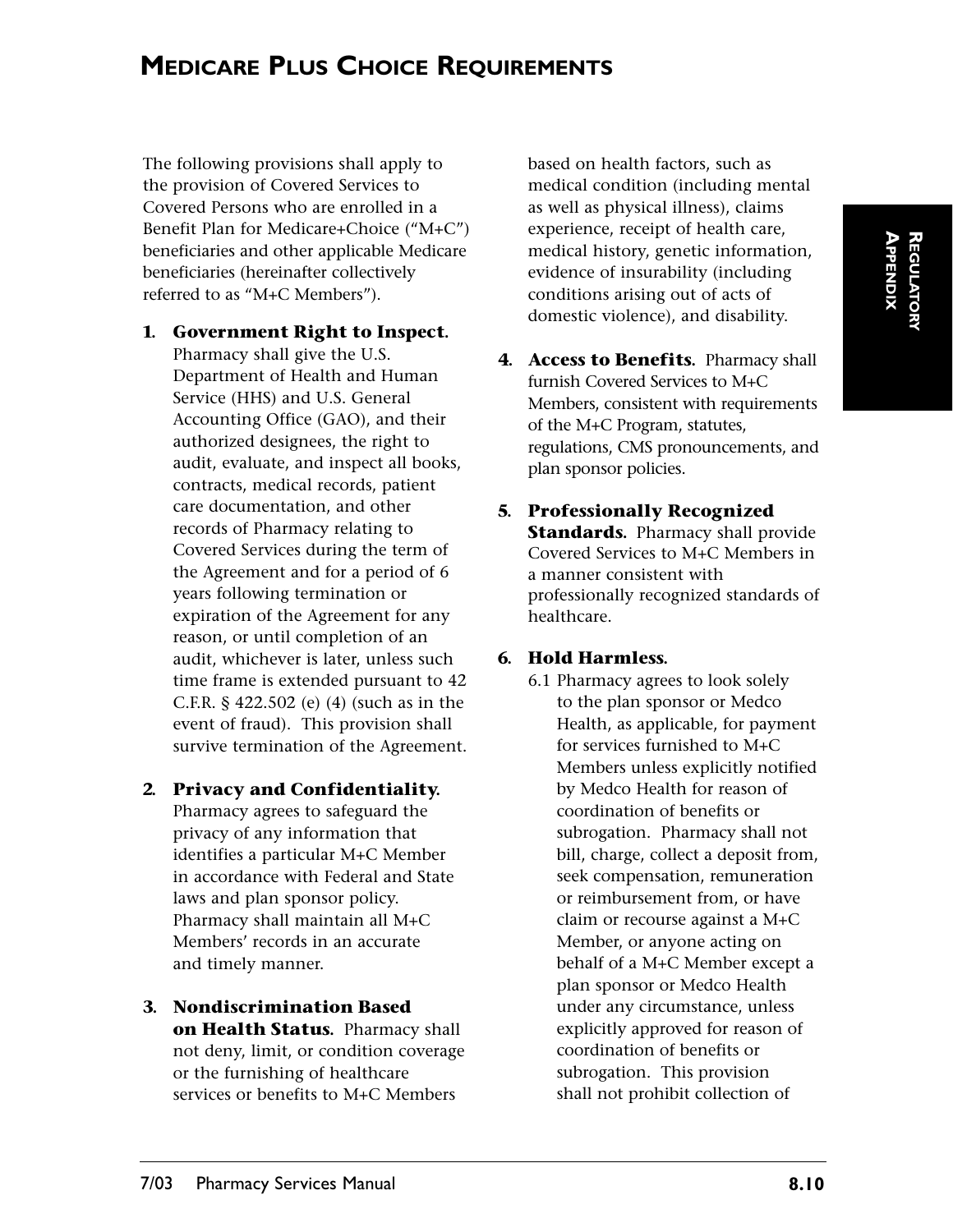*continued*

co-payments on the plan sponsor's behalf or Medco Health's behalf, made in accordance with the terms of the applicable Benefit Plan between the plan sponsor or Medco Health, and the M+C Member. In addition, Pharmacy agrees to seek no recourse for payment from any M+C Member for the reason of a plan sponsor's or Medco Health's insolvency. Pharmacy acknowledges that M+C Members are third-party beneficiaries to this clause. Pharmacy further agrees that this paragraph shall survive the termination (or expiration) of the Agreement, regardless of the cause of such termination, and that Pharmacy has not, and will not, enter into any agreement with a M+C Member or any other party contrary to this paragraph. This provision shall not prohibit collection of charges for services which are not Covered Services as defined in the relevant Benefit Plan provided that the M+C Member has been informed in advance of delivery of such services, that such services are not covered, and the M+C Member has agreed in writing, in a form substantially similar to the one attached hereto, to accept responsibility for payment for such services. Nor shall this provision prohibit payment for any Covered Services delivered after expiration of benefits under the relevant Benefit Plan. Pharmacy shall, upon the request of Medco Health, submit to Medco Health or the Payer, any M+C Member's written

acknowledgement to accept responsibility for non-Covered Services provided by Pharmacy.

- 6.2 Any modifications, additions or deletions to the provisions of this section shall become effective on a date no earlier than 15 days after the Commissioner of Insurance of the relevant state has received written notice of such proposed change(s).
- **7. Prompt Payment.** Medco Health agrees to use reasonable efforts to adjudicate clean claims submitted by Pharmacy within 60 days from the date Medco Health receives the claim, as long as the claims are for services (a) authorized by Medco Health; (b) provided to an eligible M+C Member; (c) billed according to arrangements set forth in the Agreement and Medco Health policy; and (d) that have no third-party involvement.
- **8. Compliance with Medicare Requirements, Federal, and State Laws.** Pharmacy agrees to comply with all applicable Medicare laws, regulations and CMS instructions. Pharmacy further agrees to comply with all laws applicable to individuals and entities receiving Federal funds and all other applicable Federal and State laws, regulations, and governmental issuances, including but not limited to those governing participation in the M+C Program, Title VI of the Civil Rights Act of 1964, the Age Discrimination Act of 1975, the Americans with Disabilities Act, and the Rehabilitation Act of 1973.

#### **9. External Review.** Pharmacy agrees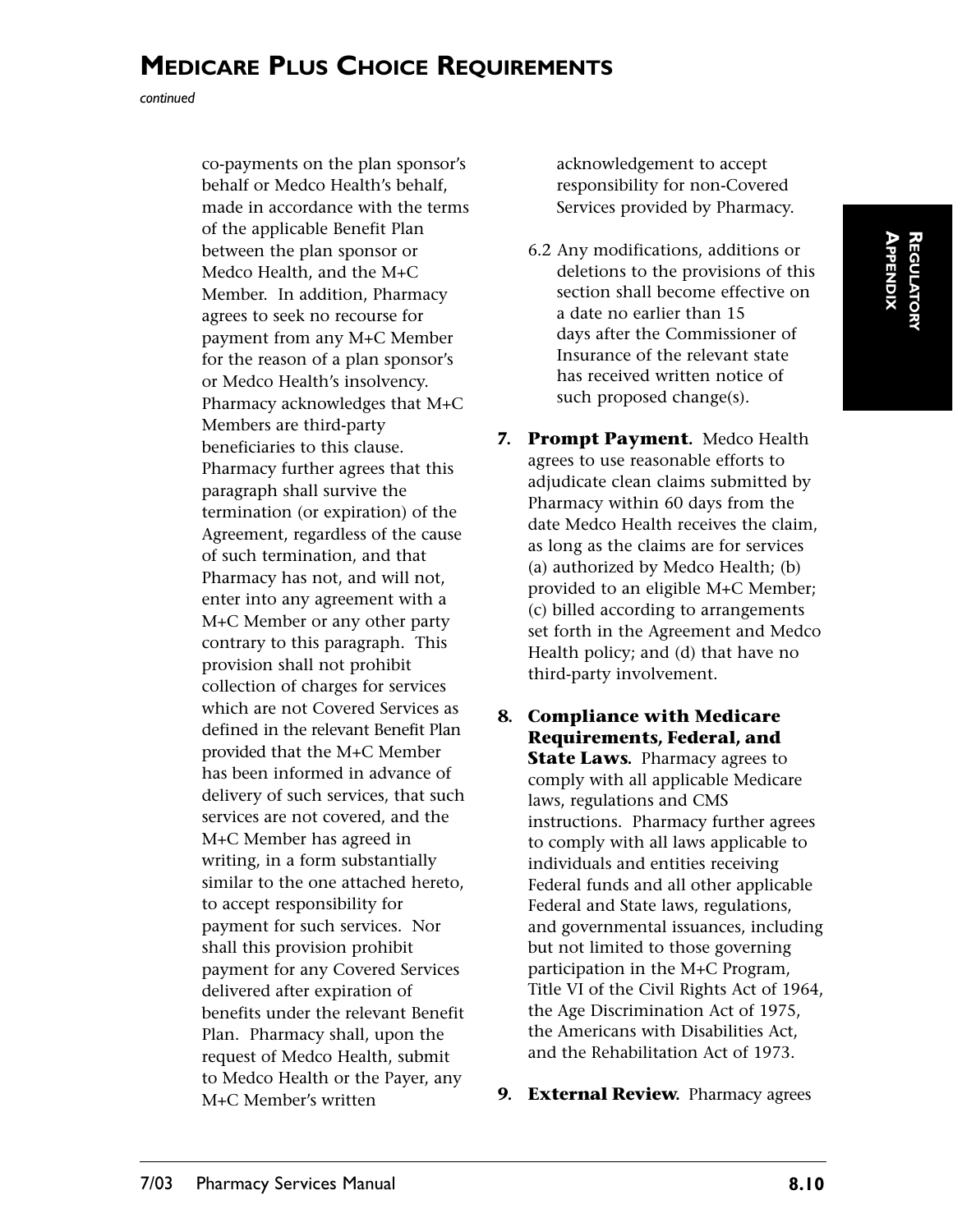*continued*

to cooperate with all independent quality review and improvement organization activities required by CMS and or the plan sponsor pertaining to the provision of services for M+C Members.

### **10. Medical Management Compliance.**

Pharmacy agrees to comply with Medco Health's and the plan sponsor's medical policies, QA programs and medical management programs.

## **11. Submission of Encounter Data.**

Pharmacy agrees to submit to Medco Health or such other party designated by Medco Health in the form prescribed by Medco Health, all data required to be submitted in accordance with 42 C.F.R. 422.502(a)(8), 422.257 and 422.502(l)(3). Pharmacy certifies as to the completeness, truthfulness, and accuracy of such data that it shall submit.

## **12. Influenza and Pneumococcal**

**Vaccines.** Pharmacy acknowledges that covered influenza vaccines and pneumococcal vaccines are not subject to M+C Member cost sharing obligations.

## **13. Termination Without Cause.** In

the event that Pharmacy or Medco Health seeks to terminate the provision of Covered Services to M+C Members other than for cause, such party seeking to terminate shall provide the other party with at least 60 days' advance written notice.

#### **14. Exclusion of Certain Persons.**  Pharmacy shall not employ or

contract for the provisions of

healthcare, utilization review, medical social work, or administrative services with any individual excluded from participation in Medicare under Section 1128 or 1128A of the Social Security Act. Pharmacy hereby certifies that no such excluded person currently is employed by or under contract with Pharmacy relating to the furnishing of Covered Services to M+C Members.

## **15. Compliance with Appeals Procedure Requirements.**

Pharmacy shall cooperate and comply with all requirements of Medicare and the plan sponsor regarding the processing of M+C Member appeals, including the obligation to provide information (including medical record and other pertinent information) to the plan sponsor within the time frame reasonably requested for such purpose.

#### **16. Compliance with Policies, Procedures, and Manuals.** Pharmacy agrees to comply with all

applicable plan sponsor policies, procedures, and manual provisions, which specifically include but are not limited to, where applicable, Payer's policies governing notice of noncoverage.

#### **17. Claims for Payment.** As required by 42 C.F.R. § 1001.952 (m)(l)(i), in the case of services furnished to M+C Members, Pharmacy shall not claim payment in any form from CMS or from any other agency of the United States or from any state for items and services furnished in accordance with the Agreement, except as may be approved by CMS or a State agency,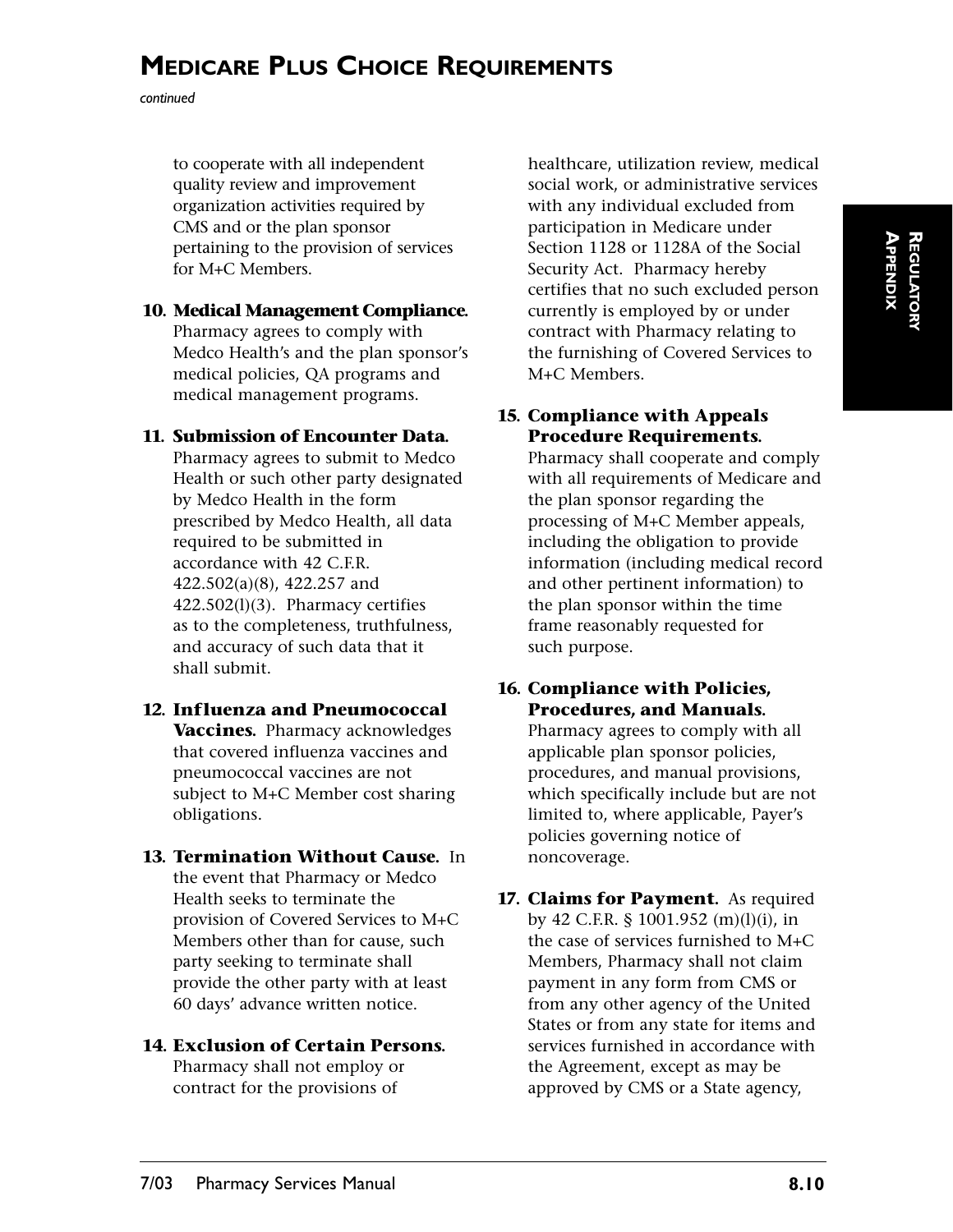*continued*

nor shall Pharmacy otherwise engage in any shifting of costs or seek increased payments from the M+C Program or any State healthcare program as a result of furnishing such services to M+C Members.

- **18. Y2K Compliance.** Pharmacy agrees that all necessary actions and system changes to internal mission-critical systems have been made and tested so that Pharmacy is Year 2000 compliant. Year 2000 compliant means that the information technology of Pharmacy must accurately process date and time data (including, but not limited to, calculating, comparing, and sequencing) from, into, and between the 19th, 20th, and 21st centuries, the years 1999 and 2000, and leap year calculations. Further, Year 2000 compliant information technology, when used in combination with other information technology, must accurately process date and time data if the other information technology property exchanges date and time data with it. Mission-critical systems are defined as those systems and interfaces which materially affect the accurate and timely performance of the functions performed by Pharmacy under the Agreement.
- **19. Healthcare Integrity and Protection Data.** Pharmacy shall submit a report in writing to Medco Health within 30 calendar days of Pharmacy's knowledge of any and all civil judgments and other adjudicated actions or decisions against the Pharmacy related to the delivery of any healthcare item or service (regardless of whether the civil judgment or other adjudicated action or decision is the subject of a pending appeal).

20. **Conflicts.** In the event of any inconsistencies between this Amendment and any provision of the Payer Agreement with respect to M+C Members, the provisions of this Amendment shall govern.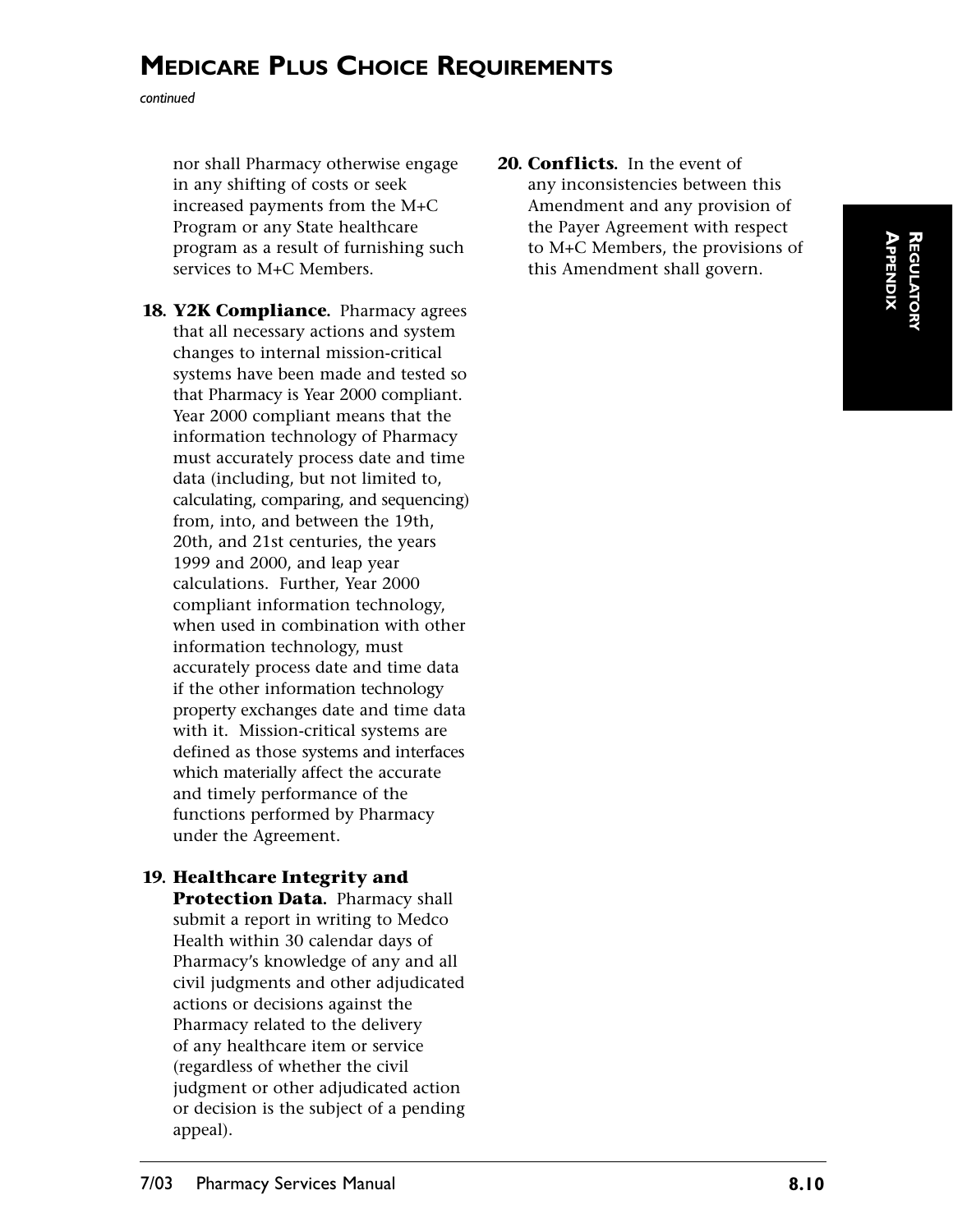#### **1. Member Grievances and**

**Complaints.** Pharmacy shall immediately refer any Member grievances or complaints of which it becomes aware to Sponsor. Pharmacy shall cooperate with and participate in Sponsor's Member Grievance Procedures and Complaint Procedures as directed by Sponsor, and shall abide by the decisions of Sponsor's Grievance Committee and Complaint Committee. Pharmacy shall comply with Medicare grievance and appeals procedures for Medicare Members as set forth in Sponsor's Provider Manual and as required by CMS.

**2. Insurance.** Pharmacy shall secure and maintain a policy of general liability with minimum coverage limits of \$1 million per occurrence/\$3 million aggregate. Pharmacy shall provide Certificates of Insurance evidencing Pharmacy's insurance coverage to Medco Health upon request.

#### **3. Member Hold Harmless.**

3.1. Pharmacy agrees that in no event, including but not limited to, nonpayment by Medco Health or Sponsor, the insolvency of Sponsor or Medco Health, or breach of this Agreement shall Pharmacy bill, charge, collect a deposit from, seek compensation, remuneration or reimbursement from, or have any recourse against Members, the Commonwealth of Pennsylvania or persons other than Sponsor or Medco Health for services provided under the Pharmacy Agreement. This provision shall

not prohibit collection of supplemental charges or copayments on Sponsor's behalf made in accordance with the terms of an enrollment agreement between Sponsor and Members. (Medicaid Members are not liable for any supplemental charges or copayments.)

- 3.2. Pharmacy further agrees that (a) this hold harmless provision shall survive termination of this Agreement regardless of the cause giving rise to termination and shall be construed to be for the benefit of Sponsor's Members, and (b) this hold harmless provision supersedes any oral or written contrary agreement now existing or hereafter entered into between Pharmacy and a Member or persons acting on their behalf.
- 3.3. No modification, addition, or deletion to the provisions of this section shall be given effect unless it has first been approved by the Pennsylvania Departments of Health and Public Welfare.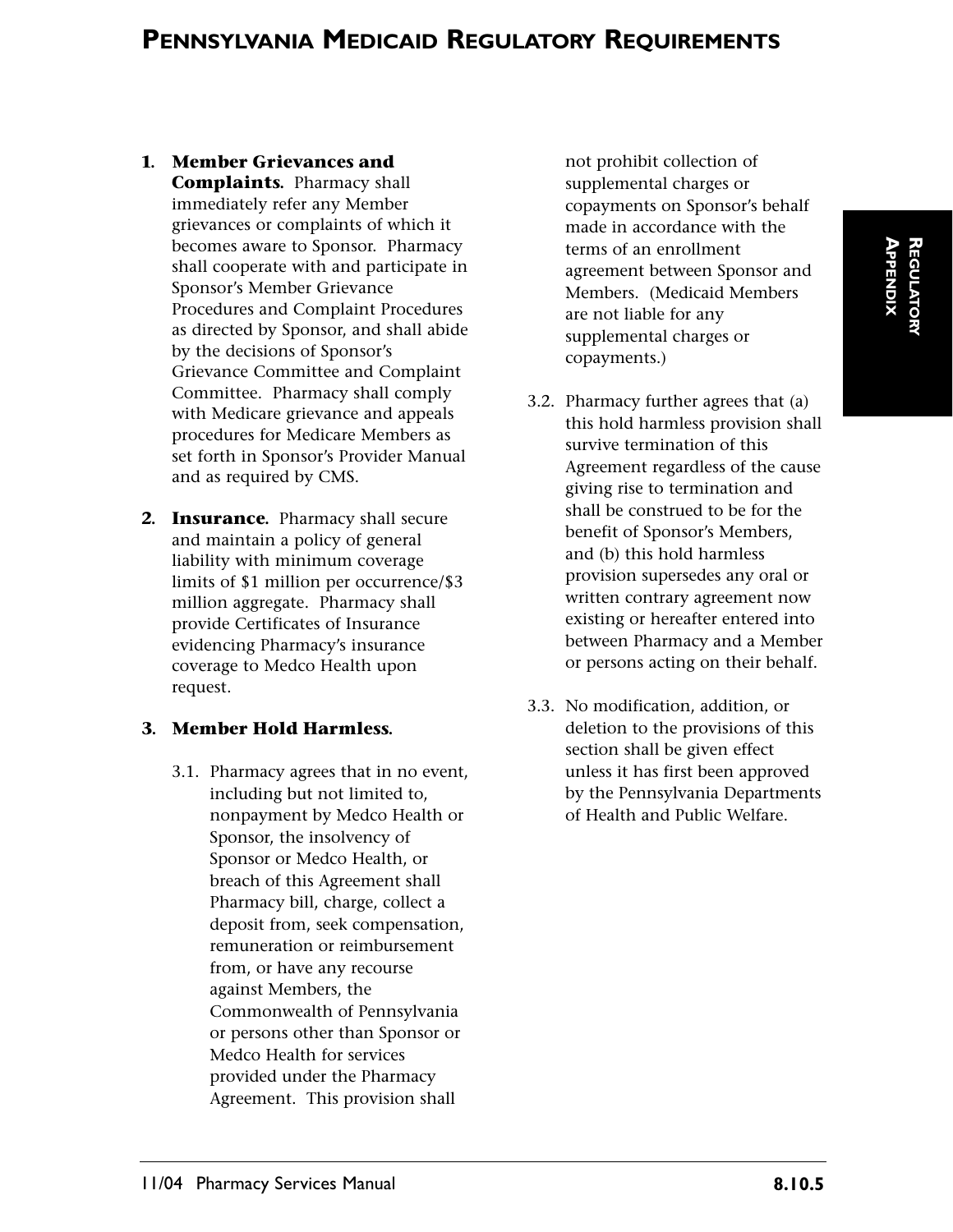*continued*

- **4. Quality Management.** Pharmacy agrees to cooperate with and abide by Sponsor's Quality Management Program, which includes Sponsor's quality assurance and utilization review policies and procedures. All such programs and policies referred to in this section, or any other section of this Addendum, are limited to those required by the Commonwealth of Pennsylvania and/or those requiring approval by the Commonwealth.
- **5. No Termination for Member Advocacy or Filing Grievance on Member's Behalf.** Neither Medco Health nor Sponsor may sanction, terminate or fail to renew the agreement with Pharmacy solely because
	- 5.1 Pharmacy advocated for medically necessary and appropriate health care services on behalf of a Member as determined by reputable providers practicing within the legal standard of care;
	- 5.2. Pharmacy filed a Grievance on behalf of and with the written consent of a Member, or helped a Member to file a grievance;
	- 5.3. Pharmacy protested a Sponsor or Sponsor decision, policy or practice Pharmacy believed interfered with its ability to provide medically necessary and appropriate health care; or
	- 5.4. Pharmacy took another action specifically permitted under 40 P.S. §§ 991.2113, 991.2121, and 99.2171.

### **6. Federal and State Funds.**

Pharmacy acknowledges that payments to it with respect to Members who are eligible for Medical Assistance are derived from federal and state funds and that Pharmacy may be held civilly and/or criminally liable to both Sponsor and the Pennsylvania Department of Public Welfare in the event of false claims, non-performance, misrepresentation, fraud, or abuse for services provided to Medical Assistance recipients (including Sponsor's Members who are Medical Assistance recipients).

#### **7. No Interference with Professional Judgment.**

- 7.1. Neither Sponsor nor Medco Health shall prohibit or restrict Pharmacy from, nor penalize Pharmacy for, discussing:
	- a. Medically Necessary and appropriate care with or on behalf of a Member, government health care officials, or the Pennsylvania Department of Public Welfare, including information regarding the nature of treatment; risks of treatment; alternative treatments; or the availability of alternative therapies, consultations or tests;
	- b. The process Sponsor or Medco Health use or propose to use to deny payment for a health care service; or
	- c. The decision of any managed care plan to deny payment for a health care service.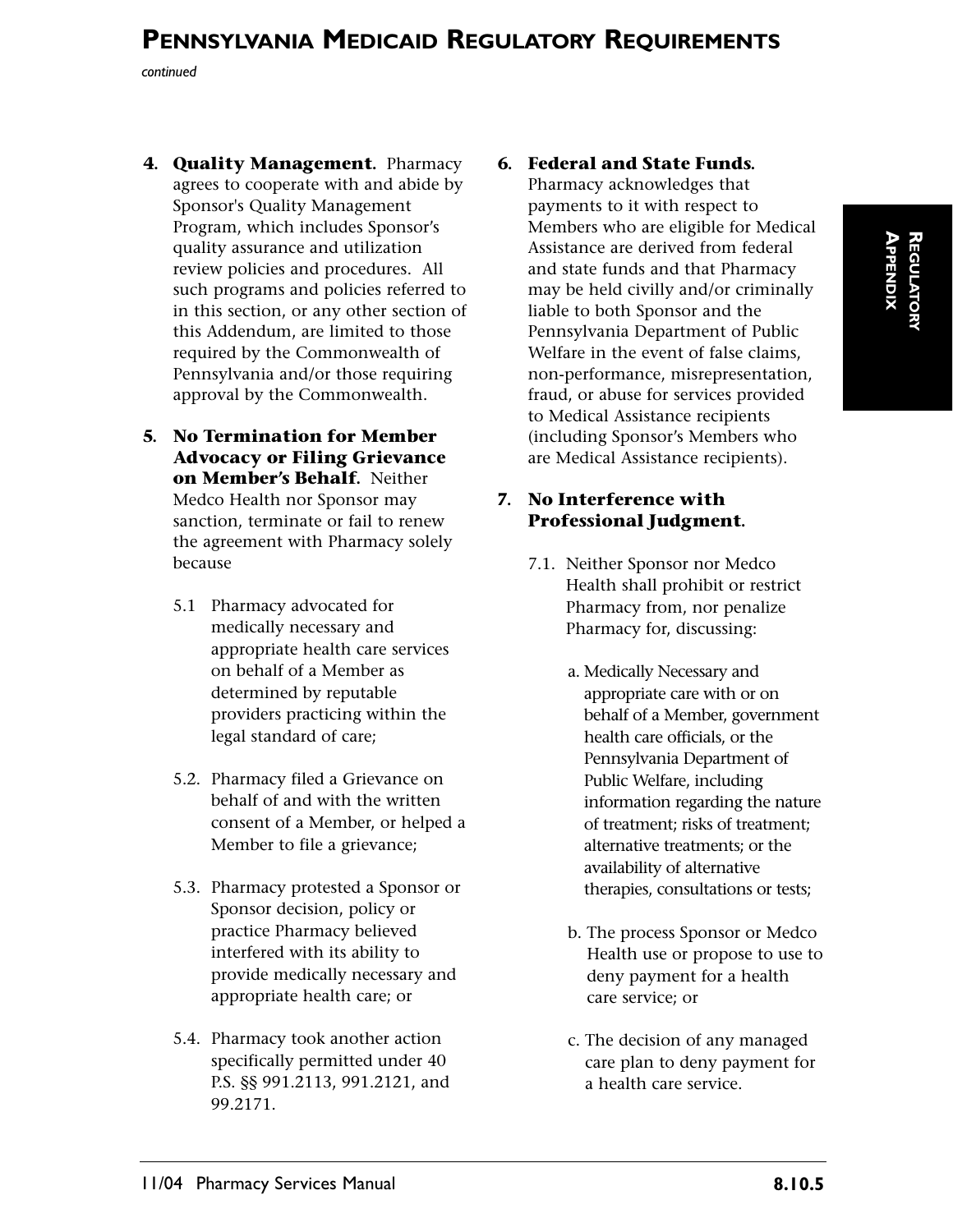*continued*

- 7.2. This Agreement may not be terminated because Pharmacy: (i) advocates for medically necessary and appropriate health care as determined by reputable providers practicing within the legal standard of care; (ii) files a grievance on behalf of a Member pursuant to the procedures set forth in the Insurance Pharmacy Law of 1921, as amended by Article XXI of Act 68 of 1998 (P.L. 464, No. 68) and its applicable regulations, 28 PA. Code Chapter 9; (iii) protests a decision, policy, or practice that Pharmacy reasonably believes interferes with Pharmacy's ability to provide medically necessary and appropriate health care; or (iv) objects to the provision of or refuses to provide or refer a health care service on moral or religious grounds, provided that Pharmacy makes adequate information available to Members and prospective Members.
- 7.3. Pharmacy is specifically permitted to have such discussions on behalf of the Member with the Department of Public Welfare and other health care officials, provided that the Member consents to such discussions.

#### **8. Records.**

8.1. Pharmacy shall maintain records of the claims information for seven (7) years after the dispensing date or until all then pending audits or inspection activities as described in this section are completed. Such records shall be in a format and media deemed appropriate by Medco Health and approved by Sponsor. Each party may audit, review and duplicate

such records, and any other records the parties have regarding the claims information made in connection with this Agreement ("Records") by providing reasonable prior written notice to the party holding the applicable Records. Such review and duplication shall occur during regular business hours at the place of business of the holder of the Records, and shall be subject to all applicable Laws regarding the confidentiality of such Records. The party requesting duplication of Records shall pay the party holding such Records its reasonable duplicating costs.

- 8.2. Pharmacy shall adhere to the applicable requirements of 42 CFR Subsection 434.6, including but not limited to those regarding maintaining an appropriate record system for services provided hereunder and safeguarding information concerning Covered Members in accordance with applicable federal statutes and regulations governing Medical Assistance programs.
- 8.3. The Pennsylvania Departments of Health, Insurance and Public Welfare, and any external quality review organization approved by the Departments of Health or Public Welfare shall be provided access to records of Pharmacy for the purpose of quality assurance, investigation of complaints or grievances, enforcement or other activities related to compliance with Pennsylvania laws and the Department of Public Welfare's contract with Sponsor. The records shall only be accessible to Departmental employees or agents with direct responsibilities for the enumerated activities.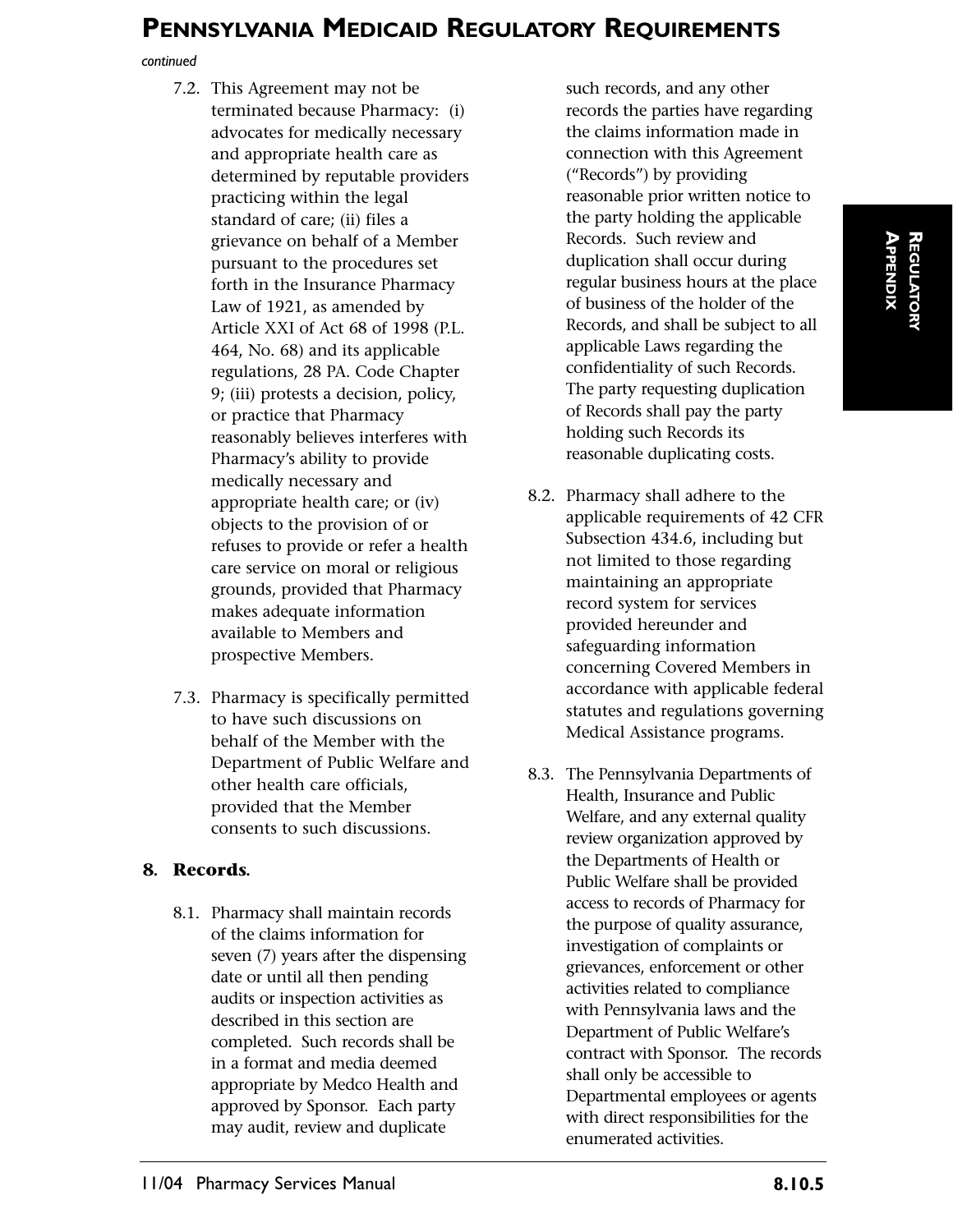*continued*

**9. Inspection.** The Pennsylvania Departments of Health, Insurance, and Public Welfare, and the United States Department of Health and Human Services may evaluate, through inspection or other means, the quality, appropriateness and timeliness of service performed hereunder.

**10. Program Integrity; Fraud and Abuse.** Pharmacy shall comply with all policies and procedures as developed and amended from time to time for the detection and prevention of fraud and abuse committed by providers, employees, or Members, and to ensure program integrity in the Pennsylvania Medical Assistance program. Such compliance may include, but not be limited to, the submission of statistical and narrative reports regarding fraud and abuse detection activities, referral or information of suspected or confirmed fraud or abuse to Sponsor, and Sponsor shall immediately notify the Pennsylvania Departments of Health and Public Welfare, as appropriate, regarding such suspected or confirmed fraud or abuse. Medco Health shall immediately terminate any Pharmacy precluded from participation in Medicaid, as it concerns such Pharmacy's participation in a Sponsor Medicaid Program, and shall make no payments to such Pharmacy after the effective preclusion date.

**11. Hold Harmless for Health Plan/Provider Dispute.** In the event that any dispute arises between Pharmacy and Medco Health, Pharmacy and Medco Health hereby agree to indemnify and hold harmless the Pennsylvania Department of Public Welfare and Members from any legal or financial liability arising out of or in connection with any such dispute.

- **12. Non-Discrimination.** Pharmacy shall not discriminate in the hiring of its employees on the basis of sex, marital status, age, disability, race, color, religion, or any other basis prohibited by law. Furthermore, Pharmacy shall not discriminate or differentiate in the provision of services hereunder on the basis of sex, marital status, age, disability, race, color, religion, sexual orientation, health status, the fact that a Member is a Medicaid or Medicare beneficiary, or any other basis prohibited by law.
- **13. ADA Compliance.** Pursuant to federal regulation promulgated under the authority of the Americans with Disabilities Act, as amended, Pharmacy understands and agrees that no individual with a disability shall, on the basis of the disability, be excluded from participation in this Agreement or from activities provided for under this Agreement.

#### **14. Commonwealth Hold Harmless.**

Pharmacy agrees to hold harmless the Commonwealth of Pennsylvania, all Commonwealth officers and employees, and all Members in the event of nonpayment by Sponsor to Medco Health or Medco Health to Pharmacy. Pharmacy shall further indemnify and hold harmless the Commonwealth and its agents, officers and employees against all injuries, death, losses, damages, claims, suits, liabilities, judgments, costs and expenses which may in any manner accrue against the Commonwealth or their agents, officers, or employees, through the intentional conduct or negligent acts or omissions of Pharmacy, its agents, officers, or employees in connection with Pharmacy's performance of services hereunder.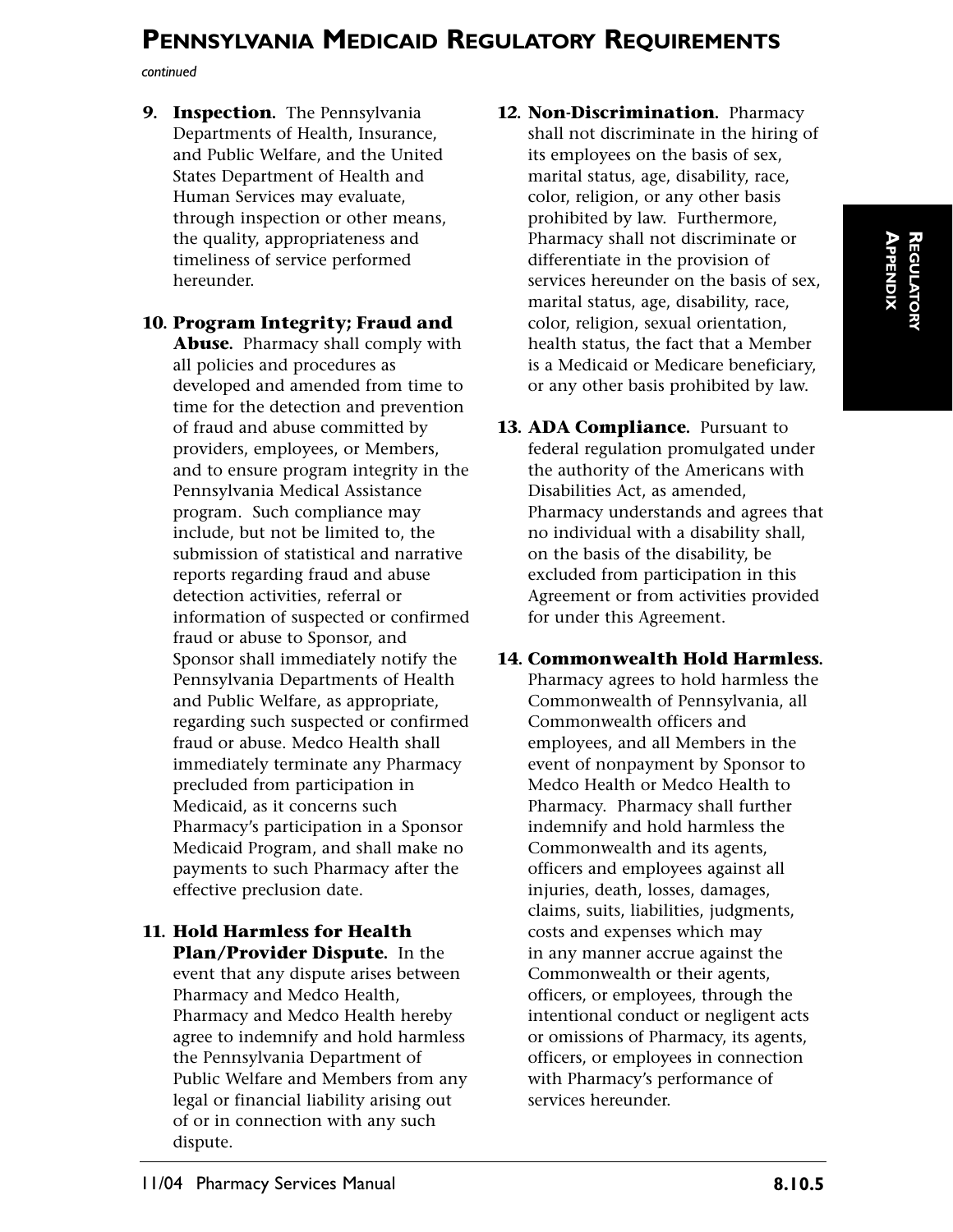*continued*

- **15. Record Retention.** Pharmacy shall retain the source records for its data reports for a minimum of seven (7) years and shall develop and maintain written policies and procedures for the storing of these records.
- **16. Definitions.** In providing services under the Agreement, the following terms shall have the meanings set forth below.
	- 16.1. "Emergency" shall mean a medical condition manifesting itself by acute symptoms of sufficient severity (including severe pain) such that a prudent layperson, who possesses an average knowledge of health and medicine, could reasonably expect the absence of immediate medical attention to result in (a) placing the health of the individual (or with respect to a pregnant woman, the health of the woman and her unborn child) in serious jeopardy; (b) serious impairment to bodily functions; or (c) serious dysfunction of any bodily organ or part.
	- 16.2. "Medically Necessary" shall have the meaning set forth in Health Plans' contract with the Pennsylvania Department of Public Welfare, namely: A service or benefit is "medically necessary" if it is compensable under the Pennsylvania Medical Assistance Program and if it meets any one of the following standards: (a) the service or benefit shall, or is reasonably

expected to, prevent the onset of an illness, condition or disability; (b) the service or benefit shall, or is reasonably expected to, reduce or ameliorate the physical, mental or developmental effects of an illness, condition, injury or disability; or (c) the service or benefit shall assist the Member to achieve or maintain maximum functional capacity in performing daily activities, taking into account both the functional capacity of the Member and those functional capacities that are appropriate for Members of the same age. The determination as to whether a service or benefit is medically necessary shall be based on the determination of a qualified and trained medical professional that takes into account information provided by the Member, the Member's family, and other medical professionals.

#### **17. Submission of Encounter Data.** Pharmacy shall submit claims electronically at the point of service.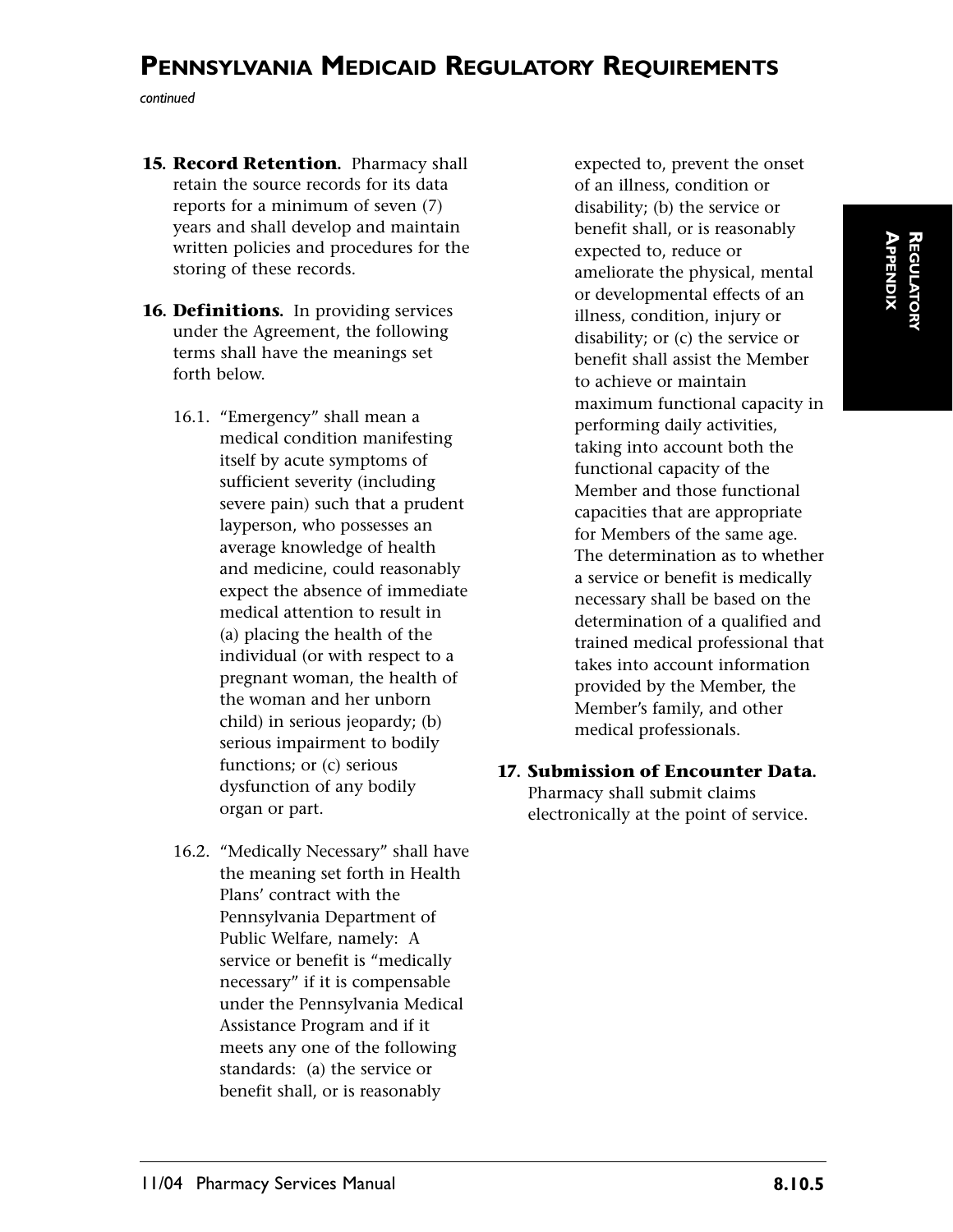*continued*

#### **18. Continuation of Services.**

Pharmacy agrees in the event of Medco Health's or Sponsor's insolvency or other cessation of operations, Pharmacy shall continue to provide benefits to Members through the period for which the premium has been paid.

#### **19. Notice of Change in**

**Circumstances.** Pharmacy shall notify Medco Health immediately of any change in circumstances which would adversely affect Pharmacy's ability to render services under this Agreement, including, but not limited, to: (i) suspension or loss of license, certification, or accreditation; (ii) the imposition of sanctions under a federal or state health care program; (iii) the indictment, arrest, or conviction of a felony or any criminal charge of Pharmacy; (iv) the loss or reduction of liability coverage or professional malpractice coverage; (v) the filing of a malpractice or other negligence based claim by a Member against Pharmacy; or (viii) Pharmacy becoming insolvent or voluntarily or involuntarily filing for bankruptcy, the assignment for the benefit of creditors, the appointment of a receiver, or similar relief.

**20. Severability.** If any provision in the Agreement is deemed to be illegal or unenforceable, or any court of competent jurisdiction restricts or limits the applicability of any provision in the Agreement, the Agreement shall be interpreted as if the provision in question has been stricken or so restricted or limited, but shall not affect the other provisions of the Agreement.

#### **21. Fee-For-Service Window.** Medco Health and Pharmacy agree that Pharmacy shall provide services to a Plan Member enrolled in the Medical Assistance program during the period that the Member is covered under the Medicaid fee-for-service program prior to the effective date of his or her enrollment in the Sponsor's managed

care program.

- **22. Confidentiality of and Access to Records.** Pharmacy agrees to maintain Sponsor's Members' records confidential in accordance with 40 P.S. 991.2131 and to comply with all federal and state laws and regulations regarding the confidentiality of patient records. The Pennsylvania Departments of Health, Insurance and when necessary, Department of Public Welfare, shall have access to records for purposes of quality assurance, investigation of complaints and grievances, enforcement or other compliance activities under the 40 P.S. 991.2101 through 991.2193, as amended, 28 PA. Code Chapter 9 and all other laws of the Commonwealth of Pennsylvania. Such records shall be accessible only to those Pennsylvania Department of Health employees or agents with direct responsibility for the activities mentioned in the previous sentence.
- 23. **Adherence to Laws.** Pharmacy agrees to adhere to all state and federal laws and regulations to which it is subject.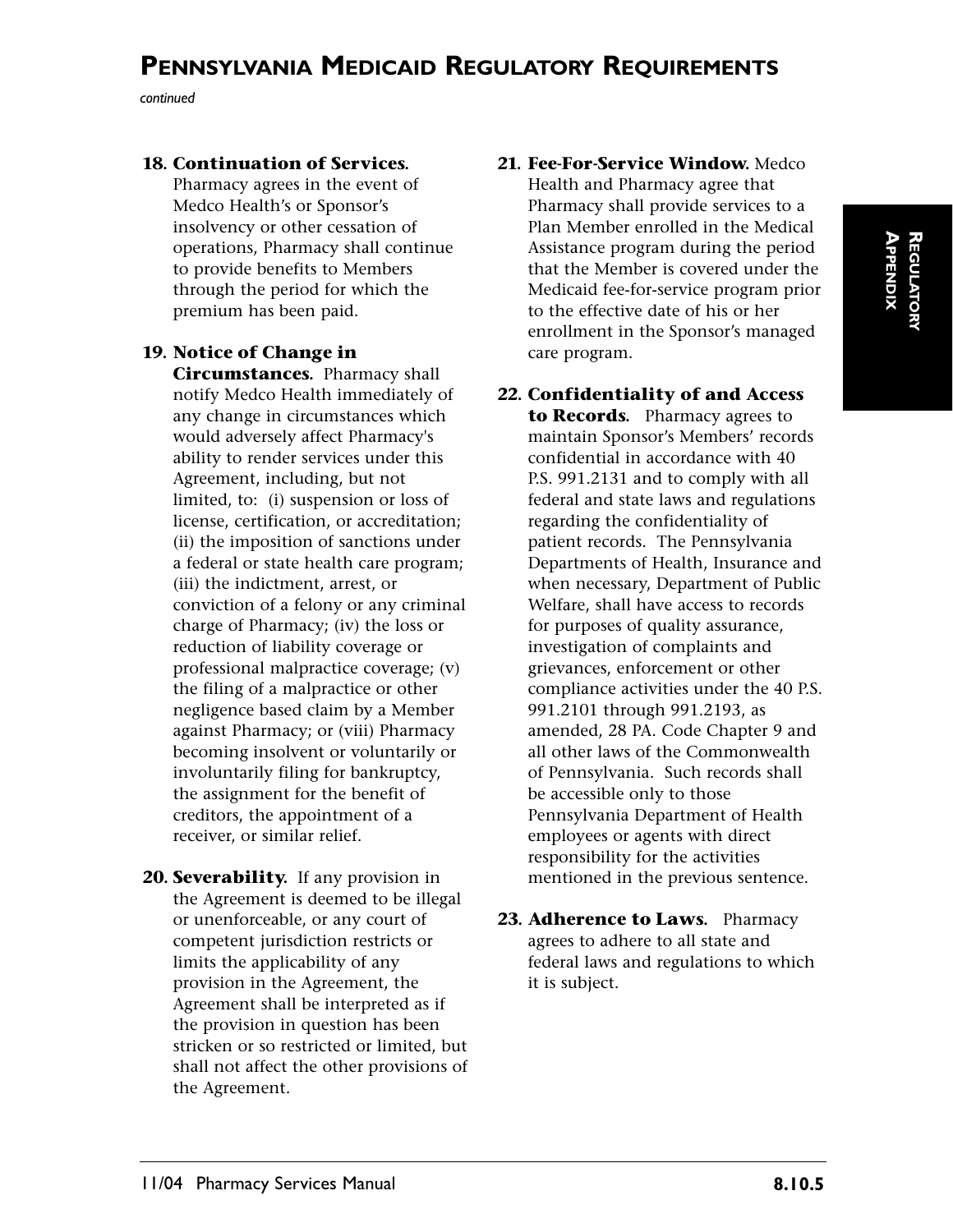*continued*

#### **24. Timely Processing of Claims.** If

Medco Health fails to pay a clean claim within forty five (45) days of receipt of the claim, interest at the rate of ten percent (10%) per annum shall be added to the amount owed to Pharmacy. Interest shall be calculated beginning the day after the required payment date and ending on the date the claim is paid. Medco Health shall not be required to pay interest calculated to be less than two dollars (\$2).

#### **25. Policies and Procedures.**

Pharmacy agrees to comply with any changes, including but not limited to amendments, repeals, and additions, to the Sponsor Provider Manual. Such changes shall be binding upon Provider thirty (30) days after Provider's receipt of written notice thereof, unless circumstances require an earlier effective date. If any applicable laws or regulations are enacted, amended, promulgated, repealed, or revised, whether or not retroactively, which affect any of the rights, duties, or obligations of the parties under the Agreement, including, without limitation, those concerning the eligibility of Members and the provision of Covered Prescription Drug Services, the Agreement shall be deemed amended effective as of the date such laws or regulations become or became effective.

#### **PENNSYLVANIA IDS REQUIREMENTS**

In compliance with the requirements applicable to "Integrated Delivery Systems" ("IDS"), set forth in 28 PA. Code § 9.724 (Plan-IDS Contracts) and 9.725 (IDS-Provider Contracts):

- 1. Pharmacy acknowledges and agrees that nothing contained in this Agreement limits:
	- 1.1. The authority of Sponsor to ensure Pharmacy's participation in and compliance with Sponsor's quality assurance, utilization management, Member complaint and grievance systems and procedures or limits.
	- 1.2. The authority of the Pennsylvania Department of Health or the Pennsylvania Department of Public Welfare to monitor the effectiveness of Sponsor's system and procedures or the extent to which Sponsor adequately monitors any function delegated to Medco Health, or to require Sponsor to take prompt corrective action regarding quality of care or Member grievances and complaints.
	- 1.3. Sponsor's authority to sanction or terminate Pharmacy, in the event that Pharmacy is found to be providing inadequate or poor quality care or failing to comply with plan systems, standards or procedures as agreed to by Medco Health.
- 2. Pharmacy acknowledges and agrees further that: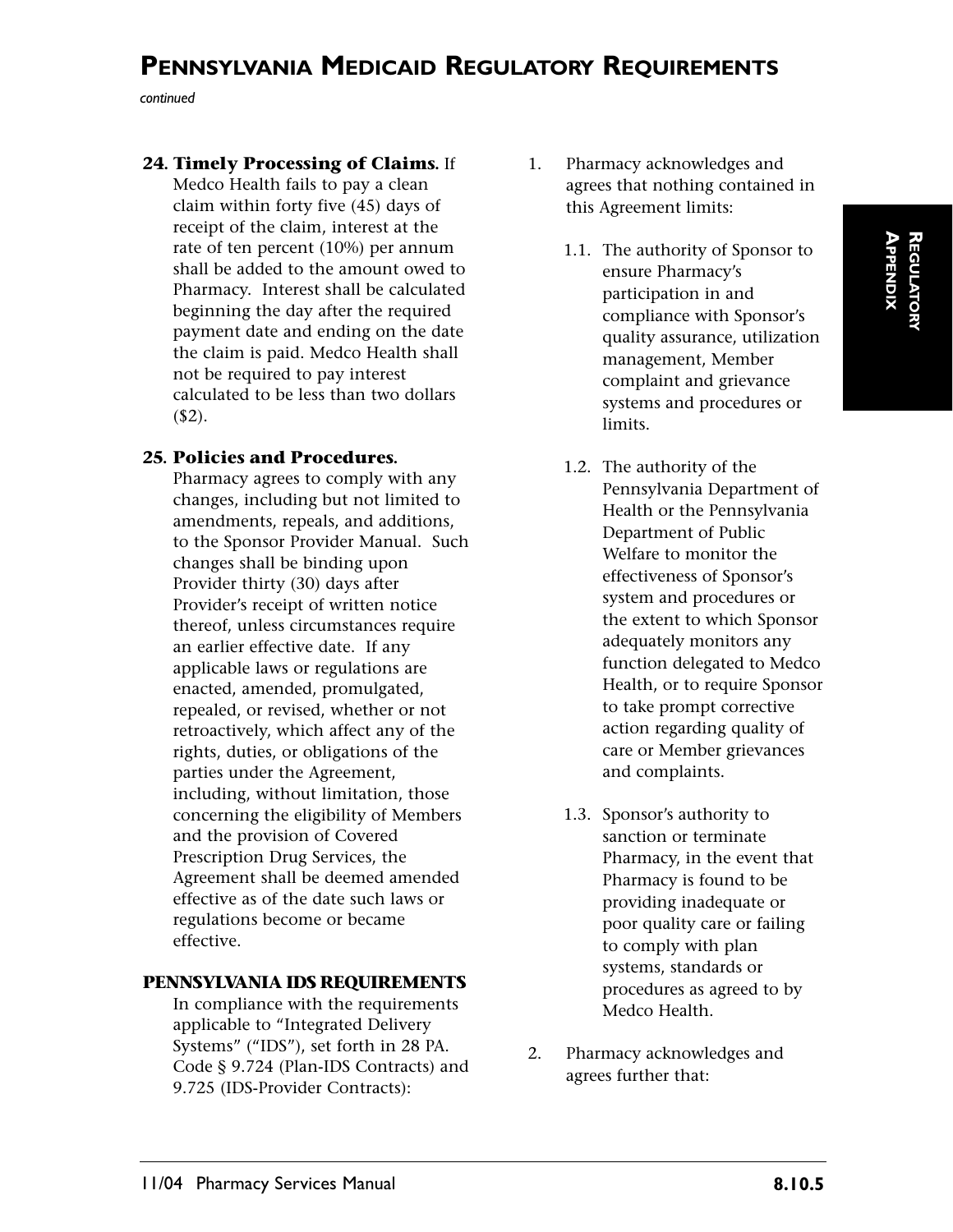*continued*

- 2.1. Any delegation by Sponsor to Medco Health for performance of quality assurance, utilization management, credentialing, provider relations and other medical management systems shall be subject to Sponsor's oversight and monitoring of Medco Health's performance. Pharmacy must meet the minimum credentialing standards established by Sponsor and approved by the Commonwealth of Pennsylvania. Sponsor retains the authority to accept, reject or terminate Pharmacy.
- 2.2. Sponsor, upon failure of Medco Health to properly implement and administer the systems, or to take prompt corrective action after identifying quality, Member satisfaction or other problems, may terminate its contract with Medco Health, and that as a result of the termination, Pharmacy's participation in Sponsor's network may also be terminated.
- 2.3. Data Reporting Requirements: Pharmacy agrees that it shall report data as required by the Pennsylvania Department of Health and the Pennsylvania Department of Public Welfare. Medco Health agrees that it shall notify Pharmacy of data reporting requirements.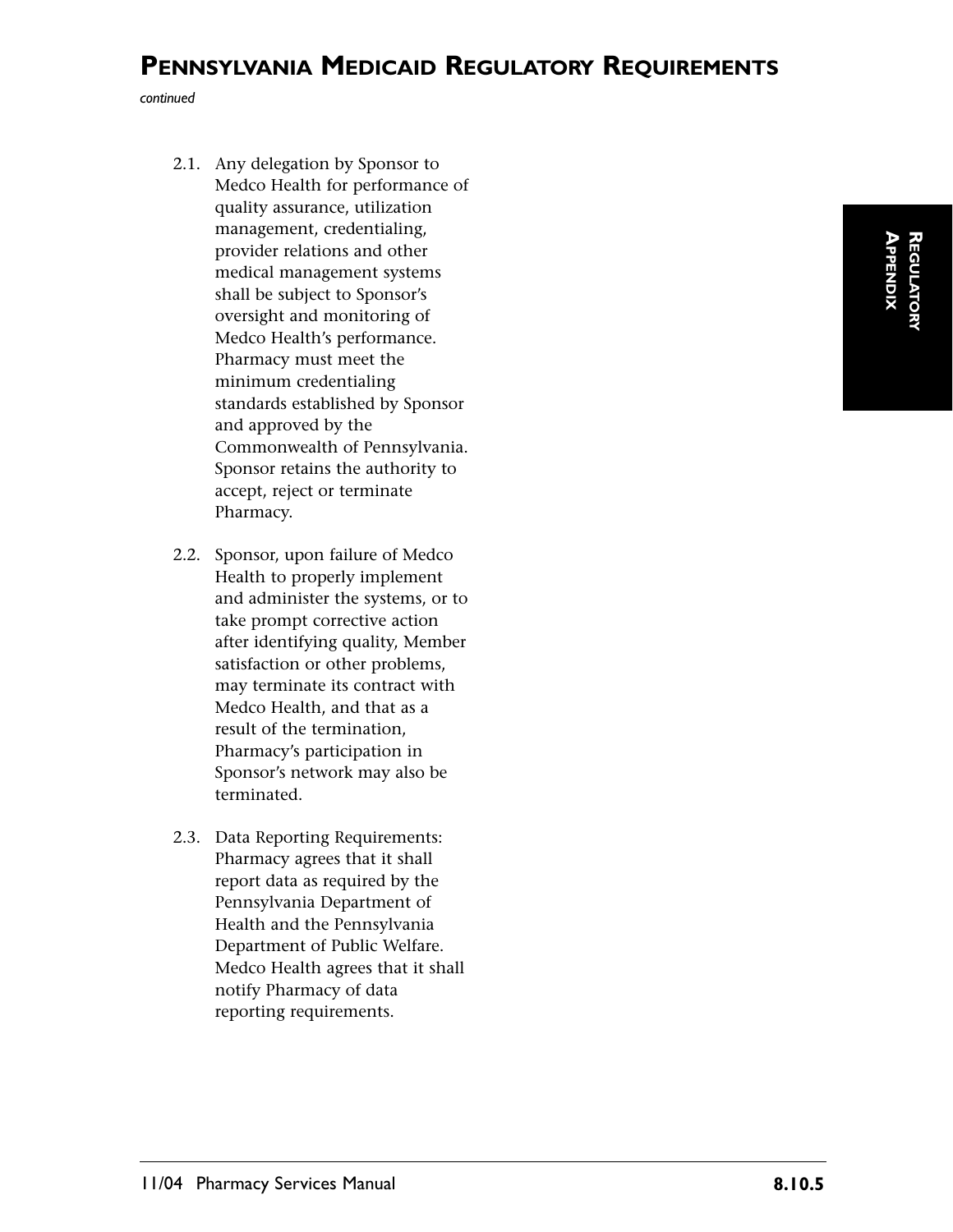# **TEXAS REGULATORY APPENDIX**

- **1.** Termination of this Agreement, except for reason of competence or professional behavior, shall not release Medco Health from the obligation to reimburse Pharmacy for services provided in special circumstances posttermination to Eligible Persons at less than the agreed-upon rate. This obligation shall not extend beyond the 90th day after the effective date of the termination.
- **2.** Medco Health shall provide written notification of termination of this Agreement to Pharmacy at least 90 days prior to the effective date of termination, except if termination is related to (i) imminent harm to Eligible Person's health; (ii) action against Pharmacy's license to practice or loss of insurance or reduction in insurance by Pharmacy; or (iii) fraud, in which case Pharmacy's termination by Medco Health may be immediate.
- **3.** Prior to termination of this Agreement, Medco Health will give Pharmacy a written explanation of the reason(s) for termination and Pharmacy may request and receive a review of the proposed termination by an advisory review panel. Such review shall not be provided in cases where termination is related to the provisions set forth in Section 2 above.
- **4.** In the event of termination of this Agreement, Medco Health shall provide reasonable advance notice of the impending termination of Pharmacy to Eligible Persons receiving Covered Services at Pharmacy except in cases where termination is immediate and

notice by Medco Health to such Eligible Persons shall be immediate.

- **5.** Pharmacy shall post a notice to Eligible Persons on the process for resolving complaints with Medco Health or the Sponsor. Such notice shall include the Texas Department of Insurance's tollfree telephone number for filing complaints.
- **6.** Nothing in this Agreement will be construed to require Pharmacy to indemnify Medco Health and/or Sponsor for any tort liability resulting from acts or omissions of Medco Health and/or Sponsor.